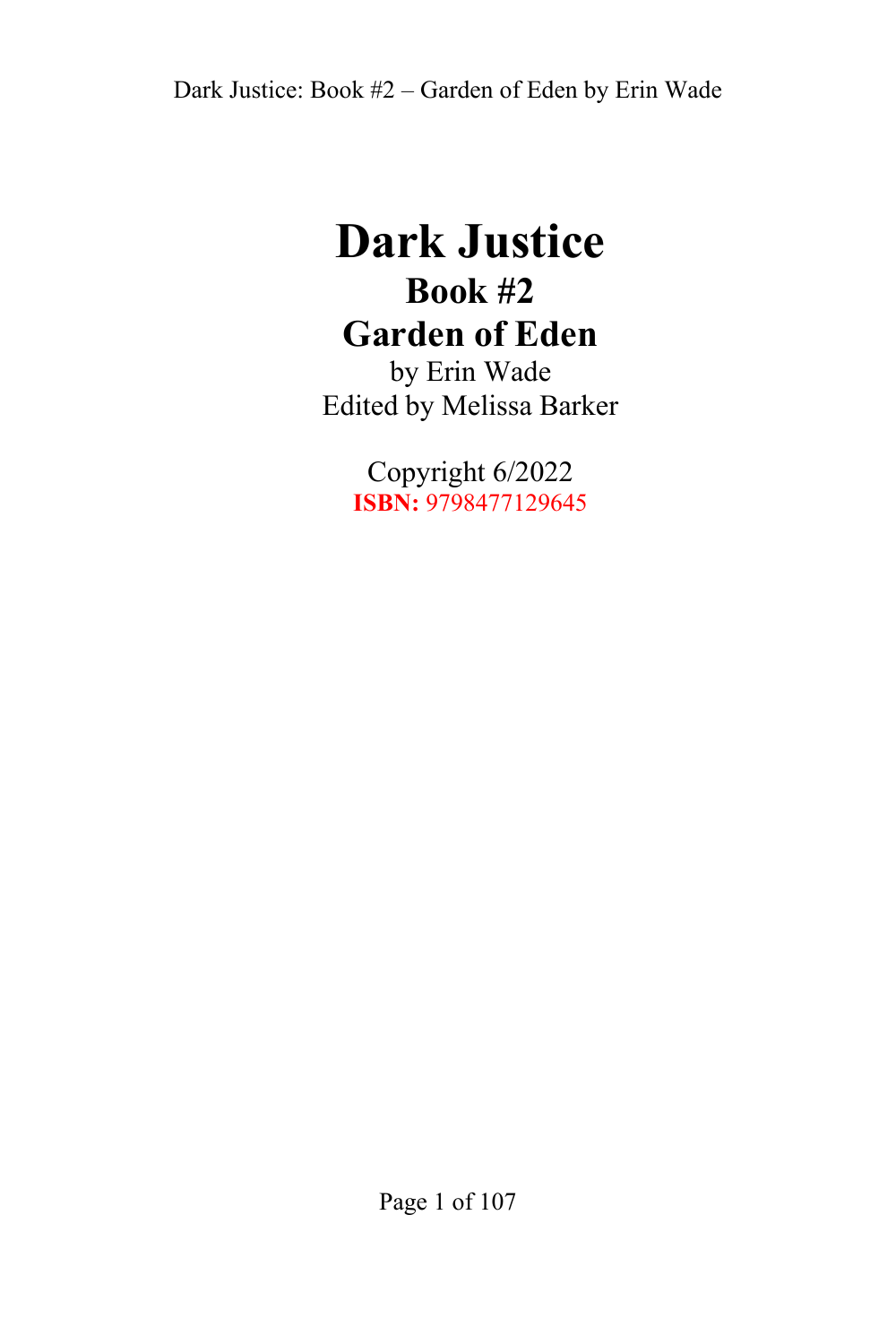# **Dark Justice Book #2 Garden of Eden**

by Erin Wade Edited by Melissa Barker

> Copyright 6/2022 **ISBN:** 9798477129645

> > Cover by Julie Nicholls

 ©6/2022 by Erin Wade www.erinwade.us Published by Wade Write Publishing

*Dark Justice Book #2 Garden of Eden* is a work of fiction. Names, characters, businesses, places, events, and incidents are the products of the author's imagination or used in a fictitious manner. Any resemblance to actual persons, living or dead, or actual events is purely coincidental.

Copyright 6/2022 Erin Wade All Rights Reserved

No part of this publication may be reproduced, stored in a retrieval system, or transmitted in any form or by any means—mechanical, photocopy, electronic, recording, or any other, except for brief quotations in printed reviews without prior permission of the author.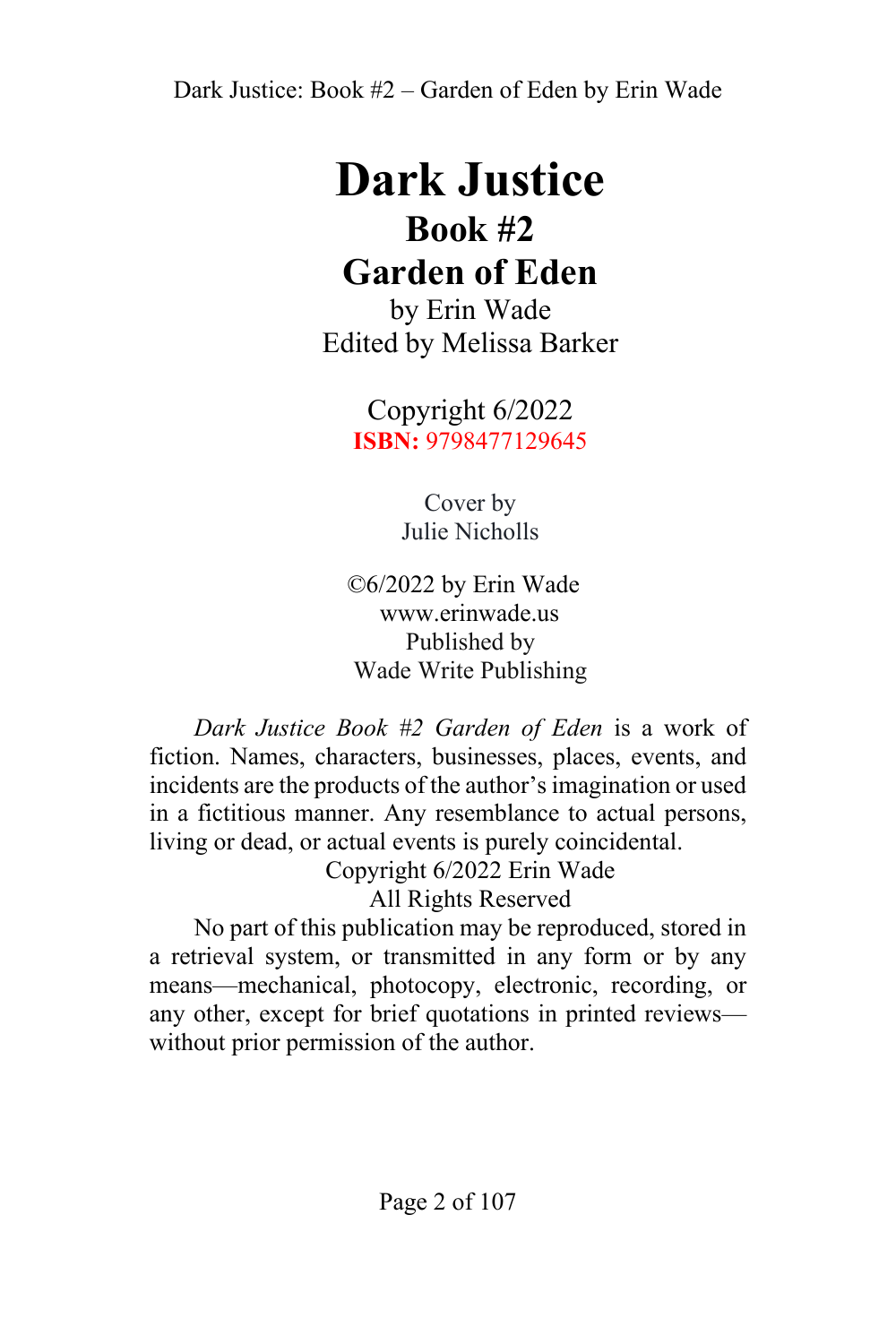#### **DEDICATION**

To the one who has always supported me in everything I have ever undertaken. You have encouraged me and have always been my biggest fan. Life is sweeter with you.

Erin

#### **Acknowledgements**

A special "Thank You" to my wonderful and witty "Beta Master," **Julie Versoi**. She makes me a better storyteller.

Thank you to my dear friend and fellow author **Morgan Elliot** for sharing her knowledge and wisdom.

 $~\sim~\sim~\sim~$ 

 $~\sim~\sim~\sim~$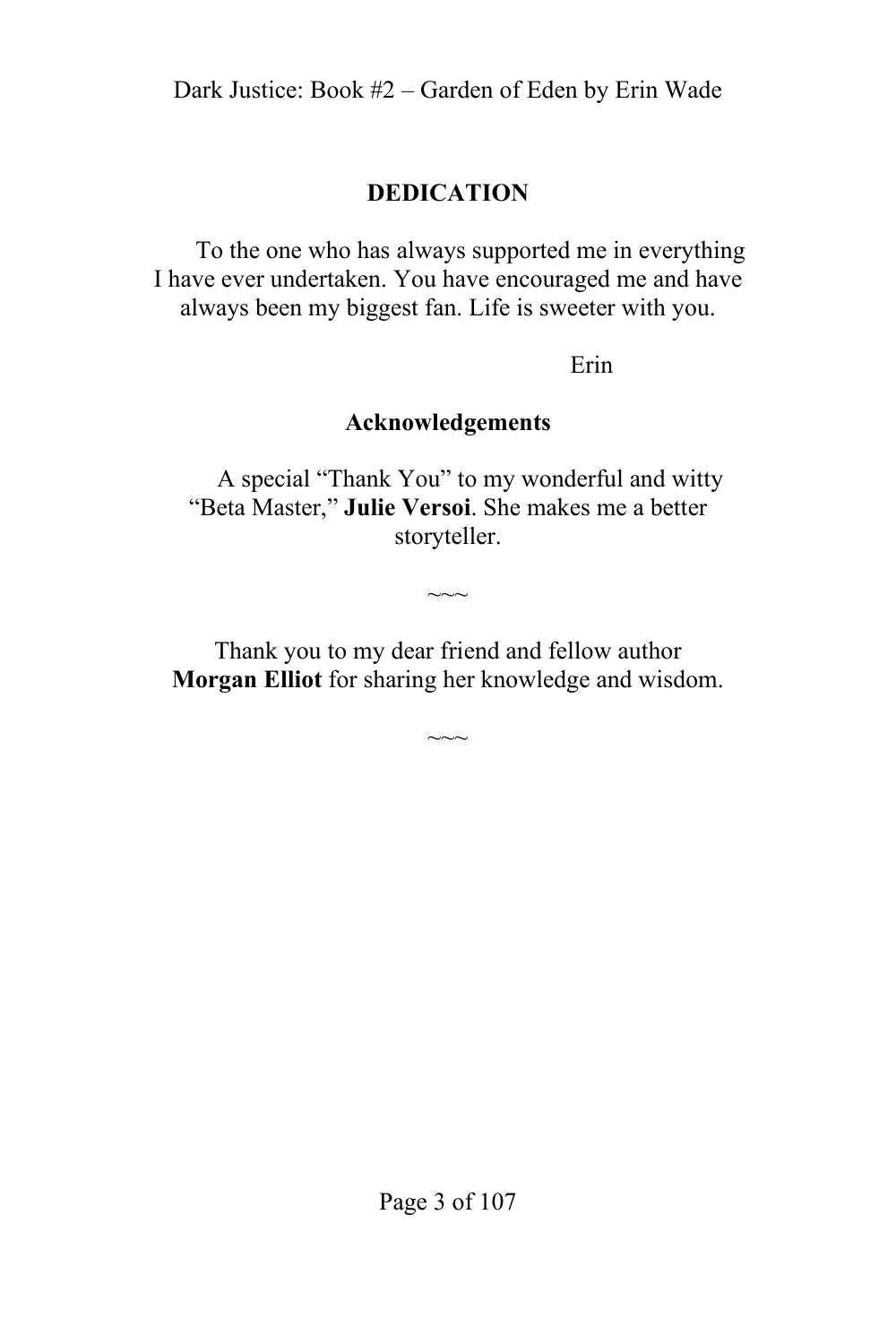#### Contents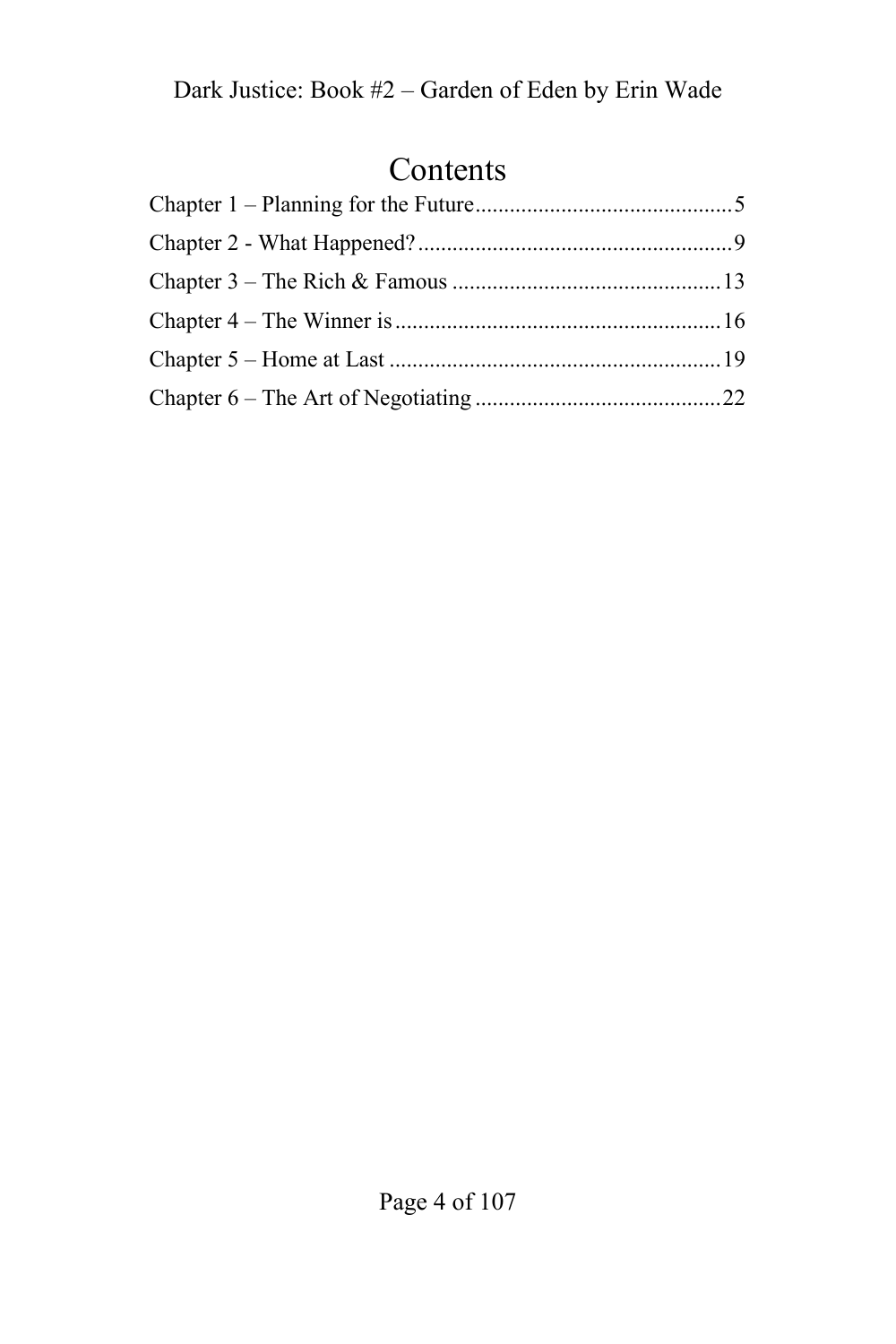#### <span id="page-4-0"></span>**Chapter 1 – Planning for the Future**

Sage Southerland lay on her back resting her head on the black panther that was the only mother she had ever known. Kinga had rescued Sage when killers had murdered Sage's father and pregnant mother leaving the newborn to starve to death.

"Look at this photo, Kinga." Sage held the colorful brochure in front of the big cat so she could see the picture of snow crusted Mount Ararat. "The snow never melts." She shivered involuntarily and continued. "This is where I will be for the next two years while you get to stay in our incredible sunny canyon."

Kinga licked Sage's cheek and nuzzled the woman's neck causing her to giggle. "Yes, I know I will have Court to keep me warm. That is the only reason I agreed to go. We are taking Jake too. I wish we could take you."

*You know I can't leave the canyon*," Kinga thought.

"I know. The canyon is your life in many ways." Sage whispered. "Still, I will miss you. Court said we will fly home once a month to spend time with you."

A warm, silky tongue in her ear made Sage squeal and roll off the panther. The two were scuffling and rolling about in front of the fireplace when Courtney Southerland walked into the room. She suppressed the urge to join in the wrestling match choosing not to interfere with her wife's play time with the panther.

The aroma of freshly made coffee pulled the awardwinning producer to the cabinet where she poured two cups of the hot liquid. A warm breath on her neck preceded strong arms wrapping around her as Sage nuzzled her hair nipping at her shoulder. "I love you," Sage declared.

"Um," Court cooed turning to capture her wife's lips in a soft kiss. "Is Kinga okay with our plans?"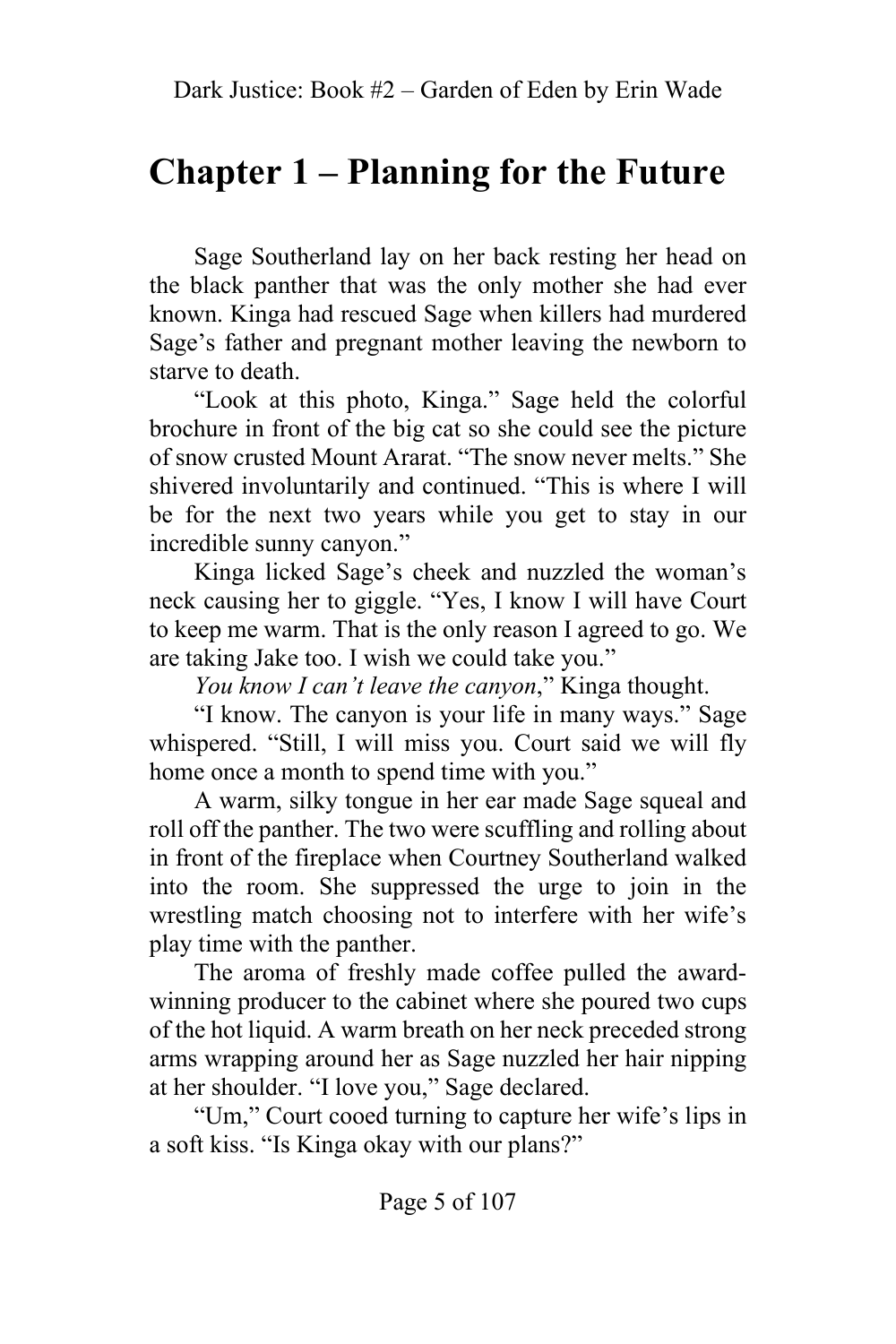"Yes, just as long as we return home often."

Court handed Sage a cup of coffee and led her to the sofa in front of the fireplace. "Honestly, I'm not looking forward to spending two years on a mountain where the permafrost is older than I am, but I am excited about searching for Noah's Ark."

"Do you hope to find it, or do you wish to prove it never existed?" Sage inquired before sipping her coffee.

"Finding it would be the biggest accomplishment of the ages," Court declared. "Not finding it doesn't prove it never existed. It only proves that it didn't come to rest on Mount Ararat, and I am certain it did not settle on that mountain."

Court's phone rang and the face of her agent Huntley Carver popped onto the screen. "Hello, Huntley."

"Court, I'm just checking to make certain you and Sage will be on the flight to Los Angeles in the morning."

Court sighed loudly, "Yes, we will be at LAX before noon. Are you picking us up or sending your driver?"

"I plan to pick you up myself," Huntley exclaimed. "You are my first potential Oscar winner. I plan on giving you the VIP treatment all week."

Court laughed at her friend. "If you really loved me, you would just be my proxy at the awards ceremony and let me stay home with my wife.

"Seriously!" Huntley snorted. "I plan on dragging you around and showing you off like the second coming."

"Speaking of second comings," Court said. "When will the Genesis Ark people have our passports and papers ready? Has the Turkish government finalized everything? I'm getting a little anxious to begin our discovery trek."

"That is another thing I want to discuss with you. This morning I received everything you and Sage will need, but they are balking on the armed guard unit they promised to hire for you. I told them it is in your contract, and they can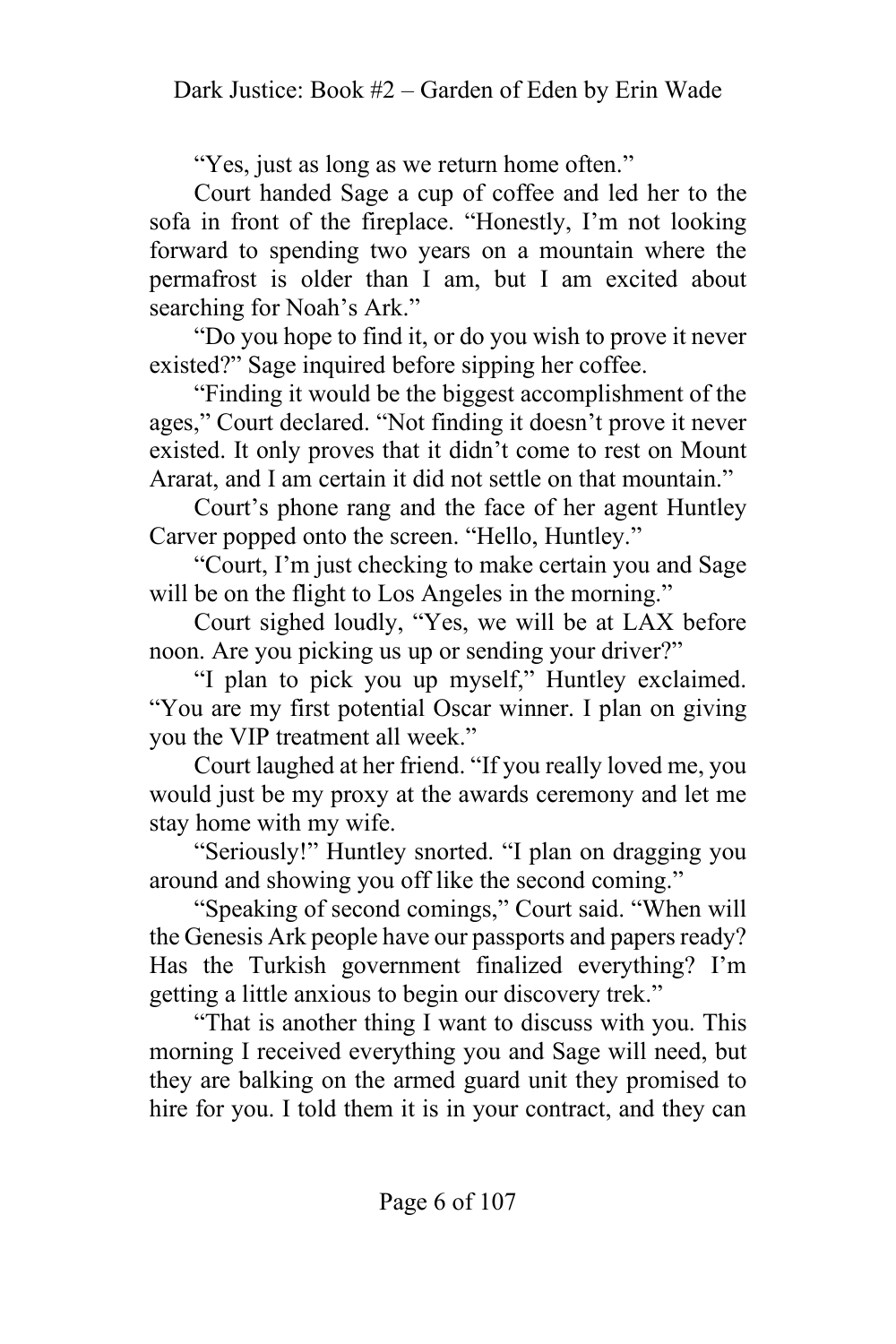either honor the contract or release you from it which means they will forfeit the half-million advance they paid you."

"Just be certain we don't have to return the advance," Court said. "We bought the house and a few other things, so we don't have the money. If it comes down to it, we can hire our own security escorts.

"I really want to do this, Huntley. I've done a tremendous amount of research and talked with others who have tried to find the ark. I think I know where it is."

"Wow! You never cease to amaze me," Huntley declared. "I'm getting excited too. Care to share your theory?"

"No." Court chuckled. "I'd rather provide absolute proof before I begin guessing."

"Why does that not surprise me?" Huntley quipped. "I am looking forward to seeing you and Sage in Los Angeles tomorrow. Don't disappoint me!"

Sage snuggled into Court's side. "Before the phone rang, you said you were certain the ark wasn't on Mount Ararat. How can you be so sure?"

"Because the great flood happened long before Mount Ararat was formed. Greater Ararat and Lesser Ararat are two stratovolcanoes that have evolved over the centuries since the flood. They built up over the mega-annums from the lava of volcanic eruptions after the ark landed. They didn't even exist when the flood water receded."

"Mega-annums?" Sage queried.

"A mega-annum is a million years," Court explained.

Court could see Sage's brilliant mind working as she categorized the new information.

"I love what we do," Sage declared. "It is so interesting and exciting. I can't wait to explore you on Mount Ararat."

Court laughed. "You mean explore with me on Mount Ararat."

"No! I said what I meant." Sage grinned mischievously.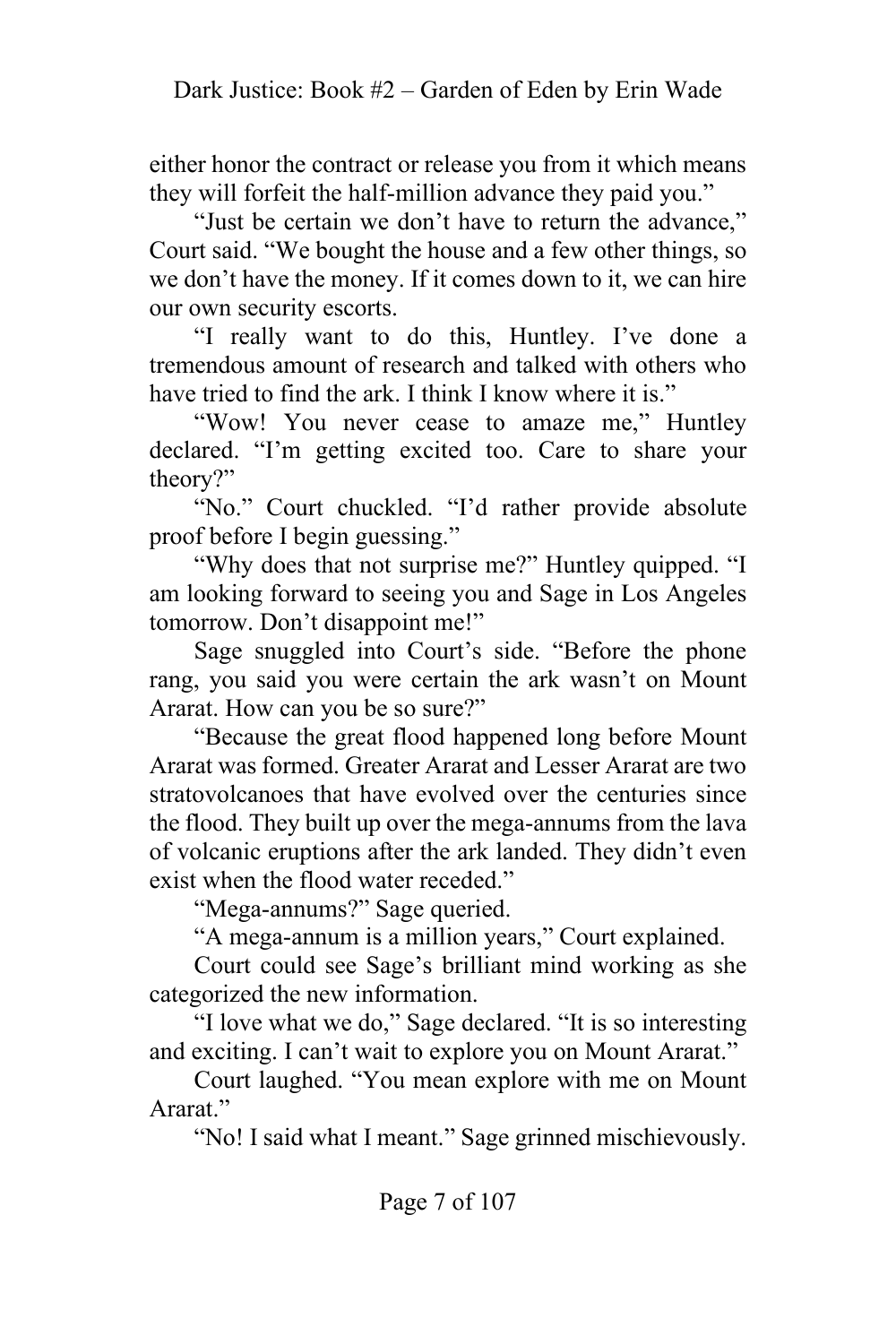Dark Justice: Book #2 – Garden of Eden by Erin Wade

"Feel free to explore," Court giggled. "We'll be in Los Angeles tomorrow for the Academy Awards."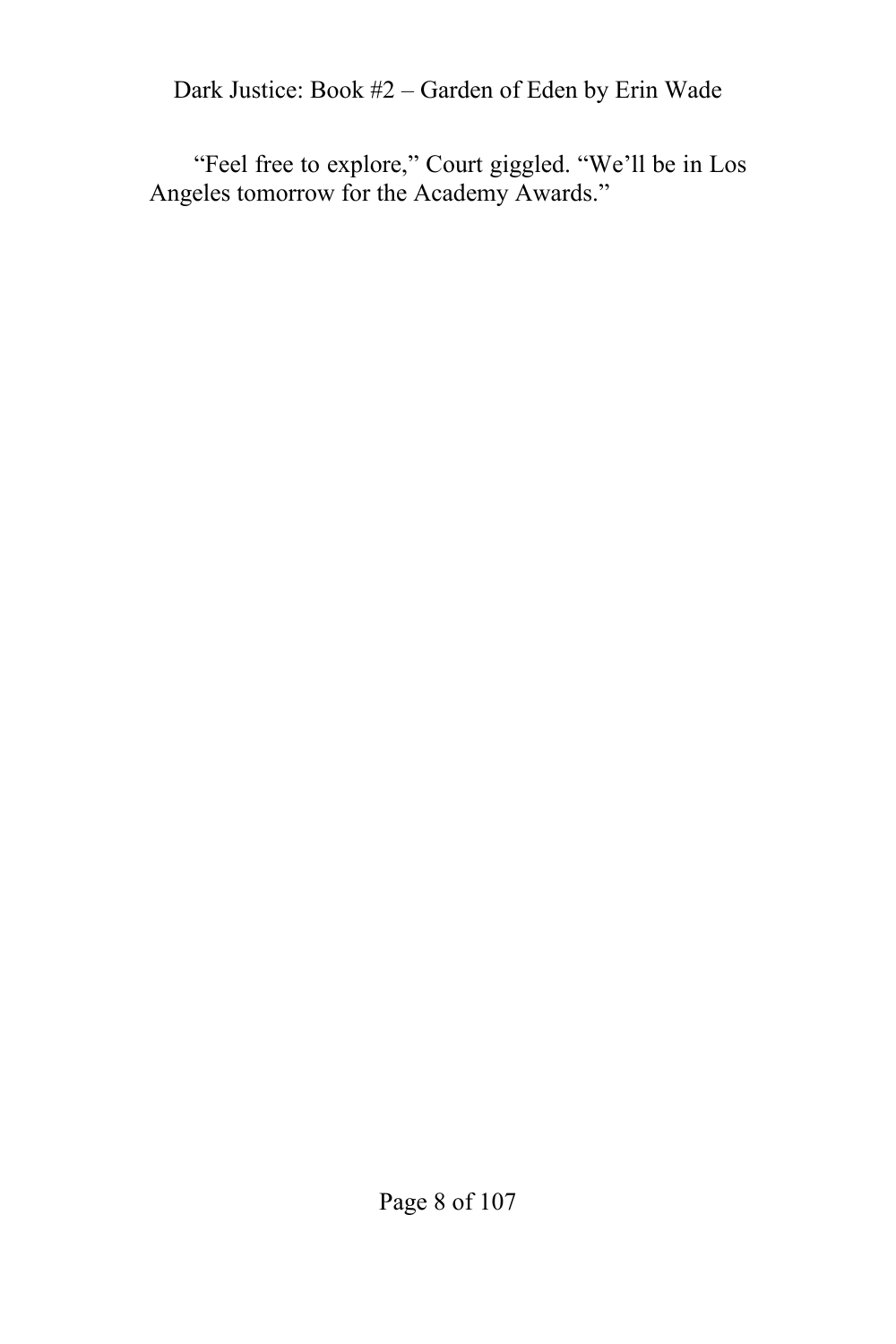#### <span id="page-8-0"></span>**Chapter 2 - What Happened?**

"I've booked you into the Hollywood Roosevelt," Huntley informed them as her limo pulled from the airport. "It's on Hollywood Boulevard and right in the center of all the action. You are within walking distance of the Dolby Theater, the Chinese Theater, and the Hollywood Walk of Fame<sup>"</sup>

"What is the Walk of Fame?" Sage asked.

"A place where everyone who is anyone has a star with their name on it embedded in the sidewalk." Huntley answered.

"If you win an Oscar, will they put your name in the sidewalk?" Sage's excitement was growing by the minute.

"I doubt it." Court laughed. "Documentary film makers aren't at the top of the nomination list. It's not just a nomination, if you accept you must pay thirty-thousand dollars to have your name put into the sidewalk."

"We can afford it," Sage declared.

"I know, but it doesn't seem like such an honor when you must pay for it. That seems skewed to me."

"You and your principals," Huntley chided her. "If you ever win, I am paying the bucks to put your name on the Walk of Fame."

"Whatever." Court shrugged. "You are the one who should be nominated best agent ever."

Sage looked out the window of the limo. "What is that?"

"It's a homeless encampment," Huntley wrinkled her nose. "They are everywhere. I wouldn't walk around Los Angeles if I were you. Even the Walk of Fame isn't safe."

"That is awful," Sage wailed. "Can't someone help them? What happened to them?"

"I don't know why the state doesn't provide them assistance," Huntley mumbled. "It may be an overwhelming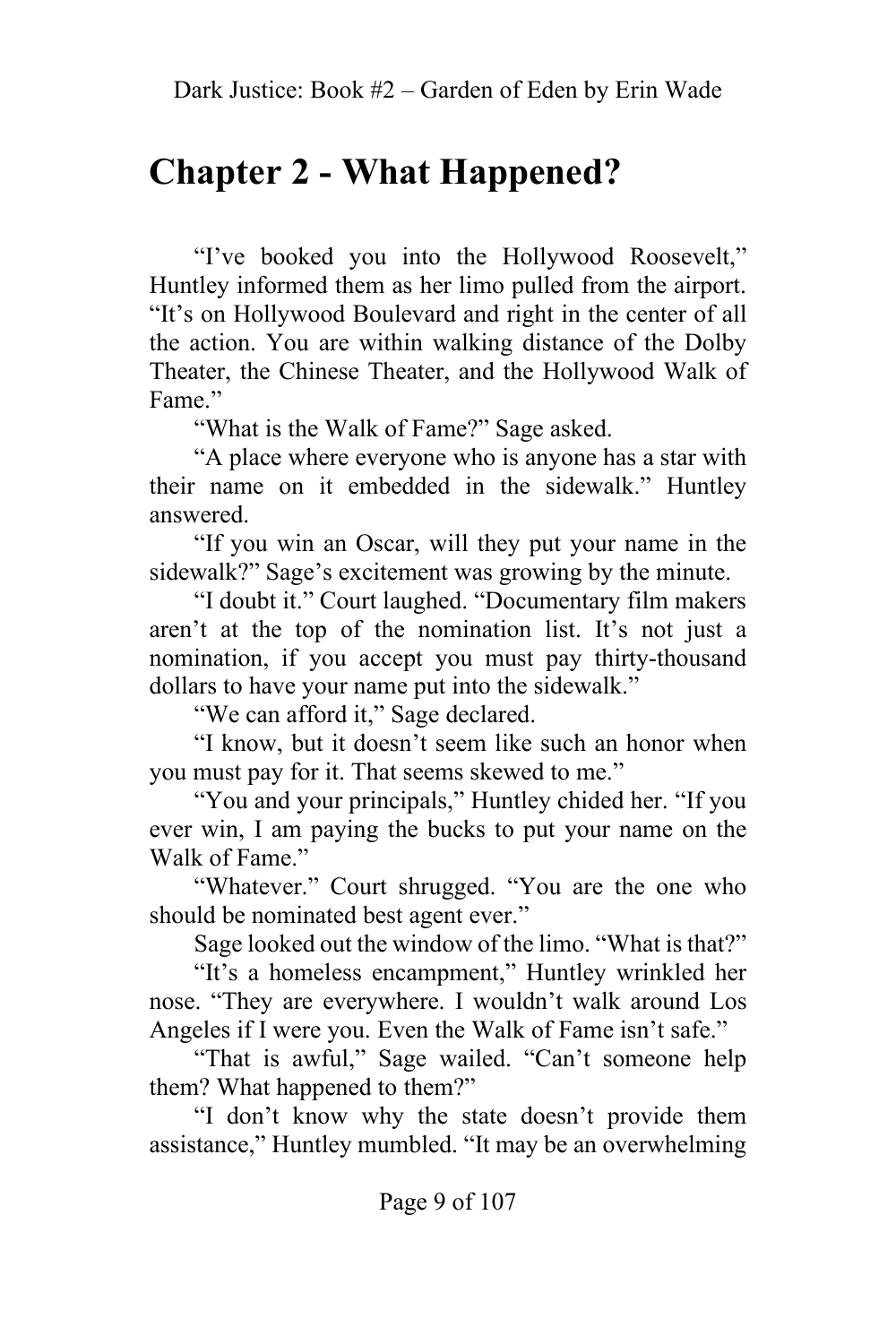problem. I try to stay out of politics. If you are wise, you will too."

Sage snuggled into Court's side. "I want to go home as soon as this is over."

"So do I," Court agreed.

"Tomorrow the routine will be pretty much the same as Cannes," Huntley said. "Both of you will have clothes fittings in the morning, makeup, and hair in the afternoon then the awards ceremony. Seating is theater style allowing people to sit as close to one another as they deem safe."

##

They had dinner in a restaurant in the hotel. "I don't really want to be on the strip after sundown," Huntley noted as they walked back to their rooms. "You two get a good night's sleep. You have a busy day tomorrow."

They bid Huntley goodnight and walked into their room. Court locked the door and turned to face her wife as Sage wrapped her arms around the blonde's neck and hoisted herself up to encircle Court's waist with her legs.

"How do you do that so gracefully," Court whispered against her lips as Sage locked her ankles together. "It's very, um, uh—"

"Catlike," Sage hissed.

"Very," Court gulped.

After they made love, Sage lay on her back listening to her wife get her breathing under control. She marveled at the way Court always left her weak in the knees and cuddled her sweetly until she fell asleep. She couldn't imagine life without Courtney Southerland.

She had mixed emotions about wanting Court to win the award for best documentary. God's Canyon was fascinating and had won many awards. If it won an Oscar, it would mean six more months of talk-show tours and one-night stays in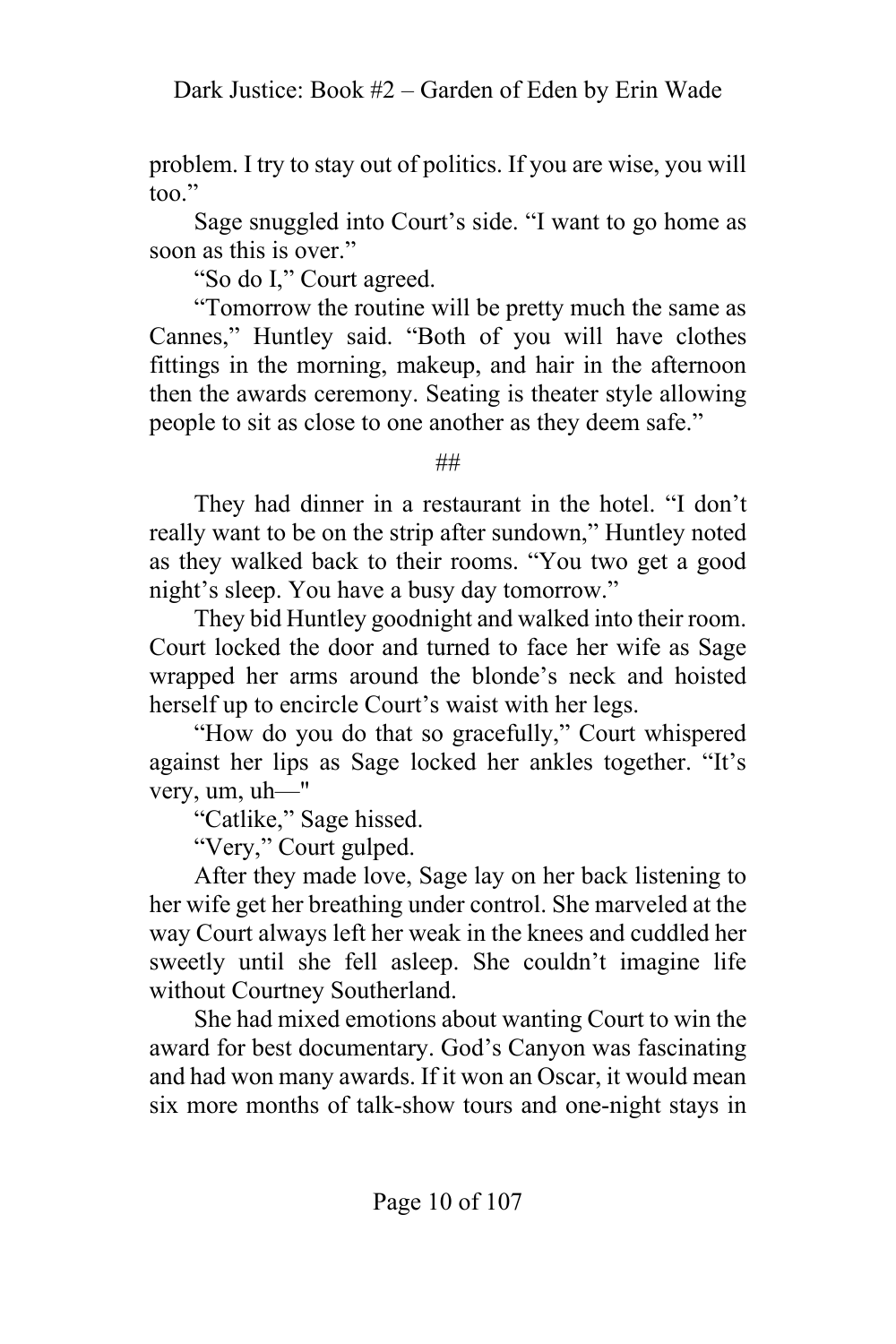towns all over the world. If it didn't win, they could depart for Turkey and their search for Noah's Ark.

Sage became restless needing to run but knew it was too dangerous in the city rife with criminals, desperate homeless people, and drug addicts. How different Los Angeles was from their home in the canyon.

As if reading her thoughts, Court pulled Sage into her arms and snuggled Sage's cheek against her soft breasts. She began stroking Sage's long red hair and cooing to her. "It will all be over tomorrow night. I have us booked on a redeye flight out of here at 2:00 a.m. after the awards ceremony."

"What if Huntley insists we stay, so she can parade us around?"

"She will have to find us first." Court chuckled. "A limo will be waiting for us at the back door. Whether we win or lose, we will walk from the stage to the ladies' room then slip out the back door. We will be home with Kinga and Jake before noon tomorrow."

Sage felt her body relax as Court stroked her, walking her fingers down her back, and coming to rest at the base of her spine. She began to purr contentedly as her wife massaged the area.

"Do you have any idea what you are doing to me?" Sage whispered undulating against Court.

"Yes, I do," Court chuckled. "I grew up with cats. Rubbing them where I'm touching you drove them crazy."

"You've always known just where to touch me," Sage breathed.

Court pressed the palm of her hand hard against the small of Sage's back. Sage moaned loudly. "You're driving me out of my mind."

"Hmm, all the better to have my way with you, my dear," Court murmured into her ear.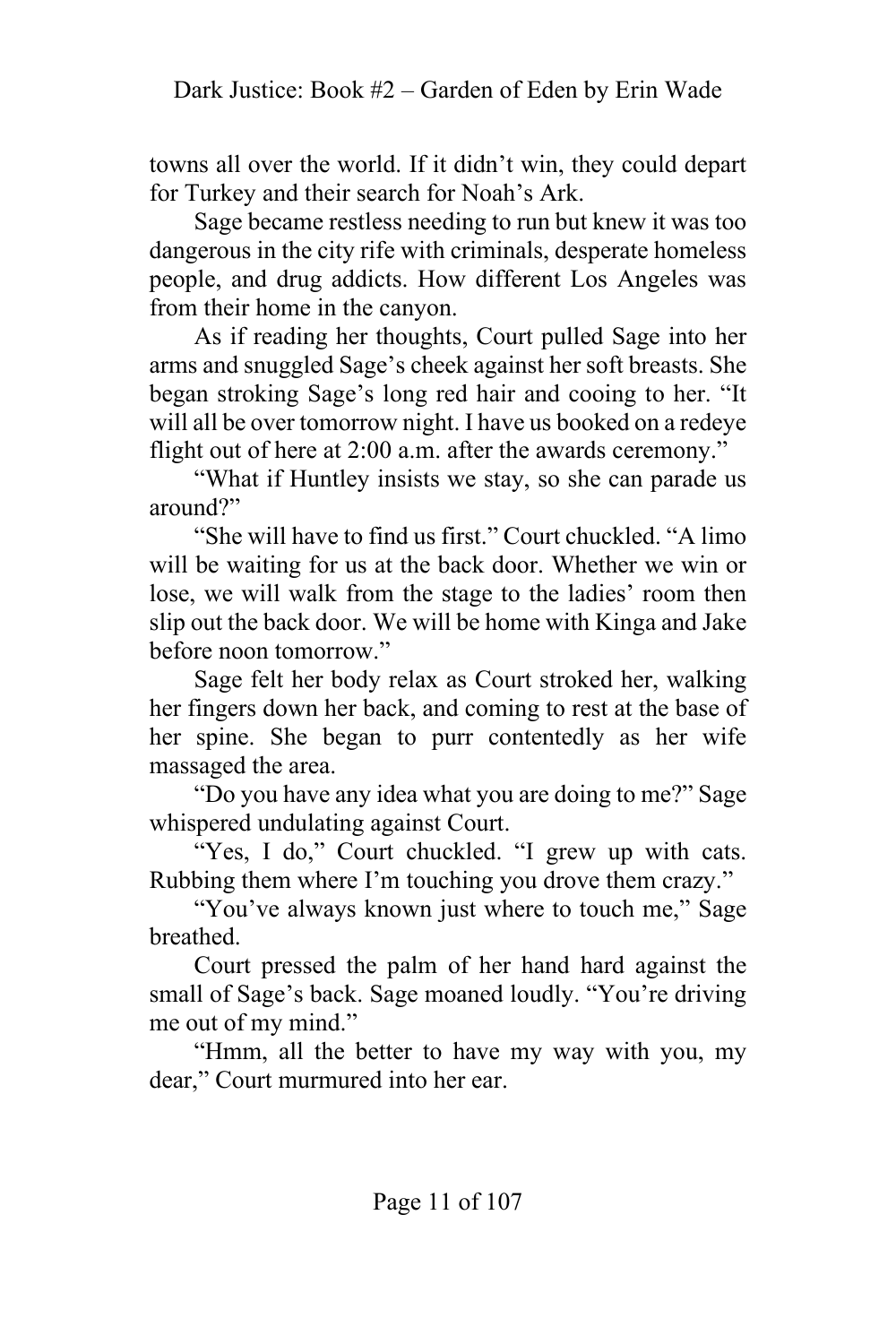In one swift, move Sage straddled her wife's abdomen, tangled her hands in Court's blonde hair and captured her lips. "You belong to me, Court. Just me!"

Court couldn't recall when the world fell away and all that remained was Sage's lips, Sage's tongue, and her hands touching her in a hundred places all at once. She bucked against the redhead wanting more of her—all of her— and Sage responded until Court slipped into darkness.

Court's chest was still heaving as her lungs begged for air. She inhaled deeply trying to clear her head. "Sage, you have never . . . I've never—"

"Shush," Sage breathed into her ear. "I warned you not to wake the sleeping beast."

Court lay on her back letting tremor after tremor run through her body. No one had ever made love to her like that. *And I'm supposed to be teaching her*, she thought.

As the overwhelming ecstasy faded, Court realized that her shoulder was stinging. She touched the area with her fingertips and gasped at the blood on her hand.

"I may have bitten you," Sage confessed. "I, um, lost control. You make me insane. I can't get enough of you. I just want to—," A shudder racked her body.

"There's no chance you will eat me, is there?"

Both women broke into laughter as they realized what Court had asked.

"Oh, most definitely," Sage giggled, "but not literally."

Sage raised on her elbow and kissed Court softly, her long red hair forming a wall around their faces shutting out the rest of the world. "You have no idea how much I love you," she murmured against Court's lips, the vibration felt good against Courts mouth.

"If you love me just half as much as I love you," I am the luckiest woman in the world," Court replied before pulling Sage's lips against hers.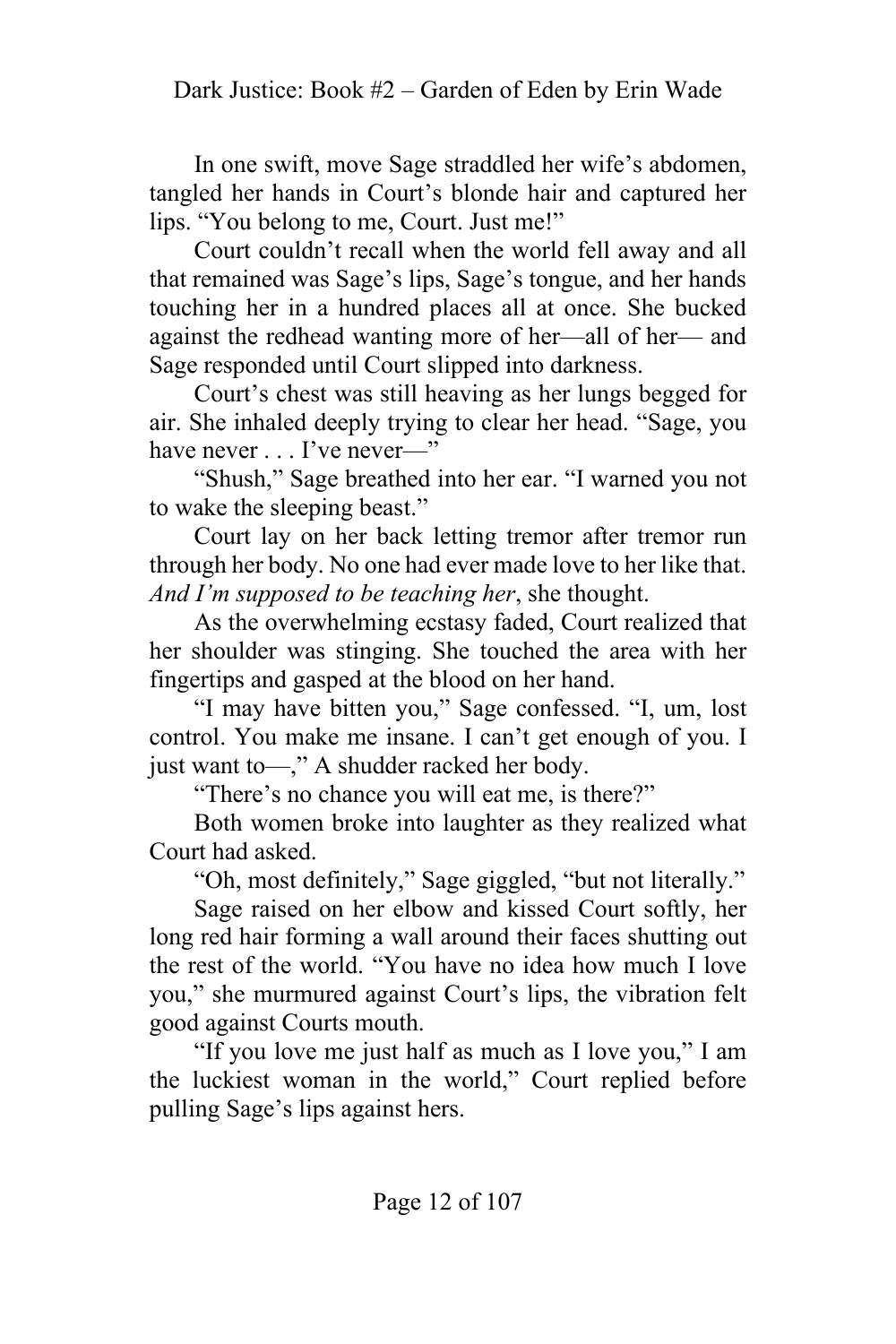## <span id="page-12-0"></span>**Chapter 3 – The Rich & Famous**

"Give it a break," Court yelled to the person pounding on their door. "Huntley, what time is it?"

"Thirty minutes *past* late!" Huntley huffed. "Don't you two own an alarm clock or know how to request a wakeup call?"

Sage stumbled from the bedroom; the sheet clutched to her. "I'll jump into the shower."

"I'll call for coffee." Huntley turned on the lights and looked at them. "My God, you two look like death eating a cracker. Did you sleep at all last night? Never mind. That's a stupid question. Get in the shower—one at a time—and hurry. Don't worry about fixing your hair."

Room service was knocking on their door by the time the women were walking into the room. "How do you get service so quickly?" Sage asked

"Because she scares the hell out of people," Court answered. "She is the most intimidating person I've ever met."

"Um-hmm, missy and if I didn't, you'd still be trying to sell your first documentary." Huntley reminded her.

"I didn't say it was a bad thing." Court grinned.

They carried their coffee and Danish to the limo as Huntley herded them to the car. A crowd was already gathering in front of the Dolby Theatre, home of the annual Academy Awards.

They moved through the fitting for their evening gowns and Huntley led them to the area where hairdressers were lined up at their stations to fix the participants hair.

"Where are all the movie stars?" Sage asked.

"They have their own clothes designers and hairstylist," Huntley explained. "They will show up right on time looking perfect. It is all I can do to get your wife to attend these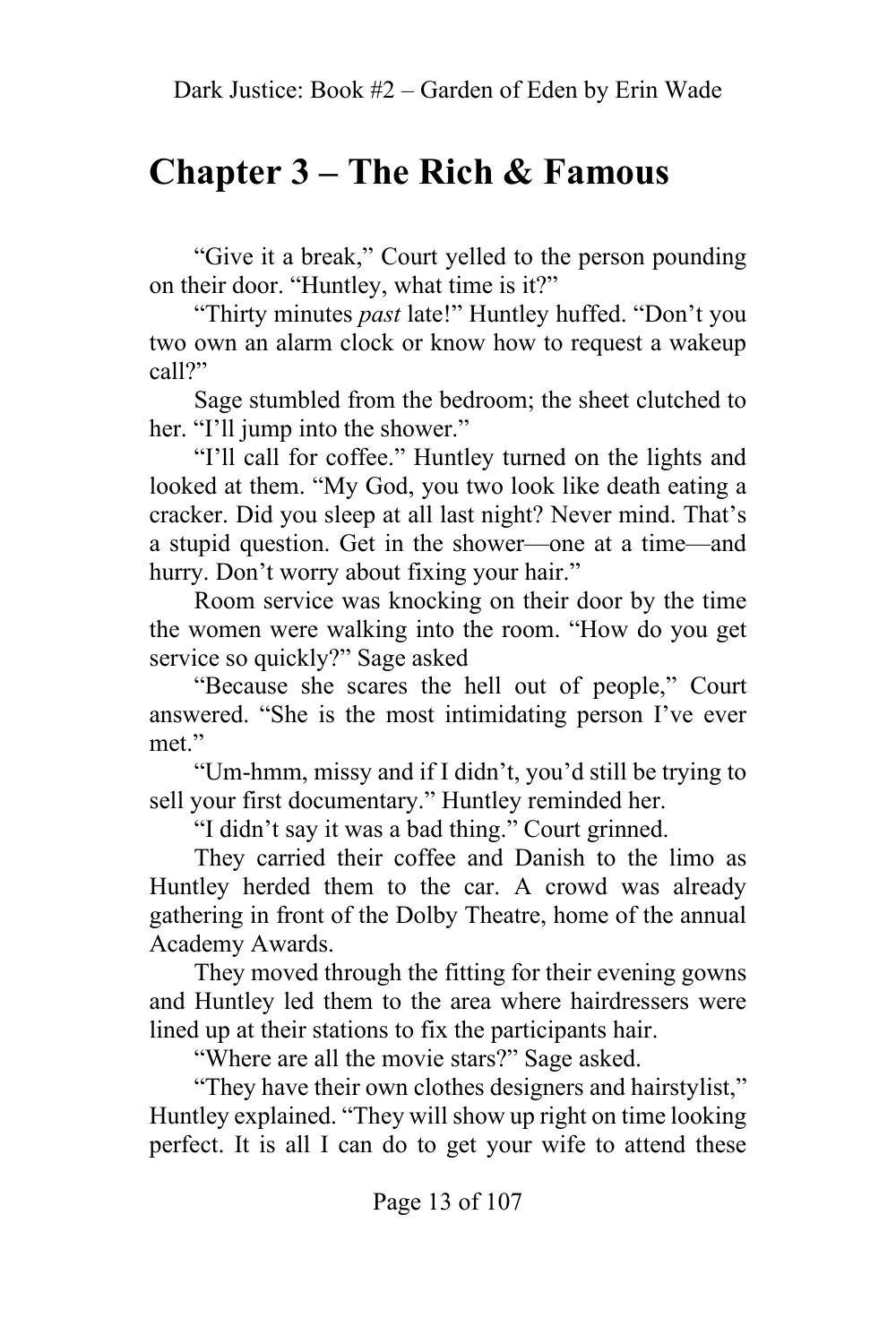career-building functions. I make everything as painless as possible for her."

"It is much ado about nothing." Court wrinkled her nose. "I'd be happier if they simply mailed my award to me."

Sage studied her wife as the makeup artist began working on her. Court was a natural beauty. Flawless skin, thick blonde hair, and eyes as blue as any cloudless Texas sky she had ever seen. Sage secretly cheered whenever Court voiced her dislike of crowds and people fawning over her. Sage felt the same way. She was happiest when she was on the floor of their canyon home wrestling with Kinga, Jake, and her wife. They were content with one another.

##

Huntley watched as her friends made eyes at each other while the stylist fixed their hair. Both always opted for the casual style with their beautiful, long tresses floating on their shoulders. One only had to look at them to know how much they were in love with one another.

As the hairdressers pulled the capes from their subjects, Huntley stood and addressed them. "You have three hours before we must be backstage. We will have lunch at a wonderful restaurant in Beverly Hills then take a driving tour of the Walk of Fame and other Hollywood icons."

"Why Beverly Hills?" Court asked as they followed Huntley to the limo.

"It is still the same wonderful, clean area it has always been. It has not been overrun with homeless people."

The limo pulled from the curb and drove a short distance before Huntley announced, "FYI, we are passing the Walk of Fame now."

"I can see the stars in the sidewalk," Sage exclaimed. "Oh! Oh! Is that man—"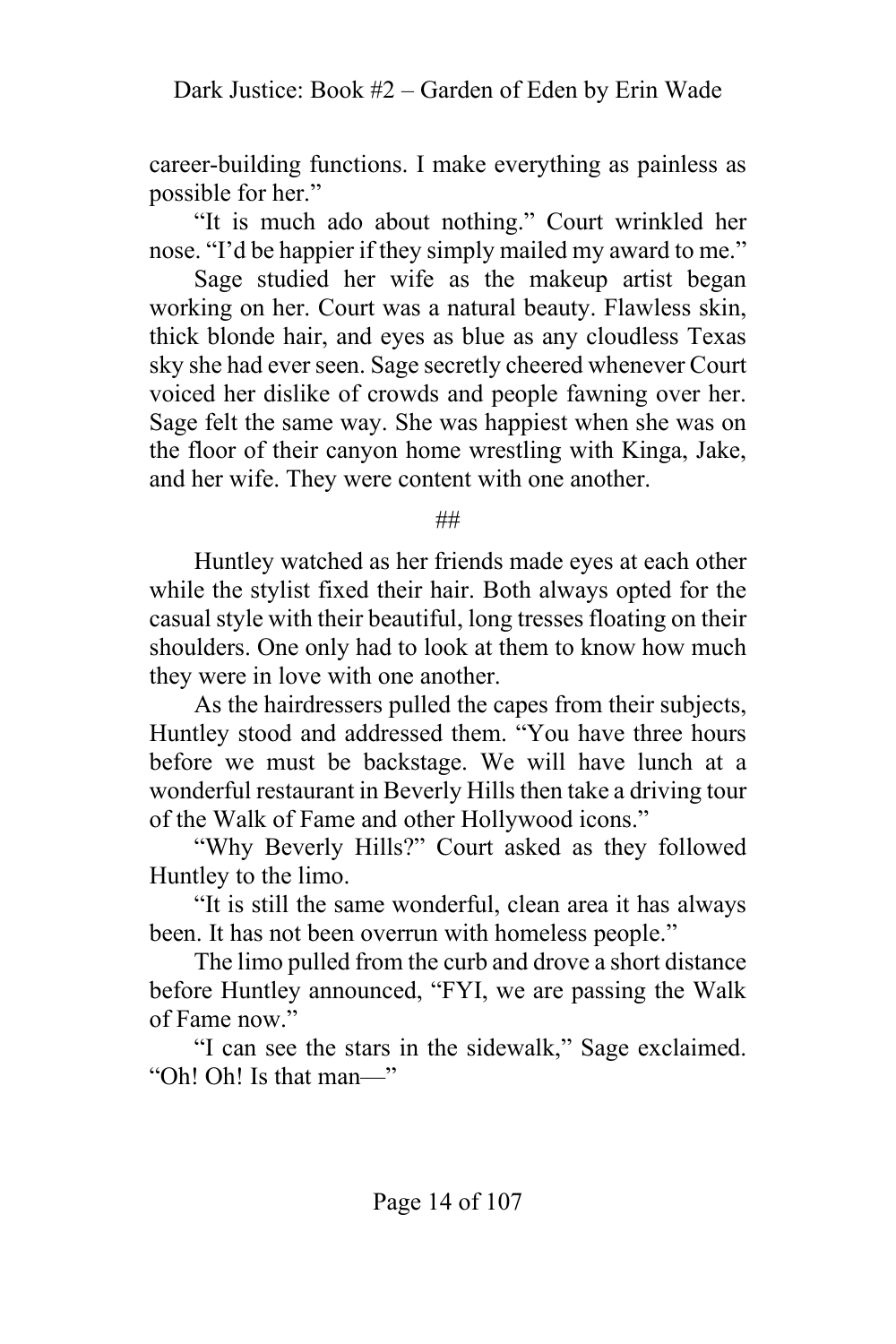"Defecating on the sidewalk?" Court finished her wife's sentence. "I don't believe we will be visiting the Walk of Fame."

"It is a shame how this area has deteriorated," Huntley agreed. "The stench of urine and marijuana is unbearable."

"We are now entering Beverly Hills," Huntley announced trying to change the subject.

Sage looked around at the extravagant homes and perfectly manicured landscapes protected behind unscalable wrought iron fences. "This is lovely," she muttered. "It's as if we've driven into a different country."

"We have," Huntley agreed. "We have entered the world of the rich and famous."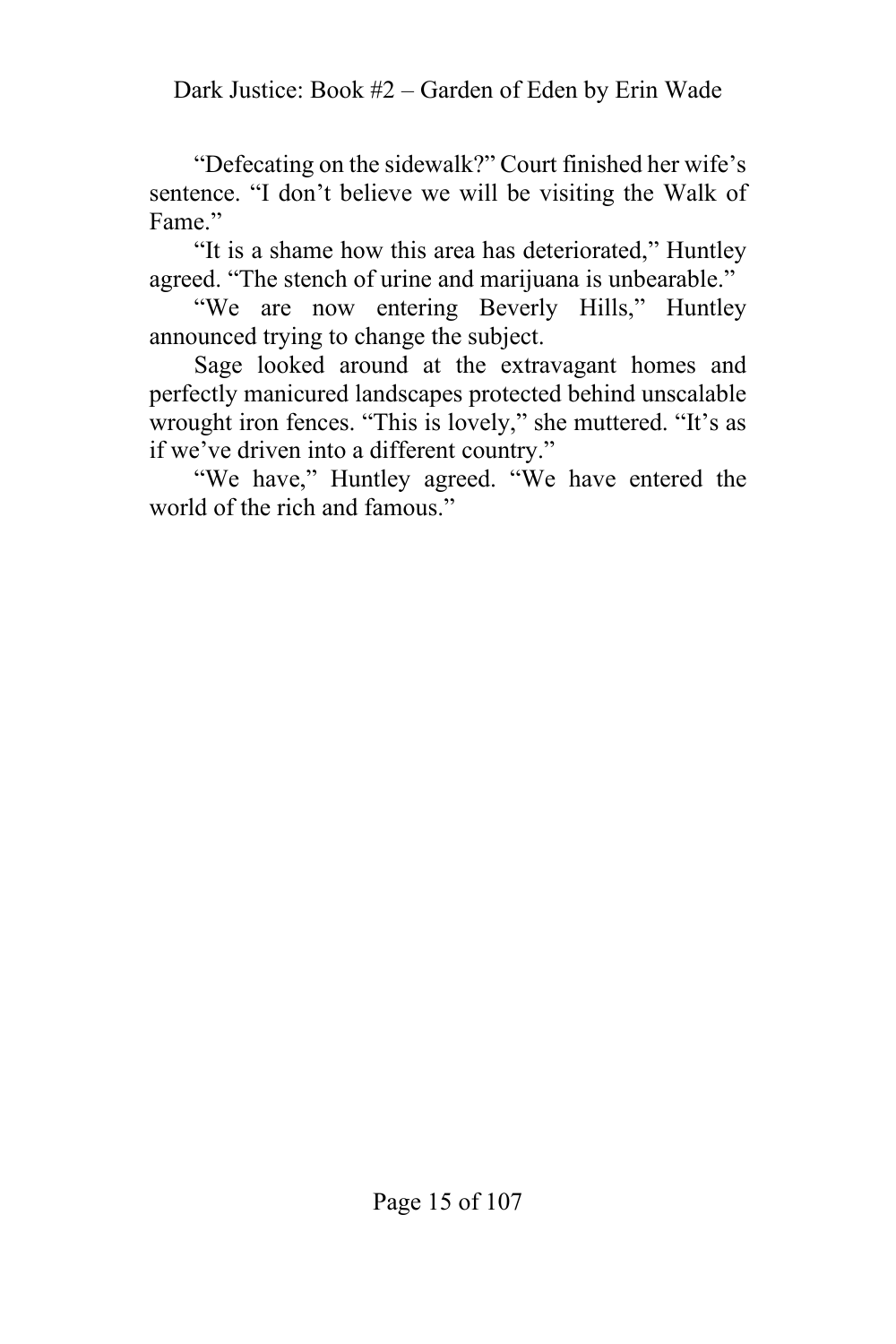#### <span id="page-15-0"></span>**Chapter 4 – The Winner is**

They had a leisurely meal and discussed the other documentaries Court was competing with for the Oscar. "I'll be glad when this is over," Court quipped. "I want to get back to work on my next project."

"The Genesis Ark." Sage beamed. "Court has some very controversial ideas about Noah's Ark."

"Care to share?" Huntley asked.

"Not really," Court blurted. "I'm still forming my opinions on the existence of the ark."

Huntley checked her watch. "It's showtime ladies." She paid the check and led the way to the limo. The agent's phone rang as they pulled in front of the Dolby Theatre and Harrison Franklin's photo flashed onto the screen.

"I'll deal with Harrison after the awards ceremony," Huntley said silencing her phone.

A few seconds later a text dinged into her cellphone. "This is urgent. I must speak with you or Courtney now!"

Huntley shoved her phone into her purse as the door of the limousine opened and all she could see was red carpet. "You go first," she encouraged Courtney. "You're the reason we're here."

Court stepped from the car then turned and offered her hand to Sage. Cameras zoomed in as a high-heel shoe emerged from the vehicle followed by a long slender leg then the other. Glorious red hair was tossed back over one shoulder as the owner stood and smiled into the cameras.

"Who is she?" Someone murmured.

"I don't know but she is breathtaking," another replied.

Court pulled Sage's arm through hers and leaned down to whisper. "I believe you just stole my show." She chuckled.

"I'm so sorry." Sage frowned.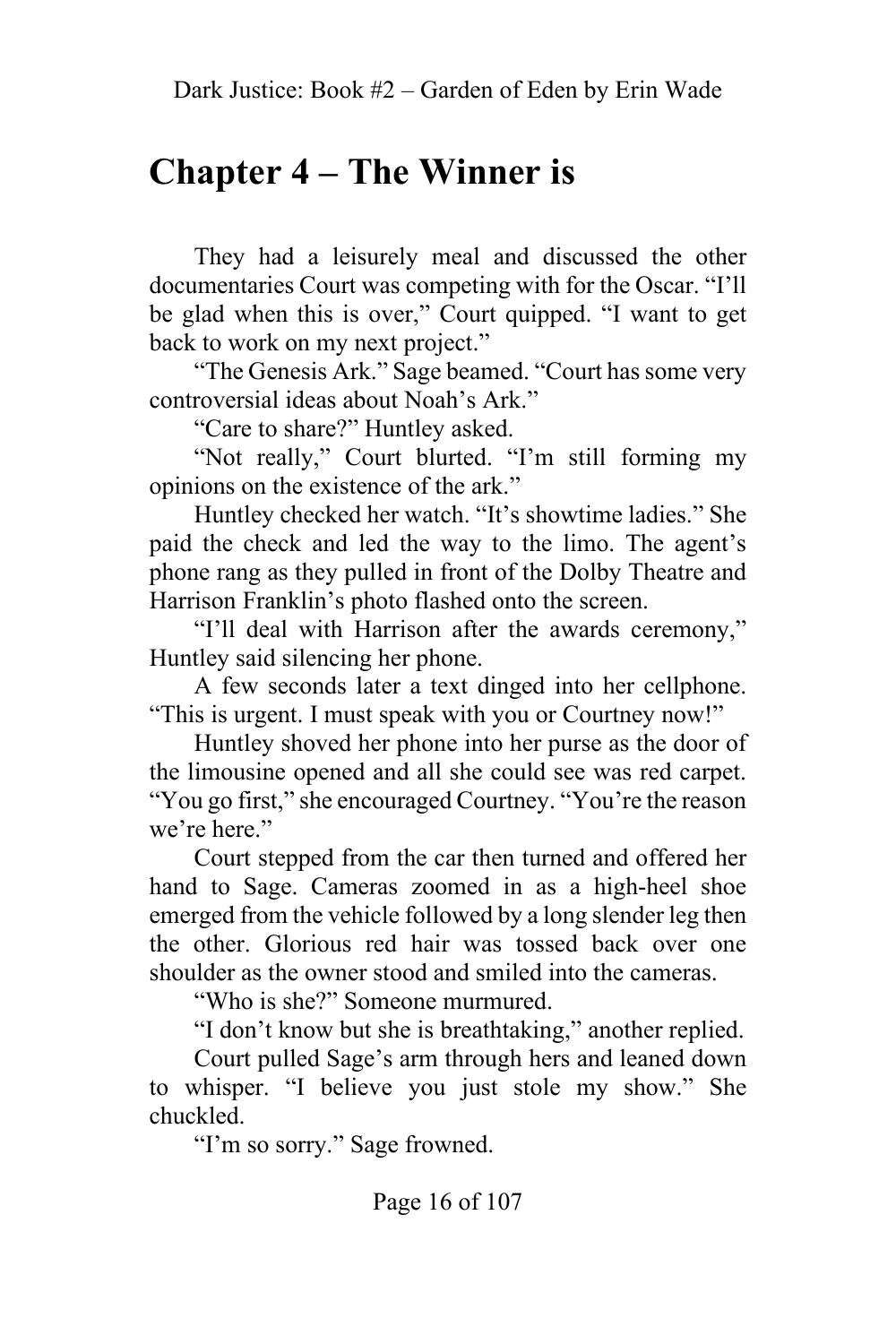"Nonsense, I love it. Give them a treat, smile."

Huntley drew little attention as the paparazzi followed the two gorgeous women up the steps to the theatre. Once inside, the agent took over leading them to their seats and greeting others along the way.

They sat down and looked around at the other attendees. "I've never seen so many beautiful people," Sage whispered.

"None of them can hold a candle to you," Court squeezed her hand. "You are beyond beautiful."

"So are you," Sage giggled. "When can we go home?"

"As soon as this is over." Court leaned down and whispered in her ear. "I'm dying to kiss you."

The lights lowered letting everyone know it was time to find their seats and sit down. The stage lights flared, and the band played as the mistress of ceremony walked to the microphone. She welcomed everyone and moved right into the awards presentations.

Court knew that the awards presentations for Best Documentary were early in the show to warm up the audience for the more glamourous Oscars such as the Best Actor and Actress, Best Director, etc. She was glad. She wanted to get it over with and take Sage home.

Sage slipped her arm through Courts and leaned against her shoulder. "Are you nervous?" She whispered.

"No." Court answered honestly. She was thinking about her next project. She was through with God's Canyon and excited about the Genesis Ark project.

"Darling, you won!" Sage squeezed her arm pulling her from her reverie. Sage stood pulling Court to her feet. "You won an Oscar," Sage squealed.

Court clutched Sage's hand leading her onto the stage with her. Someone shoved the Oscar into her hand and pushed her toward the microphone. It was at that very moment that she realized she had not prepared an acceptance speech. She hadn't expected to win.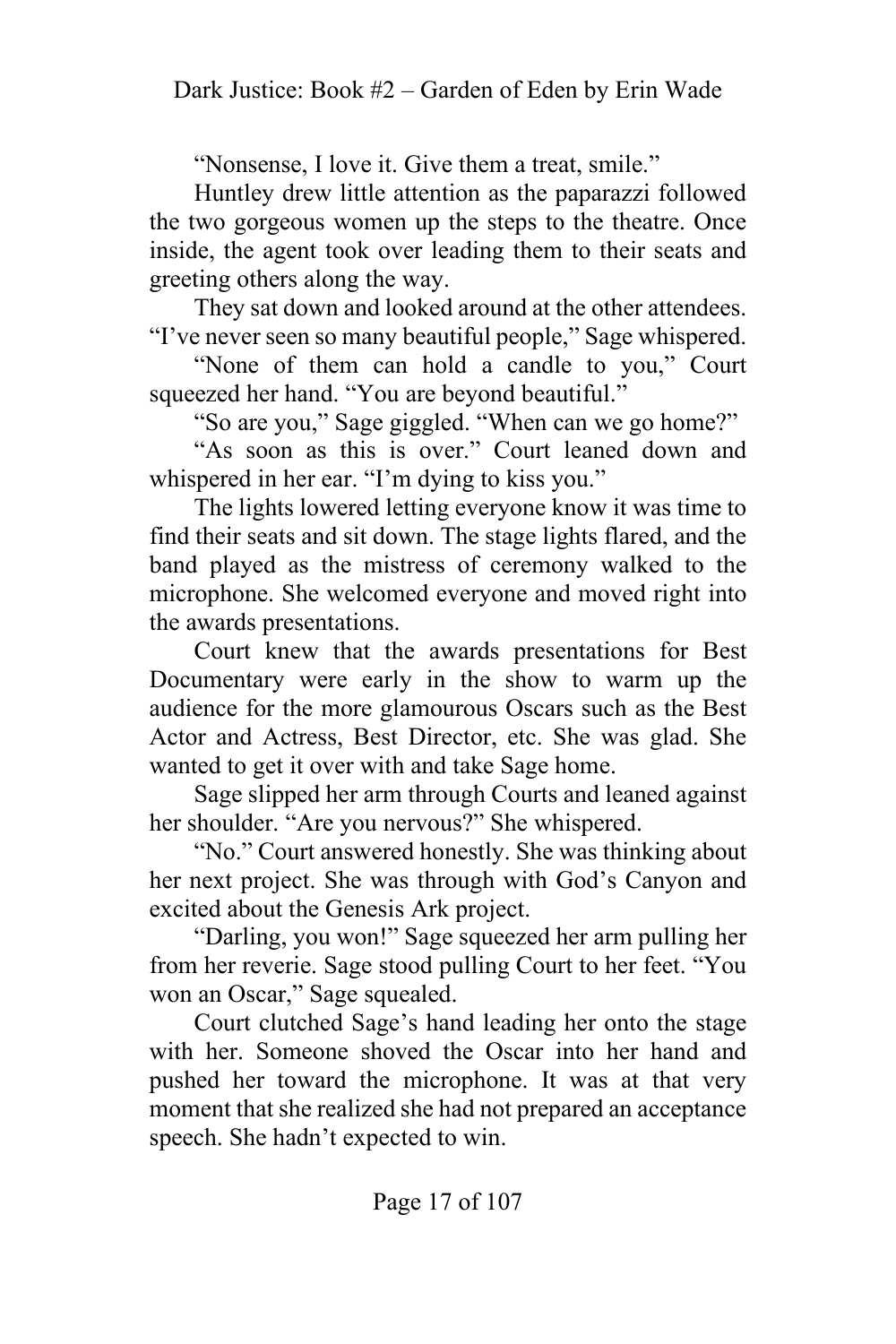Clutching Sage's hand, she smiled and began to talk into the microphone. "My wife is with me on stage because she made it possible for me to produce "God's Canyon." She was my inspiration, and her knowledge of the Palo Duro Canyon was invaluable. There is one more woman in my life that I'd like to ask to join us. My amazing agent Huntley Carver. Huntley has been instrumental in steering my career in the right direction. I thank you Huntley Carver."

The audience applauded as Huntley joined them on the stage. Court held the trophy above her head. "Thank you, all of you. I am so honored." She handed the Oscar to her agent.

Huntley led the way from the stage and didn't realize Sage and Court weren't behind her until she sat down. "Looks like it's going to be just you and me in the photo session." She hugged the eight-pound statue to her.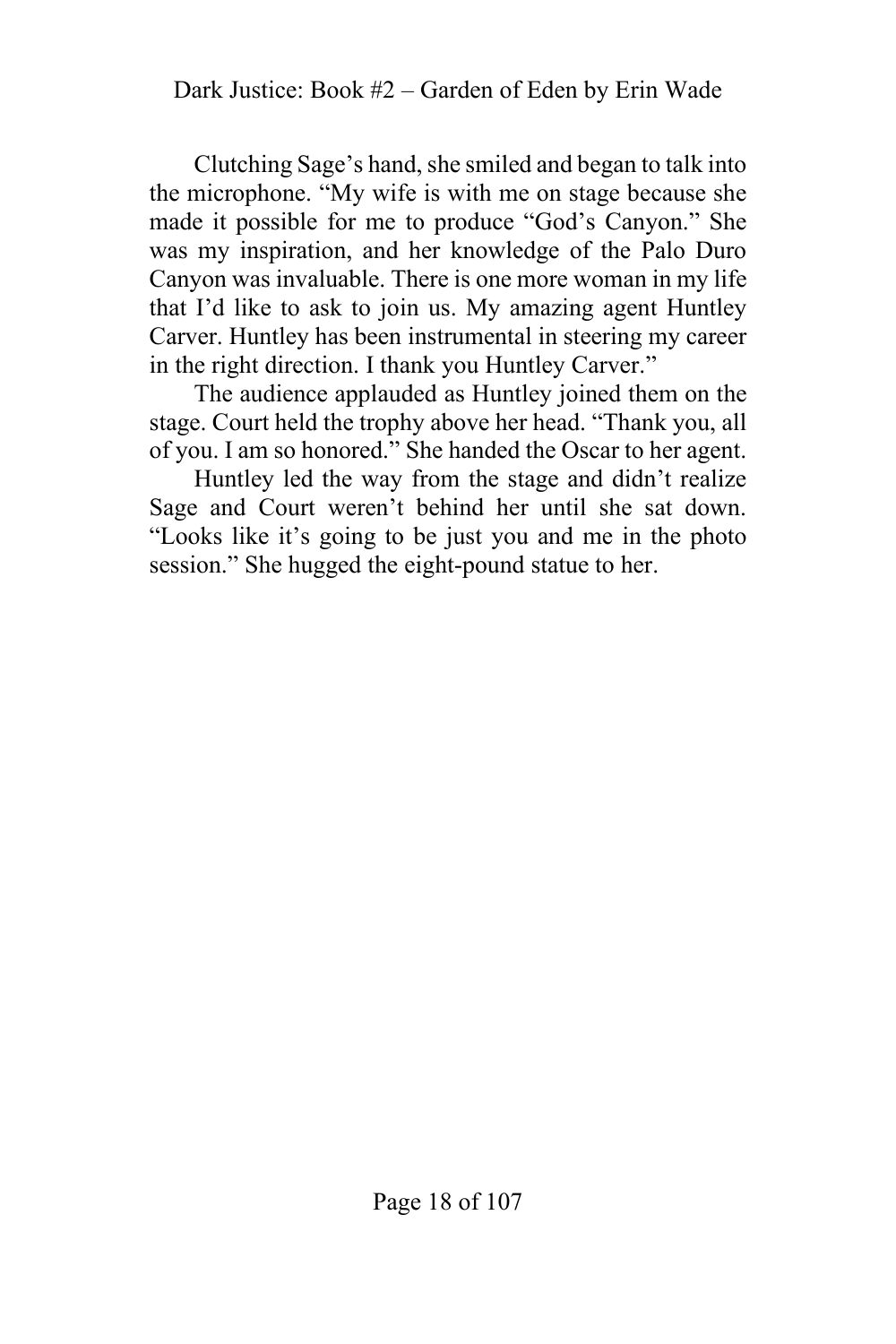#### <span id="page-18-0"></span>**Chapter 5 – Home at Last**

Sage stretched and yawned as she realized she was sandwiched between Court and Kinga. She pushed her hips into Courts midsection as she hugged Kinga tightly. "Did you miss us big girl?" She purred to the panther and Kinga responded with a deep hum.

"You two sound like a motorboat," Court exclaimed as she settled Sage against her body. "You just fit me."

"Mm-hmm," Sage agreed contentedly. "I was made for you."

Court laughed and kissed down her wife's neck to her bare shoulder. "You rub Kinga's stomach. Jake and I will make coffee." She nudged the Belgian Malinois who was laying against her back.

As the coffee gurgled into the carafe, Court turned on the television. She was surprised to see a photo of Sage and her holding the Oscar. A breaking news ribbon ran below the picture declaring, "Oscar Winner Courtney Southerland fired from Genesis Ark project."

"What the hell?" she barked causing Jake to take an attack stance and growl menacingly.

"Easy boy, nothing is wrong. Just a shock before coffee."

Sage joined her at the kitchen island and placed two cups beside the Keurig. She stared at the TV as the newscaster continued to read the statement that had been released by the Genesis Ark committee.

"They fired you?" Sage shrieked. "They didn't even have the decency to call you!"

Court turned on her phone. "I have a dozen calls from Huntley. I turned off my phone last night. I didn't want us to be interrupted."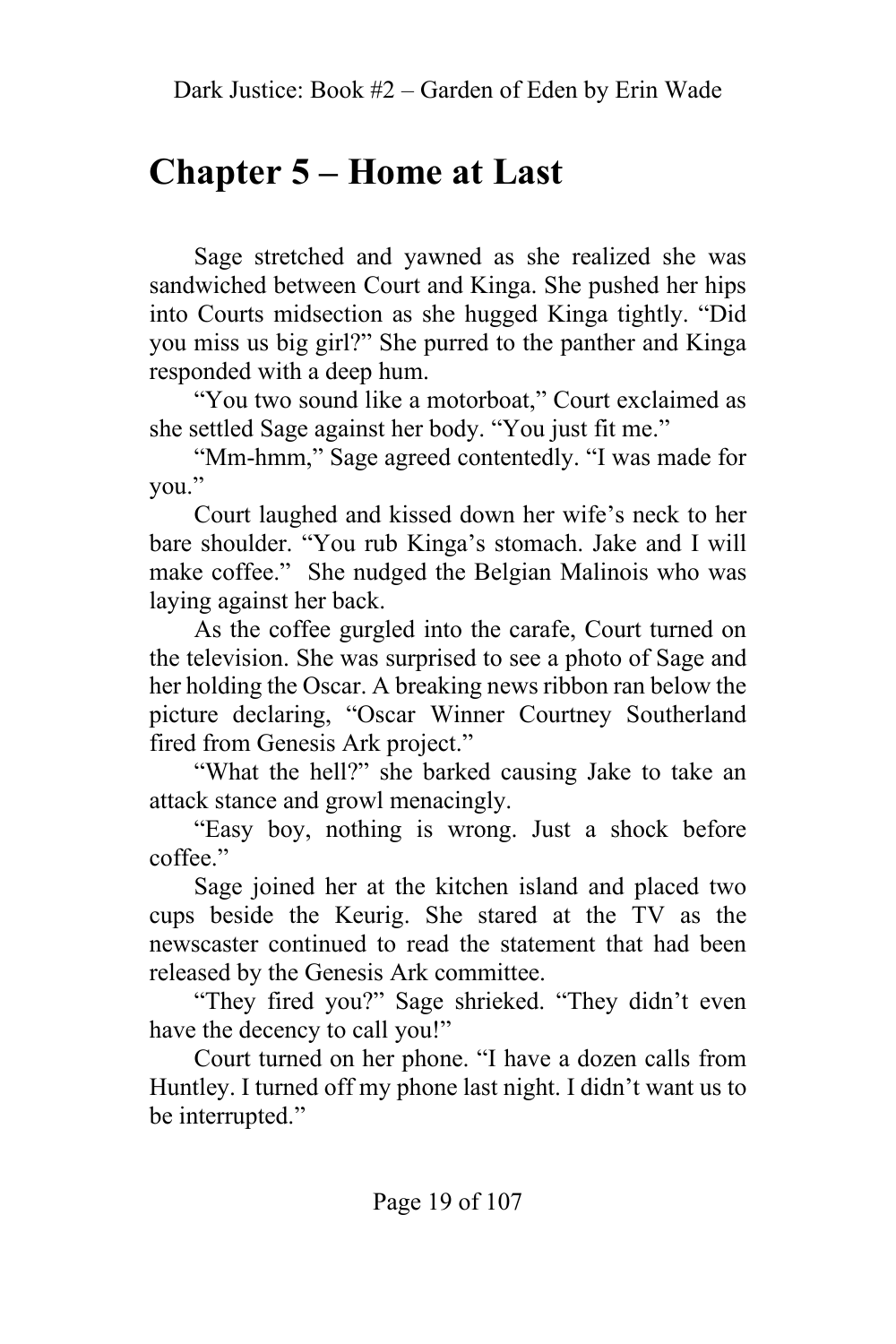Almost on cue, the phone announced, "Huntley is calling."

"Good morning," Court answered."

"Morning, it's past 1:00 p.m." Huntley quipped. "Not that it matters. I had a call this morning from the Genesis Ark people. "They are cancelling their contract with you."

"Why?" Court scowled.

"Because you are a lesbian."

Court took a deep breath fighting back all the curse words she didn't want Sage to learn. "Seriously, who in this day and age cares about sexuality?"

"Christians," Huntley snorted.

"No, Christianity has nothing to do with it," Court declared. "It is because they know the ark isn't there and I will prove it. I spoke to the committee chairman before the Academy Awards Ceremony, and I refused to falsify my findings if I failed to locate the ark."

"They want their half million back," Huntley informed her.

"Our contract says if either party drops out of the project, they must forfeit the deposit."

"Yes, it does," Huntley agreed. "But there are two little words that gives them an out."

"What?"

"Moral turpitude!" Huntley huffed.

"Seriously, I didn't know anyone used that excuse anymore." Court closed her eyes trying to understand what was happening.

"They use it in all their contracts," Huntly explained. "They define moral turpitude as a gross violation of standards of moral conduct, vileness. That leaves one's conduct open to many interpretations. They interpret it to include "sexual acts between members of the same sex."

"Huntley, I've spent the money. How soon do I have to return it?"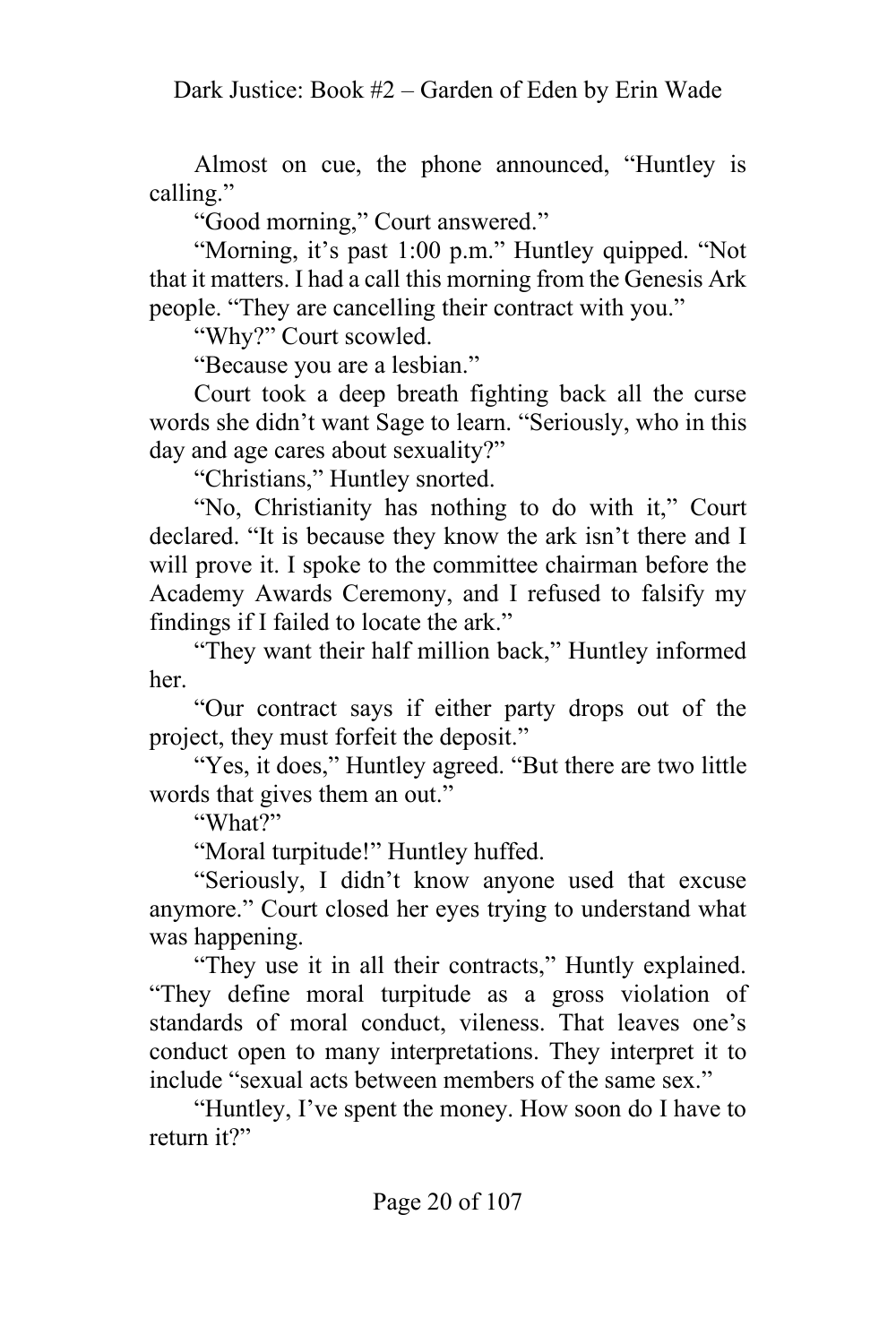"They are giving us thirty days to send them a check then they intend to start legal proceedings against you."

"Where are we on Harrison's contract?" Court asked.

"Still in the negotiating stage. This will hamper our advantage tremendously."

"Huntley, do you have your television on now?"

"Yes, I see what you are watching. Well, I'll be damned. I just got my advantage back." Huntley beamed as she watched the interview on the screen.

"I am Rita King and I represent the organization, Christians for Science," a fiftyish brunette answered the newswoman's question. "We believe in proving the Bible's stories with scientific fact. We are trying to reach Courtney Southerland to ask permission to assume the contract from the Genesis Ark group since they have reneged on it."

"Why would you do that?" the newscaster asked.

"We know that Ms. Southerland has done extensive research on the project, and we believe her to be capable of bringing unbiased and honest information to the table. We don't want someone with preconceived notions. We want someone who will present us the hard, cold facts. So, Ms. Southerland, if you or your agent are watching this, please give me a call at the number on your screen."

"I'm on this," Huntley squealed. "I'll call you back as soon as I have something."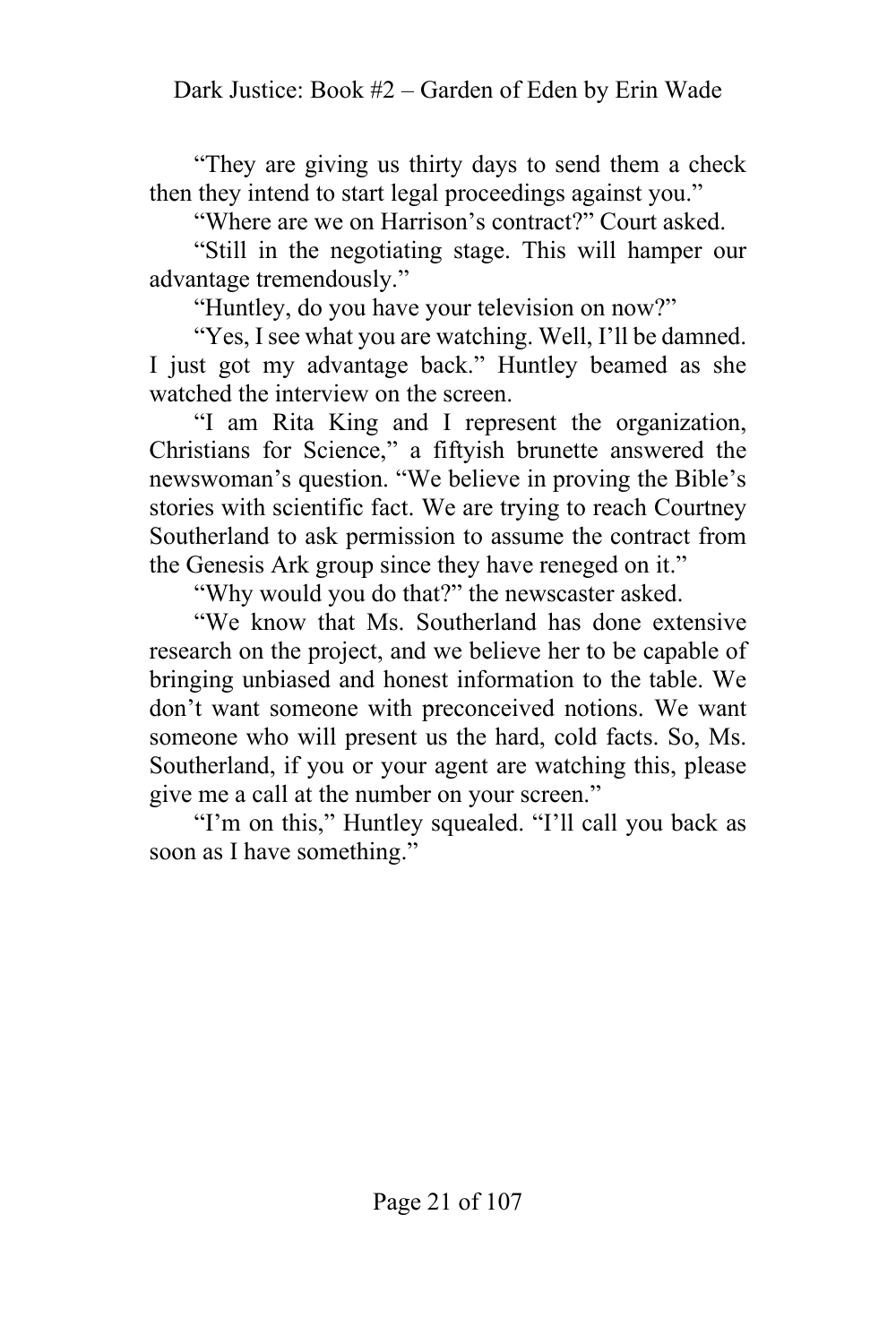#### <span id="page-21-0"></span>**Chapter 6 – The Art of Negotiating**

Huntley disconnected the call with Courtney, leaned back, and waited for her phone to ring.

The first call was from Trent Hamilton. She let it go to voicemail. The second call was from the Christians for Science Foundation. She let it go to voicemail. The third call flashed Harrison Franklin's name onto her screen. She let it ring three times then answered. "Huntley Carver."

"Huntley, I've been trying to reach you for the last twenty minutes," Harrison blurted. "I don't care what anyone else has offered to pick up the Genesis Ark project, I will double it and more if necessary."

"Hello to you too, Harrison," Huntley purred into the phone. "What are you babbling about?"

"I just saw on TV that the Genesis Ark folks have cancelled their deal with Courtney. I am next in line. I must be next in line. Time is running out for me."

"What do you mean, time is running out?"

"I mean others have discovered the island and we must move quickly to secure it."

"Don't you have legal rights to the island?"

"Yes, ownership of the island has been in my family for four centuries," Harrison said. "I'm not worried about proving my ownership of it. I'm worried about treasurer hunters and thieves. We need to establish a compound on it."

"I'll see what I can do," Huntley said. "Courtney has her heart set on exploring Mt Ararat."

"Mt. Ararat isn't going anywhere," Harrison screamed. "My island won't always be there. Price is no matter. She must document my island and the treasures we find on it. I will pay her a million dollars now I can wire it immediately and forty percent of everything we find on the island."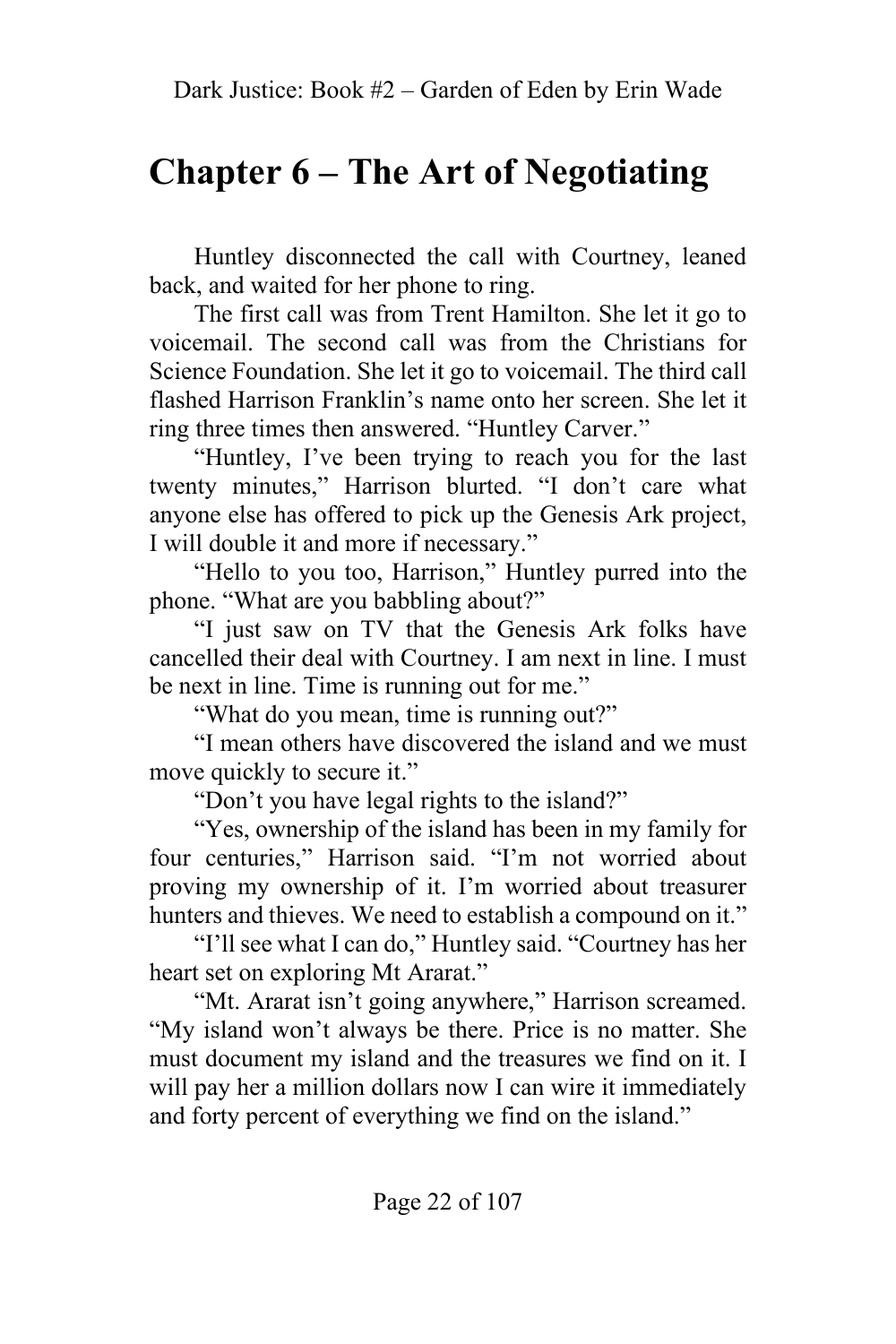"I don't know, Harrison," Court is primed for the Genesis Ark Project. She has been researching if for over a year. We have our airline tickets, passports, and clearances from the Turkish government.

"Huntley don't play me for a fool. We both know she and Sage won't be safe in a country where homosexuals are executed. "Two million, half today and fifty percent of whatever she uncovers. That's my final offer.'

"I'll draw up a contract and present it to Courtney," Huntley said. "If she agrees, I'll need your signature and we can begin working out the details on your island."

"Fair enough," Harrison replied.

"I do need some information on your island," Huntley added. "Does it have electricity, communications, running water, and what is the accessibility?"

Harrison answered slowly, "No electricity or running water but we can rectify that with solar energy. Cell phones don't work on the island. Remember it is in the center of The Devils Triangle. The island can be accessed via boat or helicopter. Boat is the safest. Choppers tend to crash."

"How safe will Court and Sage be on the island?"

"To my knowledge, there are no dangers on the island. It isn't inhabited by any life forms. The only danger would come from outside the island. Looters, pirates, anyone trying to locate the treasures before we do."

"Are you going to establish a compound on the island and provide guards to protect them?"

"I'd rather not," Harrison grumped. "The fewer people who know of our project, the better. I'm trying not to call attention to what I am doing."

"I'll call you if Court has any more questions." Huntley ended the call already wondering what treasures the island might hold. She inhaled deeply and punched the number for her client.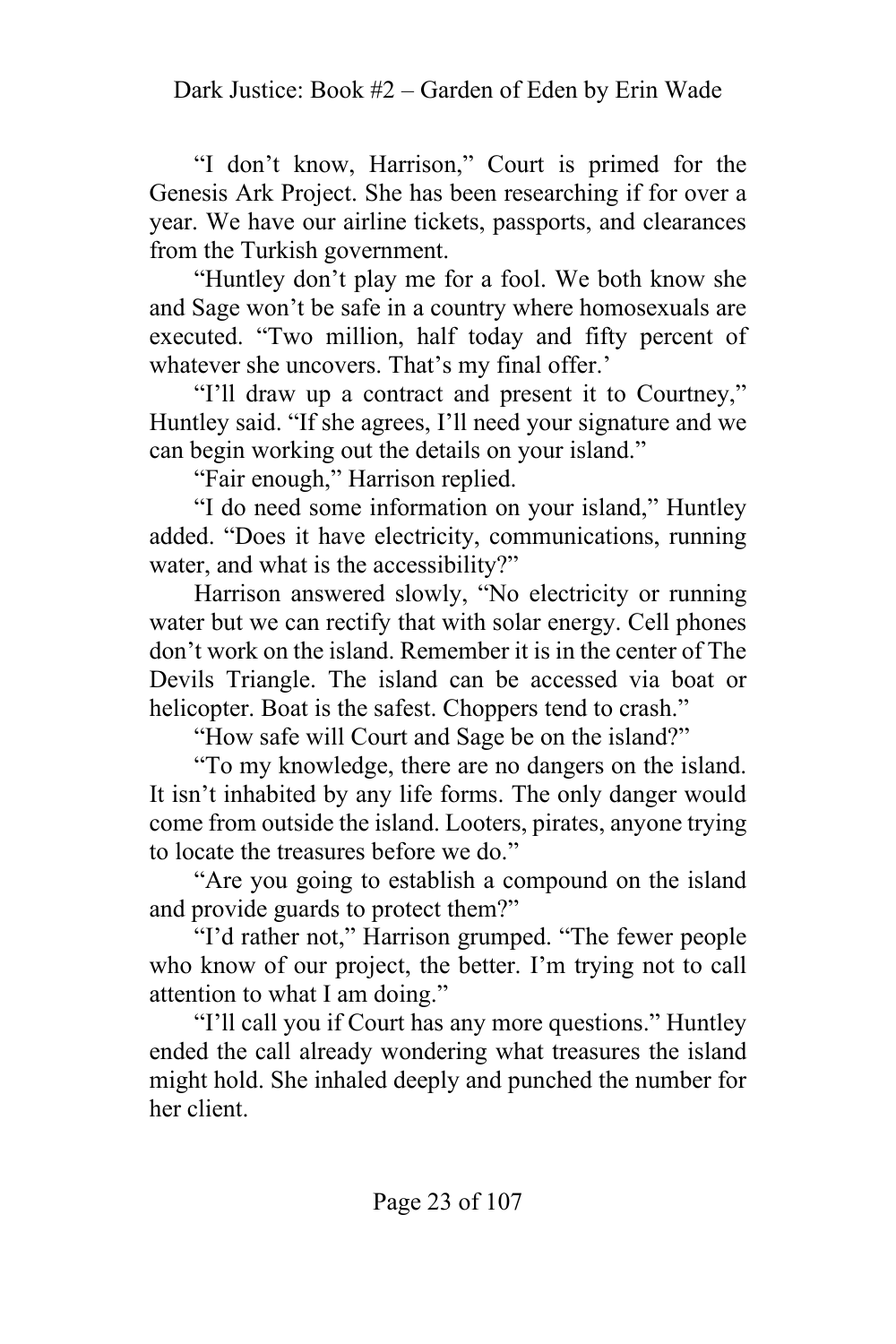"Court, I just spoke with Harrison," Huntley blurted when the blonde answered.

"What did he say?"

Huntley relayed Harrison's final offer."

"Let me discuss it with Sage and do a bit of research. I'll get back with you in a couple of hours," Court replied.

Sage listened raptly as Court repeated Huntley's message. Both sat silently thinking of the pros and cons of the offer.

"No bathroom or TV?" Sage scowled. "We will be cut off from the outside world. What will we live in? Does the island have caves where we can make a home?

Kinga entered the room a low rumble came from her throat. Sage sat down on the floor and pulled the big panther into her lab. "I promise her and Jake steak for dinner tonight," Sage explained.

"Do you mind taking care of dinner by yourself, baby? I need to do some research before giving Harrison an answer," Court said opening her laptop.

##

"It is a cool, spring day. I thought we would eat on the patio," Sage said, placing their meal on a tray with plates and a pitcher of lemonade. "The steaks are done. I'm going to take them off the grill."

"I'm almost finished," Court mumbled as Sage walked outside.

"Steaks are coming off the grill," Sage called through the sliding glass door. "Get it while it's hot."

Court shut down her laptop and joined her wife at the railing around their patio. "This is beautiful," she proclaimed.

"How did I get so lucky to marry someone who loves the canyon as much as I," Sage said, lacing her fingers with Courts.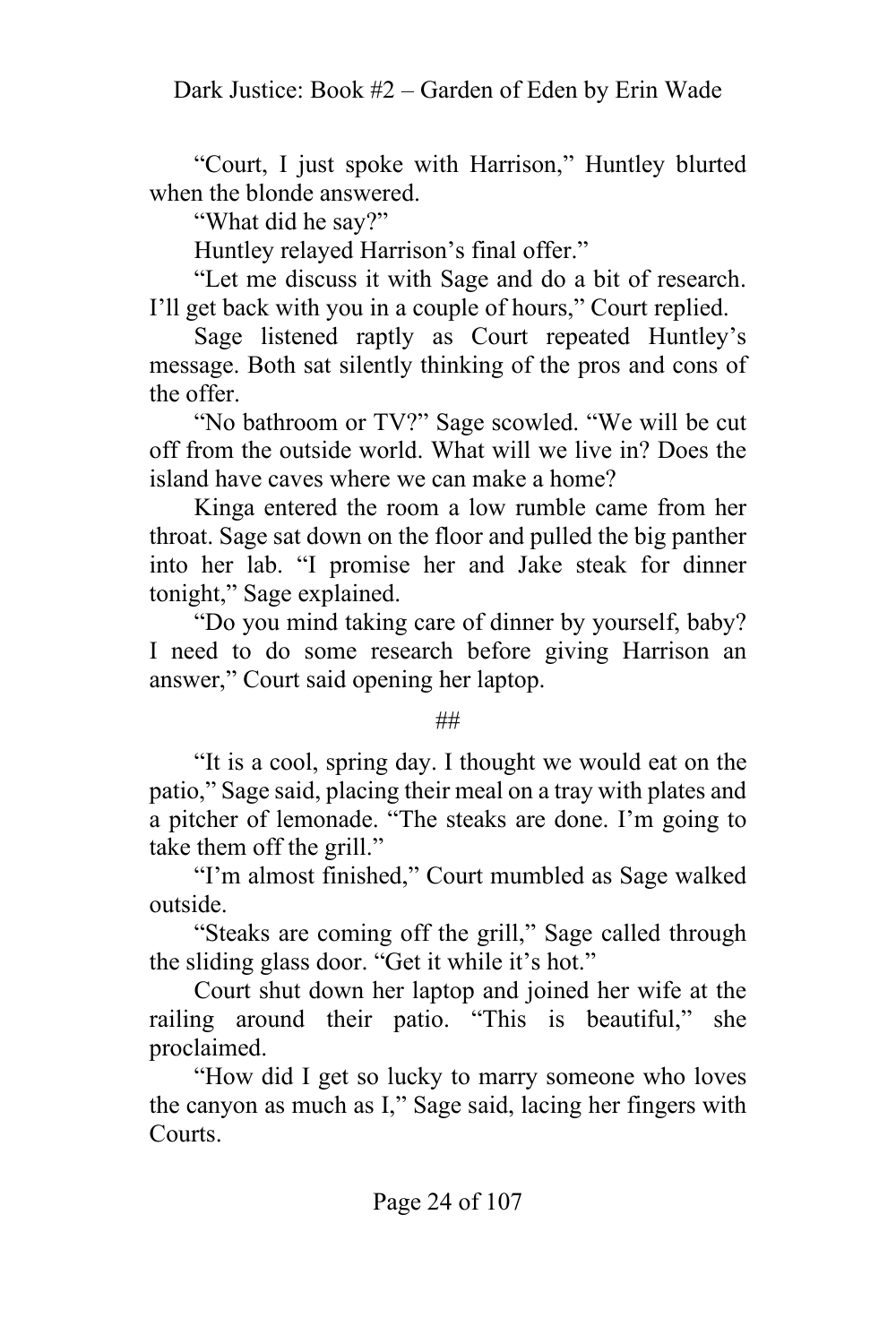Court pulled her wife's hand to the lips and softly kissed the back of it. "I'm the lucky one," she responded.

King and Jake stared up at the two waiting for their dinner. Both emitted a deep guttural sound. "Someone is starving." Sage smiled patting the top of the two black heads waiting patiently.

Court held the plates as Sage placed the steak on each one then put a steak in each animal's bowl. Everyone sat down and began eating.

"I'm not happy about being on a deserted island with no communications or protection," Court spoke as she cut her steak. "I think I've found a solution that you might like. and it will work nicely for us."

"What?"

"A catamaran," Court replied.

"A catama . . . what?"

"A catamaran," Court repeated. "A Leopard 45 Sailing Catamaran, to be exact."

"What kind of animal is that?"

"Not an animal, a boat one can live on. I have pictures on my laptop. When we finish eating, I will show it to you."

Jake and Kinga wolfed down their dinner then darted from the patio running down the steep path to the river that ran through the bottom of the canyon. The frolicked in the water chasing each other.

"I thought cats didn't like water," Court commented watching Kinga outswim her dog against the river current.

"Kinga is a black Jaguar," Sage noted. "I think she is different from other felines. She loves water and can swim about fifty miles per hour."

"She is certainly giving Jake a run for his money."

"She is extremely strong," Sage said proudly. "She can swim long distances."

They gathered their dishes and condiments to take inside. "Let me show you my idea," Court said.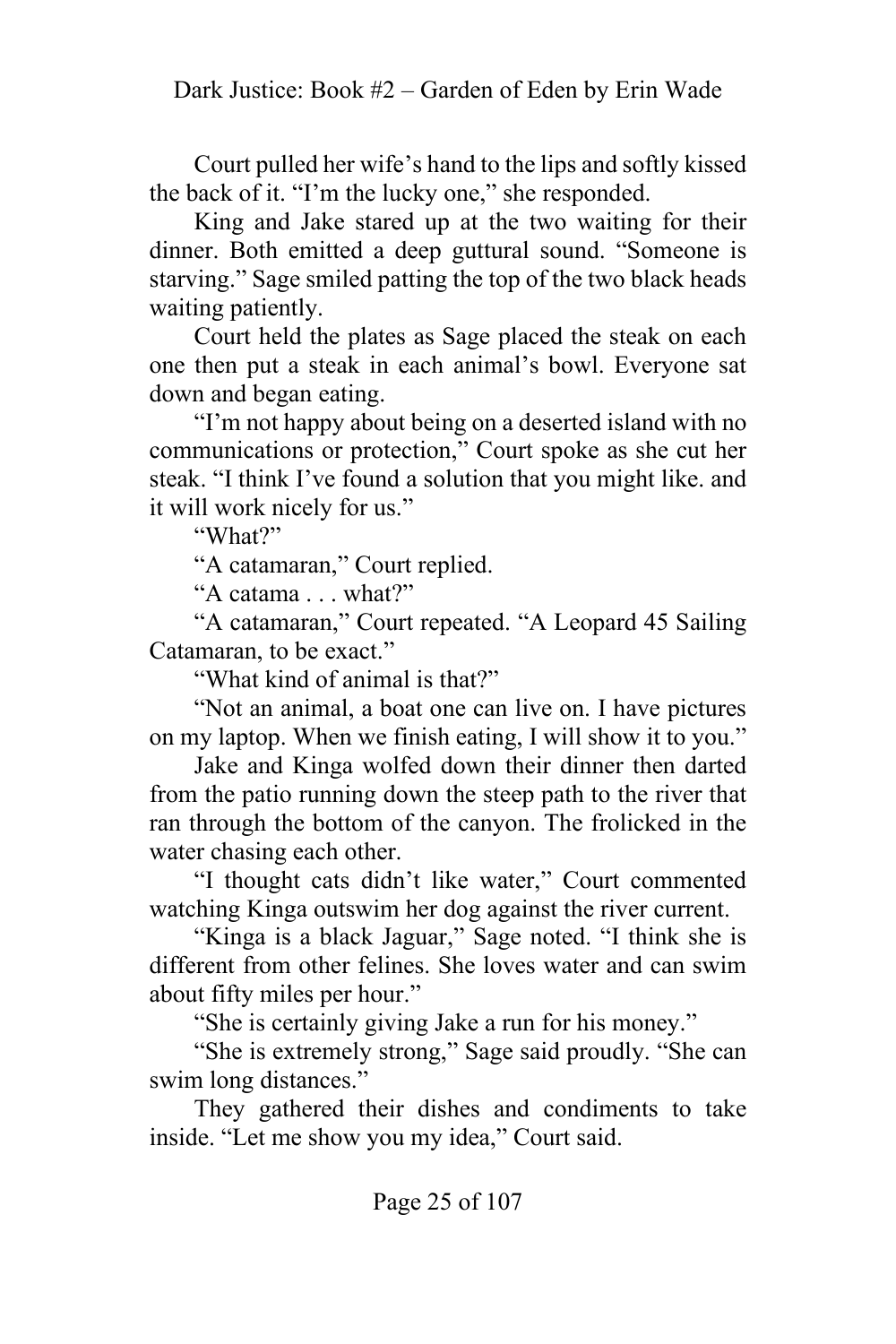"I love it," Sage squealed. "Can we go see one in person?

"There is a dealership named West Texas Marine in Amarillo. We can go there in the morning if you want."

"If we like it, can we get one," Sage asked. "I mean do we have the funds to purchase one?"

"No," Court shrugged, "but Harrison does, and he will buy it for us if we wants us to do his documentary."

Sage hugged herself. "I like the way you make things happen," she said.

##

They arrived at the catamaran dealership right after breakfast the next morning. Court explained their needs and a slender young man led them to a huge boat.

"The Leopard 50 Catamaran Sailboat sounds like what you need," the man recommended. "My name is Tyler." He held out his hand and Court shook it. "Ma'am," he nodded to Sage.

Sage stared in awe at the size of the ocean-going vessel. "This is huge," she breathed.

"It is impressive," Tyler agreed, "but wait until you see the inside."

The interior of the Leopard 50 was a work of art done in grays and subtle blues. Sage and Court were speechless as Tyler pointed out the many wonderful things built into the boat.

"What is the price on this boat?" Court asked.

"A million and a quarter," Tyler quoted.

"One million, two-hundred-fifty-thousand dollars," Sage repeated to make certain she understood the cost.

"Yes, ma'am," Tyler drawled.

"Can you hold it for us?" Court asked. "We will be back tomorrow to either purchase it or release it. If we buy it, will you set it in the water at Galveston?"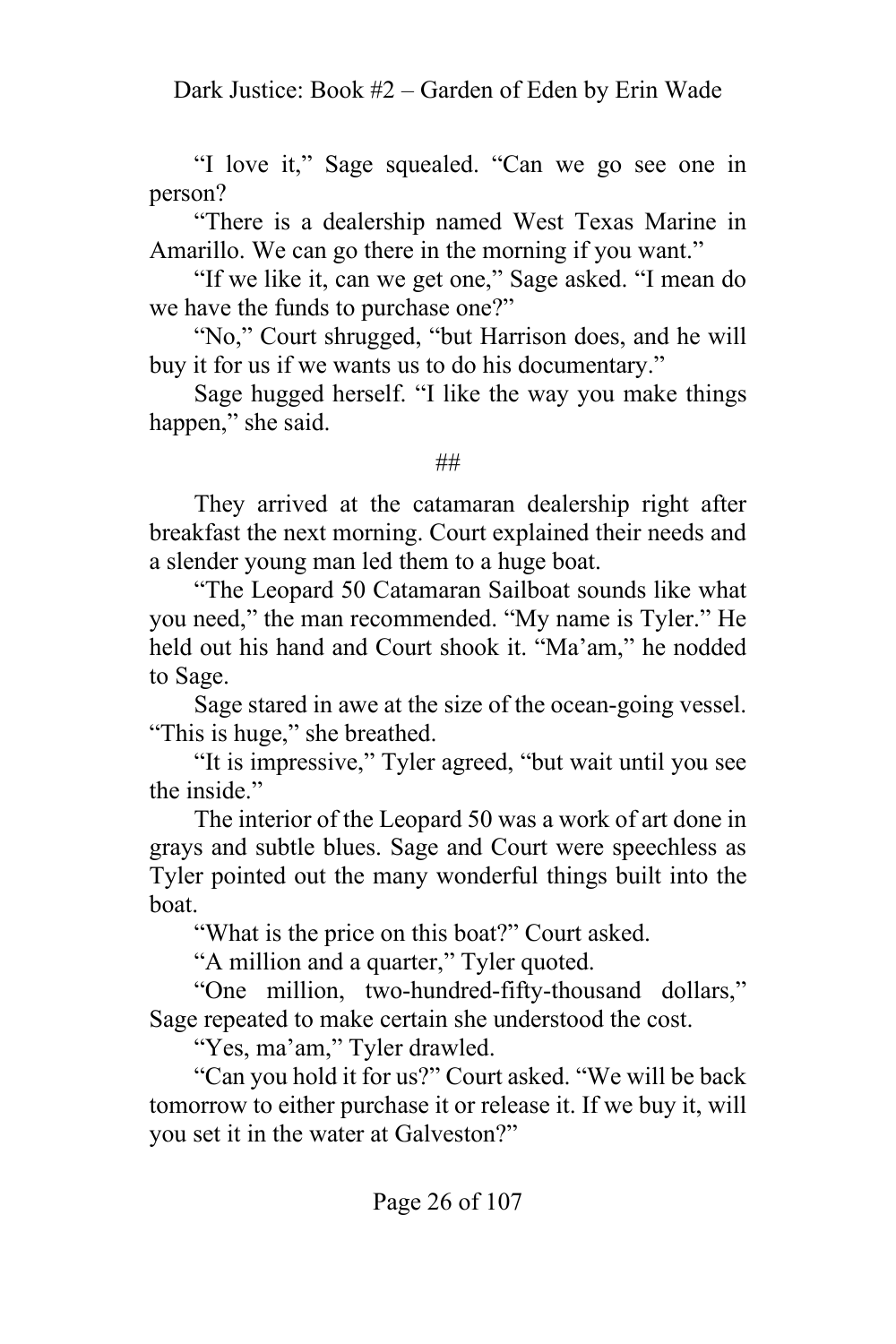Tyler considered Court's request.

"Or we could purchase the boat in Galveston," Court added.

"Oh, no, we can get it to Galveston for you. We launch boats for folks from there all the time. The Galveston Yacht Basin works closely with us. Amarillo isn't exactly an ocean-front city. We strive to accommodate our clients. Why don't y'all look around while I discuss this with my boss?"

They walked through the galley and Sage was fascinated with the kitchen. "Look at this," she exclaimed opening the door to the dishwasher. "There is a cooktop and refrigerator. Oh my gosh, there is freezer and oven. This is amazing."

Court followed her wife down the hallway leading to the master bedroom. *Wait for it*, she thought as Sage opened the door to their suite.

"Court," Sage growled her name in that slow, sexy way that demanded Court's attention. "Court, I want this boat. I want to make love to you on the ocean."

Court couldn't stop the tightening of her muscles that wrenched her body at the thought of making love with Sage in the middle of the ocean. *Yep, Harrison, you want me to do your documentary, buy me this boat.*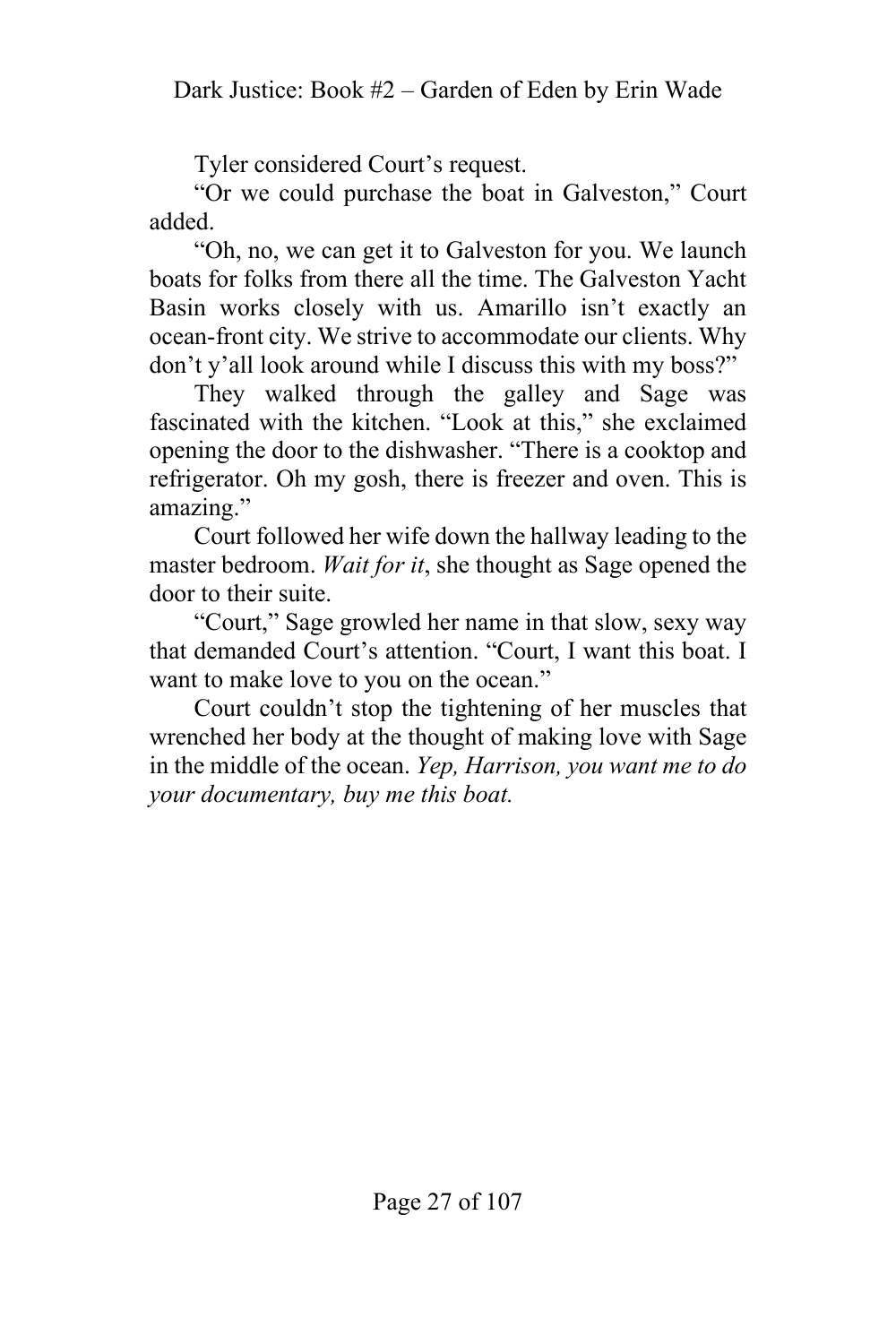## **Chapter 7 – Buy Me a Boat**

"She wants what?" Harrison exclaimed.

"It is a cheap solution to building a compound on the island and very low-key. No one will pay any attention to a catamaran anchored at the island," Huntley encouraged him. "Court has reservations about how safe she and Sage would be alone on an island, cut off from the rest of the world. They have to live somewhere, Harrison."

"One point three million," Harrison repeated the price of the vessel. Can I have it when she is finished?"

"No, Sage wants it. This is a deal breaker."

"As I told you in the beginning, money is no object. Have the dealership send me an invoice on it and tell them to register it however Court wants."

"It is always a pleasure to do business with you," Huntley complimented.

"Huntley, I expect Court and Sage on the island by Friday. I'm flying down in my helicopter, and they need to meet me there. I have things they need."

"I'll let her know. Say, is there any chance I can fly down with you?"

"That might be fun," Harrison agreed. "Only a fool would turn down the company of a pretty woman. Oh, and now that we have a binding agreement, may I deal directly with Court?"

"I'll email you the final contract, sign it and overnight it to me. I need your original signature in blue ink. When I receive it, Court is free to deal with you directly."

##

Harrison wasted no time getting the contract back to Huntley. She received it the next day, double checked that all the T's were crossed, and all the I's were dotted, then she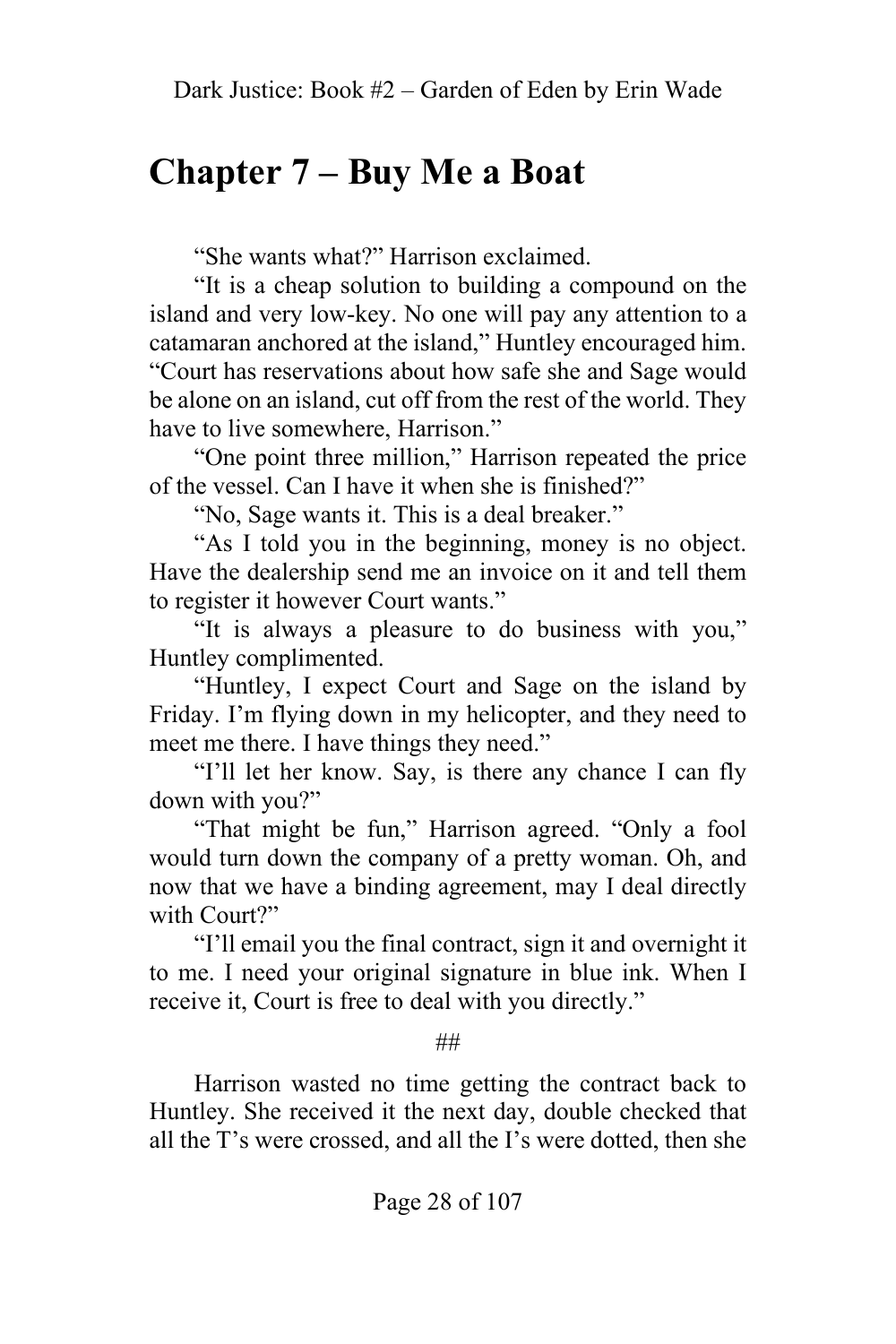called Harrison. "I'm giving you Court's private number, don't abuse it," She warned Harrison.

"I just want to firm up our rendezvous spot on the island," Harrison assured her. "I'll call you to let you know when I'll pick up you."

"I'm looking forward to seeing your island," Huntley added.

Harrison couldn't call fast enough. "Hell-o," a sultry voice answered the phone.

"Court?" Harrison questioned.

"No, who is calling?"

"Dr. Harrison Franklin. I need to talk to Courtney Southerland."

"Oh, hell-o Dr. Franklin. This is Sage. Court is down in the canyon. May I have her call you as soon as she returns?"

"How long will that be?" Harrison grumped.

"About an hour."

"Yes, please have her call me immediately. It is urgent."

Sage terminated the call and headed for the bottom of the canyon to find her wife. She shrieked as she ran and was immediately answered by a louder scream from Kinga. She located her family quickly. Kinga raced to meet her followed by Jake and Court.

"Is everything okay?" Court asked breathlessly.

"Yes, Dr. Franklin just called and wanted to speak with you. He said it was urgent."

"Everything Harrison does is urgent," Court laughed, catching her wife in her arms, and swinging her around. "Sometimes you run so fast you are just a blur."

"I couldn't wait to be with you," Sage informed her. "I know you have only been gone an hour, but I have missed you."

Placing Sage's feet on the ground, Court continued to hold her. "I've dreamed of a woman like you all my life. Who know I'd find you in Palo Duro Canyon?"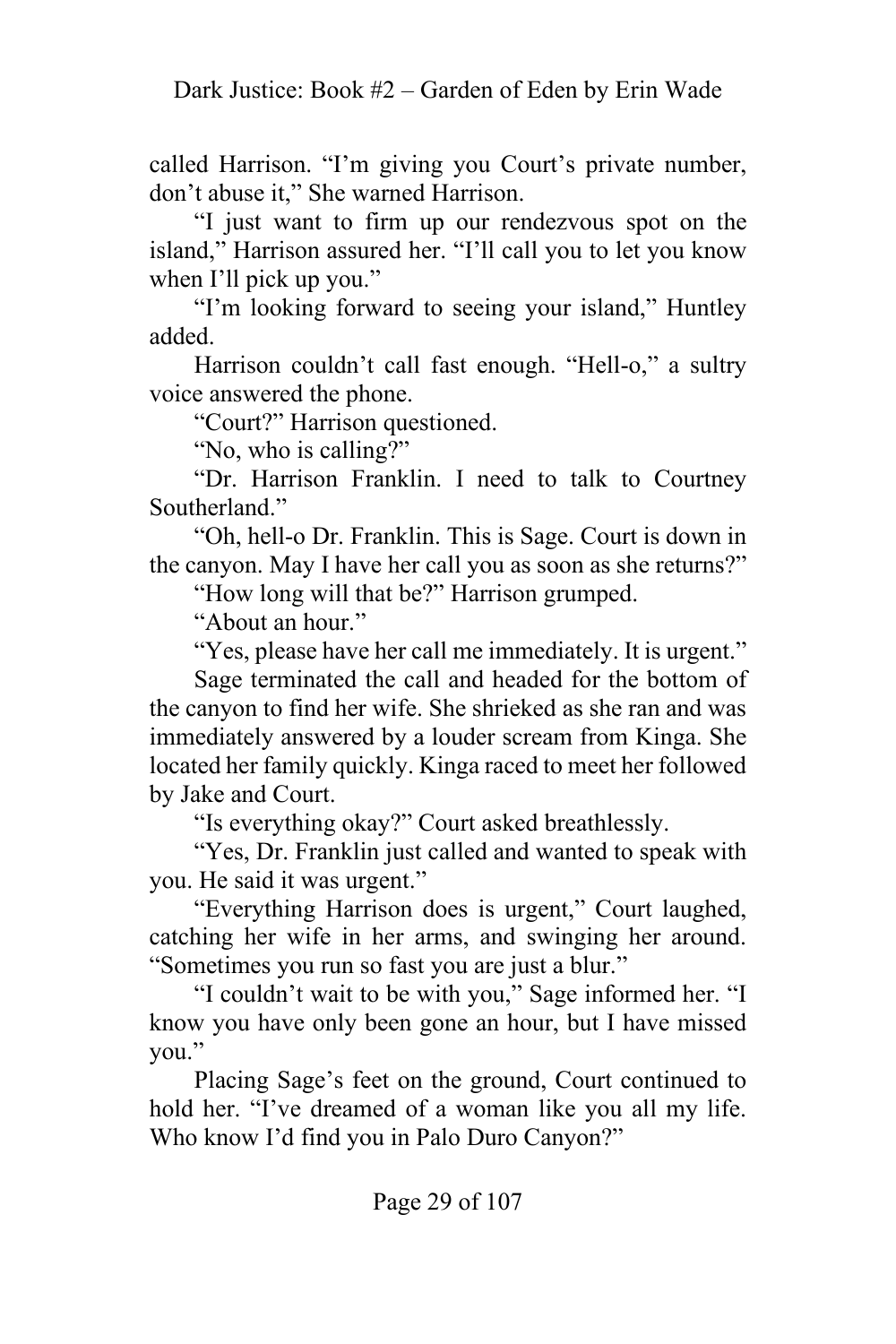Sage tiptoed and kissed her wife. "I never dreamed anyone like you existed."

"Let's return Harrison's call then we will have the rest of the night to ourselves," Court suggested.

"I'd love that." Sage brushed her lips across Courts before letting her go.

##

"Harrison, this is Court. Sage said you needed to speak with me immediately."

"Court, thank you so much for returning my call. I guess we have an agreement, sign, sealed and delivered."

"That is what Huntley told me."

"It is imperative that I meet you on the island Friday."

"There is no way I can be there by Friday," Court responded. "And thank you for the boat, but I can't possible get it to the island in any less than fourteen days and that is maintaining a constant cruising speed."

"Surely you can go faster than that," Harrison insisted.

"The top, continuous cruising speed on the Leopard Catamaran is six knots or seven and a half miles per hour. You must allow for refueling because it has a two-hundredforty-three-gallon tank, and its maximum range is a little over a thousand miles."

"It will go faster than that," Harrison argued. "I read the specifications on it."

"Yes, but the safe cruising speed is seven and a half miles per hour. We can't run it wide open for a week."

"What route are you taking?" Harrison demanded.

"Port Galveston to Port Nassau: one-thousand-four hundred-forty-eight miles. We will go from Port Nassau to your island which is about five hundred miles."

"You must get there as soon as possible," Harrison maintained. "I'll have the boat put into the water at Port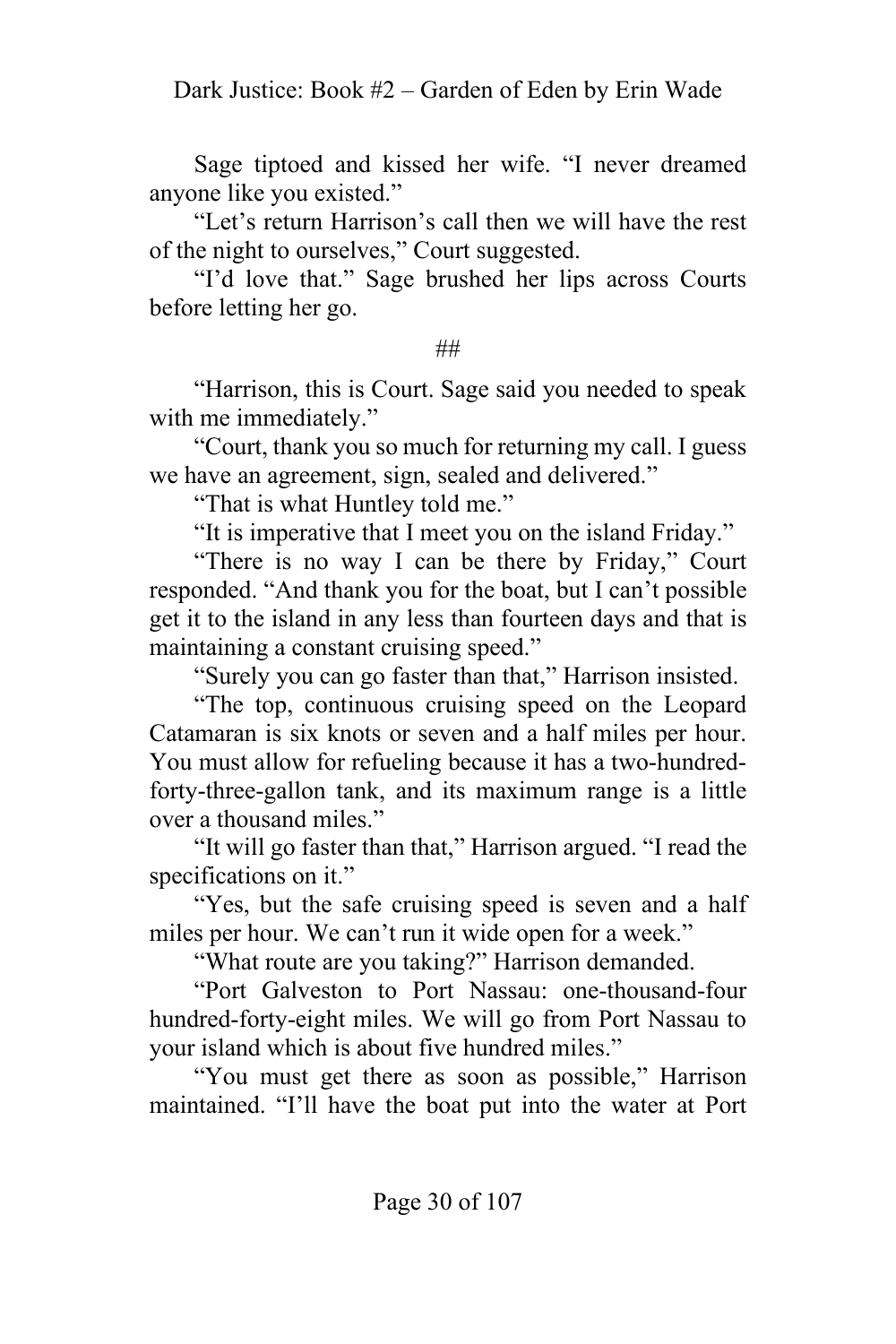Nassau. You and Sage fly to Nassau and pick up the boat there. Then you can reach my island in about three days."

"We were planning on taking our dog," Court said. "I take him everywhere I go especially strange places. He has saved my life more than once."

"I must insist—"

"Harrison," Court interrupted him. "I don't understand the rush. The island will be there for the next hundred years. What difference will two more weeks make? I'm not going to run a boat wide open for twenty-four hours a day. It is dangerous. We have to sleep sometime."

"But will you fly to Nassau and pick up the boat?"

"No, I want my dog."

"Look, Court, I've given you everything you have asked for. I bought you the boat, so you'd feel safe. I'm begging you to please get to the island within a week. I'll arrange for your dog to be delivered to you."

"Let me think about it. Jake is too important to me to hand him over to a stranger. I need to discuss this with my wife."

"Court, I'm not trying to be a hard ass," Harrison pleaded. "It is imperative that you start work as soon as possible. Please?"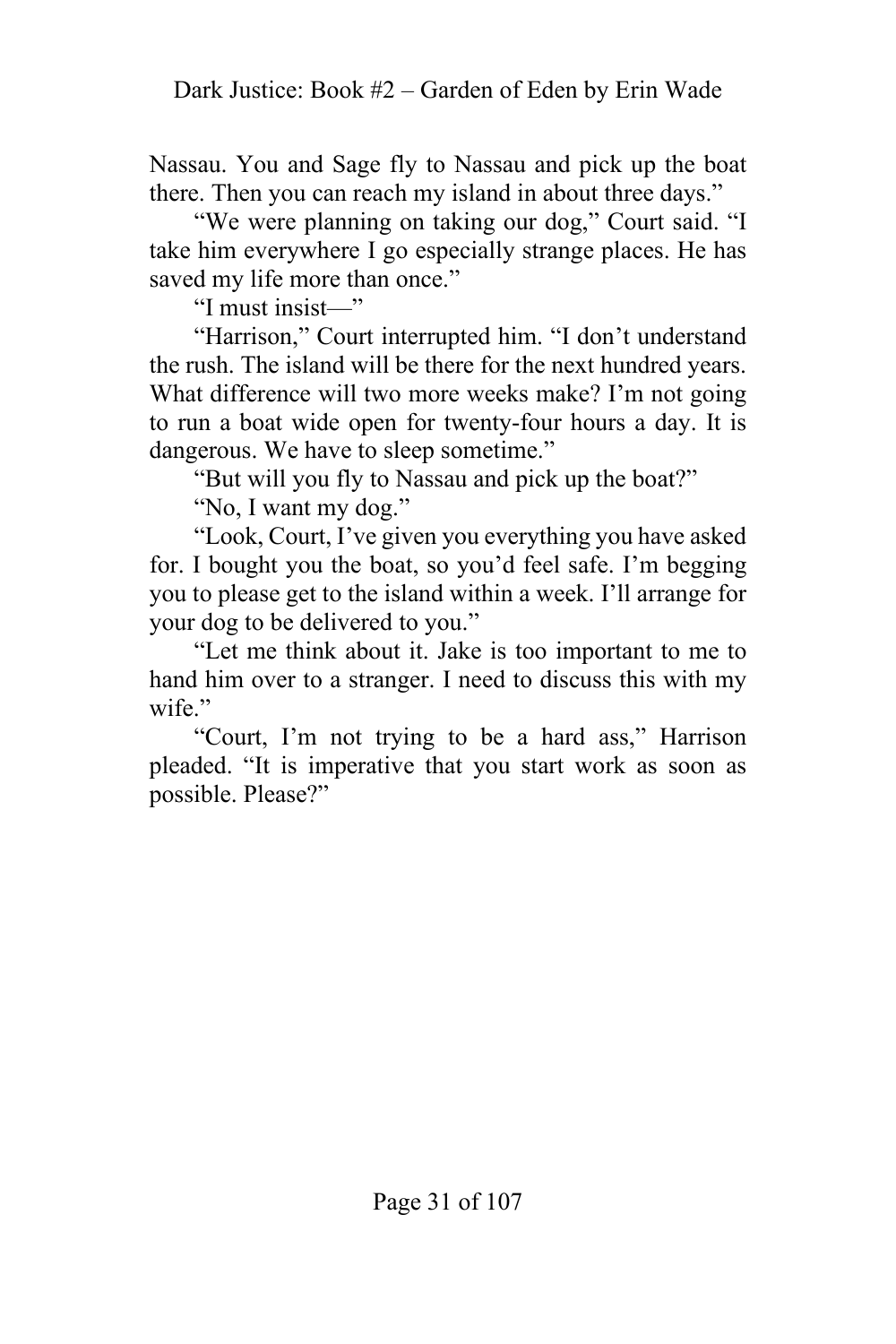#### **Chapter 9 – Leave Jake with Kinga**

Sage trailed her fingers from the hollow of Court's neck to her navel. "I was looking forward to having you to myself all alone in the middle of the ocean, boat gently rocking while we—"

"You're killing me," Court moaned.

Sage kissed between her wife's breasts. "Who is it easier to say no to, Harrison or me?"

"Can we discuss this fully clothed and out of bed?" Court pleaded.

"We can discuss later," Sage acquiesced, "but right now you need to make this bed rock gently. You know like a boat on the ocean."

##

Sage huffed, trying to catch her breath. "You do rock my world," she murmured.

Court lay beside her glorying in the way her wife made her feel. "You are incredible." She turned on her side and nibbled at Sage's ear.

"Are you ever going to let me—?"

"Not now," Sage hissed. "I'm not ready for that."

"Okay, you know it's your decision."

"I know. I will eventually. Just not now."

Court pulled her into her arms and kissed the top of her head. "I love you."

"Um and I adore you," Sage mumbled against her lips.

"I'm going to dress and make hot chocolate." Court said. "Want a cup?"

"With marshmallows?" Sage grinned sweetly.

"With anything you want," Court promised.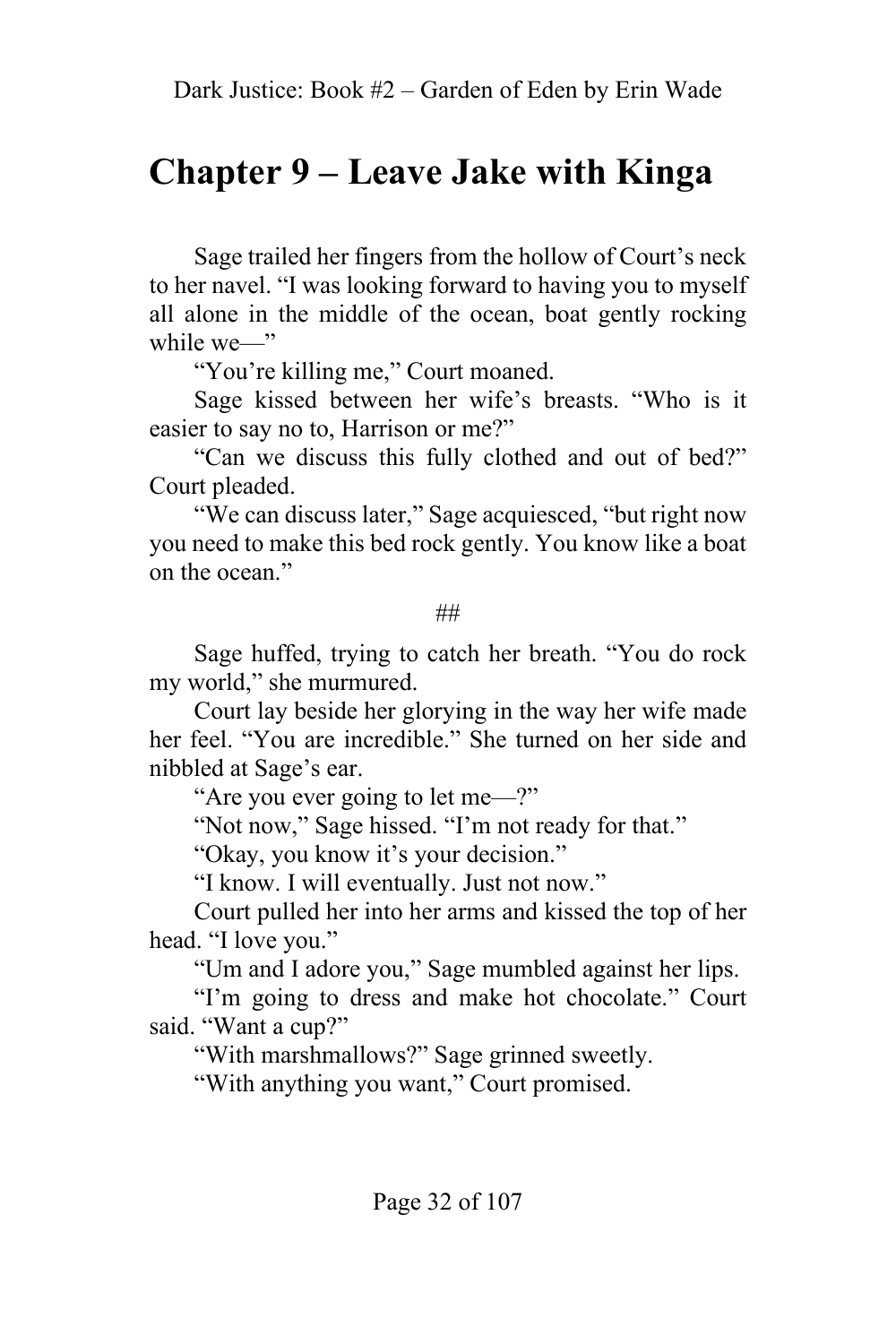"I'll put some logs on the fire," Sage volunteered pulling one of Court's Henley's over her head and inhaling deeply. "Um, I love the scent of you on your shirts."

Court put on the water to boil and opened the patio door to greet the first frost of the year. Jake and Kinga pushed into the house. "I wondered if you two were going to roam the canyon all day," she greeted them

Both ran to the fireplace and waited patiently for Sage to stoke the fire. When she had a nice flame going, she closed the fireplace screen and stepped back allowing the two animals to lie down in front of the roaring fire.

Court carried their chocolate into the office and turned on the computer. "Honey, Harrison is almost frantic for us to get to the island immediately," she informed Sage. "I'm not certain why, but he acts as if it is a matter of life and death.

"We can fly to Port Nassau in a day, pick up the boat and make it to Harrison's Island in five days. That will give us time to enjoy the boat and each other on the ocean."

"How do you know about boats?"

"I've been around a bit. In college, I volunteered to join a crew searching for sunken treasurer. That was a 'learn quickly or drown' situation. I knew how to scuba dive, but deep-sea salvaging is a whole new world."

"Tell me about it." Sage's eyes gleamed as she settled into her chair to listen to her wife's adventures.

"There is a lot of difference between snorkeling and SCUBA diving."

"What does SCUBA stand for?" Sage queried.

"Self-Contained Underwater Breathing Apparatus because divers use breathing equipment that provides their air supply. SCUBA gear allows divers to go deep beneath the surface of the ocean."

"Can we touch the floor of the ocean?" Sage beamed.

"Yes, we can." Court chuckled at her wife's enthusiasm.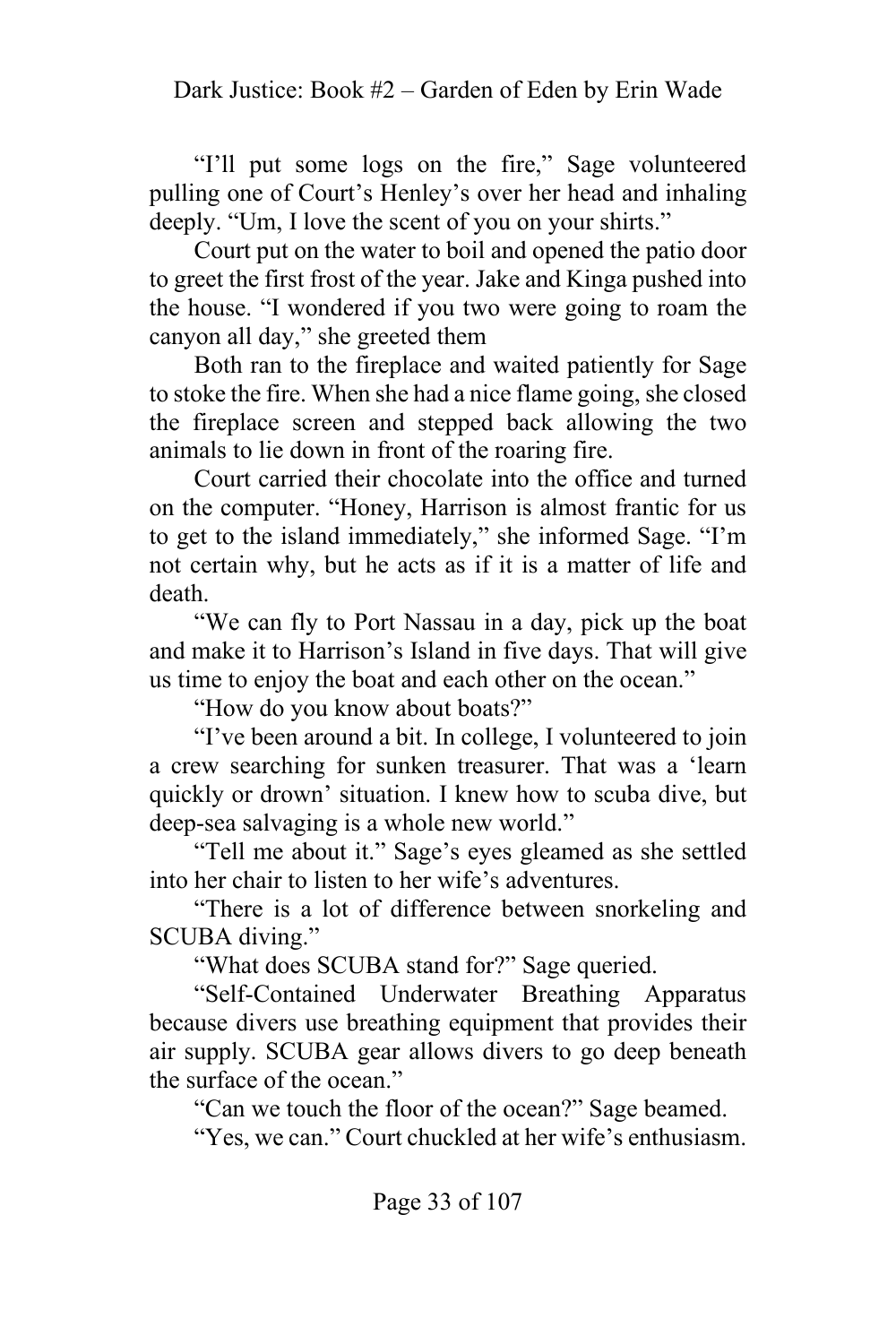"Will you teach me to SCUBA swim?"

"I can't wait," Court exclaimed. "I want to share every experience possible with you: water skiing, exploring sunken Spanish galleons, snow skiing. You name it. I want to do it with you.

"We will explore Harrison's island and Scuba dive all around it. More than one ship has disappeared in the Bermuda Triangle and the island is right in the center of it."

Sage hugged herself in excitement and laughed. "I do want to get there in a hurry. Tell Harrison, yes."

"There is one problem. We can't take Jake."

Sage frowned. "That will be bad for us, but good for Kinga. She loves Jake and has bonded with him. She would be extremely lonely if all three of us left her alone in the canyon."

"It's settled, then," Court slapped her thigh. "I'll call Harrison right now and put his mind at ease."

##

"Oh, thank God," Harrison declared. "I can't tell you how much I appreciate that. I'll fly to Miami today and arrange for the boat."

"No, we promised the young man at West Texas Marine we would purchase the boat from him. His name is Tyler. He is expecting your call. They will have a boat waiting for us in the Port of Nassau. All you need to do is wire them the funds. They've already titled the vessel in our names. There will probably be an extra charge for getting it to Nassau."

"I will do it right now," Harrison promised.

"We are now the proud owner of a Leopard 50 Catamaran," Court told Sage as she hung up the phone.

"You are so brilliant and knowledgeable in the ways of the world," Sage praised her.

"So maybe you will let me—"

"Please, not yet," Sage whispered.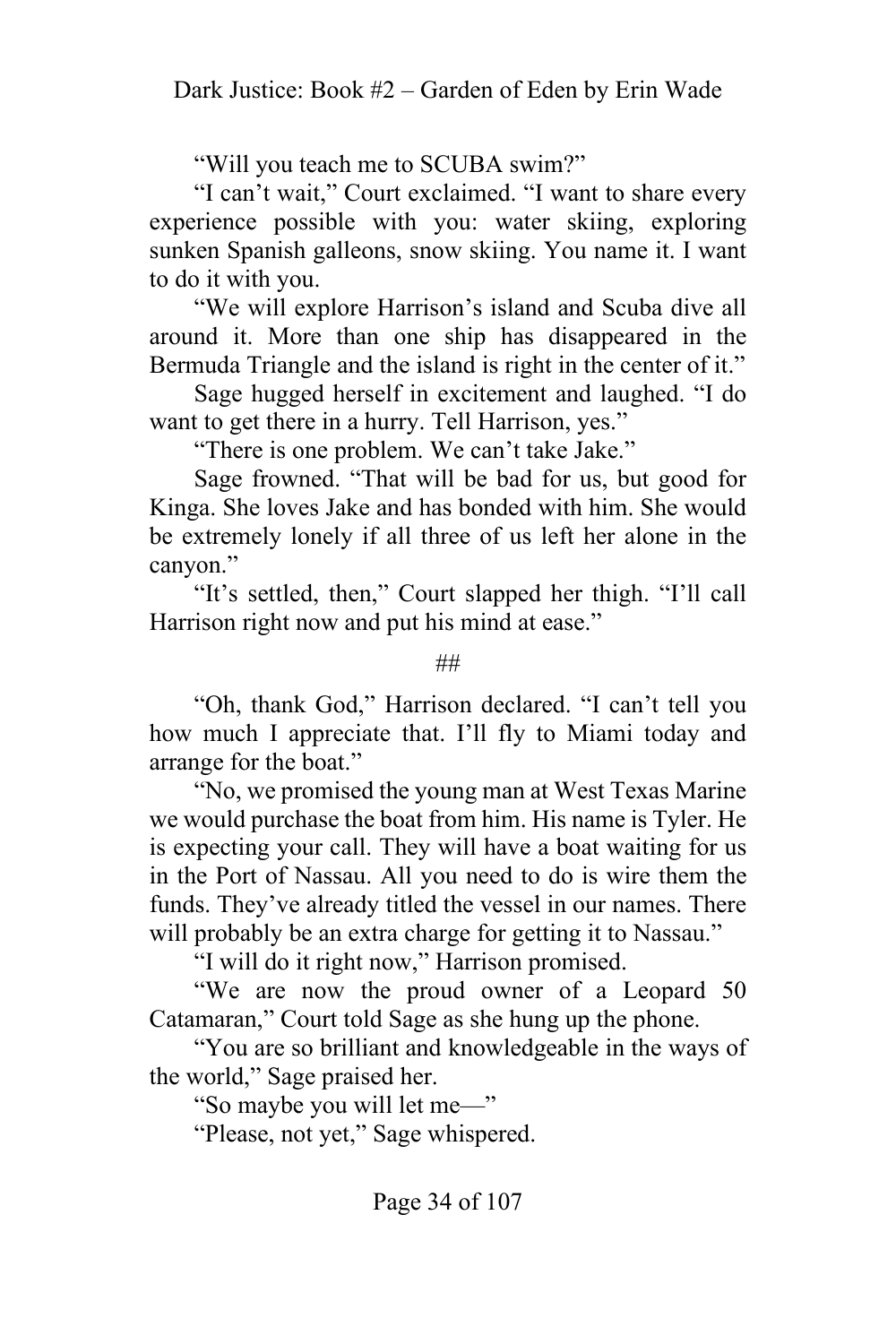## **Chapter 8 Two Attractive Women**

Monday morning, Harrison called Court as the sun peeked above the horizon. "I wanted to tell you that I made a few adjustments to your boat," he announced.

"Harrison," Court grunted in disgust putting the man on the speaker so Sage could listen.

"Hear me out. I purchased you a Leopard 50P. It doesn't have a fly bridge and she has a bigger lower boom providing you more sail to catch the wind, and the most powerful engine they make for a Leopard. I added every automation available. You can sail it from your iPad. She is specifically designed for ocean cruising. You can go around the world with her and across any ocean. She is faster, built like a tank, and still has the same living quarters and color scheme Sage wanted plus all the luxury of home."

"What about Tyler at West Texas Marine?" Court asked.

"I arranged to make the purchase through them, but I got the boat directly from the manufacturer's warehouse in Miami. It is already on its way to Nassau.

"Sounds great," Court agreed.

"Good. "I've booked both of you on a 6:00 a.m. flight out of Amarillo in the morning. It gets into Nassau at 2:34 p.m. I will meet you when your plane lands and take you to the boat."

"You are insane, Harrison Franklin. There is no way we can leave tomorrow. The airlines won't allow me to check all the equipment I need to take with me. Give us a day to pack. I need all my cameras and—"

"Not a problem. I'm so excited, I wasn't thinking. Take the next two days to pack everything you need and secure it in crates of chests. I'll have my men pick them up Wednesday evening and we will fly them to the boat.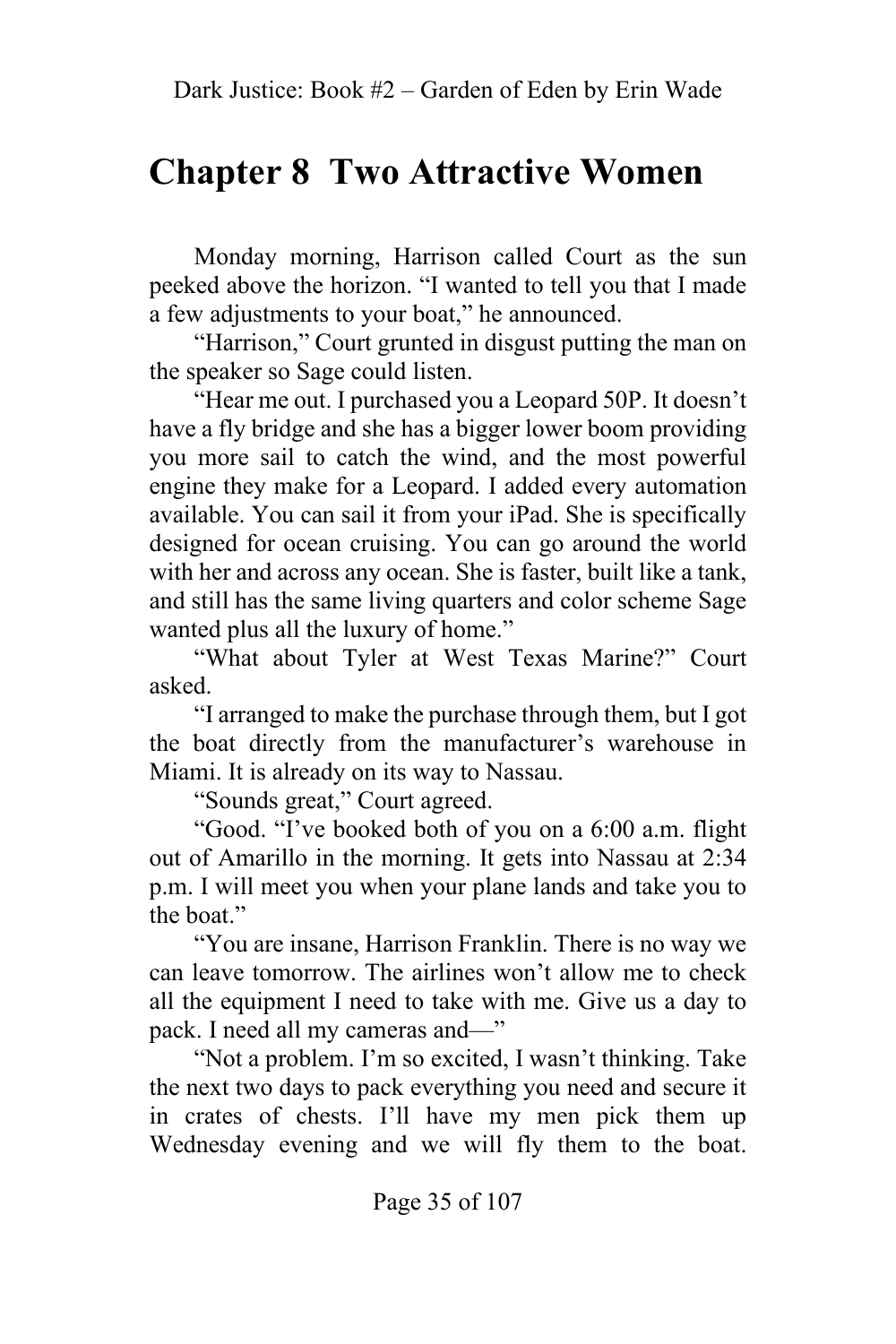Thursday morning, I'll have my private jet pick you up at the Amarillo airport and fly you to Nassau where my men will meet you and transfer your things to the plane. You will be in Miami and sleeping on your boat Thursday night."

"I must purchase several things," Court insisted.

"What do you need?"

"Deep diving gear, scuba gear, the finest walkie talkies money can buy, two AK-47 rifles and enough ammunition to hold off an army."

"Are you expecting trouble?" Harrison queried.

"Two attractive women alone and defenseless in the middle of the ocean on an island that is abnormal," Court replied, "what could possibly go wrong. Get me a case of C4 too."

"Email me a list of everything you need," Harrison agreed. "I'll have it on the boat when you arrive.

"What do you want to name her?"

"Gran Felino," Court said without hesitation.

"Big Cat," Harrison translated. "Interesting name. I'll have her commissioned and ready to go when you arrive."

Court disconnected the call and Sage wrapped herself around her wife. "You named our boat Big Cat, after Kinga."

"And you," Court murmured embracing her.

"I love you so much, Court," Sage said as she captured her wife's soft lips. "I am so lucky you love me back."

"More than you will ever know," Court whispered against her ear. "We should take advantage of this moment. We will be running like crazy for the next two days."

"Then why are we wasting time talking? Take advantage of me, please."

##

Sage's eyelids opened slowly. They had made love and fallen into an exhausted sleep. "Baby, we should get up and start packing the equipment."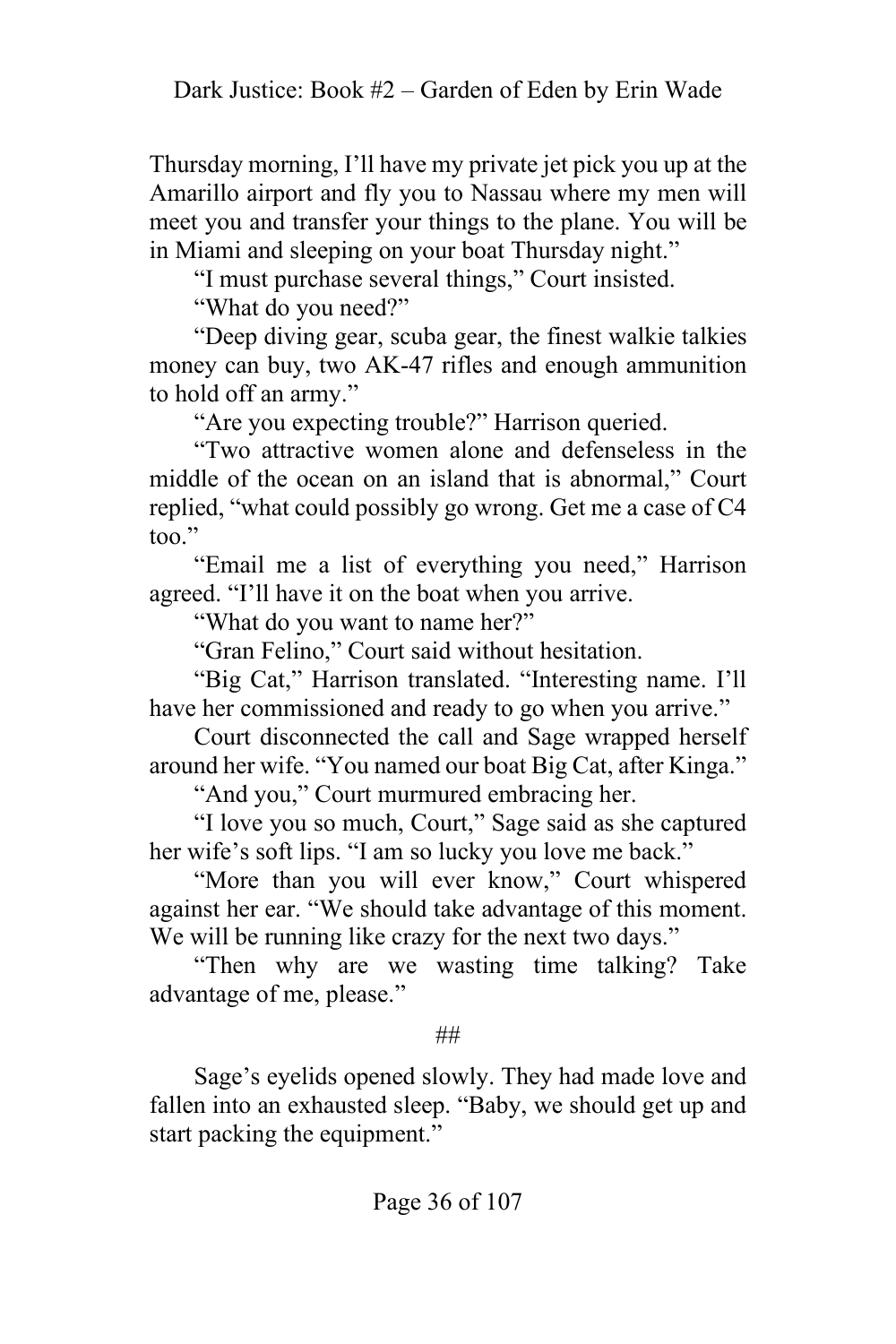Court inhaled deeply taking pleasure in the scent and softness of her wife. "You take away my breath."

"And you destroy my better judgement, but not today. We have work to do." Sage rolled out of Court's arms and leaped to her feet. I want to see our new boat."

They spent the next two days packing their recording and editing equipment into crates. "We need food," Sage declared.

"We can grocery shop in Miami," Court said. "There is a freezer and fridge on the boat so we can stock up on fresh and frozen foods."

"Will the island have pineapples and coconuts or maybe bananas?"

"Honey, I have no idea what this mysterious island has," Court confessed. "I honestly do not know what we are getting into. I've studied the maps and read some of the ancient journals Harrison gave me, but I don't have a clue about the island.

"The journals are about finances, raids and stealing wenches. I'm afraid pirates had little regard for females."

"Wenches?" Sage questioned.

"That is what they called women. When they raided a village or took over a ship, especially a passenger ship, they treated the women abominably. Pirates were heathens for the most part."

Knowing their humans were leaving them alone, Kinga and Jake followed them every step they took wanting to be close to them before they left.

"We need to drive into town and give Debbie the keys to the house," Court said. "I could feed you cake."

"I would like some of Debbie's cake before we leave," Sage agreed.

"Let's check our list one more time then seal the crates for Harrison's men to pick them up tomorrow, then we can drive into town and have dinner at Debbie's Diner."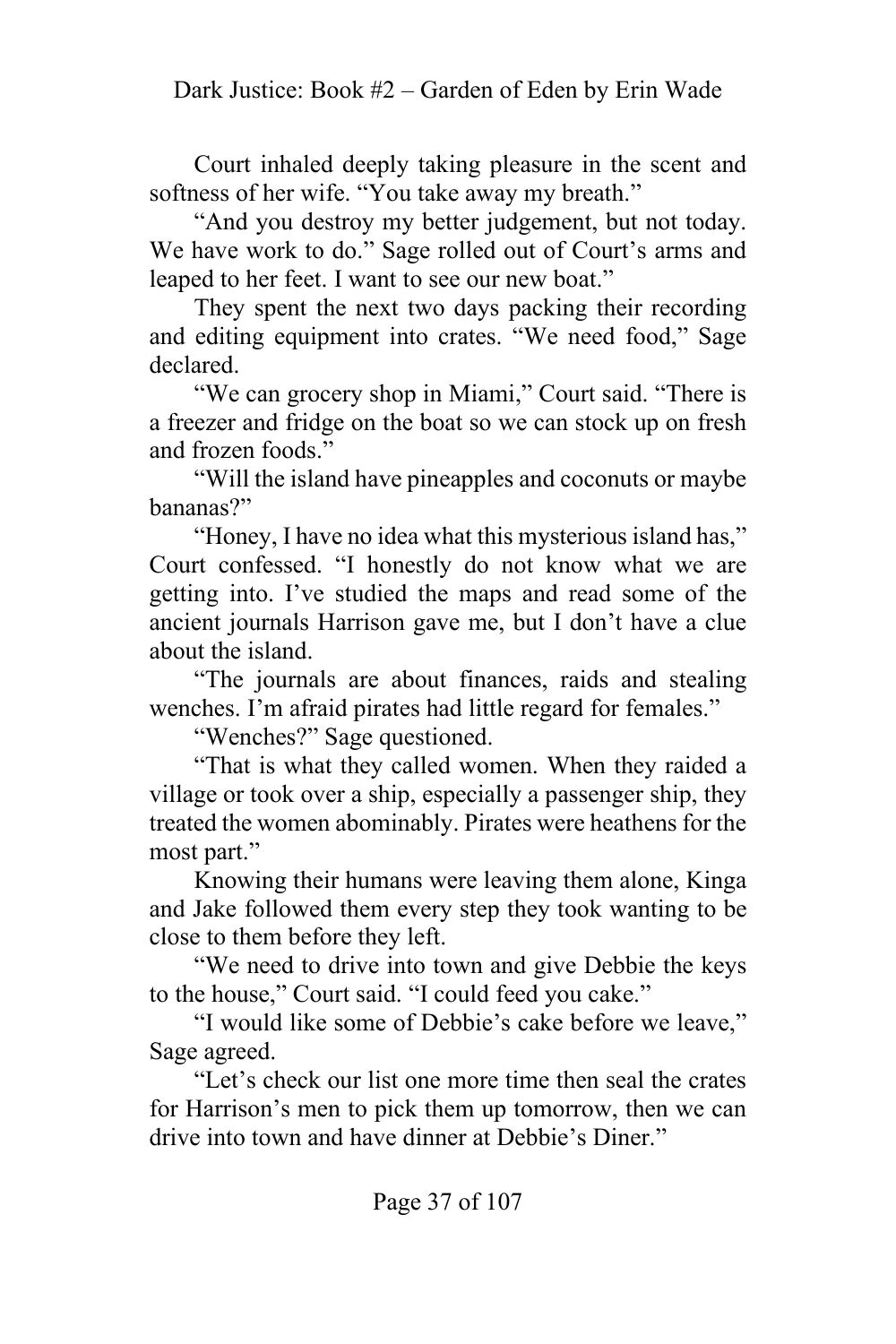"We need to run by the meat market and make certain he understands how Venmo operates," Sage reminded her. "I know you set up his account for him, but it might be a good idea to actually transfer a few hundred dollars into the account and show him how it works."

"Good idea." Court grinned. "and everyone thinks I married you for your incredibly good looks when it was your mind that attracted me all along."

"You were extremely patient with me," Sage noted. "I love you for resisting my advances."

"Thank heaven, I no longer have to do that."

They double checked everything, locked, and sealed the crates then lugged them to the front door. "That is finished," Court grunted as she lowered her end of the crate. "All we must do tomorrow is pack our clothes and personal items and get Debbie settled in the guest bedroom so she will be here when we depart Thursday morning. Hopefully that will make it easier on our babies."

"Babies," Sage echoed. "I love how you call Jake and Kinga our babies."

"They are our babies!" Court shrugged. "Now how about dinner? I'm starving."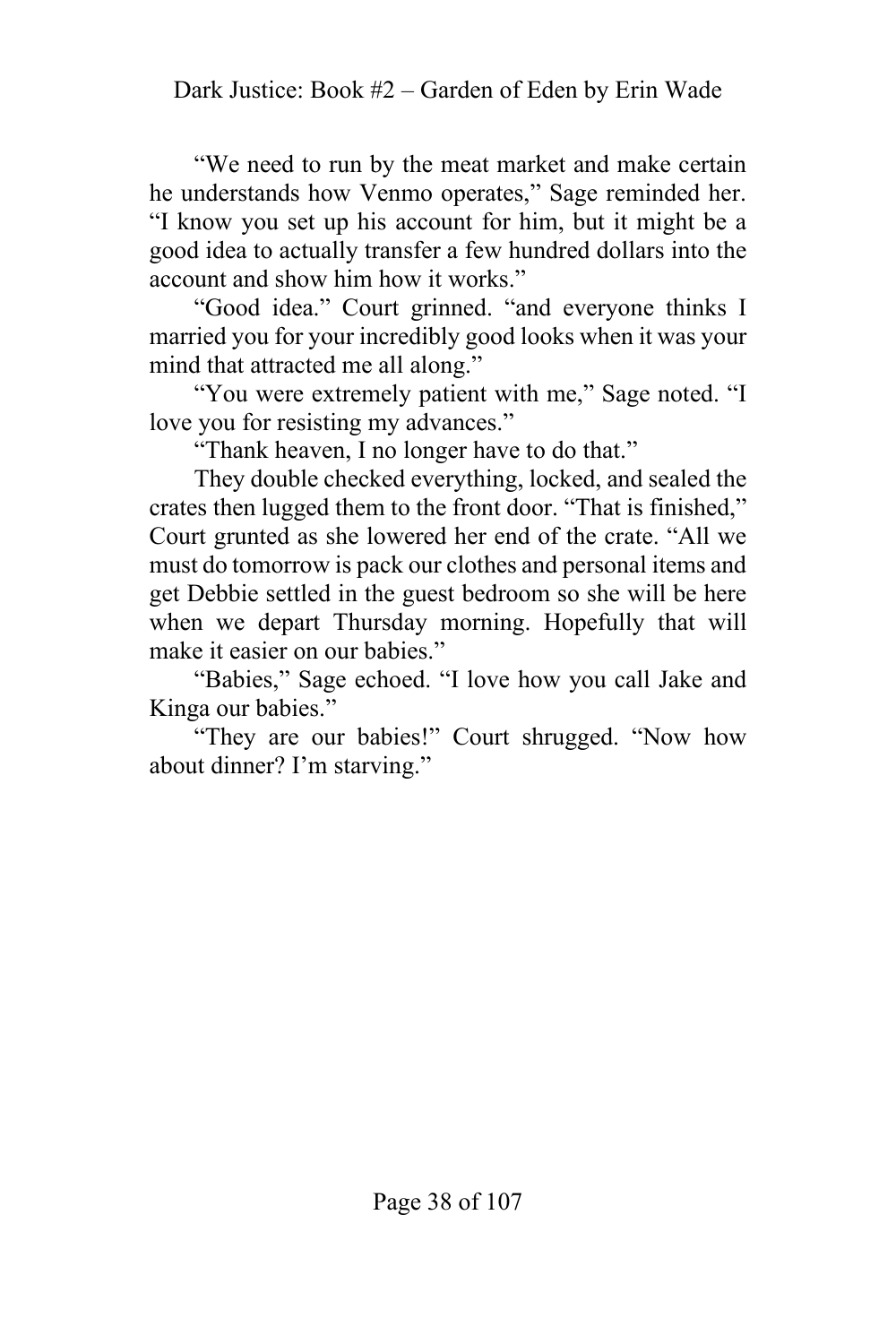# **Chapter 9 – Leaving Texas**

"Here are our wandering friends now," Debbie said to a brown-haired woman sitting at the counter and drinking iced tea.

"We came by to give you the keys to the house and lastminute information," Court informed her. "We must leave Jake with you. We can't take him on the plane."

"I love that," Debbie exclaimed. "Jake makes me feel safe. You two do live in the middle of nowhere hanging over the edge of the canyon. It is a little spooky, but I love your home."

The woman at the counter sipped her coffee then cleared her throat. "Oh, where are my manners?" Debbie blushed. "Sage and Court, I'd like you to meet Ruby Lane. Ruby and I are dating."

"It is so nice to meet you," Sage held out her hand and Ruby shook it.

"It is always great to meet a friend of Debbie's," Court added.

"We came for dinner and cake." Sage beamed. "We have to leave early Thursday morning and we thought we'd have one of your delicious homecooked meals before we leave."

"We also thought you might want to spend the night at our place Wednesday night and get settled before we go," Court added. She didn't miss the shy glance between Debbie and Ruby.

"You're welcome to bring a friend to stay with you while we are gone. It can get lonely with only Jake for company," she added.

"If you don't mind, I'd like that," Debbie agreed. "Now you two sit down and I will serve you the best meal you have ever eaten."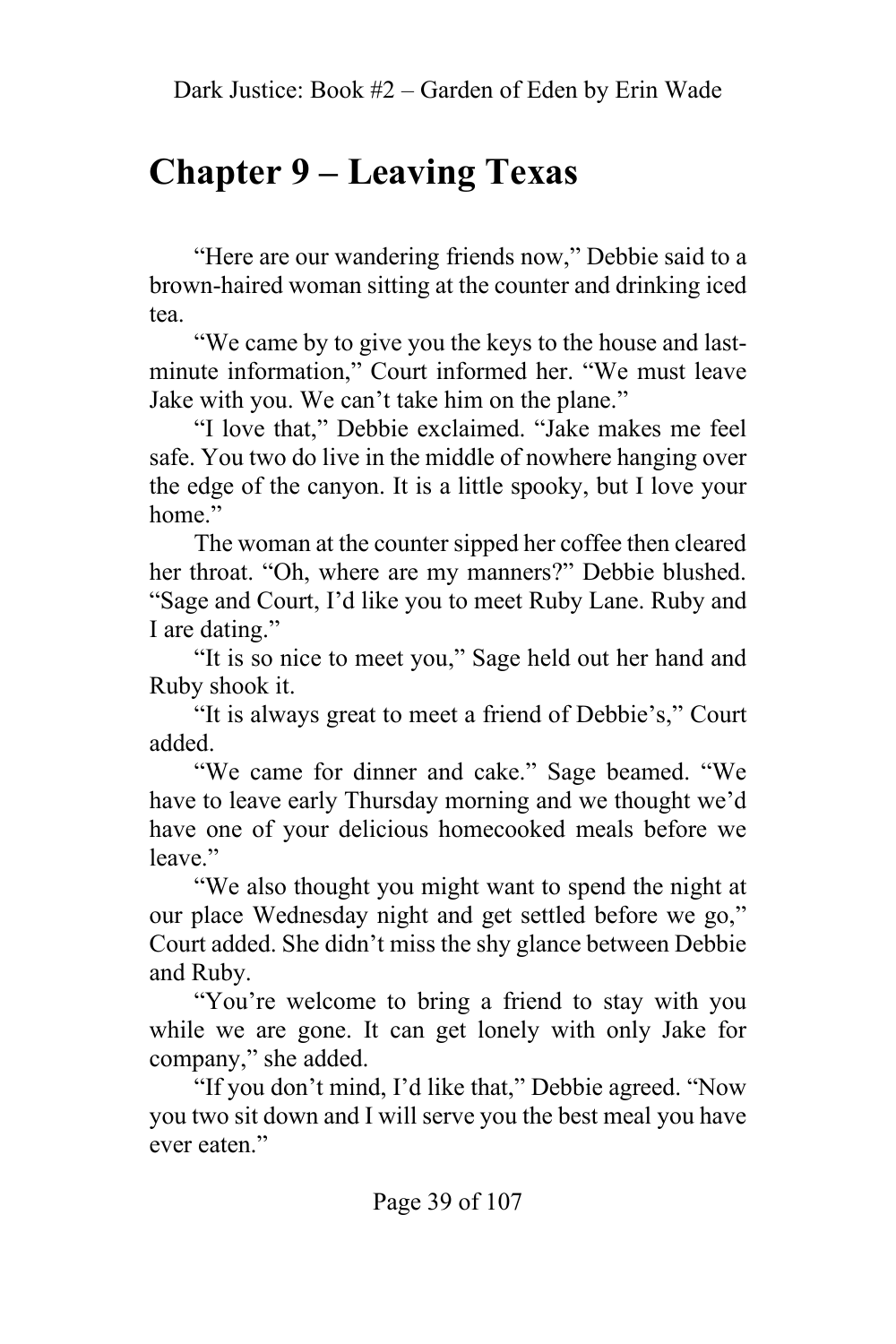After dinner they stopped by the meat market and picked up food for Kinga and Jake. Court showed the owner how to manage Venmo. "Just text me the bill at the end of each month and I'll send the money directly to your bank account," she promised.

"This is the best thing I've ever seen," the man beamed.

##

It was almost midnight when they returned home. Court noticed that Sage was restless. "I'll unload our purchases. Why don't you spend some time with Kinga before we leave?"

"Are you sure you don't mind?" Sage asked. "I need to run with Kinga one last time before we depart."

"I don't mind, honey. Go!"

Sage streaked around the house, emitting a shrill scream that was immediately answered from the canyon floor. Court carried the groceries inside and put everything away before moving to the telescope on their patio to watch her wife and the black panther cavort in the lazy river winding through the canyon.

"They are beautiful," she whispered to herself as the two streaked up the side of the canyon and leaped the railing onto the patio.

"Both of you are truly nature's finest works of art." Court laughed as Sage wrapped her arms around her, lifted her from the deck and swung her around.

"Shower with me," Sage insisted.

"Umm, you are a mind reader, darling."

##

Both women awoke before sunrise Thursday morning, dressed, and carried a cup of coffee onto their deck. They watched in awe as the sun highlighted the splendor of the canyon, filling it with every color of the spectrum.

"I love our home," Sage breathed already homesick.

Page 40 of 107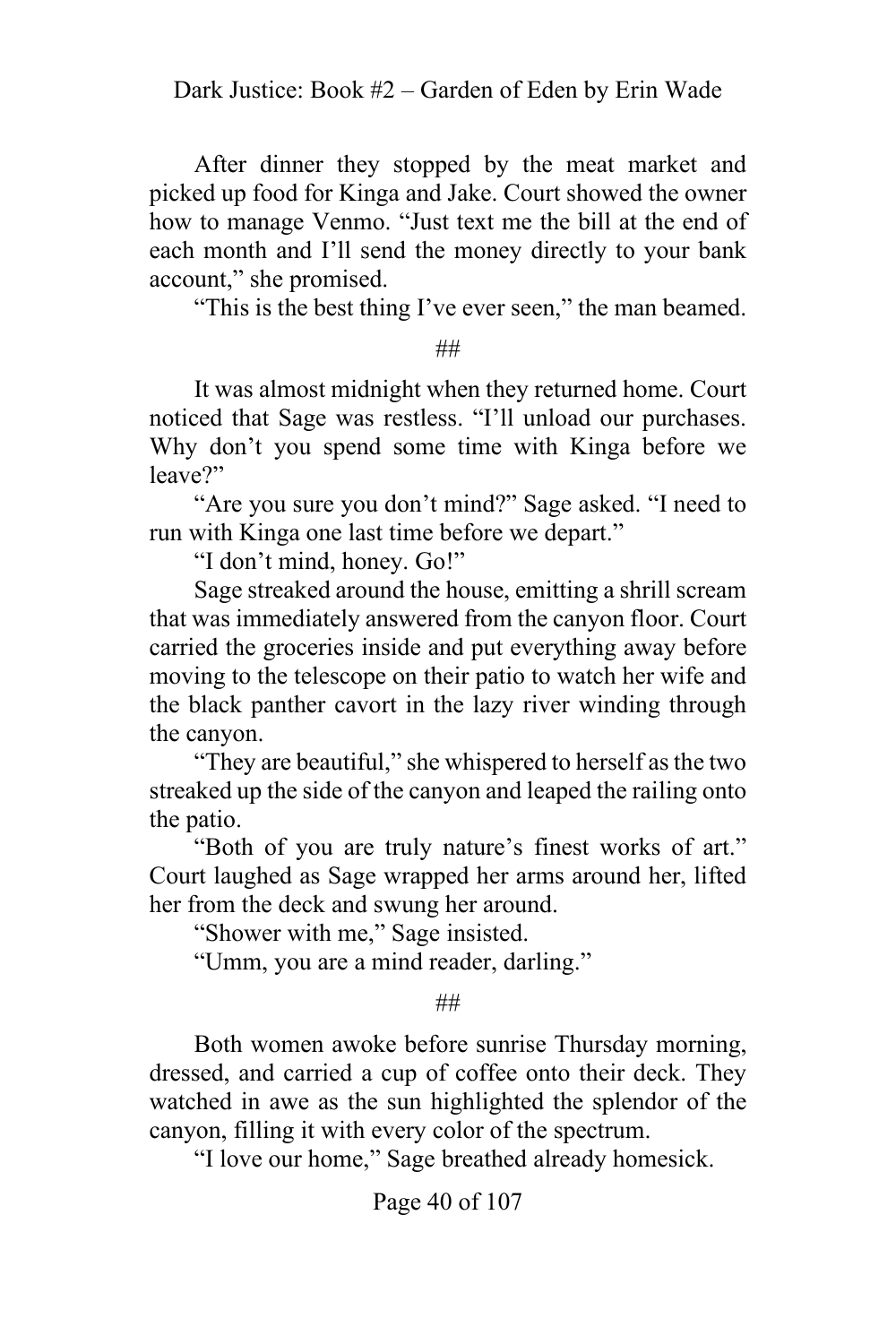"I know," Court agreed. "It is difficult to leave all this beauty."

Debbie joined them carrying a glass of orange juice. "I see why you love it here," she muttered as she watched the sun wash the canyon with color. "It is breathtaking."

"Yes," Sage whispered reverently.

"I'll get our things in the pickup while you say one last goodbye to everyone," Court volunteered.

"I'm off," Debbie said. "If I don't have the restaurant open and serving food before seven, I'll have plenty of angry cowboys milling around my parking lot."

Sage waited for Debbie to leave then trilled for Kinga. The big cat bounded onto the deck and dashed into the living room where she reared on her hind legs and placed her paws on Sage's shoulders. The redhead wrapped her arms around Kinga and buried her face in the animal's silky fur. "You give the best hugs," she declared squeezing the panther tightly.

Court stopped in the doorway and overcame the urge to take a picture of her wife and Kinga. It was best such photos never existed.

Jake sat at Court's feet. She dropped to her knees and began stroking his back and scratching between his ears. The dog whimpered.

"I don't like leaving you behind either, big fellow." She hugged him and stood. "We will return often to check on you two."

Court didn't comment on the tears in Sage's eyes. She knew that leaving Kinga behind was always difficult for her wife.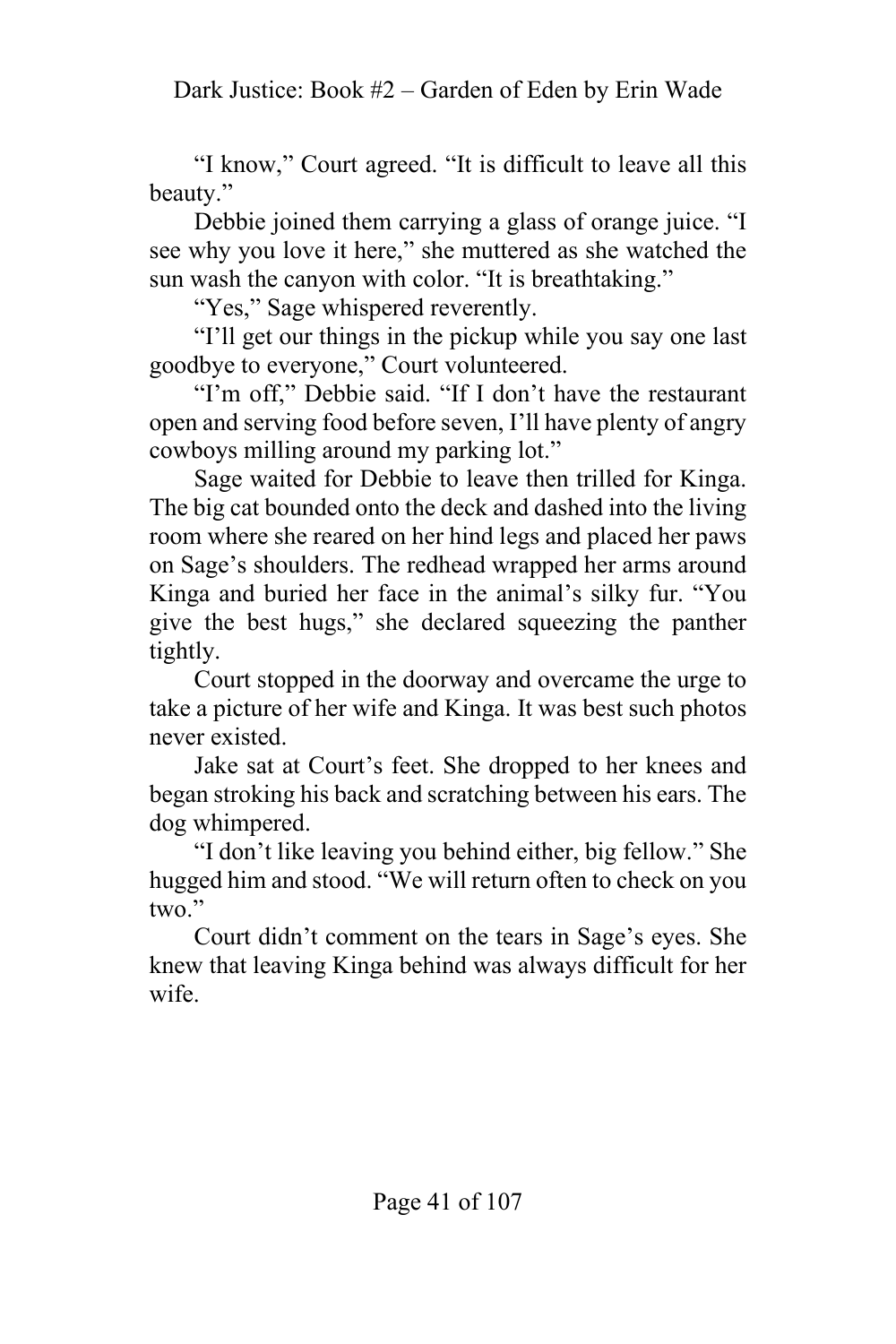## **Chapter 10 – Nearly to Nassau**

They landed at a private airfield in Miami and were greeted by Harrison. "I am so pleased you have agreed to do this for me," he enthused as his men moved their luggage from the plane to a black Cadillac SUV.

"This is certainly a whirlwind beginning," Court replied. "I'm sure I'll find I've left half of what I need behind. By the time you meet us here next month, I'll have a list of everything I need to do justice to your documentary. I must admit, I'm getting more and more excited."

Harrison smiled, pulled an aluminum case from the back of the vehicle, and showed it to Court. "I wanted to deliver this to you myself," he said. "It contains never seen diaries of Captain Elgin Dawson and letters between him and Lisa Hayward. There are maps and directions to gold bullion Wainwright salvaged from a Spanish frigate as it was sinking. You should read it while you cruise to Harrison Island."

"We will," Court promised eager to explore the ancient manuscript.

"I can't wait to see the boat." Sage hugged herself in excitement as the SUV pulled from the airfield.

Sage's eyes grew bigger as they turned into the private marina where several large cruisers were docked. Her eyes instantly spotted the one named Gran Felino. "Big Cat," she breathed. "It is beautiful."

"I'm glad you like it," Harrison beamed. "It will be your home for the next year or so."

"Good morning," a young Adonis in slacks and a vented short-sleeved shirt greeted them as they stepped from the car. "I'm Randy Scott. I'm here to familiarize you with the Leopard."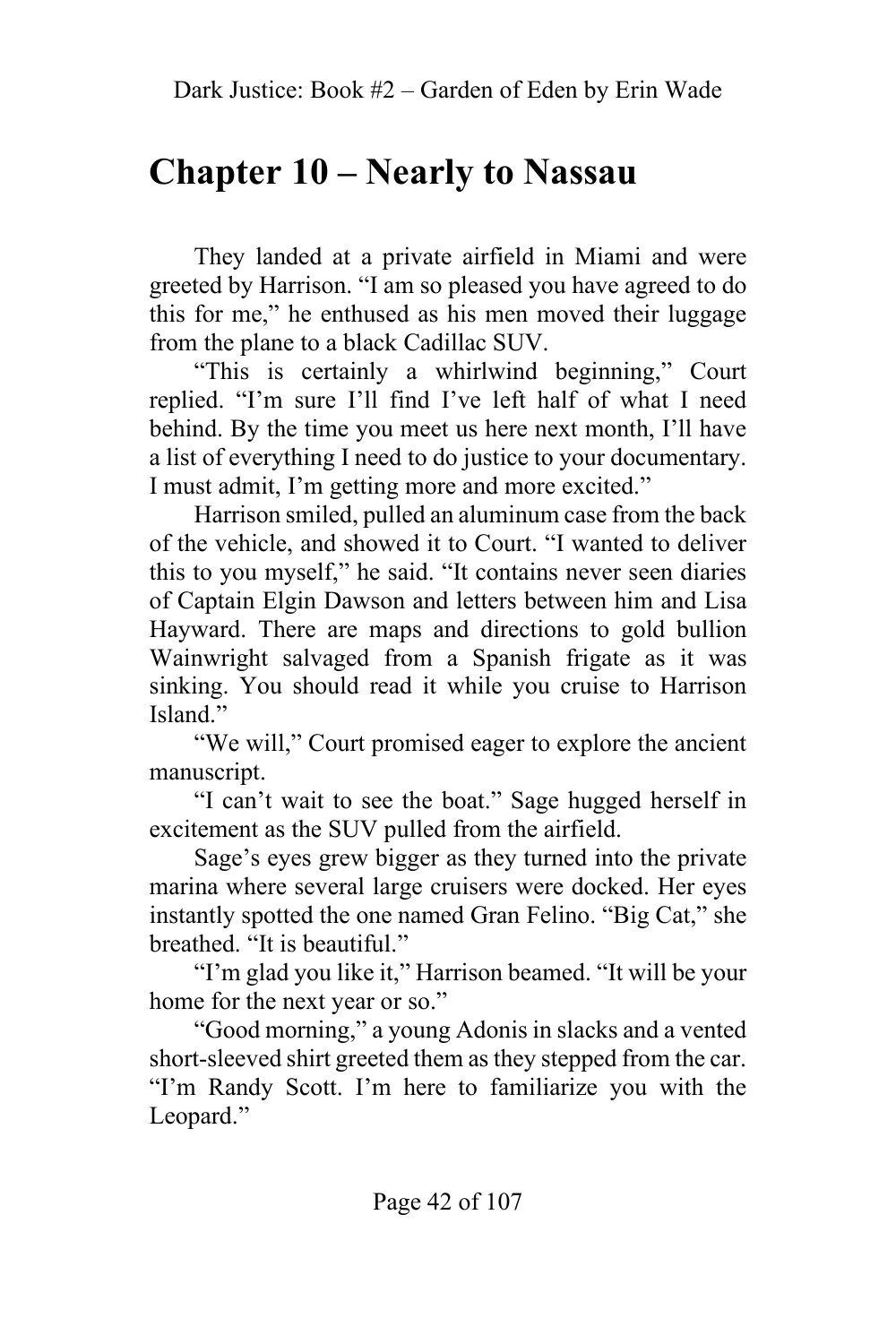Sage sucked in her breath. *What a beautiful name for a beautiful boat,* she thought.

Randy smiled certain that he had taken away the gorgeous woman's breath.

"Are you the proud new owner of this beauty?" Randy asked as he held out his hand to help Sage step onto the boat. "I could make time to give you additional lessons."

"My wife and I are," Sage replied.

"Oh." Randy deflated when he realized the two beautiful women were together.

"Sorry, old boy," Court grinned mischievously. "Better luck next time."

"Why don't we begin with a quick tour," Randy recovered. "This boat has everything you would find in an upscale home. This is the utility room with stacked washer and dryer. A sink and clothes rod are on the other side along with a closet for cleaning items which have already been stocked for you. Spacious bathroom and closets provide plenty room seldom found on boats. Everything electric, including the central air system is powered by solar panels. You have your master bedroom, a guest bedroom and here is the bedroom you had installed as an office."

"Oh, Court, this is so exciting," Sage gushed. "I love the way you designed the desk so both of us could have access to the huge monitor."

Randy moved the tour quickly, finishing at the helm station.

"Here is your control center for this big cat," he announced. "All rigging lines and controls for the sails and motors are at your fingertips. The monitors are selfexplanatory and the radio and running lights are all accessible from here."

"This is incredible, Harrison," Court complimented. "Thank you. This is so much more than I expected."

"Only the best for you." Harrison beamed.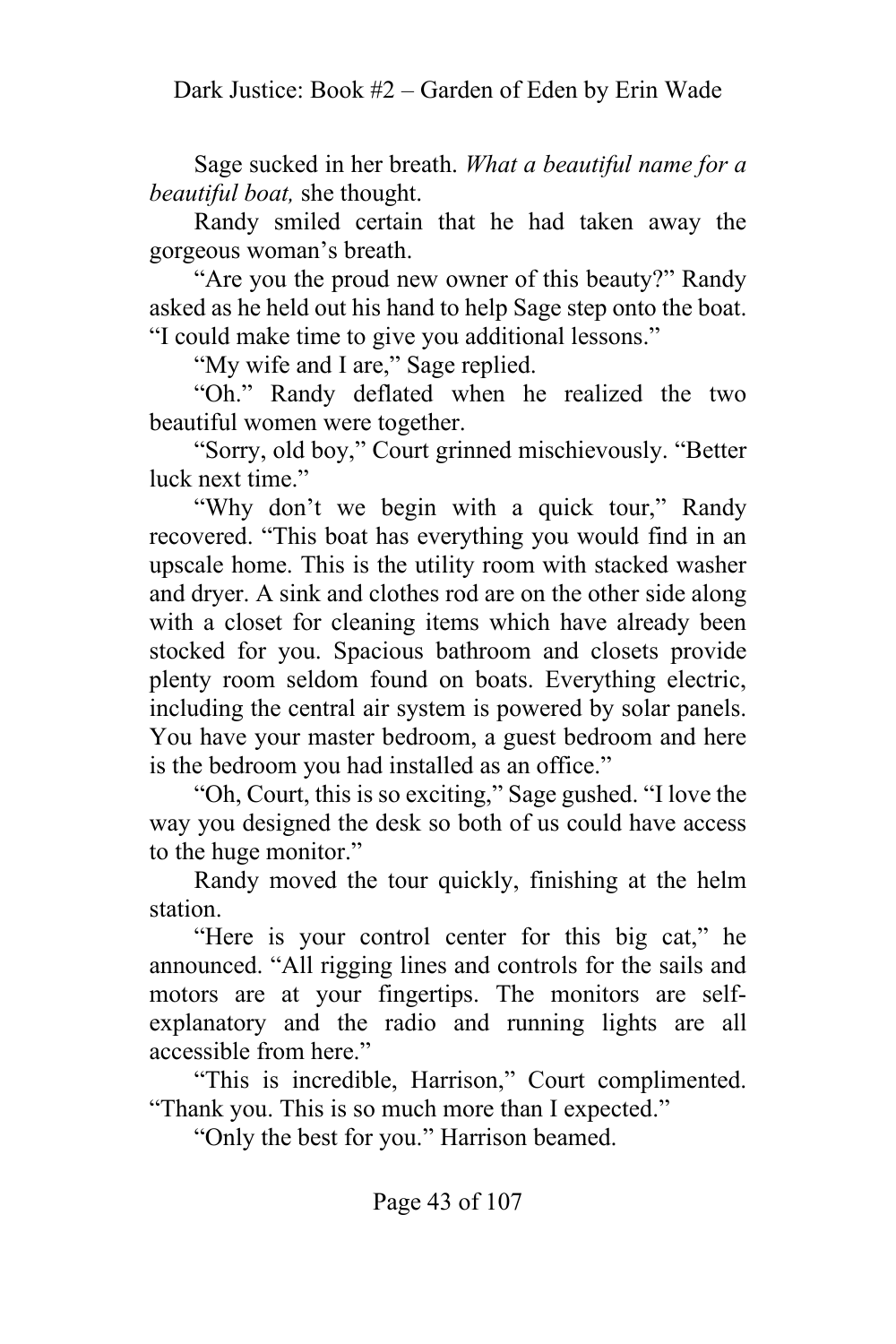Randy cocked his head trying to recall where he had seen the blonde. "You're that woman on TV," he blurted. "You're on that—"

"Cooking show," Harrison interrupted.

"Yeah, that cooking show," Randy repeated.

"Will you take us out for a trial run?" Court asked moving Randy away from the name game.

"I'd be delighted. Why don't you hop into the captain's seat, and I'll just stand here beside you just in case you need my help."

"Thank you. Honey why don't you sit in the chair next to me so we can learn everything together?" Court smiled at Sage.

##

After three hours of letting the sails up and down, putting the boat through maneuvers, dropping anchor, and backing it, both Court and Sage began to feel comfortable with their new home.

"Remember, if you drop anchor in the middle of the ocean at night, be sure to get out of the traffic lanes and leave on your running lights so others can see you." Randy cautioned them as he pulled the Gran Felino into the marina.

"Thank you, Randy," Harrison said. "I'd appreciate it if you would top of the gasoline tanks and the water tanks while I take the ladies to eat. I'm sure you must be famished." He turned to Court and Sage. "And I want to give you the case."

Court nodded and they followed Harrison to his vehicle. "I'd like to get times and dates for our next rendezvous," she said.

They dined and agreed to meet at the marina in thirty days. "May first," Harrison added the date to the personal calendar on his cellphone. Court did the same.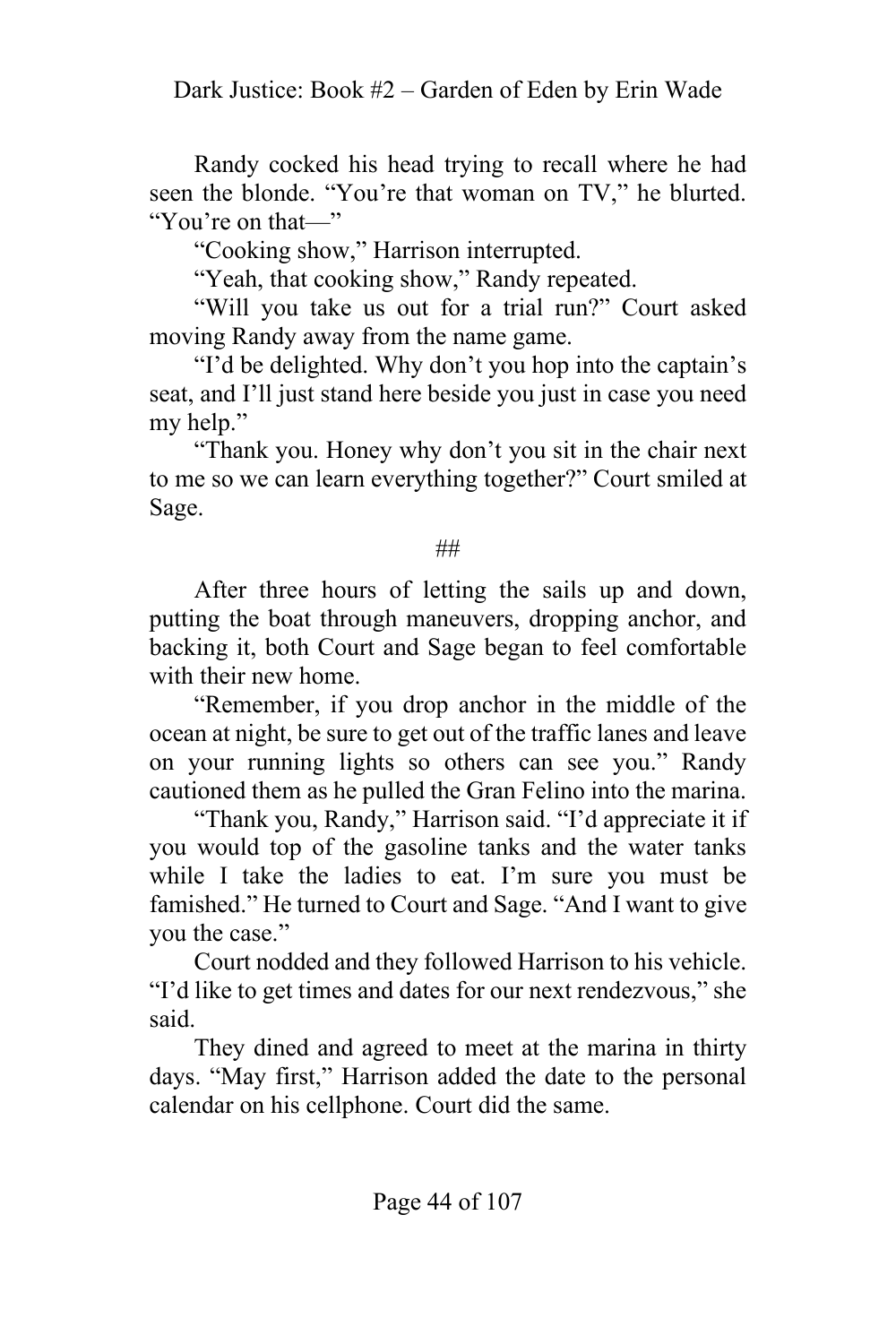How good is the radio communication system on the boat?" Court asked.

"The VHS is short range, up to fifty miles. I splurged and added HF-SSB transceivers that have a three-thousandmile range. So, you will have no trouble calling for help if you need it."

"That is good to know," Sage said.

"If you experience no weird electrical storms or interference with your radio signals, contact me," Harrison instructed. "If the tales of the Bermuda Triangle are just fantasy, we should be able to come to you via helicopter instead of you wasting four or five days at sea."

"I would like that." Court nodded.

"Well, I guess we are ready to shove off," Court announced. "Thank you for everything, Harrison and I feel certain we will give you one heck of a documentary."

##

Randy was waiting for them at the boat. "Do you need help get her out of the marina?" he asked.

"I think we can handle it," Court assured him.

"I've entered the latitude and longitude for you," Harrison informed her. "I didn't trust it to anyone else. Just stay the course, you should see it in about four or five days depending on how fast this big cat can run."

They boarded the boat as Randy tossed their tie downs onto the deck. "Start her and go," he yelled.

Court suddenly felt inadequate and hoped she would remember all the information Randy had provided. Sage sprang up the stairs to the cockpit, cranked the boat, and eased it out of its slip.

"Damn, she is good," Court muttered under her breath as a wave of admiration and desire for her wife swept over her.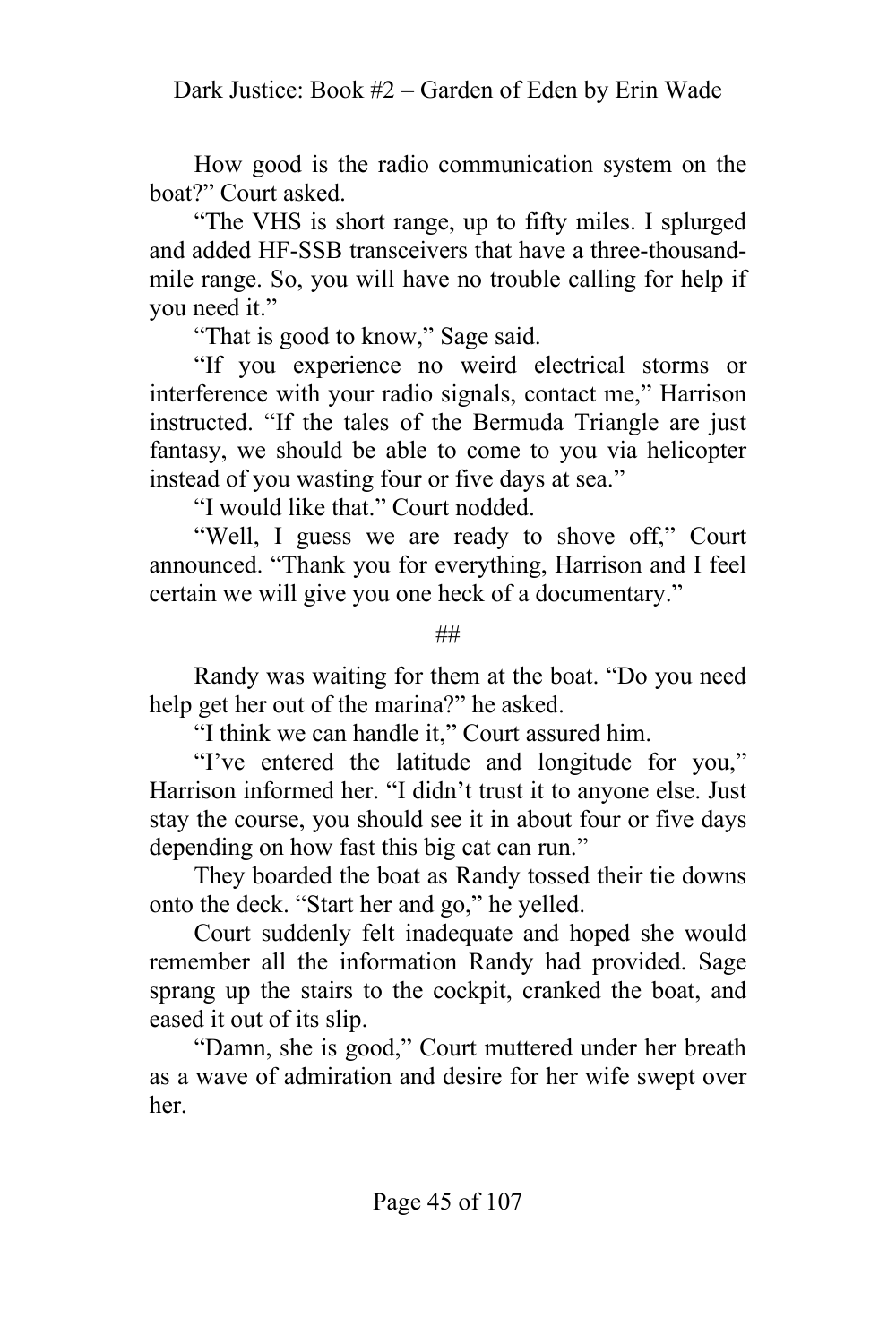Sage slowly moved the boat forward until they cleared the marina and were in open water then she opened the throttle. She threw back her head and trilled into the wind. It was a sound Court had not heard outside the canyon. It was wild and free and fearless.

Court climbed to the cockpit and stood behind her wife. She had overwhelming urge to wrap her arms around Sage and cling to her.

"Sit," Sage commanded motioning toward the empty seat beside her. "I love this."

Court leaned down to kiss her cheek then slid into the chair beside her. "This is exciting. I never dreamed you'd be the captain of this ship."

Sage grinned. "Captain Sage. Captain Southerland." She sing-sang the phrase. 'It has a nice ring to it. Captain Southerland."

Court began to sing, "Captain Southerland had a boat,  $e$ -i- $e$ -i-o."

Sage snapped her head around to stare at her wife. "What is e-i-e-i-o?" She demanded.

"A nursery rhyme from the early seventeen hundreds." Court began singing. "Old McDonald had a farm, e-i-e-i-o."

Sage shook her head still not understanding. "Tell it to me."

Court sang the entire

traditional children's song, then Sage joined in as she repeated it. "We harmonize beautifully," Court declared.

Sage just smiled. She didn't understand harmonize, but whatever it was she enjoyed it with her wife. She would ask Court later when they cuddled in bed.

The sun seemed to disappear. They were sailing in one direction, and it was traveling in the opposite direction. "We should get out of the high-trafficked lanes and drop anchor for the night," Court suggested.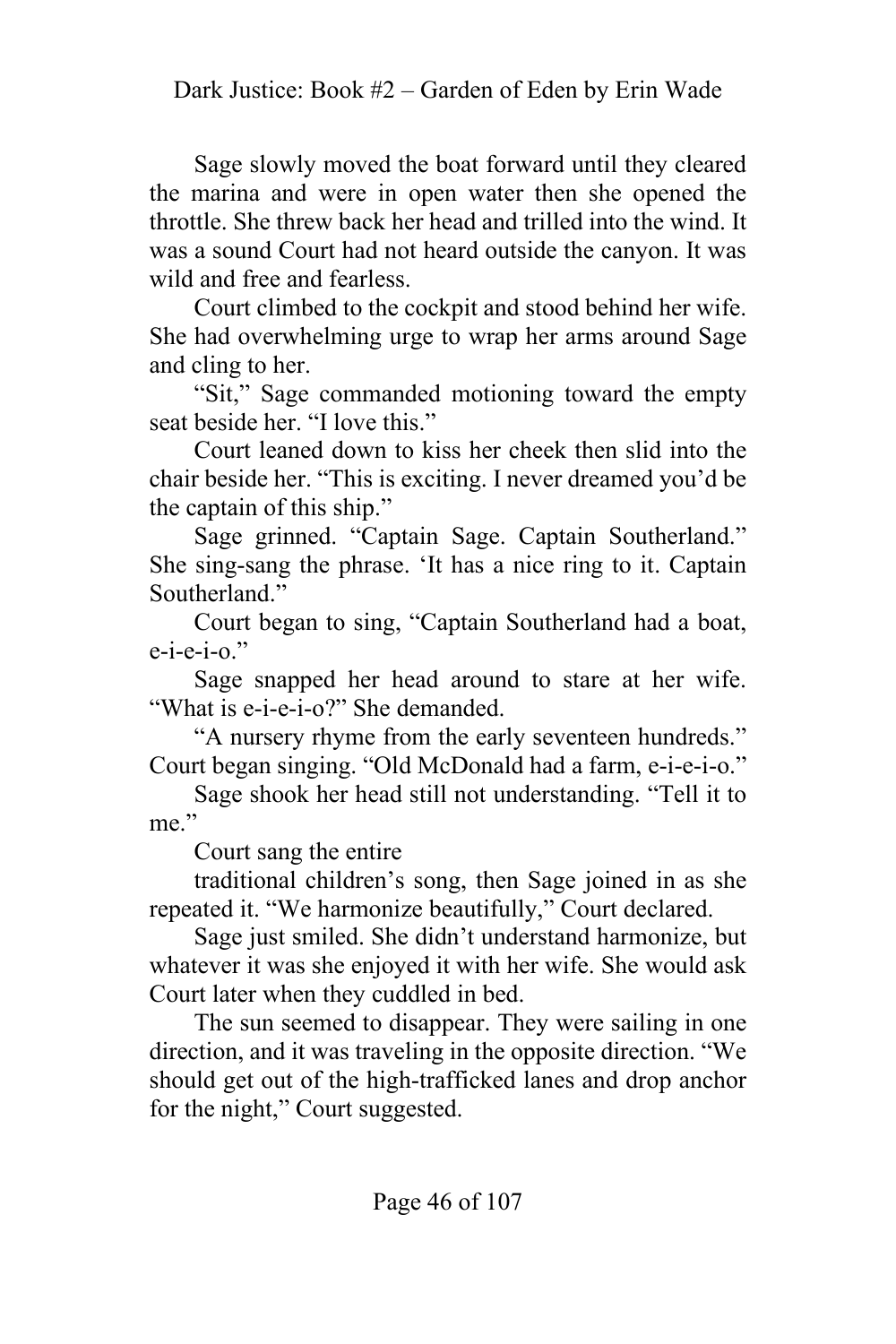Sage keyed in information on the ship's computer and set a course toward a less traveled area. "It is so black out here," she noted. "Black and warm much like our canyon."

"It gives me the willies," Court muttered. "I'm not a fan of the ocean. Give me a canyon anytime over the deep blue sea."

Sage cocked her head and grinned. "Willies. What are willies?"

"An overpowering feeling of apprehension," Court answered. "I don't feel as in control on the ocean as I do on dry land."

"I understand. I have the willies to."

"Let's lower the sails, drop anchor, turn on all our running lights, and call it a night." Court said.

"I'd like that," Sage agreed flipping on all their exterior lights to alert approaching vessels of their presence.

Court watched as she electronically lowered the sails and then pressed the button that would drop the anchor. They secured the boat then went to the section that housed their ensuite and bedroom. "This is so roomy," Sage noted. "I never expected to have this much room."

"I know. It will make living on a boat much more inviting," Court agreed.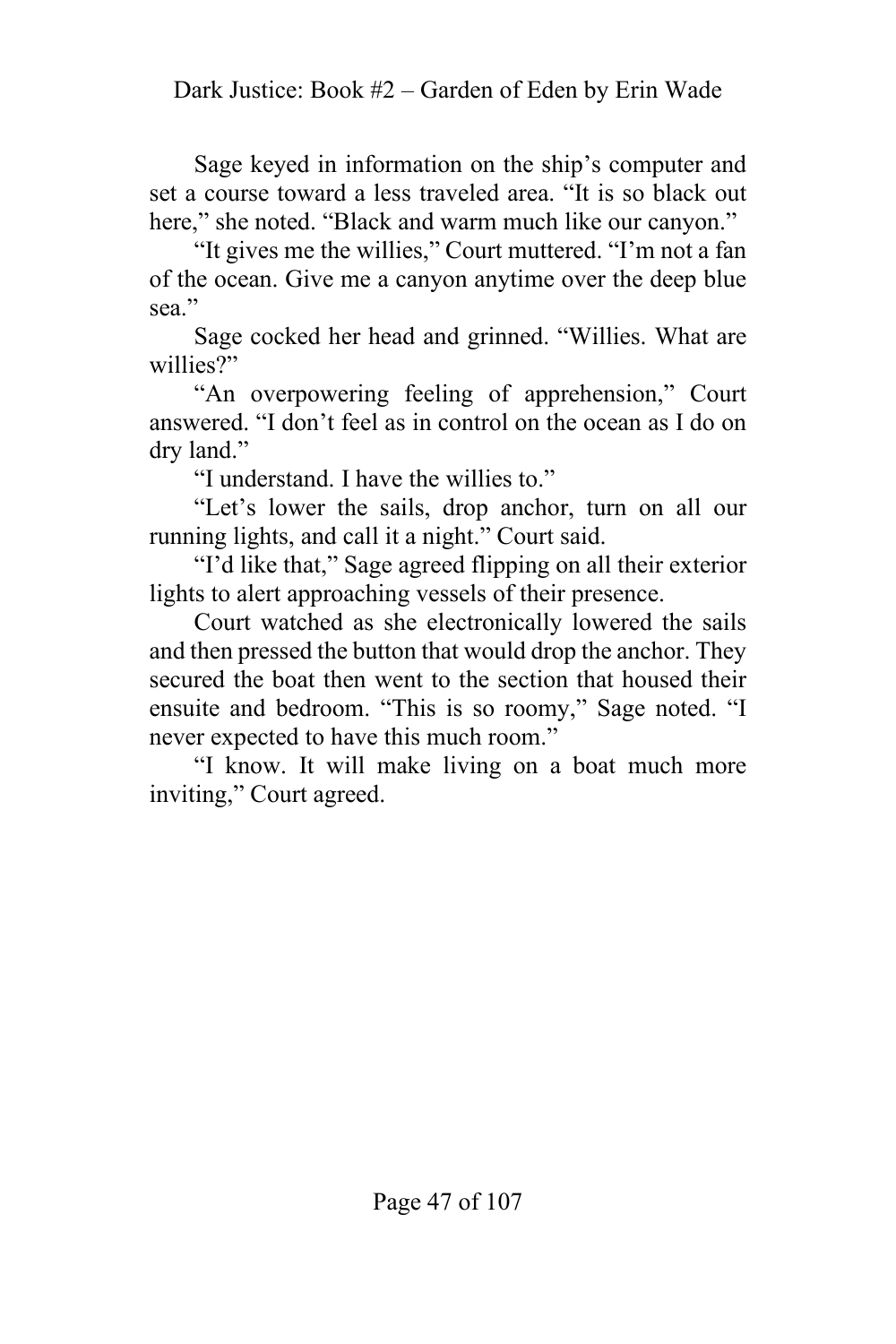# **Chapter 11 – The Diaries**

Friday, Day 1

Sage awoke to the gentle rocking of the boat and took a minute to acclimate herself to her surroundings. She wrapped herself around Court who was slumbering peacefully. They had been together for six years. Two as friends, and four as a married couple. Life with Court was exciting and glamourous. But her favorite part of all was the peaceful days they spent in their home overlooking Palo Duro Canyon, where she had spent the first sixteen years of her life. A pang stabbed her heart as she thought about Kinga, the panther that had adopted her when she was born and raised her as her own cub. She missed Kinga but she knew she would be more miserable without Court.

Court stirred beside her, and Sage pulled the blonde tighter into her. "I could stay like this forever," Court mumbled.

"It is so quiet," Sage whispered into her ear. "I can barely hear the lapping of the water against the boat."

"I can't hear anything," Court admitted. "Except the beating of my heart when you push yourself against me."

She turned in Sage's arms and pressed their lips together. "I love you."

"I love you more," Sage started their never-ending argument about who loved the most.

"I am pretty wonderful," Court teased. "But I'm not special like you." She slipped her arm around her wife and massaged the small of her back. Sage purred softly; a sound Court loved.

"Do you know what you are doing?" Sage murmured breathlessly.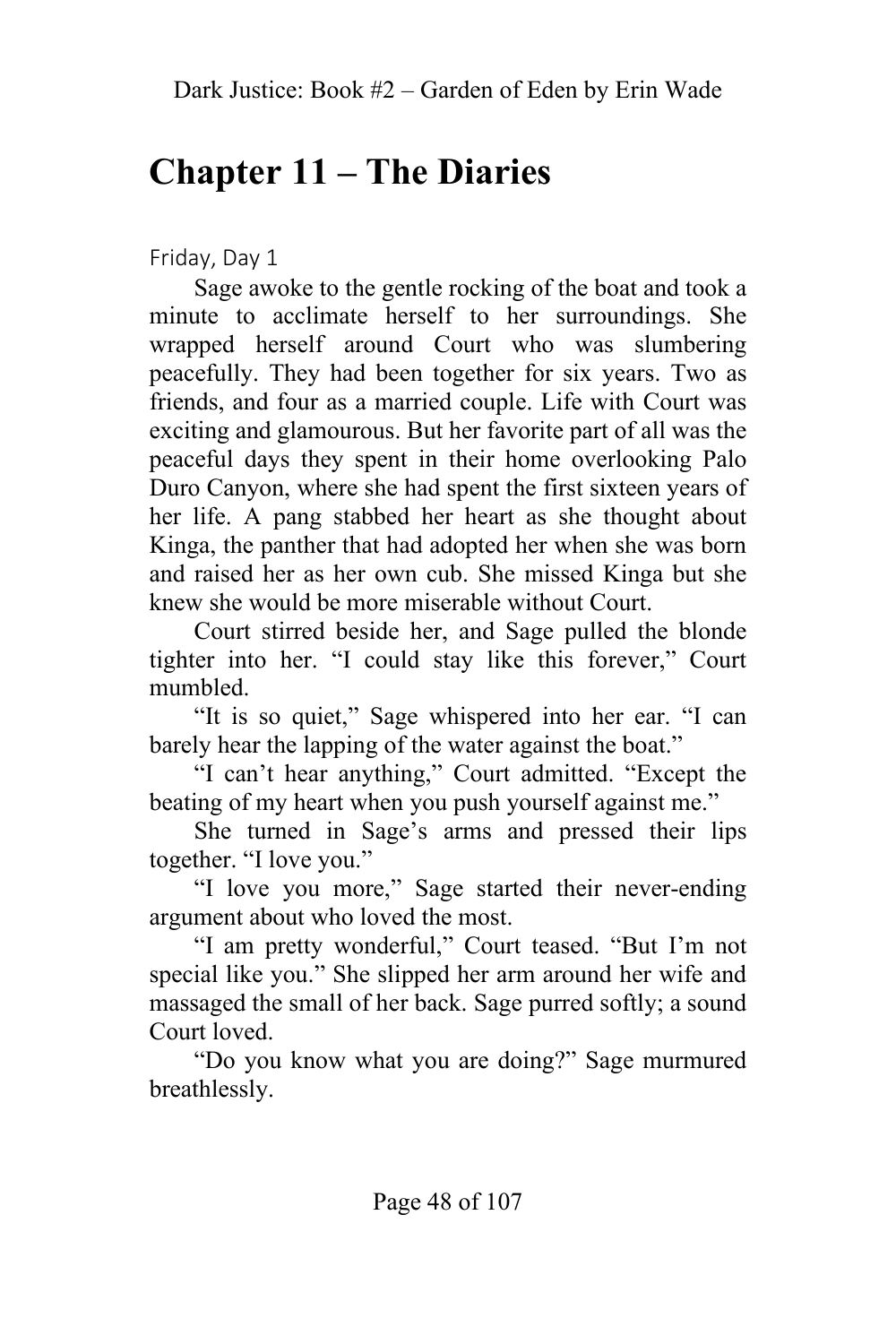"I do," Court muttered against her lips. "Since we are out in the middle of the ocean where no one can hear or see us, would you let me—"

Sage inhaled deeply. "I'm not ready for that, Court. I will in time, just not right now."

"Okay." Court continued to massage her back as she nipped at her lips. "I'm sure I can find other things to do with you."

"I'm counting on it." Sage smiled as she rolled her wife onto her back and straddling her.

"God, you have the most beautiful breasts," Court declared.

#### ##

Later Court cuddled Sage as she fell asleep. "You always go to sleep after we make love," she whispered into Sage's ear, but the redhead was already slumbering.

Court slowly slid from their bed and stumbled to the galley to make coffee. Once the coffee maker began brewing, she walked to the cockpit and raised the anchor. She turned off the exterior lights and touched the monitor screen resetting the boat on its original route to the island. Setting everything on automatic, she double checked her latitude and longitude verifying they were on course for the island.

A brisk wind caught the sails as she raised and positioned them to take advantage of the free energy. The boat moved smoothly across the water.

Confident that all was right with the catamaran, she turned to look down on the deck. Sage was sitting on the cushions along the boat rail, beckoning her to come get her coffee. *How did I ever get so lucky?* Court thought.

"I thought we'd have our coffee then I'll cook breakfast," Sage informed her. "Thank you for letting me sleep."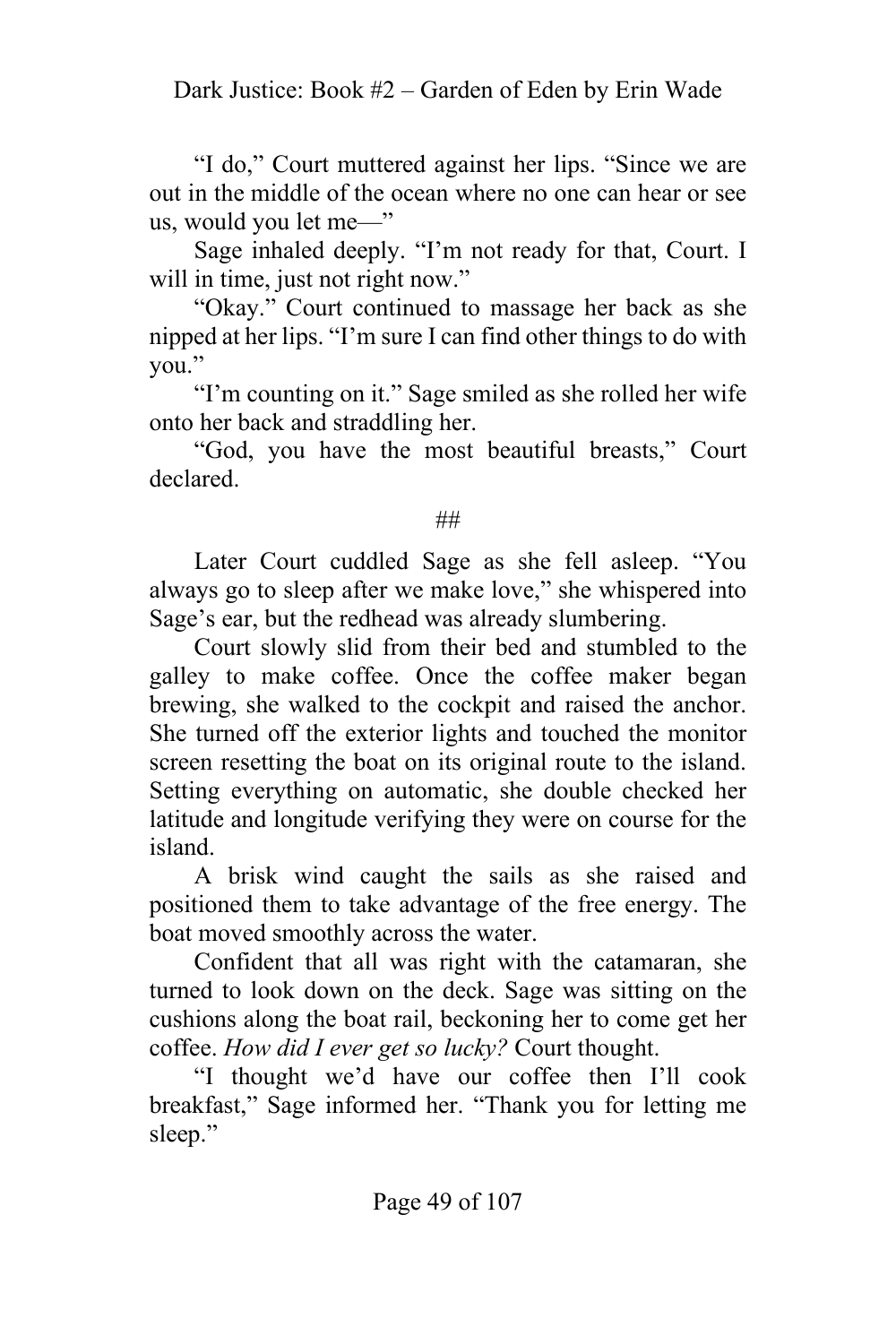"It will take us four days to reach the island," Court noted. "I thought we would catch all the wind possible and drop anchor a couple of hours before sundown."

"Why so early?"

"So we can swim in the ocean."

"Aren't we inside the Devil's Triangle?" Sage frowned.

"Yes, but all the tales people keep relating to you are just horror stories. None of it has been substantiated."

"What is in the ocean?" Sage queried.

"Fish-all kinds of fish."

Sage nodded, stood, and held out her hand to Court. "Talk to me while I cook breakfast."

Court followed her wife into the galley and pulled Harrison's aluminum case from the space beneath the seating wrapped café style around a table. "Do you mind if I look over the diary of Elgin Dawson?"

"Not at all."

Court discovered Harrison had placed the diaries in chronological order and numbered them with sticky notes. She began silently reading, but quickly included Sage in her activity.

"Listen to this, honey." She began to read out loud.

"**January 4, 1655** – The Earl of Hayward caught me with his daughter last night. He had me stripped to the waist and tied to the whipping post in the center of the round pen where he personally lashed my back twenty times in front of onlookers. I fear I will not recover from this beating. My beloved Lisa ran to me begging him not to kill me. He lashed her across the face laying open the flesh on her cheek. I will kill you I screamed, and he resumed beating me as servants took Lisa away."

"That is awful," Sage declared. "Who is writing that?"

"The Pirate Elgin Dawson," Court replied. "Obviously, he did survive as there are many diaries with his handwriting."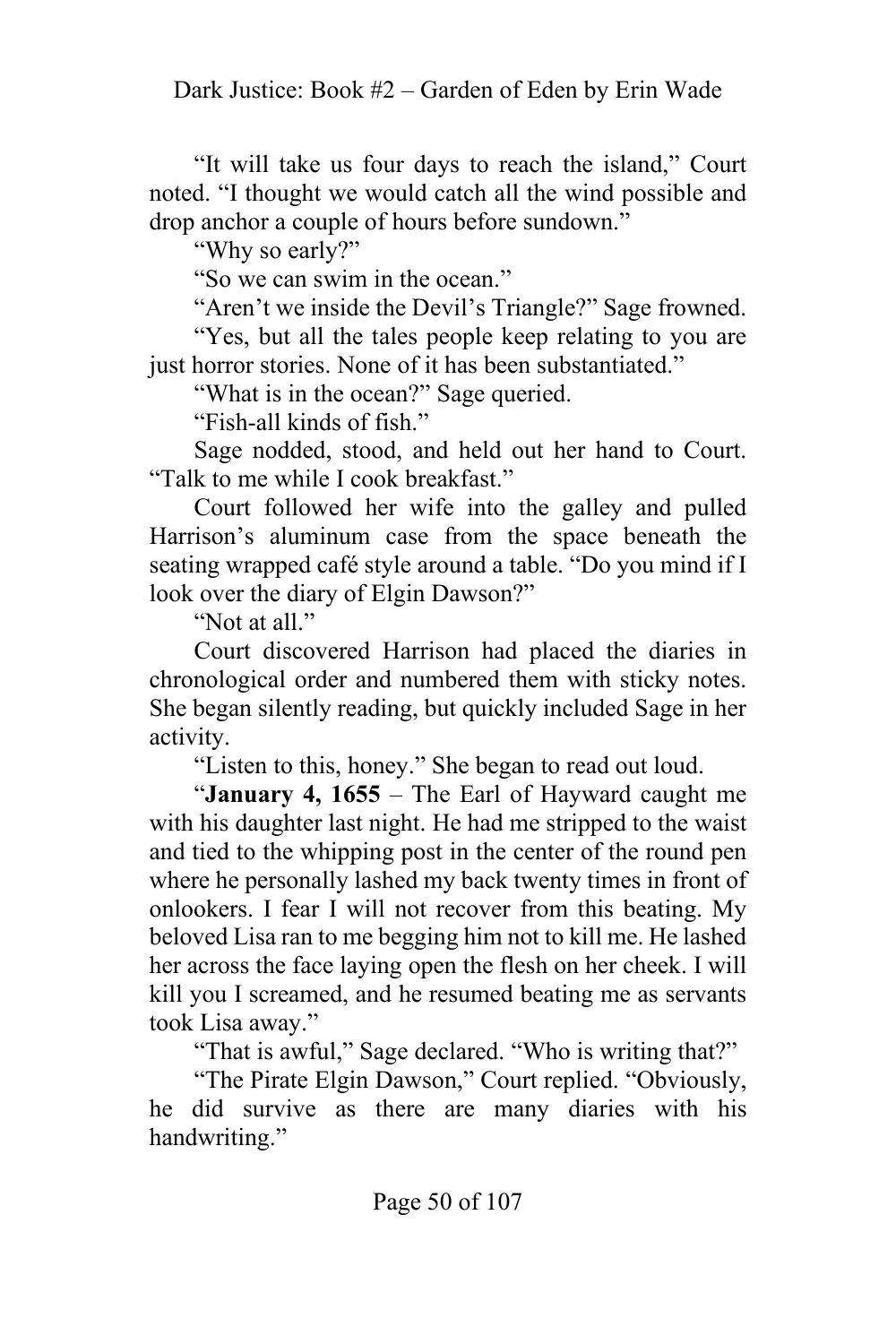"Read more," Sage insisted.

"The next entry is January 29, 1655," Court said.

"Thanks to Munster I am half alive. He has nursed me and prevented an infection from forming in my wounds. He administers to me daily. He is like a brother to me. He insists on massaging my back daily with lamb's oil to keep the scars at bay as much as possible. My back is stiff, and it hurts to move but I will live. The Earl will pay for this.

"I must get a message to Lady Lisa. She will be distraught and surely believes me dead.

"**February 14, 1655**. I rode my horse today. My back is still tender but improves daily. I will begin fencing lessons next week. I am preparing myself to seek my revenge on Earl Hayward."

"**Mach 2, 1655**. I met a pirate today. He steals from the likes of Earl Hayward and Duke Dupont. He has consumption and is looking for someone to buy his boat and crew. I must speak with Munster. He is strong as an ox, meaner than the devil, and loyal as a dog. If he helps me, I will purchase the boat. I think a pirate's life will become me. But first, we must rob from the rich to buy the boat."

Sage placed their plates onto the table. "Read," she urged.

"Let's eat then we can go to the cockpit where we can observe everything. I will read to you there," Court promised.

"I wonder what happened to him," Sage mused, "and who was he having an affair with?"

"What makes you think he was having an affair?" Court asked.

"Because he was beaten. Obviously, he was with someone who was off limits to him."

"Remember he was English. They had and still have a stringent caste system," Court explained. "He probably was a lowlife who dared to put his hands on an Earl's daughter."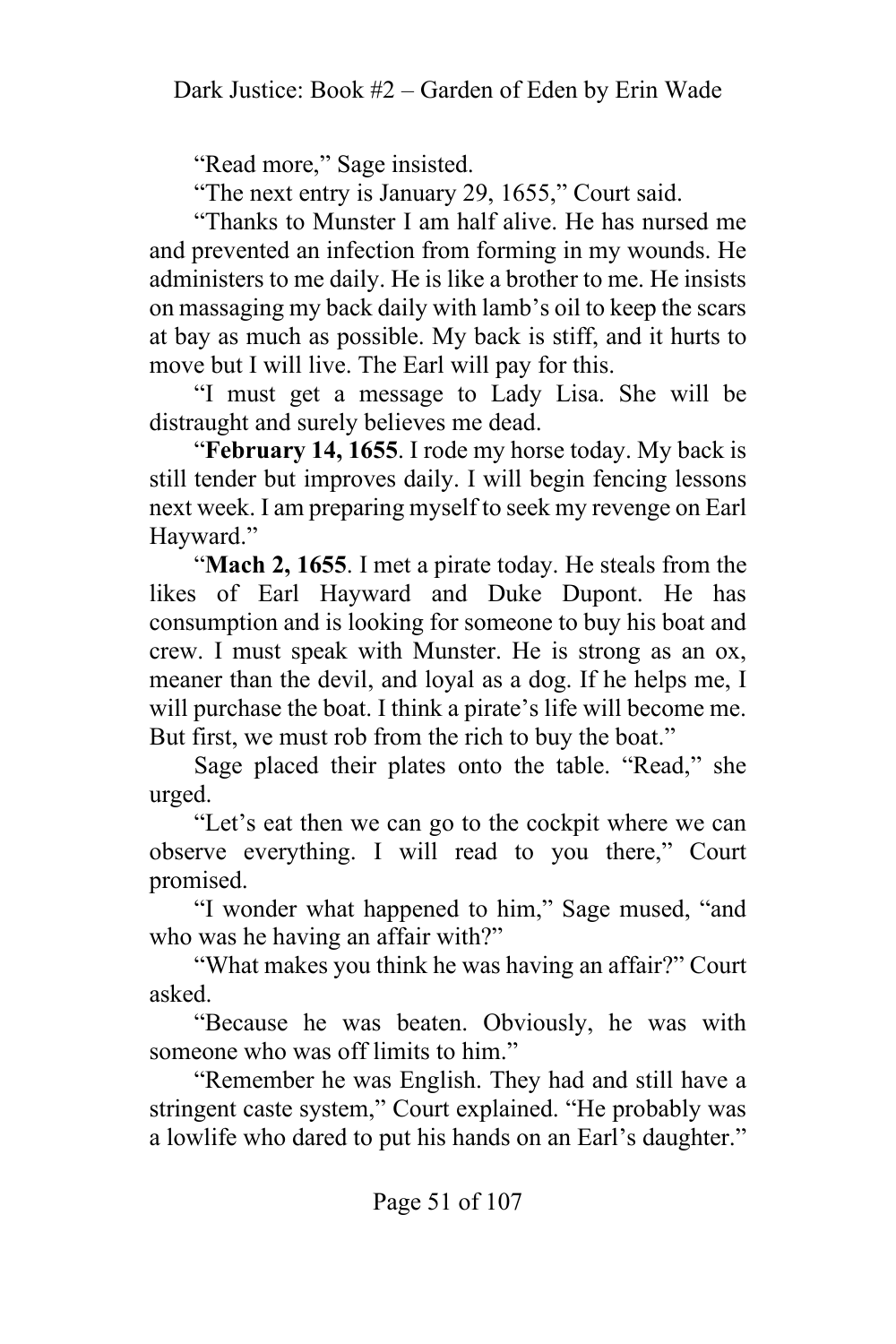Sage placed the dishes into the dishwasher as Court gathered two of the journals and they headed for the boat deck. The sea breeze was moving the Gran Felino at a fast pace, so they selected seating in the corner of the cockpit to protect them from the wind.

"Read," Sage blurted.

"That is all you want me for," Court teased. "To feed you cake and read to you."

"Um, and that other thing you do so well," Sage purred snuggling into her.

"What other thing?" Court pulled her onto her lap and kissed her.

"You know." Sage giggled. "You like it too."

Court laughed.

"Read to me!" Sage insisted.

"I've created a monster," Court pouted secretly delighted that her wife wanted to know about Elgin as much as she did.

"**April 15, 1655**. A trusted friend delivered my letter to Lisa, but she has not responded. Never mind, when I have my boat, I will go for her.

"Tonight, we will rob the king's carriage carrying a shipment of gold to pay the soldiers. Then I will buy my boat."

"**April 16, 1655**. Munster and I hijacked the king's carriage when the escort stopped to relieve themselves. It was quite funny to see them chasing after their carriage with their trousers around their ankles. I will meet with the captain today and complete my transaction to become the owner of a pirate ship. Munster will be my quartermaster. Although I am a little over six feet with my shoes on, Munster is six-foot, five inches and scary as hell. His broad shoulders sometimes block out the sun and he is stronger than a team of oxen."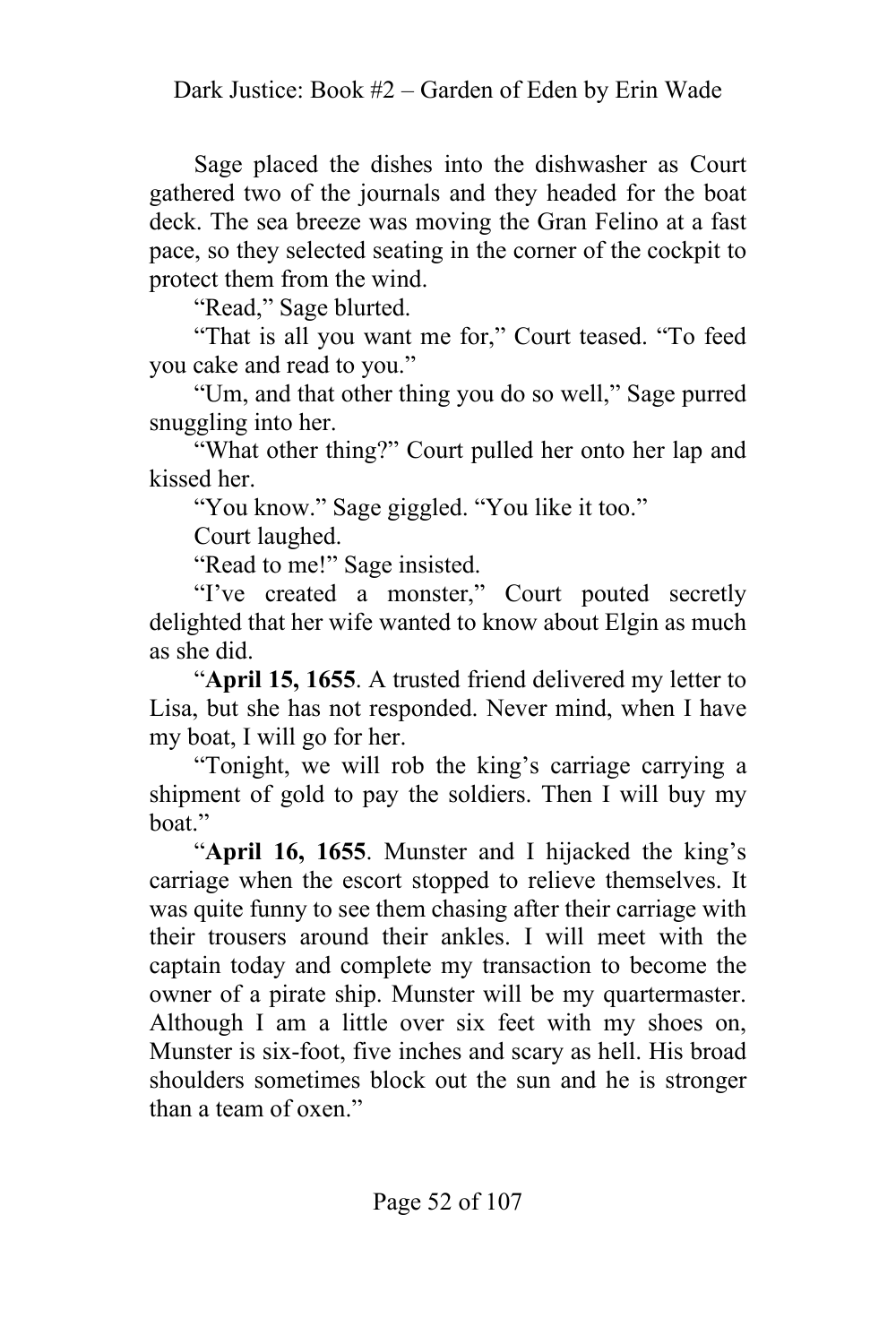"Look, baby, here is a sketch Elgin made of his ship." Court held the diary so Sage could see.

Sage nodded her head encouraging her wife to continue reading. "I wish there was a drawing of Munster."

"**April 17, 1655**. The captain did not tell me his crew had mutinied. Munster and I were met with great hostility this morning when we boarded the ship. If not for my friend, I fear I would have been thrown overboard.

"After Munster tossed five troublemakers into the bay, and I drew two pistols, the others backed away from us and listened. I asked if there was a reason for their mutiny and was told the former captain had taken their booty into town to sell it and bring back the money that was to be divided among them. He failed to return. Now I understand why I was able to purchase the ship so cheaply

"I inquired about the money owed them and they all agreed on a sum that would make them happy to serve under me."

"We need supplies before we can go to sea," yelled a man I later learned was the boatswain responsible for the ship's repairs and supplies.

"The boatswain agreed to accompany Munster into town to gather supplies. All the men were as ragtag as gutter rats. Instead to dividing the booty from a raid, I offered to pay them monthly with real gold. They quickly accepted my offer. I gave each of them half a month's pay to go into town and purchase clothes that would cover their body.

"**May 19, 1655**. We lurked along the Eurasian trade routes, robbing ships returning from South America and New Spain. Their return cargos weren't so rich, but they carried gold paid to them for slaves they had delivered. Most of the ships leaving Africa carried slaves. We caught them on the return trip and relieved them of their gold. We must find a place to put to shore soon. Our ship is overweight with gold. I miss Lisa more than ever.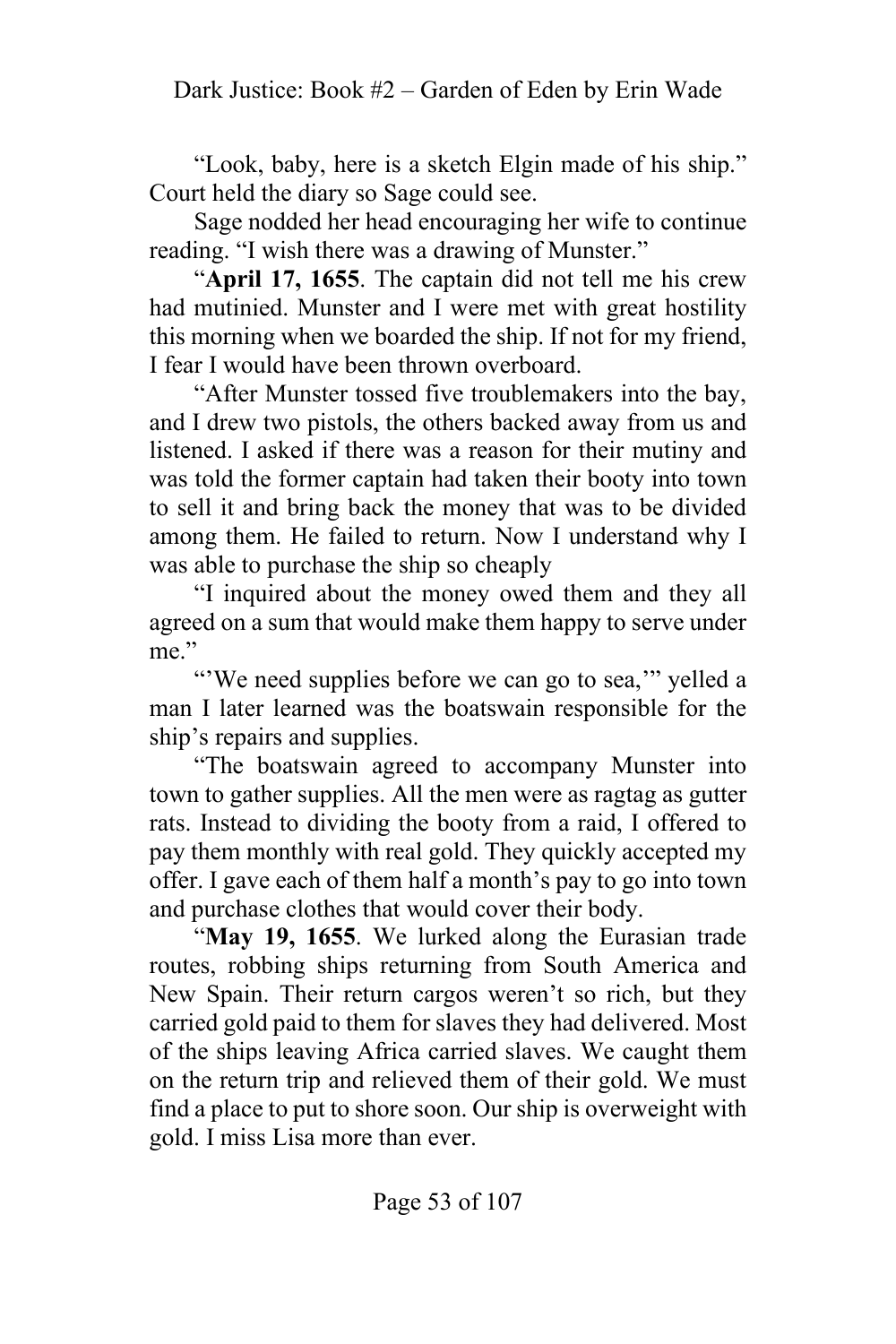"**June 1, 1655**. A vicious storm blew us off course last night. We have confiscated the best sailing charts in existence, but our navigator can't pinpoint our location in the Atlantic Ocean. We are somewhere between Cape Verde, Africa, and Haiti."

"**June 10, 1655**. We have been tossed about by raging winds and mountainous swells. Our compass is whirling like a top and the winds are howling like creatures from the bowels of hell. I fear we may capsize, and I will die without ever seeing Lisa again."

"Oh, my gosh," Sage squealed. "They must be in the Devil's Triangle."

Court closed the diary. "We should get our nose out of a book and enjoy this wonderful weather and the ocean."

"I wonder what happened to Lisa," Sage puzzled as they settled onto a cushion on the deck of the boat.

"I'm sure we will find out," Court assured slipping her arm around Sage and snugging her into her side.

Sage watched a flock of seagulls flying behind their boat. "Are they following us?" She asked nervously.

"They're stealing a ride." Court laughed. "Our boat creates an upward air draft, and they are floating on it. Notice they aren't flapping their wings just coasting on the air."

Sage stretched out on the bench and put her head in Court's lap. "Read to me." She begged.

Court opened the diary eager to get back to Elgin's story.

**June 15, 1655**. I believe we are floating around in a circle. We are completely lost and have no direction. Our supplies are getting low, and the men are becoming querulous. Munster was forced to knock out a mate's tooth last night to calm him down. I don't think anyone else will challenge my friend."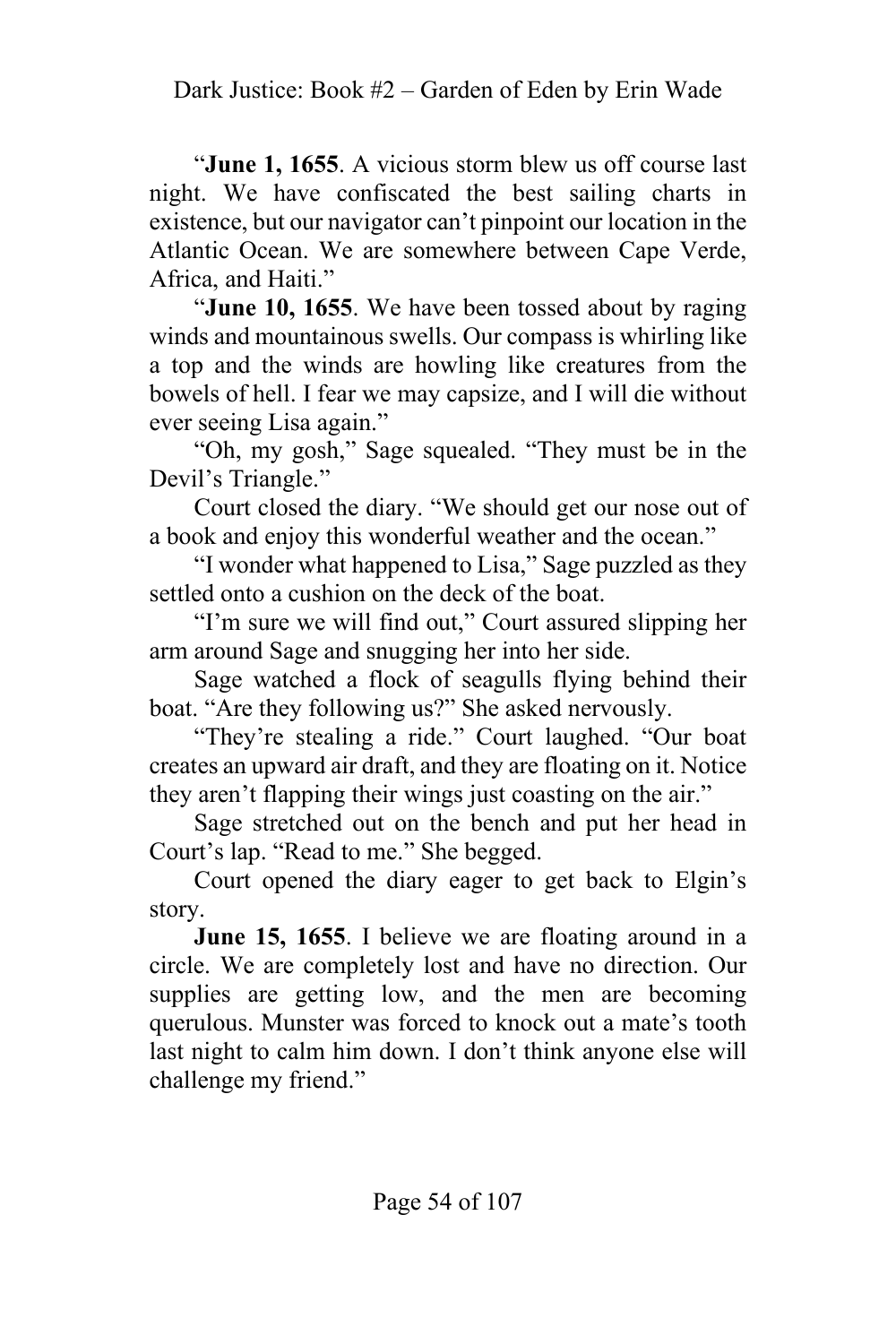**June 19, 1655**. The lookout spotted land from the crow's nest. He is directing us toward it. No one else has seen land and I pray he isn't hallucinating.

**June 20, 1655**. The men are celebrating. A small island is in sight. We are sailing as close as we dare and will swim the rest of the way to the beach. I have sent out a four-man search party and am awaiting their return. My navigator has roughly determined our position. I give you the location so you may find it if per chance I fail to return. Latitude: 25° 00' 0.00" N. Longitude: -71° 00' 0.00" W."

"Court," Sage gasped. "That is the information Harrison entered into our navigation system. They were on Harrison's Island right in the center of the Devil's Triangle. They must have died there. We will find their bones. That will be a major coup for your documentary."

"Yes, it would my brilliant wife." Court kissed her lightly. "But I suspect they got off the island or we wouldn't have these diaries."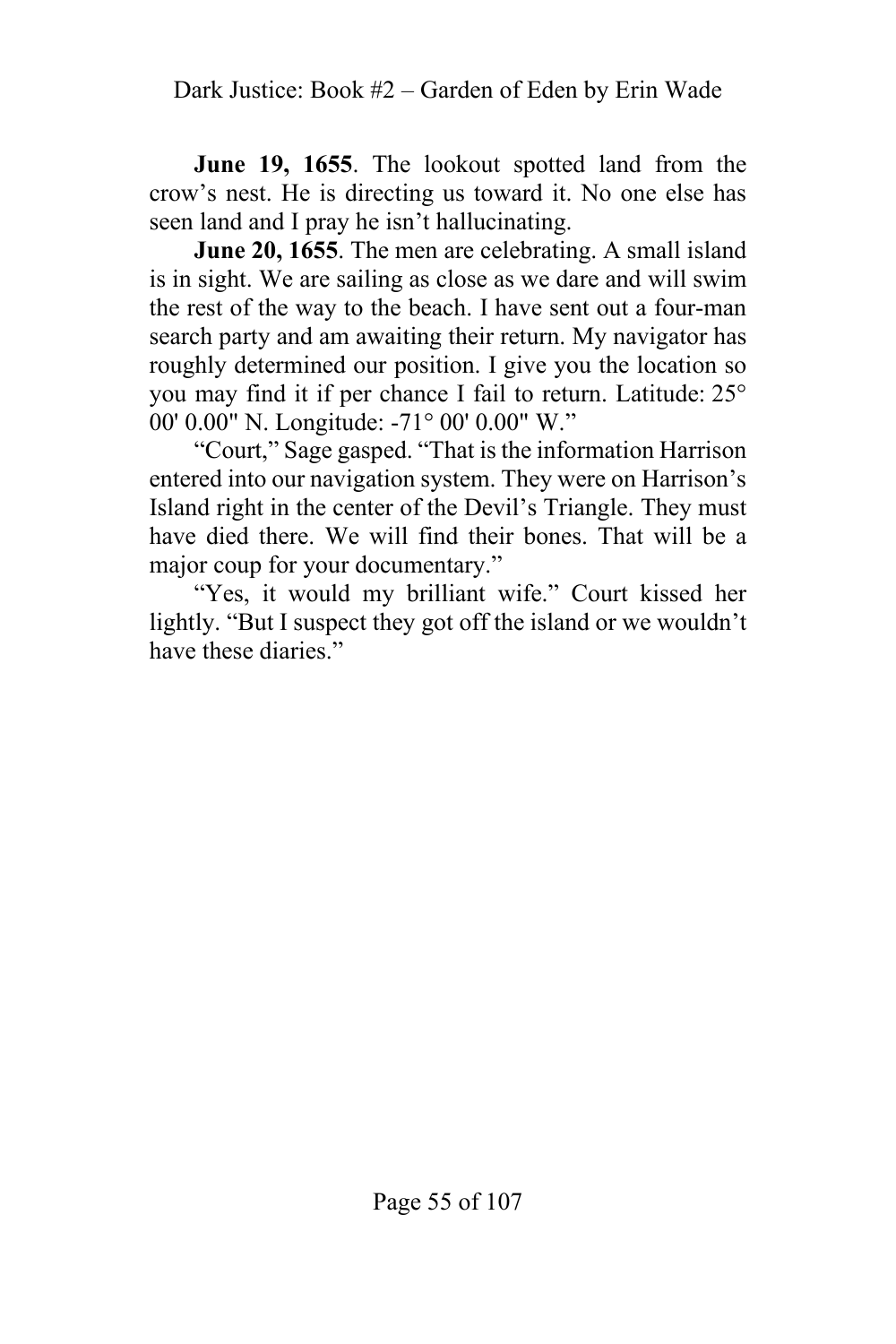## **Chapter 12 – Secrets of the Ocean**

"Let's get out of the shipping lanes and drop anchor," Court suggested closing the diary.

Sage sat up, pulled her wife to her feet, and hugged her tightly. "I love you," she declared.

Court smiled and pulled her closer for a kiss. Sage leaned back in her arms. "Let's swim, then you can read to me while I make dinner."

"Or I could made dinner while you read to me," Court said.

"You read. I love the sound of your voice."

"Whatever makes you happy," Court agreed.

Court steered the boat to a safe location then dropped anchor. "I'm going to lower the diving platform," she yelled.

Sage looked over the side of the ship and began screaming. "A creature! A creature, Court," A hiss came from deep in her throat as she dropped to all fours.

"It's not a creature," Court shouted. "It is safe."

Still in attack mode Sage swung her head toward Court, who realized her wife was morphing. "It is a gentle fish," she shouted. It isn't dangerous."

Sage dropped her head and turned her face away from her wife. Within a few seconds she was standing upright and in Court's arms. "What is it? Look, there are more."

"It is a bottled nose dolphin," Court answered. "They are extremely intelligent and friendly. They travel in groups call pods." She walked to the diving platform and hung her feet into the water. The dolphins swam around her legs butting her feet with their nose.

"Is it safe to get into the water with them?" Sage asked hesitantly sitting by Court and sliding her feet into the ocean.

When Sage's feet dropped into the water, a dozen dolphins went crazy, leaping from the water and making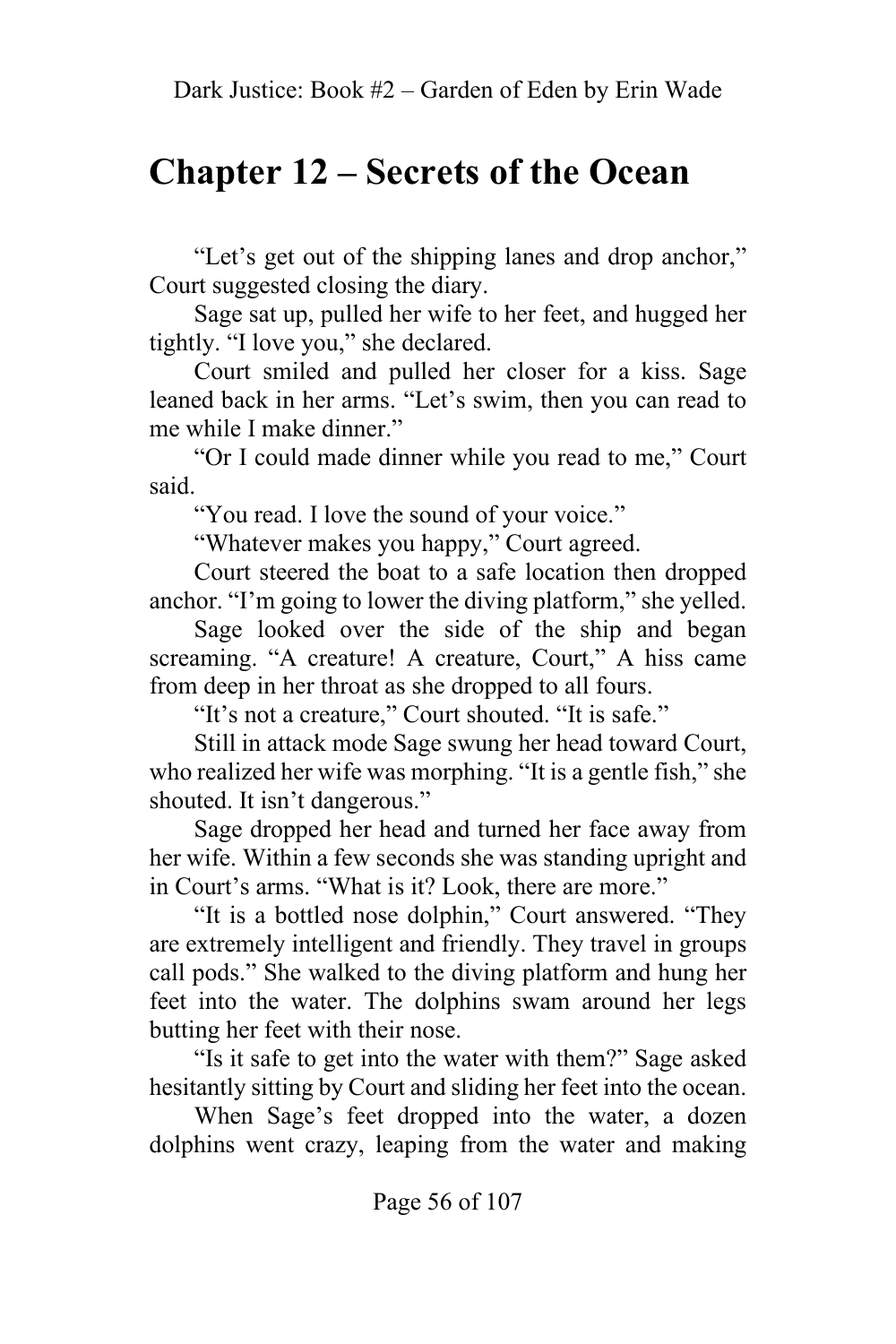shrieking sounds like a tiny baby wailing. A deeper, intermittent sound came from older dolphins and a loud squawking noise joined the cacophony of racket. The sound rose and fell as the dolphins gathered around Sage's feet.

"Will they bite me?"

"No," Court answered, "but I don't know what is going on. Don't get into the water."

The uproar slowly quieted to a low hum. The dolphins purred like Kinga and Sage. "I think they identify with me," Sage said. "They are gently rubbing against my legs and feet. I'm going to slip into the water."

"Don't," Court barked but it was too late her wife was already beneath the water.

When Sage surfaced the Dolphins circled her with their beaks pointed to her. She reached out with both hands and softly stroked each one's nose. They chattered around her like excited baby birds.

"Can you communicate with them?" A dismayed Court asked.

Sage began mimicking the sounds of the dolphins who began swimming in circles around the catamaran.

"What did you say?" Court whispered.

"I have no idea. Certainly not 'swim circles around our boat.' In my mind I thought 'I love you' as I made the squeaking sounds."

As Court and Sage talked the dolphins gathered at the diving platform. "Come in the water," Sage encouraged Court.

"As long as they don't challenge me for you," Court joked half-heartedly.

Sage gasped as one of the larger dolphins swam between her legs and lifted her from the water. The dorsal fin supported the center of her back keeping her from sliding off. She tightened her legs around the aquatic mammal as it headed out to sea.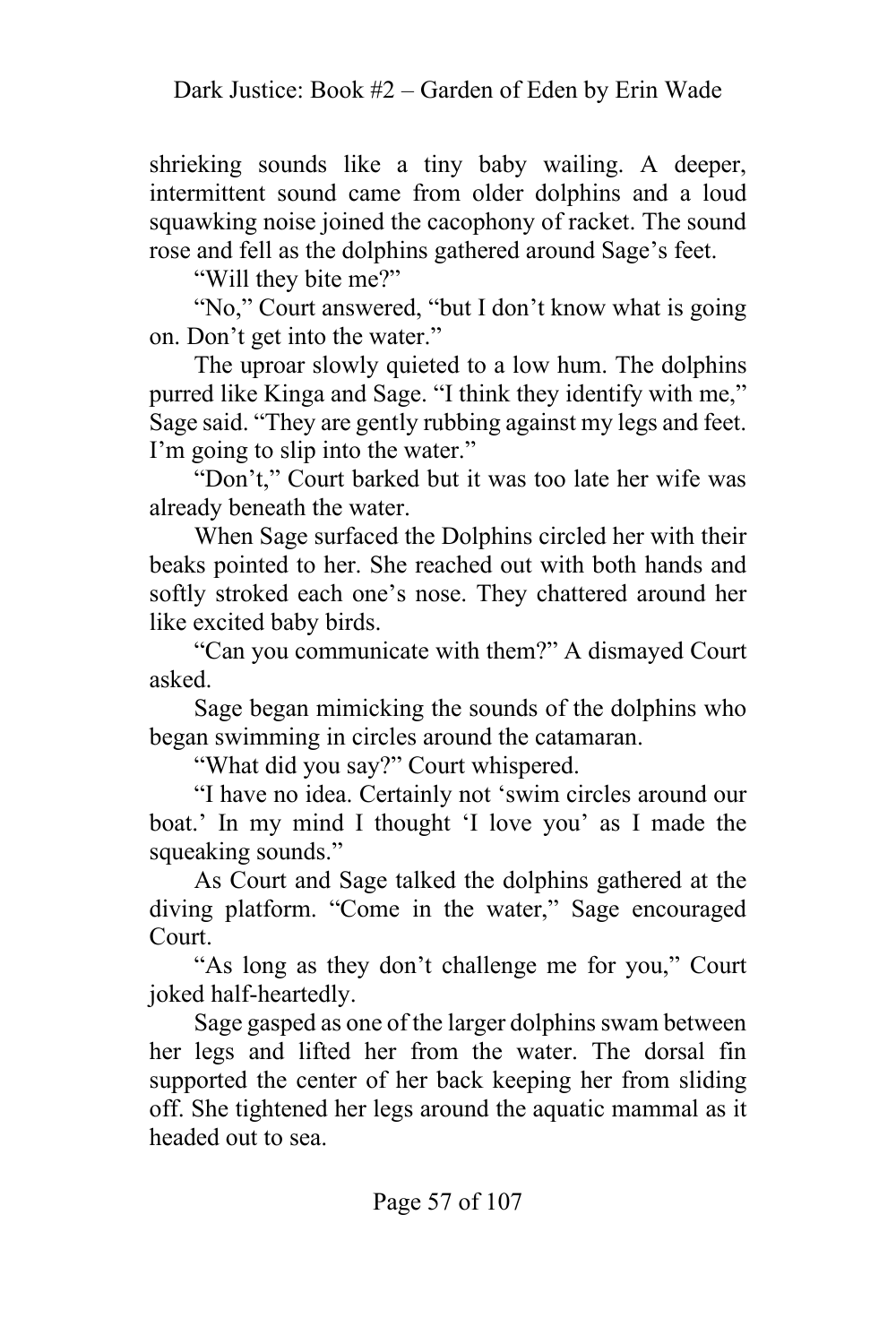"Oh no, you don't" she said loudly as she dove of its back and began swimming back to the boat. The dolphin shrieked so loudly she though her ears would bleed. She almost panicked when the entire pod surrounded her. Then she saw a huge fin moving slowly toward them.

"Now you are going to get it," she scolded the dolphin. "You mother is coming for you."

To her surprise the dolphins formed a barrier between her and the oncoming fin. "Shark!" Court screamed. "Get back to the boat."

Sage dove deep into the ocean and was horrified to see the size of the fish bearing down on the dolphins. The shark hit the smaller mammals and scattered them like bowling pins. He opened his jaws to swallow a smaller dolphin.

Sage leaped landing on the back of the shark. She dug in her claws and sank her teeth into the thing's back. The shark leaped from the water trying to dislodge its rider, but Sage was locked onto it.

"Dear God," Court breathed. "She's morphed.

Sage used her teeth to rip open the shark's back. The predator lunged from the water, twisting in midair and diving deeper into the ocean. The dolphins clamored around its head pushing it up to the surface. Sage gasped for air and released her grip on the shark. The dolphins formed a platform beneath her and returned her to the diving platform behind the boat. The shark disappeared.

Sage lay motionless, her sides heaving spasmodically. Her pleading eyes locked with Courts and the blonde walked slowly away from her.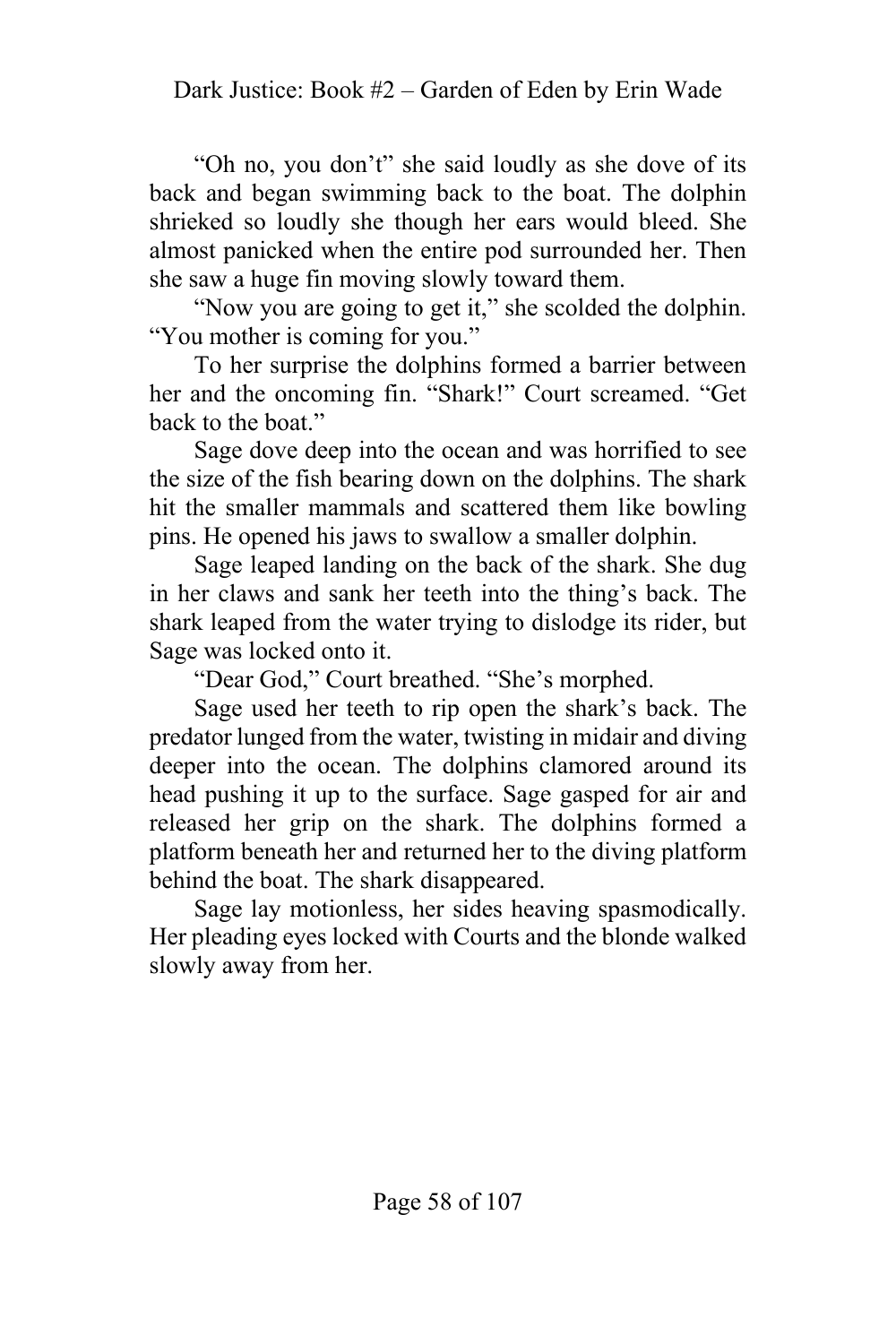# **Chapter 13 – The Deep Blue Sea**

Court placed their dinner on the table and was pouring tea over ice when Sage entered the galley. "I have prepared our meal," she said.

"Thank you," Sage muttered bursting into tears. "I'm sorry."

Court wrapped her arms around her wife. "For what?"

"For changing," Sage whispered. "When that monster hit those little dolphins, I had to help."

"He was after you." Court declared. "If you hadn't reacted so quickly, he would have had you for dinner."

"Were any of the dolphins hurt.

"None of them were injured. Dolphins are very flexible mammals."

"I'm thankful for that," Sage said.

They ate their dinner then walked to the top deck of the ship. "It is so peaceful out here," Court noted. "It is hard to recall the life or death struggle a short time ago."

"The sea holds many surprises," Sage declared. She laced her fingers through Courts and kissed her wife's knuckles. "Thank you for not watching me."

"I would never do that without your permission," Court promised. "I know how you feel about morphing."

"I'm not completely comfortable with it yet."

"You should practice doing it once or twice a day," Court suggested. "It is a part of you. You shouldn't suppress it."

"At least I can control it," Sage pointed out. "Only extreme emotion would make me lose control."

Court secretly wished Sage would lose control during their love making. She knew her wife was always careful to control the animal in her.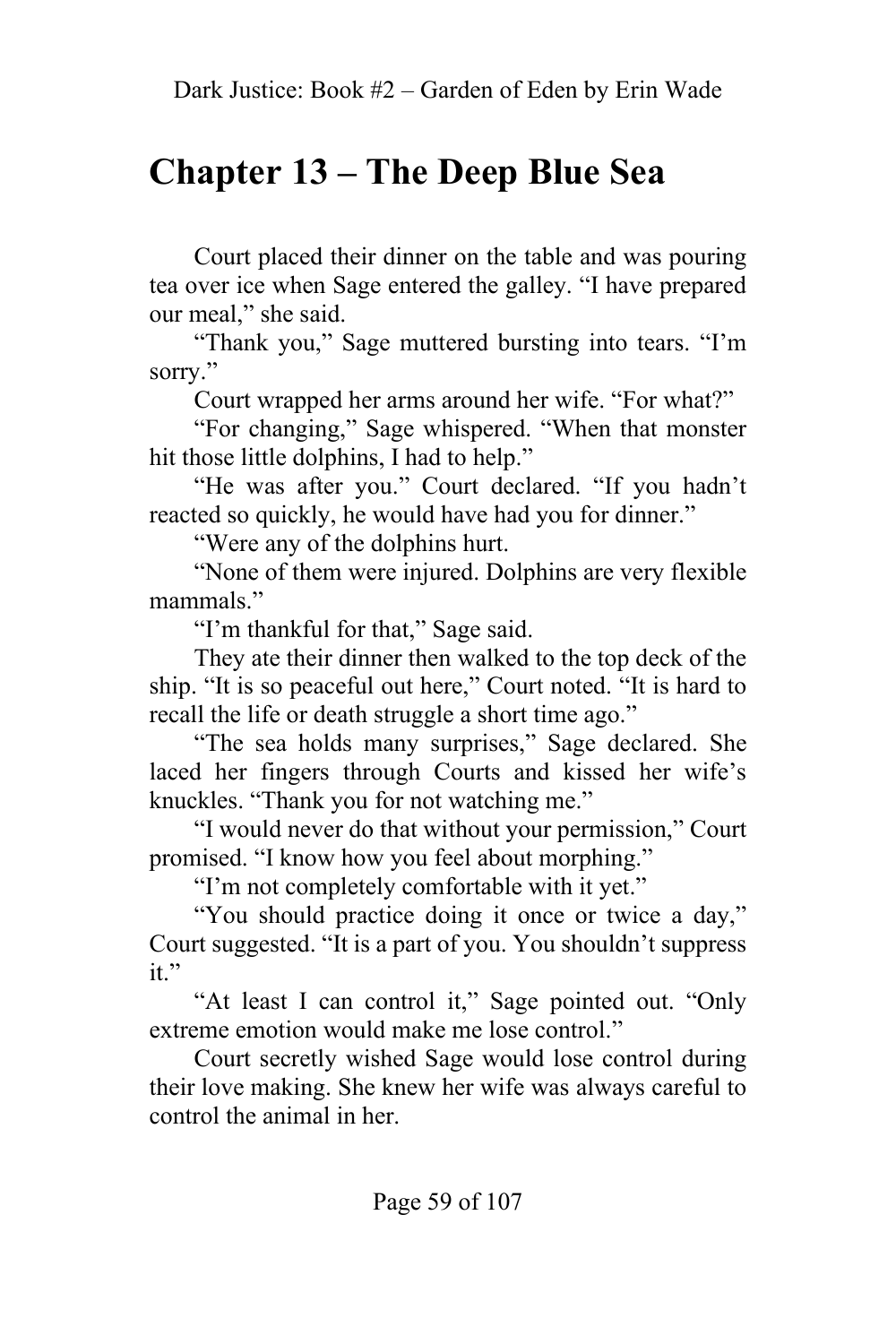"What I can't control is my need for you," Sage murmured pushing Court onto a soft cushion. "I love you so much."

Court was normally the aggressor but tonight Sage took control. She licked and sucked Court until the blonde was begging for relief. Sage turned her wife onto her stomach and began kissing her ankles slowly moving up her long legs to the spot where her thighs met.

"Oh, God," Court screamed throwing her head back. Sage pressed her into the cushion as she licked her.

"You like this," Sage purred.

"So much," Court whimpered. "I need more, please."

She tried to turn over, but Sage held her, firmly placing a hand on her left shoulder so she couldn't move away from her and a paw on the right shoulder as she continued to lick her into a frenzy.

A paw! Sage looked from one shoulder to the other and realized her paws were holding Court in place.

"It's okay," Court gasped. "Please, don't stop with the tongue."

Sage reveled in Court's screams as she begged for more of her. Her long red hair fell across her face as she took Court into oblivion. She fell onto Courts back nipping her neck. "Mine," she whispered. "You are mine," Court."

"I know," the blonde whimpered.

##

The sun shone brightly on the two naked women sleeping on the upper deck of the catamaran. Sage wrapped around Court and pulled her buttock into her mons pubis rubbing it against Court's smooth cheek.

"If you are using me to masturbate, Ill be very upset," Court teased turning over to face her. "At least let me rub against you too."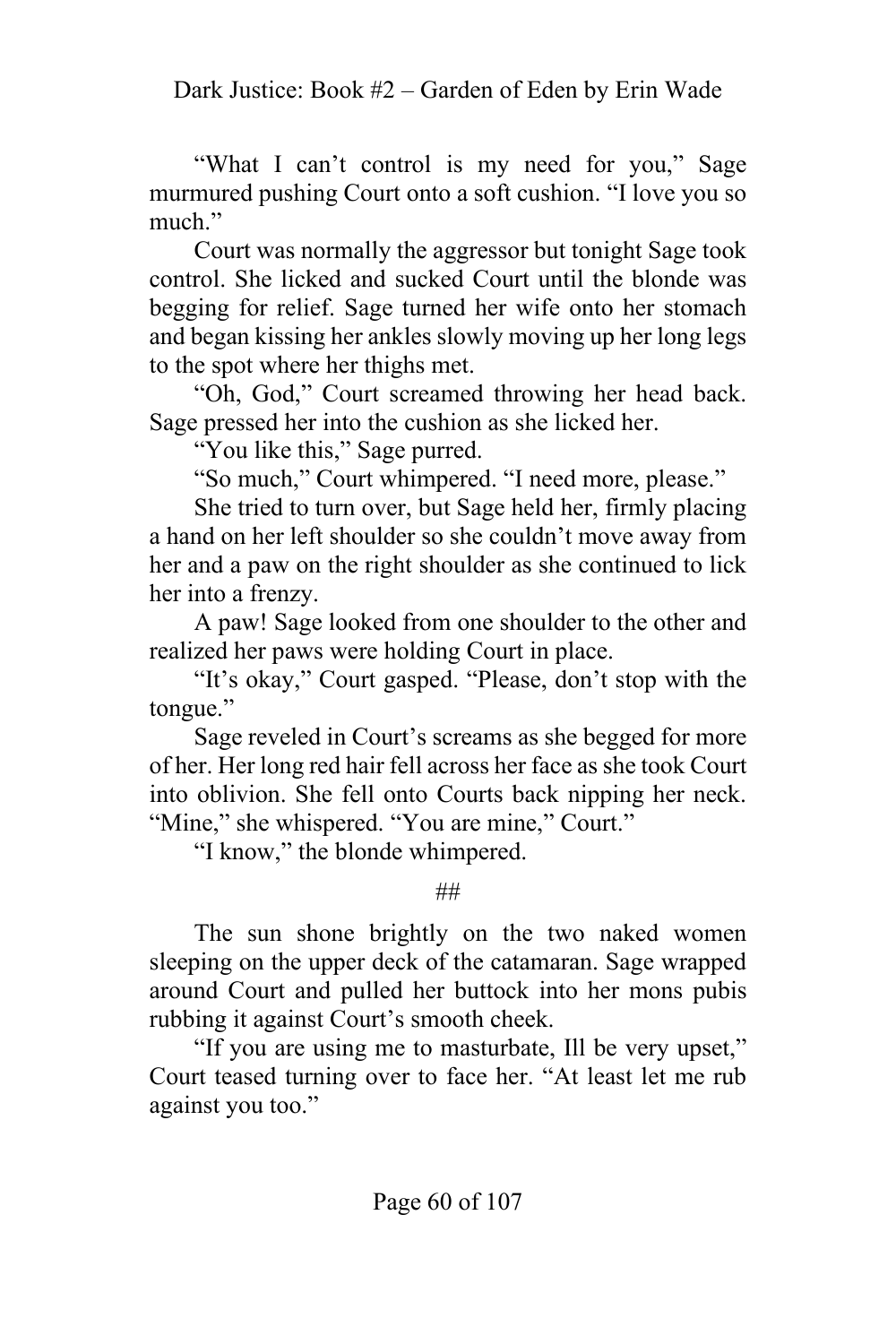Dark Justice: Book #2 – Garden of Eden by Erin Wade

Loud chattering and squealing filled the air. "What the hell?" Court jumped to her feet. "I think your admirers are back."

Sage moaned loudly. "Can we take this to our bedroom?"

"I was hoping you'd say that." Court grinned pulling her wife to her feet.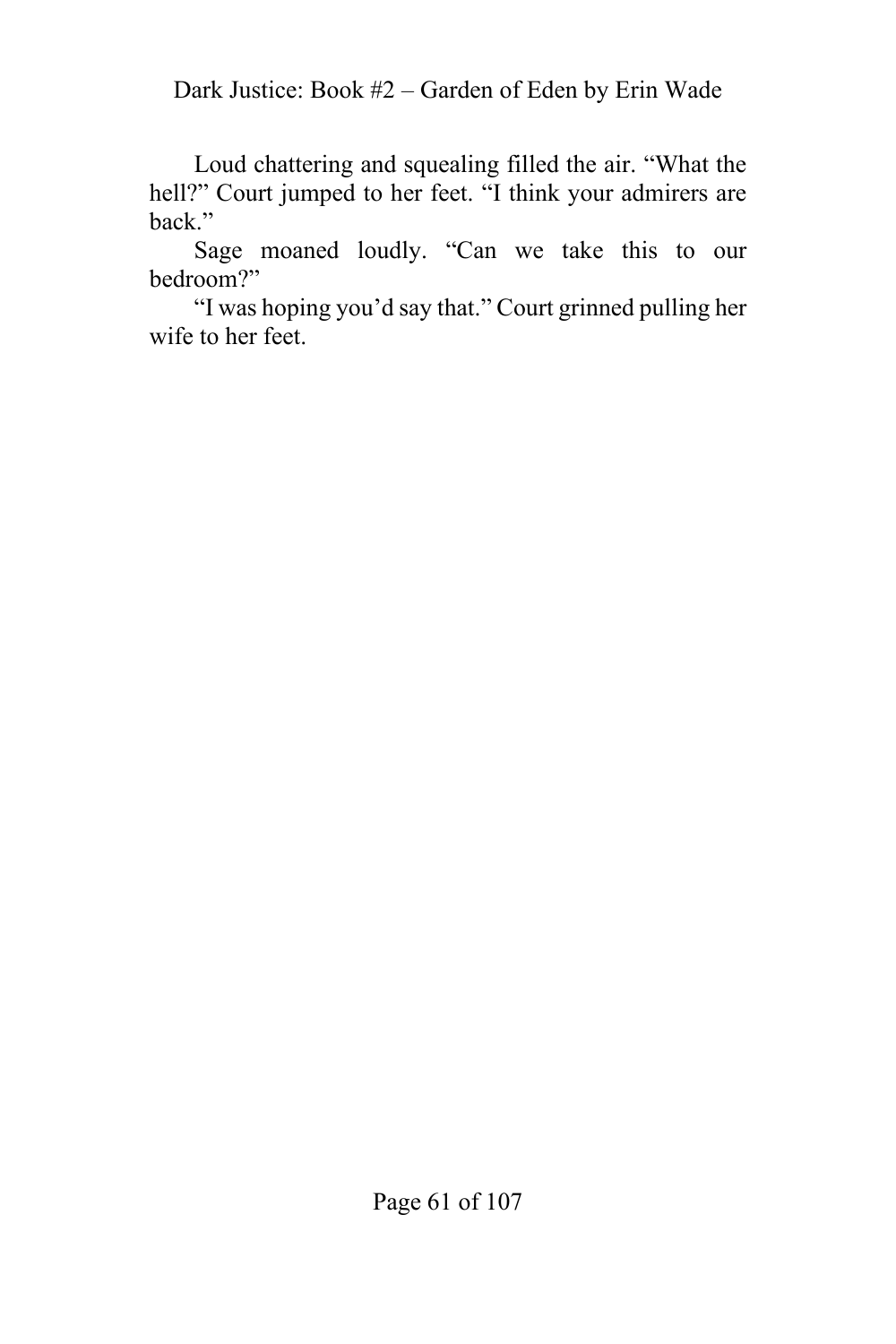#### **Chapter14 – Sea Creatures**

Saturday, Day 2

An exuberant Sage bounced onto the bed. "Time to get up sleep head." She laughed as her wife turned over onto her back and stretched.

"I'd stretch a mile," Court retorted, "if I didn't have to walk back."

Sage laughed. "You say some of the strangest things," she chided her wife. "I have fresh coffee and breakfast ready. I will put everything on the table while you get us back on course."

"Sounds like a deal to me," Court quipped jumping out of bed to grab her wife who eluded her and ran squealing into the galley.

Court followed her, kissed her on the cheek, grabbed a cup of coffee, and headed for the helm. She raised the anchor, set their course, and unfurled the sails. The Leopard sliced through the water picking up speed as Court trimmed the sails to take advantage of the wind ruffling the water.

To her surprise, the pod of dolphins was following them. *Sage will love this*, she thought as she watched the dolphins scoop up the small fish churned to the surface in the catamaran's wake.

Court entered the galley and motioned for Sage to follow her. "You must see this."

"Oh," Sage sighed as she watched the dolphins. "Will they follow us everywhere?"

"I don't know. It is not uncommon for dolphins to follow boats to catch small fish pushed to the surface by the vessel, but I don't think they follow far."

Sage caught Court's hand. "Let's eat our breakfast so you can read to me. I am anxious to learn of Elgin's fate."

##

Page 62 of 107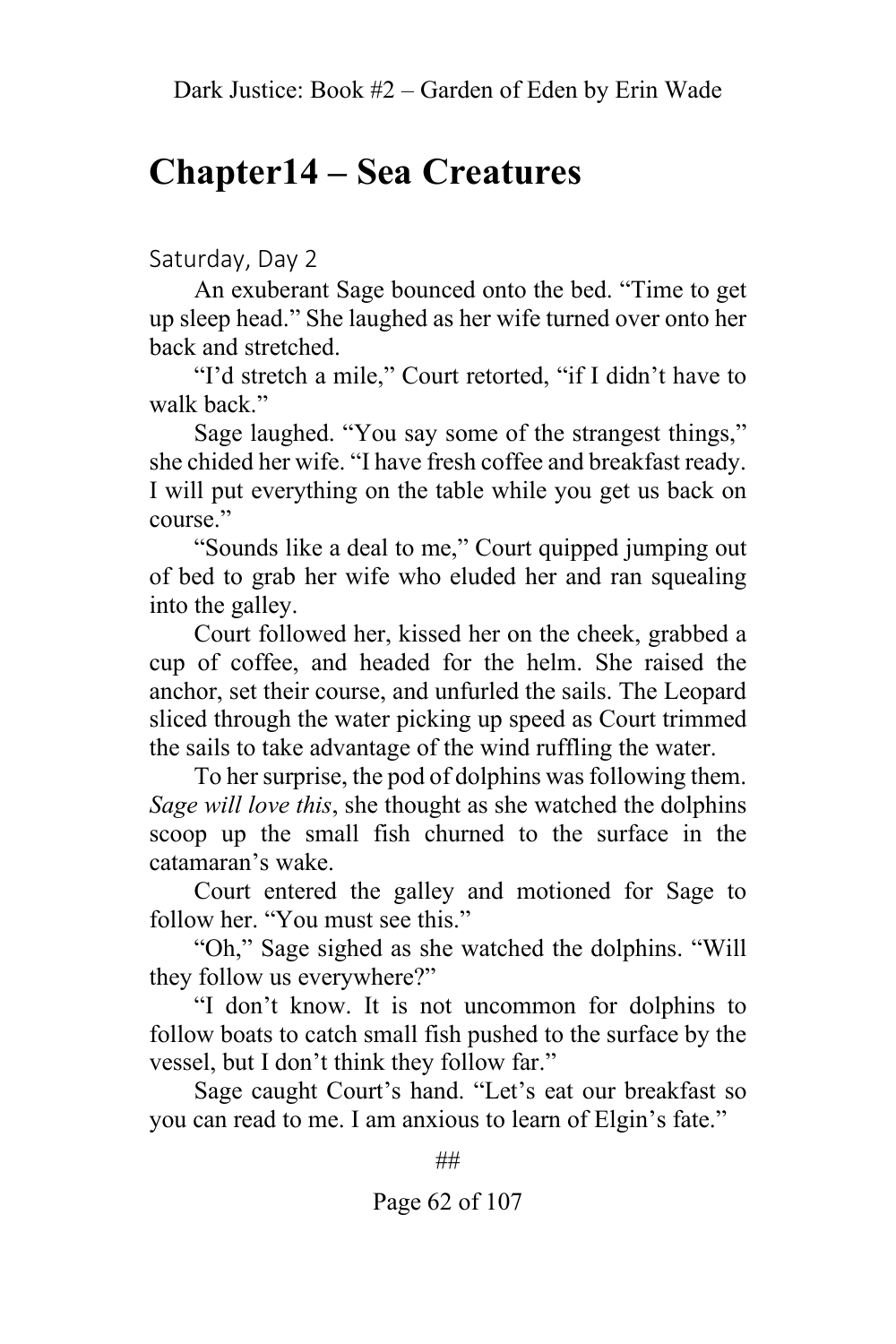"Shall we sit where we were yesterday?" Court asked picking up the diary.

"Yes, that was perfect. We can see all around us but are not battered by the wind."

Court stretched out on the bench cushions and Sage sat between her legs, leaning back against her wife so she could see the pages of the diary. "He drew pictures," she noted.

"Yes, Elgin was a wonderful artist." Court opened the book and began to read.

**"June 21, 1655**. We left the lookout and a half dozen swabbies on board and the rest of us swam to the island. It is a small island. We walked completely around it and then across it. It is green and has trees but there is no sign of life on it. I have claimed it and will make it my base of operations.

"**June 22, 1655**. I spent the entire day exploring Dawson Island. That is what I have named my island. While the crew sleeps tonight, Munster and I will take as much gold as we can carry onto the land and bury it.

"We have an excellent collection of sailing charts and I have studied all of them but can find no mention of an island in this area of the ocean. Either we are terribly confused about our location, or the island has appeared from nowhere."

**June 22, 1655, after midnight**. Munster and I buried fifty pounds of gold tonight. The island is eerily silent beneath the full moon. We could see clear as day and had no trouble locating the spot we had marked for the hiding of our booty. We climbed to the highest spot on the island where seven huge boulders, standing six feet tall, formed a circle. We dug beneath the base of the smallest rock and concealed the gold wrapped in cow hides. It will require five more trips to bury all the gold we stole. Then I will set sail to find my Lisa and perhaps refill our coffers along the way."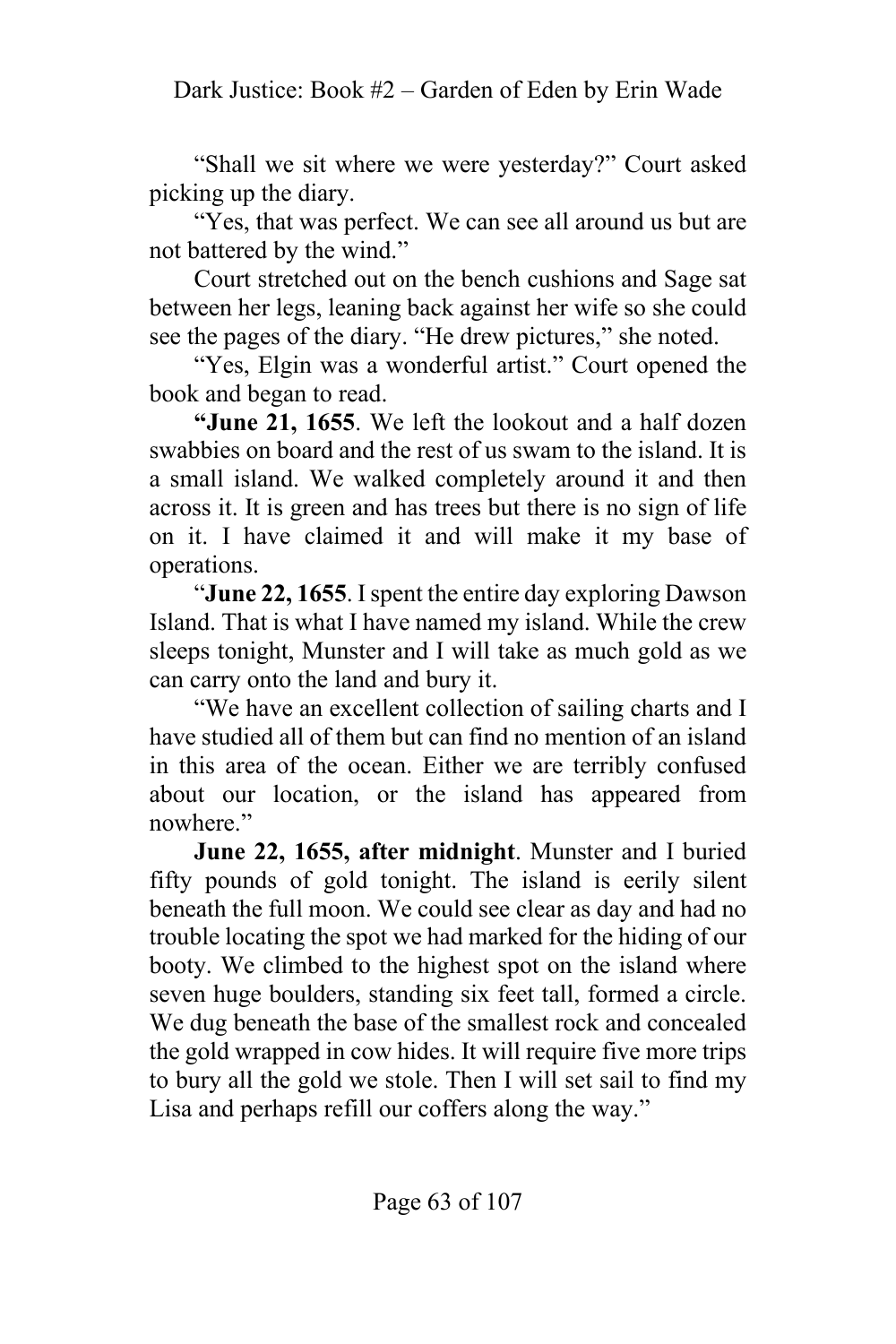"Oh, he's going to look for his lost love." Sage sighed dreamily.

"I love that you are such a romantic," Court said.

"Read!" Sage smiled.

"I need something to drink. My throat is dry."

"I will get it. What do you want?

"Water," Court replied. "I'm going to check to see if your entourage is still with us."

The tireless dolphins were still swimming beside the sailboat. "Incredible," Court muttered as she returned to her spot on the bench.

Sage took her place between Court's legs, opened the bottle of water, and handed it to her. "Read, please." She smiled seductively.

"It appears the next entry is almost a month later," Court informed her.

"Let me see. Are there any pictures?"

"Yes," Court replied beginning to read.

**"July 15, 1655**. I have learned that the Earl of Haywood sent a ship load of slaves to New Spain, and it is returning with sugar, silk, molasses, and enough gold to support a kingdom. I plan to rob it. I plan to rob every ship he owns until he is a pauper. I have changed. I am more muscular and very handsome. I am no longer the young ruffian the Earl whipped like a mad dog. Unlike my men, I am clean shaven, bathed, and well mannered. I have a textile designer making clothes for me from the fine silk we stole from the Earl's latest shipment. I have been fortunate to acquire a home in the borough of London known as Westminster. I have plans for the Earl of Haywood right after I marry his daughter."

"He is seeking revenge," Court uttered. "That never turns out well."

"Read," Sage whispered.

**"August 26, 1655**. I have settled into my new home and have been accepted by the genteel folks of Westminster. I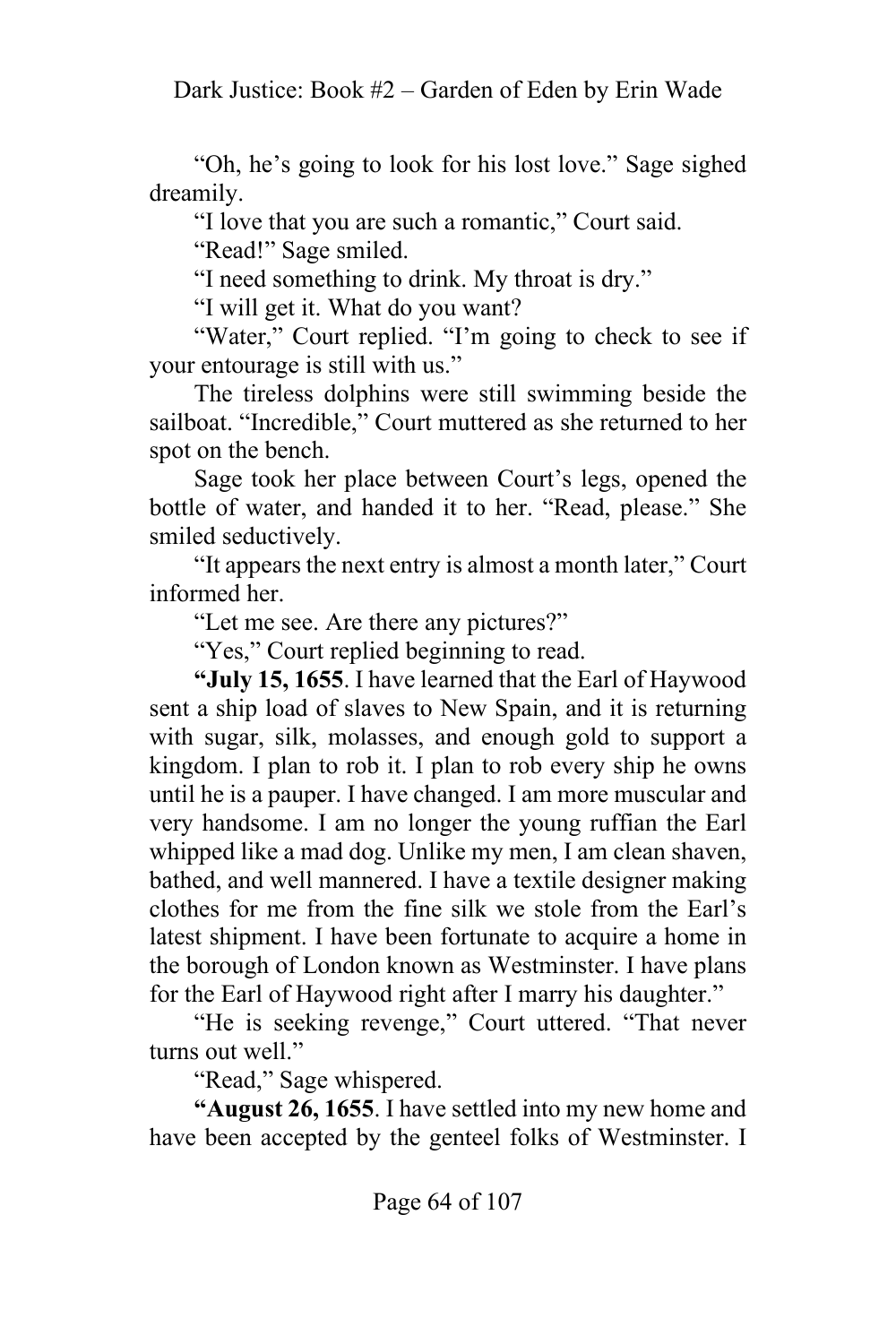am considered an eligible bachelor thus single women seek my favor and I'm invited to many parties. Munster keeps our ship sailing and looting Haywood's. I make excuses about taking care of business when we sail to the island to bury our gold. I've learned that my pirate persona has been deemed Gold Rob. Hardly a name to strike fear into the hearts of my victims. I've earned the moniker because we never hurt the crewmen of the ships and I'm a robber. We also scatter enough gold coins around the deck for them to live a month.

**"August 28, 1655**. I continue to accept invitations to parties in hopes of seeing Lisa but to no avail. I have made discreet inquiries about her but am only told that she is in ill health. How could my beautiful, vivacious darling be in ill health? Tonight, I am attending another tedious party in hopes of seeing Lisa.

**"August 28, 1655, after midnight**. I danced with several twittering, empty-headed women tonight. I had called for my carriage when I noticed a slender young woman across the room. Her blonde hair sparkled in the candlelight. I couldn't see her face as she kept a fan in front of it. Could it be? Did I dare hope it might be . . .

"I crossed the room and stood before her. "May I have this dance?" I asked. She shook her head, no."

"I wrapped my hand around hers and slowly pulled the fan down exposing the face that had haunted my dreams and every waking hour for the past eight months. 'Lisa."

"I gently touched the scar that now marred her gorgeous features. 'Els?" She searched my face gazing into my eyes. 'Is it you?"

"I nodded, afraid to speak lest my voice give away my joyous heart. I closed the fan and slipped it into my pocket then pulled her into my arms where she belonged, and she relaxed against me. I placed my lips to her ear. 'I've missed you so much.' I whispered as I gracefully moved her around the dance floor."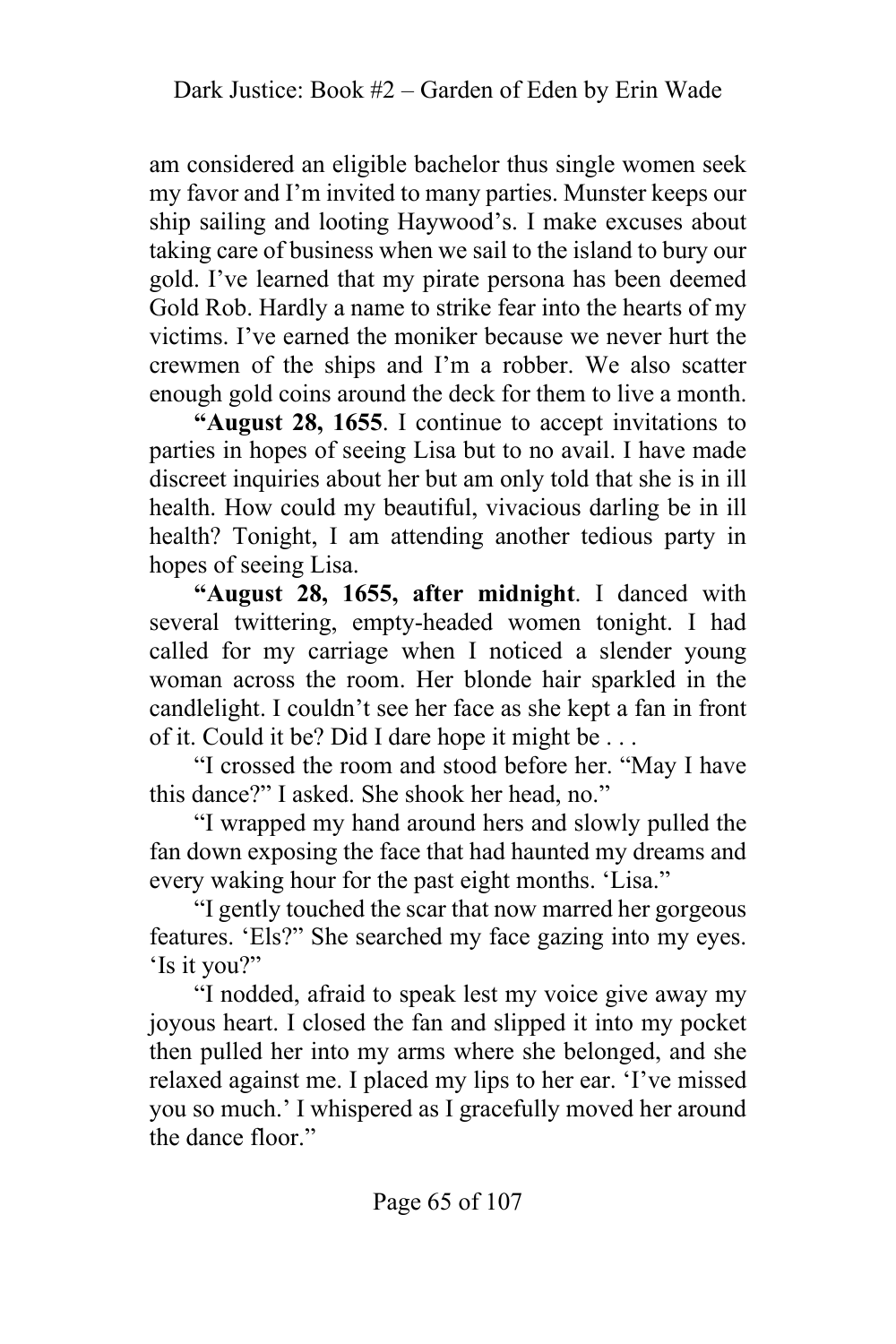"He found her," Sage whispered. "Just like I'd find you if we were ever separated."

Court laughed. "After the wretched time I had alone in France, I will never be separated from you again. The nights are endless, and the days are miserable without you."

"Um, that's just because you like to um . . ."

"Like to what," Court placed the diary on the deck and wrapped her arms around her wife.

"To make love to me," Sage murmured rolling over in Court's arms to face her.

"I do love to love you," Court admitted.

"Then why are we just talking about it?" Sage pressed her full soft lips against Courts. "I love you," she muttered sending a tingling vibration through the blonde.

"Can we talk about last night?" Court asked softly.

"If we must."

"What happened?"

"I lost control," Sage admitted. "I lost control and wanted to ravish you. Loving you sometimes makes me crazy. I'm so sorry."

"It's okay. I'm not complaining. I enjoyed it. It just surprised me."

"You're not angry with me?"

"Do I seem angry with you?"

"No. Thank heaven," Sage sighed. "I'd be heartbroken if you were angry with me."

"My secret pleasure is to make you lose control," Court confessed. "Just don't eat me. I mean for real don't make a meal of me."

Both laughed euphorically as they rolled around the deck in each other's arms.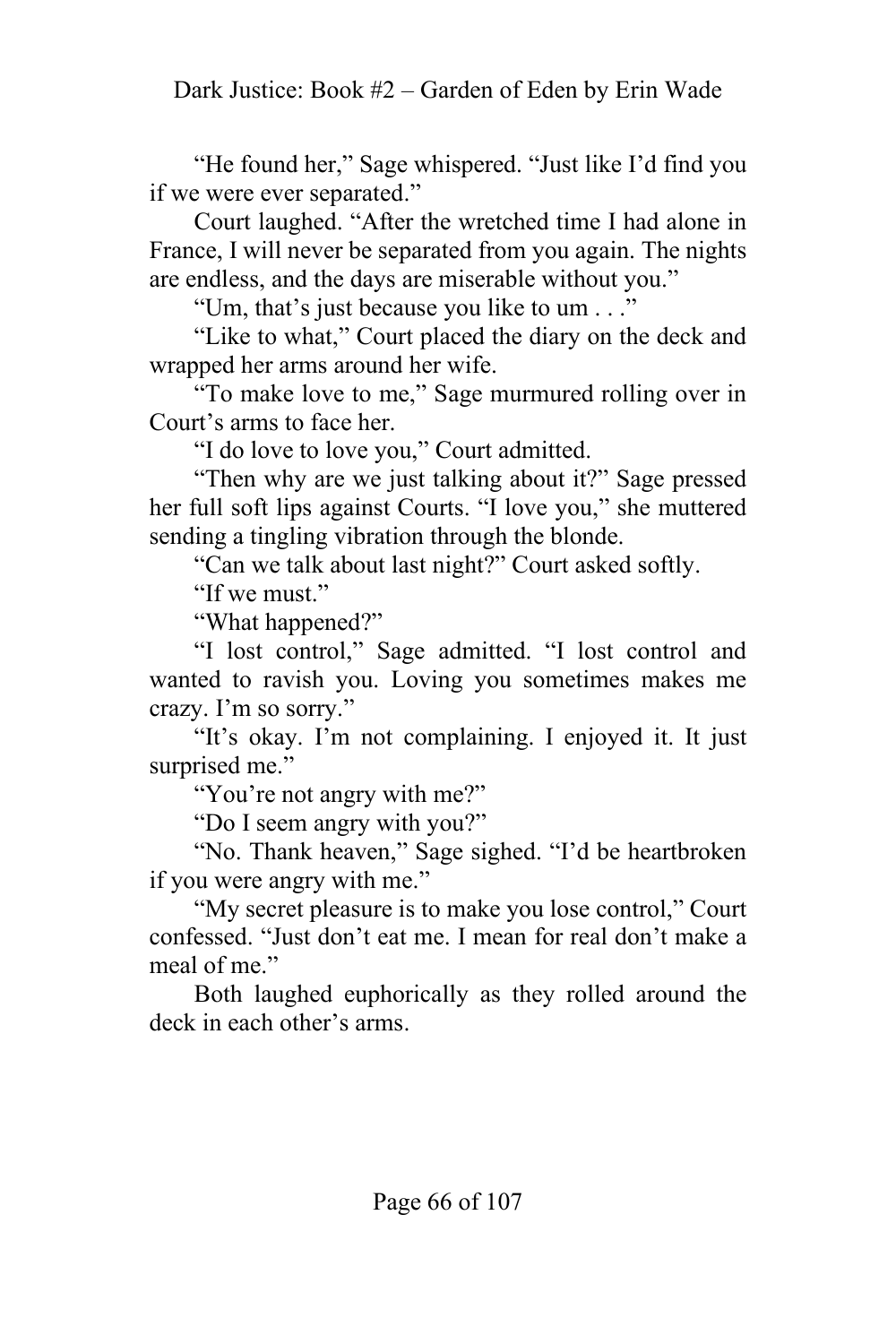# **Chapter 15 – Courting Lisa**

"Do we dare continue sailing in the dark?" Sage asked as the sun's rays lessened.

"No, it's too dangerous," Court answered. "And I think your new friends want to play with you."

Sage lowered the diving platform and sat down to dangle her feet among the dolphins who chattered joyously.

"I should name you," she chatted to the mammals. "But I can't tell you apart yet. Give me time I will."

The dolphins began showing off for her, jumping in the air and floating on their backs. They thought it was great fun to slap the water with their tails and shower Sage with the ocean.

Sage and Court dove into the water and swam with the gentle creatures for over an hour. "They are astounding," Court commented as they raised the diving deck. "So docile and protective."

Sage yawned. "That wore me out. There is nothing like a good swim to relax and tire one."

"We need to shower and wash the ocean water from our hair." Court said. "Come on, I'll soap you down or up or all over."

"I like all over." Sage laughed.

"How would you feel about sandwiches and chips for dinner?" Court asked.

"Yes, then we can get in bed so you can read to me."

"I can do that." Court agreed.

They carried their dinner onto the deck and watched a cruise ship pass in the distance. "Is it fun to go on a cruise?" Sage asked.

"Not even close to the fun of being on our own boat in private with you."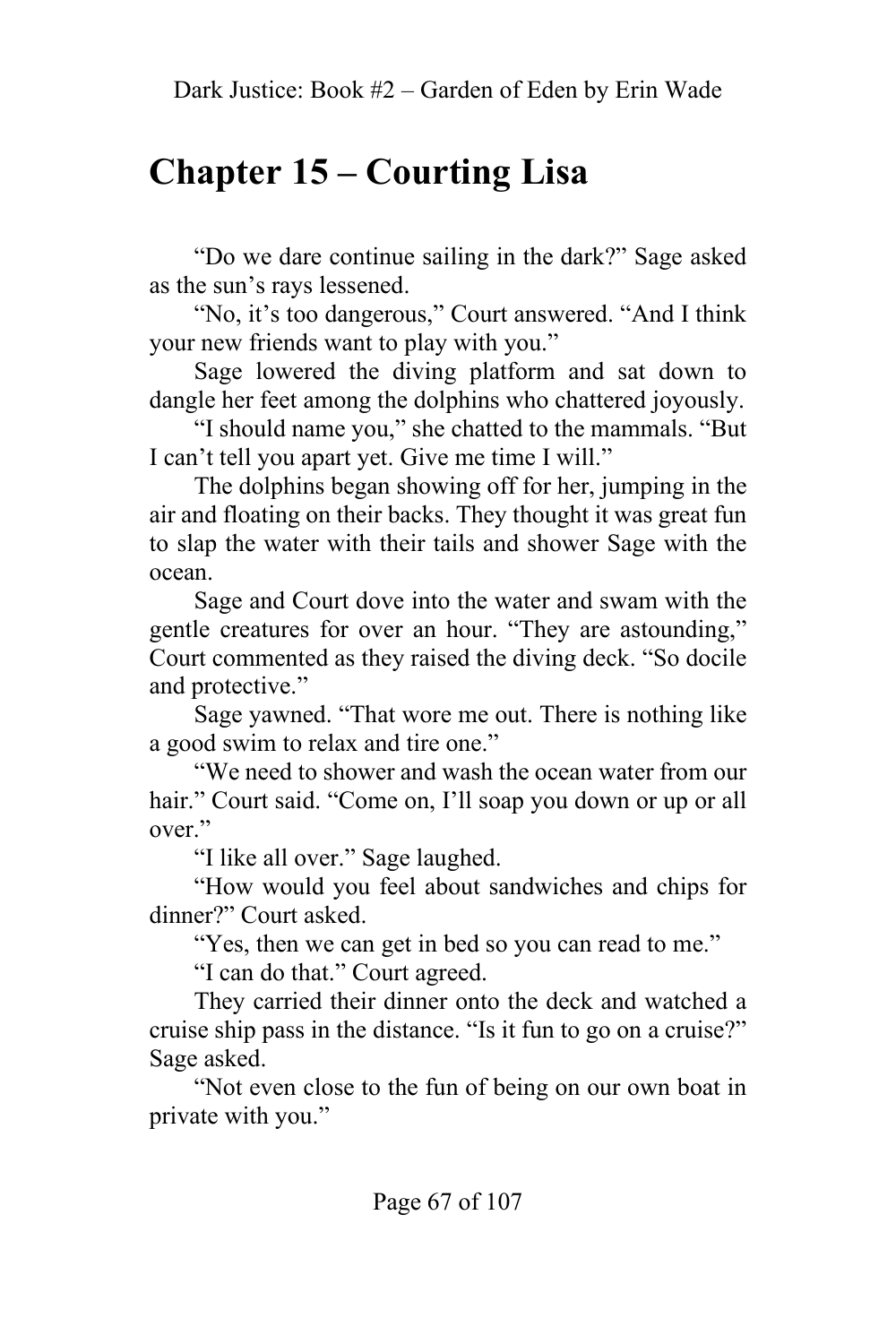"I like being alone with you too," Sage admitted. "I know this is bad, but I don't like sharing you with others."

"You never share me with anyone, honey. You are always foremost on my mind.

"We go to bed, and you read now."

Court followed her down the stairs from the helm and into their bedroom. They snuggled into bed and she began reading.

**"October 30, 1655**. I have called on Lisa many times since the dance. She loves me as I love her. She thought her father had beaten me to death and was horrified about his cruelty. 'I meant nothing to him,' she said, 'or he would not have done this to me.' She let her fingers trace the scar on her cheek. 'He has no idea who you really are. He can't believe anyone would want me now.' I will do my best to pen our conversation as it changed my life.

She begged me to take her with me, but I assured her it was too dangerous on the ocean.

She argued that she had lost me once and never wanted to be apart from me. She scoffed at the dangers of the sea compared to the loneliness of living without me.

I declared I would ask her father for her hand, and she laughed hysterically assuring me that her father would be happy to get rid of her.

I told her there was much about me she didn't know; like how I make my living which prompted the following conversation.

"I don't care," she declared. "I hope you are Gold Rob. I rather fancy him,' she teased me.

'If I were him, would you sail away with me?'

'In a heartbeat.'

'What if you had to choose between us?'

'Silly Els," she giggled. 'I'd always choose you.'

'We should marry first. I want us to be right before God."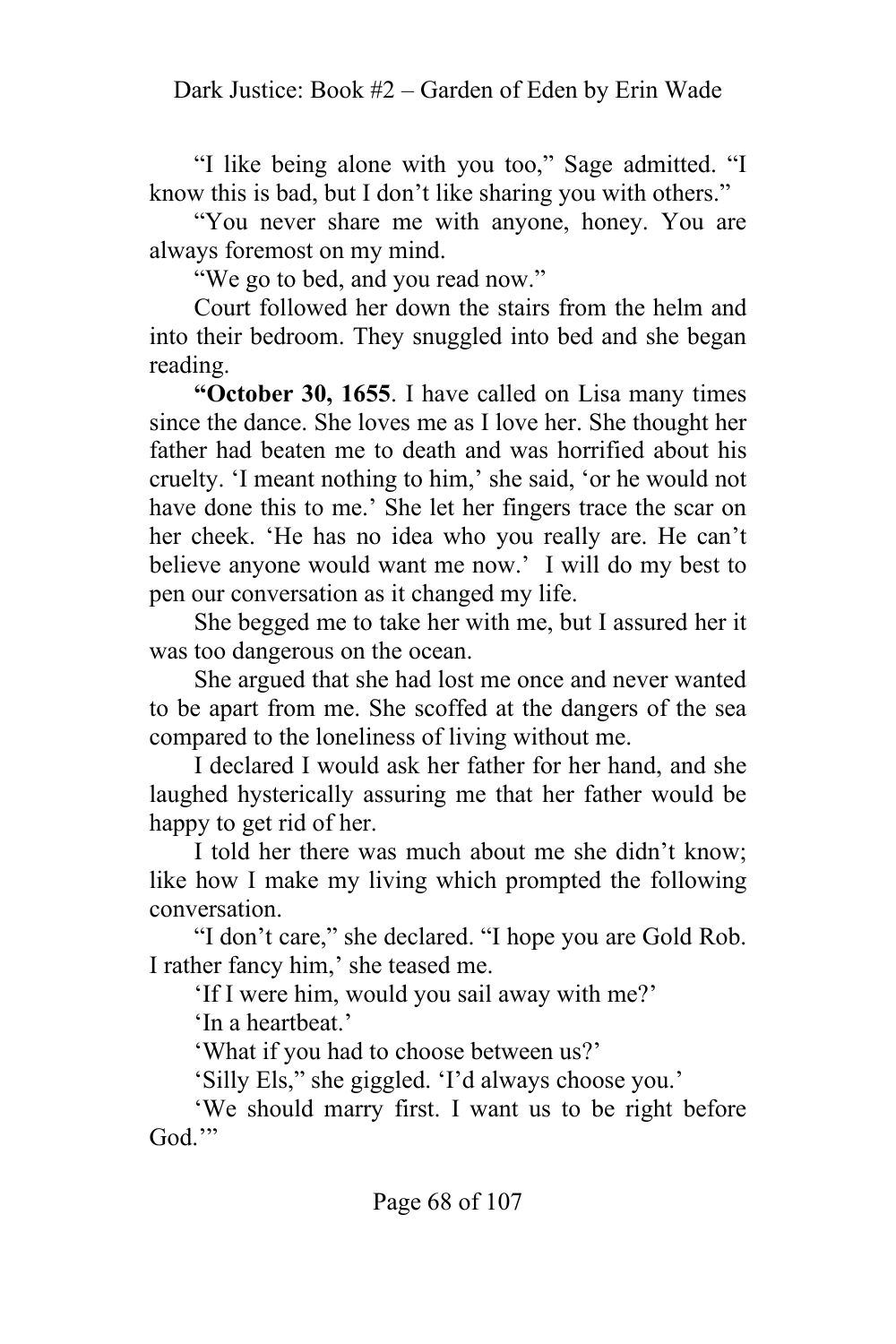"Els is much like you," Sage said as she snuggled deeper into Court's side. "You always do the right thing."

"Are you getting sleepy?"

"A little, but could you read more?"

"Of course."

**"November 5, 1655**. I have spoken to Earl Haywood requesting Lisa's hand in marriage. He readily agreed eager to get her off his hands. Our conversation was a bit strange. 'I suppose you expect a large dowery considering her condition,' he grumbled.

'Her condition?' I pretended not to understand his meaning. 'Is she with child?'

'No! No. I mean her face. Surely, you've noticed it is scarred.'

'I love her, she is truly beautiful to me. That is all that matters.'

I did not want a dowery. I only wanted Lisa, but I did want to make Haywood squirm. I asked what he thought a fair dowery might be. He offered the measly amount of £.300 a figure at which I sneered. He explained his fortunes had waned due to the constant thefts by Gold Rob.

'I have a surprise for him next time he attacks my ships,' Haywood bragged. 'There will be no gold only soldiers with guns. The Prince is a close friend of mine and is making the royal navy available to me. While Rob is being slaughtered by the navy, my second ship will be taking the longer but safer route to the new world.'

'You are lucky to have friends in high places' I stroked his ego. '£.300 is sufficient. We wish to marry December  $20.$ '

He admitted he couldn't afford a big wedding suggesting a small, intimate one instead.

I told him I would pay for the wedding and make all the arrangements. That was most agreeable to him."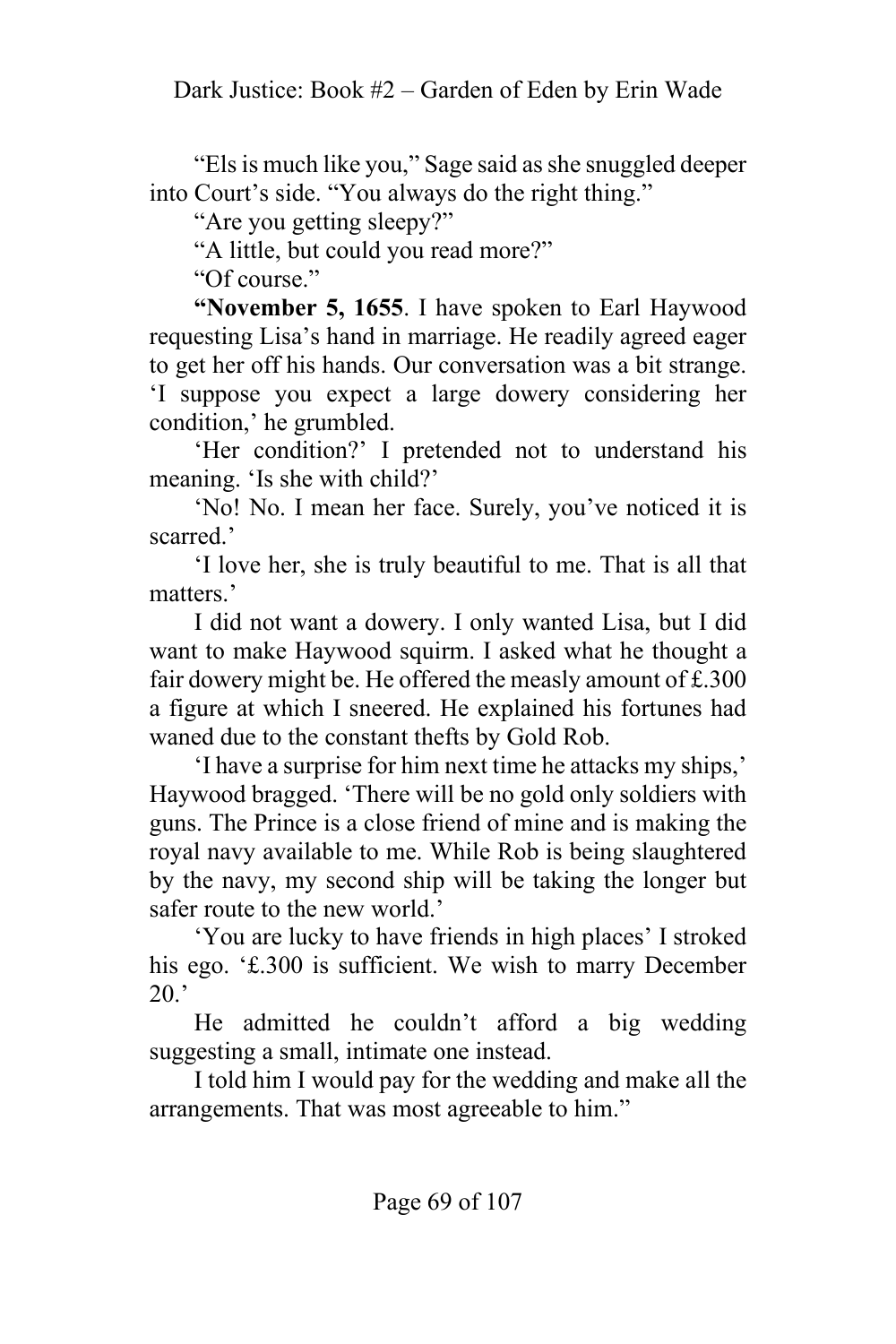Sage sighed and slid down to lie flat on the bed. "I sleep now," she whispered.

Court closed the diary and placed it on the small shelf by their bed. She was beginning to believe that Harrison was right, his island was the keeper of untold treasure.

She slipped from their bed and walked onto the deck of the Gran Felino. The boat gently rocked as the waves lapped against it. Harrison's estimates about the surfacing of the island were incorrect if it was visible in 1655. It was rising from the ocean more frequently than Harrison thought or the nautical maps were incorrect. *This should be interesting*, she thought as she walked back to join her wife.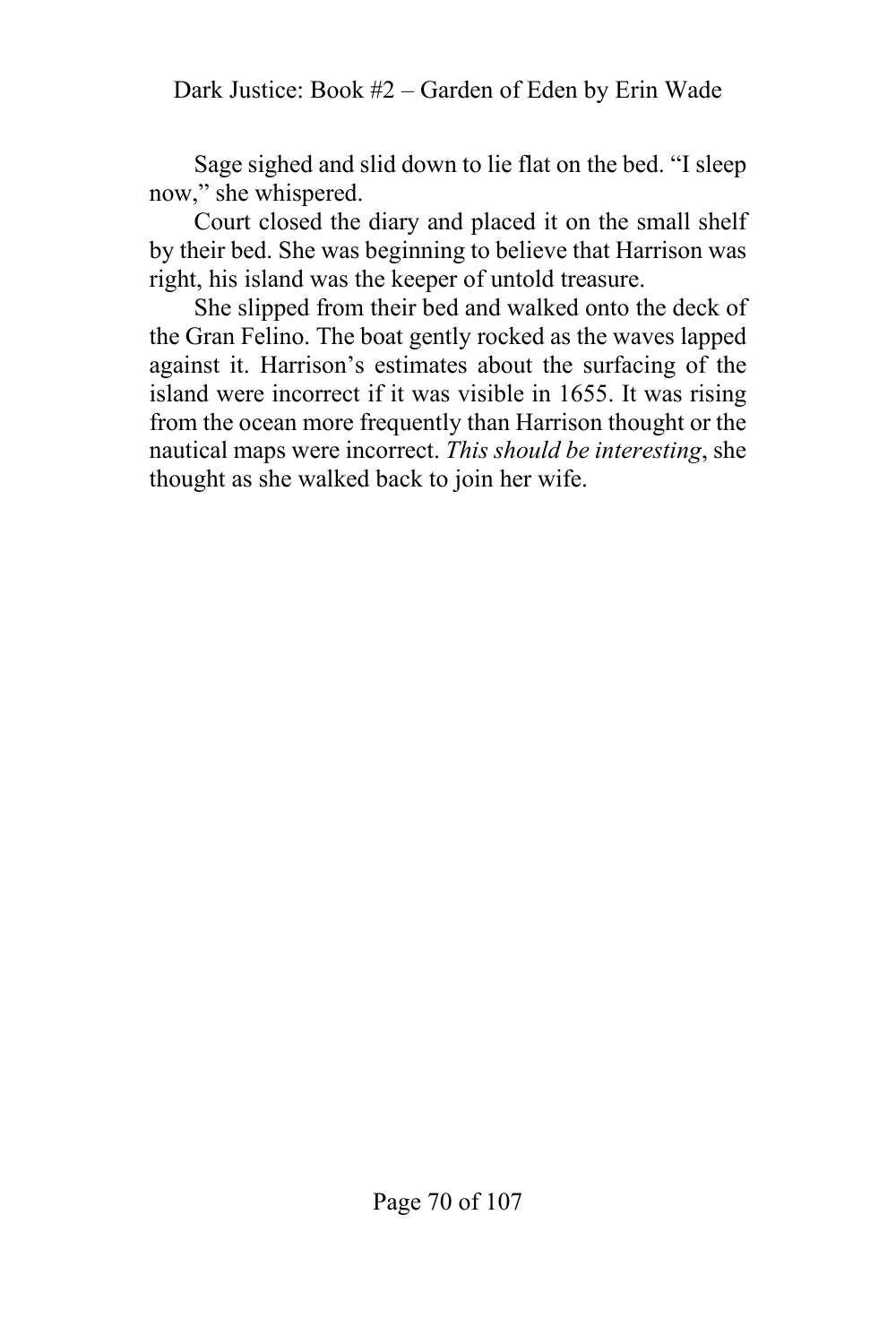### **Chapter 16 – Documenting Beginnings**

Sunday, Day 3

Sage awoke to the smell of coffee brewing and bacon frying. She smiled as she visualized her gorgeous blonde wife standing at the stove cooking their breakfast. She shuddered as she thought about how much she loved Court. She saw Elgin's diary on the shelf and sat up to get it. The handwriting was flowy and difficult to follow—nothing like the books Court had given her to read.

She carried the diary into the galley and stopped to admire her wife standing in a bikini and barefoot. A wave of desire swept over her and all she could think about was wrapping her arms around the blonde.

"Good morning sleeping beauty," Court turned to embrace her as Sage walked closer. "I have set us sailing so we're on our way. I let you sleep late, but we have a lot to do today. I've been so wrapped up in making love to you and reading Elgin's diary that I have neglected my work."

Sage slipped her hands down the back of Court's bikini bottoms. "I have another idea," she purred cupping her wife's cheeks in her hands and gently squeezing. "A much better idea."

"Baby, I really have a lot to do today. We will reach the island tomorrow and I haven't shot an inch of film for the documentary."

"I love how smooth and firm your cheeks feel in the palm of my hands."

"Breakfast will get cold." Court whimpered.

"I won't take long. I promise." Sage smiled as she slipped her hands from the bikini bottoms to unfasten the top and let it fall to the floor.

Court turned to face her, and Sage backed her against the island, kissing her fervently. Sage easily lifted her wife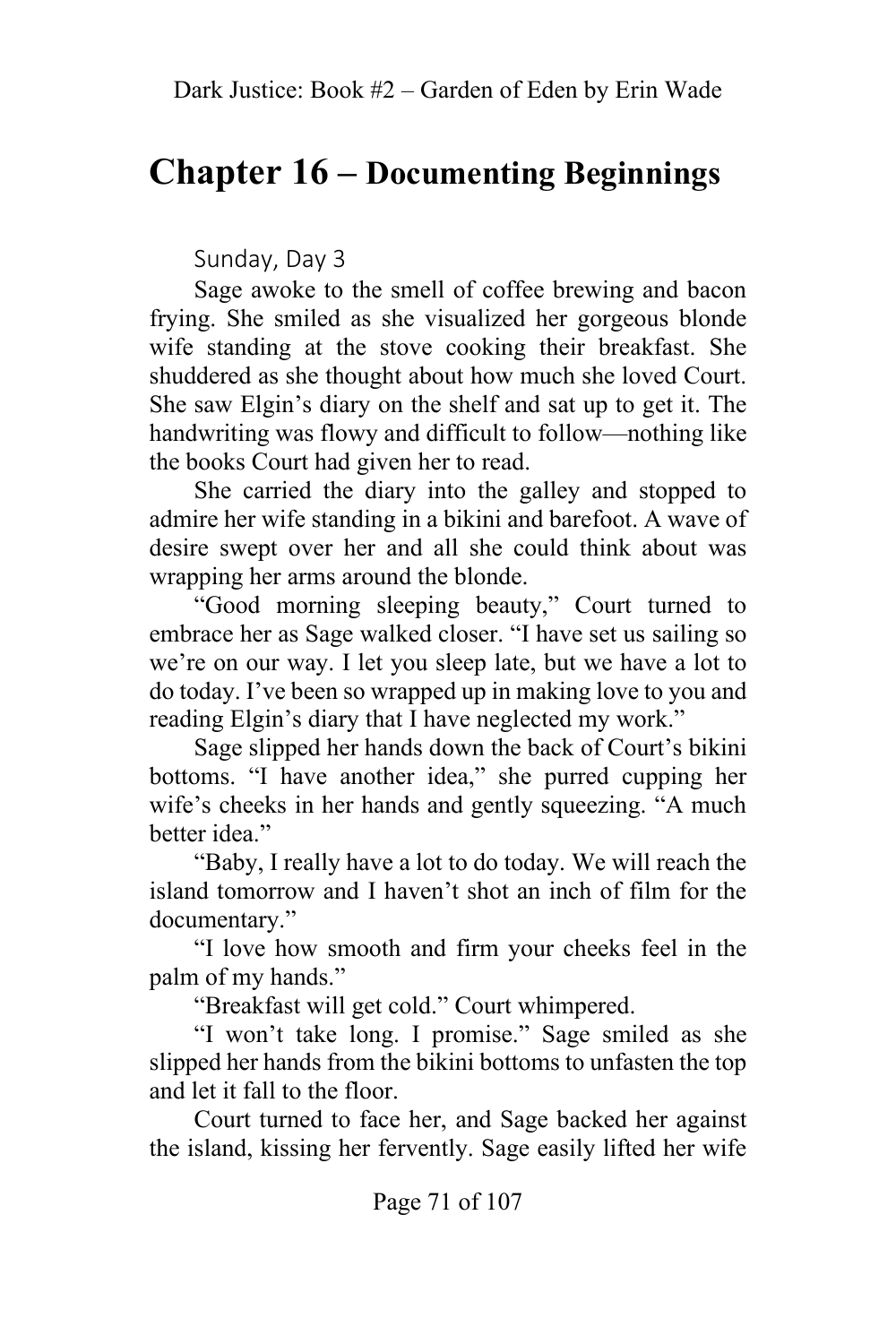onto the counter without breaking their kiss. "I love you," she whispered into Court's ear and nipping her neck. "So much." She continued kissing Court as she caressed her breast with one hand and slipped the other into the blonde's bikini bottom.

"Dear God, you are driving me crazy," Court cried. "I've become a fan of cold breakfasts. Take as long as you like."

True to her word, Sage brought her quickly, glorying in the look on Court's face when she threw her head back and screamed, "Sage!" Courts fingers dug into her back as she strained to get more of Sage. She wrapped her legs around her wife's waist pulling Sage into her. "More," she demanded. Sage moved her hand faster, adding a finger responding to her wife's demands. Court's nails cut into her back as she braced against Sage and screamed her final declaration of complete satisfaction. She slumped forward resting her head on Sage's shoulder. "Where did you learn that?"

"From you, silly. Why don't you go wash and get dressed while I finish getting breakfast on the table and we can discuss what needs to happen today?" Sage suggested.

"The most important thing that needed to happen today, just did," Court husked.

A smile of satisfaction spread across the redhead's face as she clenched herself and replied, "You can thank me later."

Court ran the tip of her tongue between her lips trying to put some moisture back into them. "Oh, I plan to." She scurried from the galley, overcoming the desire to drag her wife into the bedroom.

##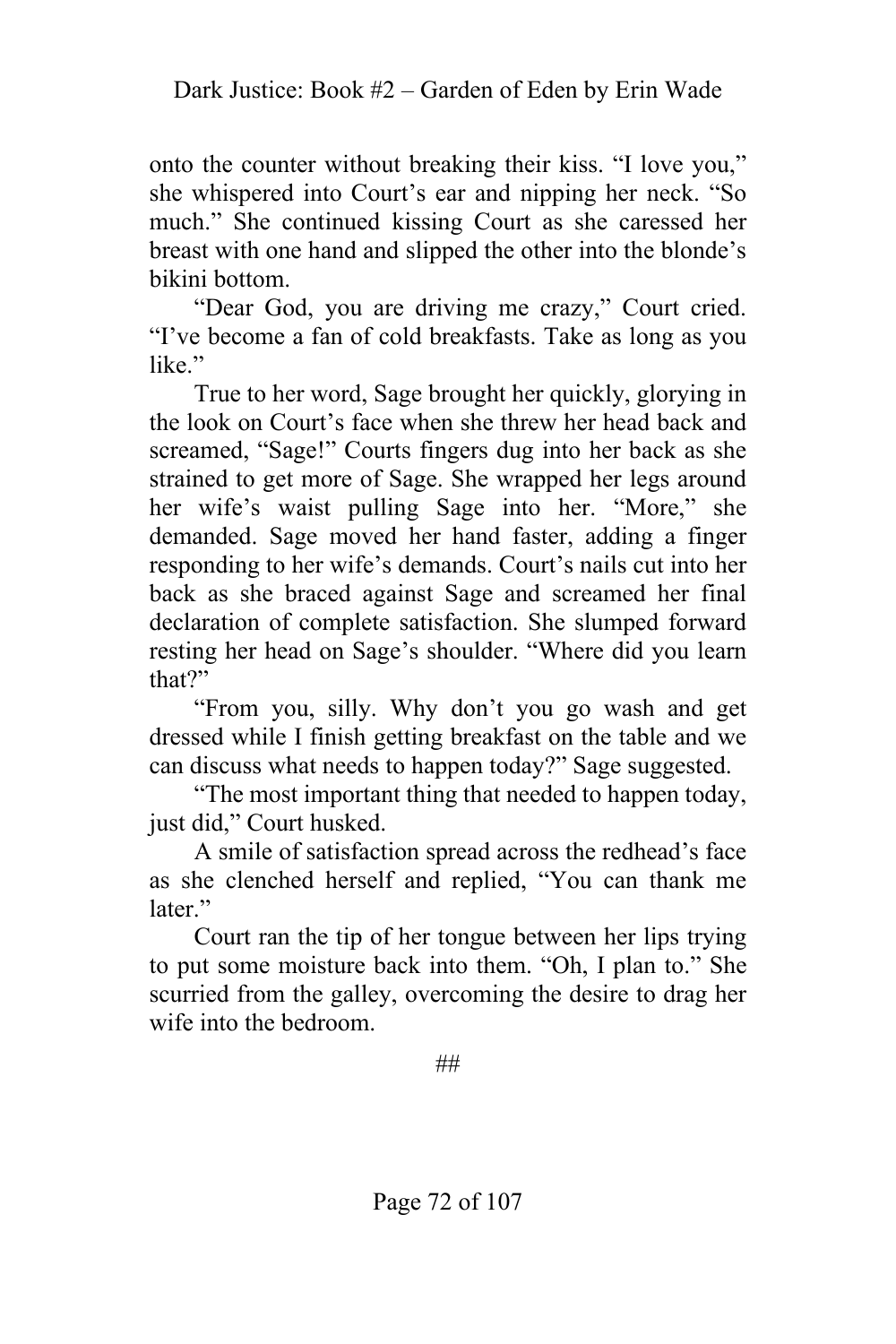Court returned wearing shorts and a top that tied above her waist exposing her tanned, flat stomach. Her long blonde hair was pulled back in a ponytail.

"And here you are asking for it again," Sage licked her lips.

"Stay away from me," Court feigned fear. "I must work today, baby."

Sage grinned and placed their breakfast on the table and filled their coffee cups. "Tell me what we need to do today?" she asked sliding into the booth.

"I want to get several shots of Gran Felino from all angles. I must have some footage of the dolphins and you swimming with them. I've been thinking, you are one gorgeous woman, and you would enhance anyone's documentary. I'd like to feature you as the spokesperson in the docu instead of me. You can be the face of Southerland Documentaries and I'll be the beauty behind the camera."

"I love your humility," Sage teased.

Court laughed. "Seriously, how would you feel about that?"

"Whatever makes you happy is good for me. I have always trusted your judgement."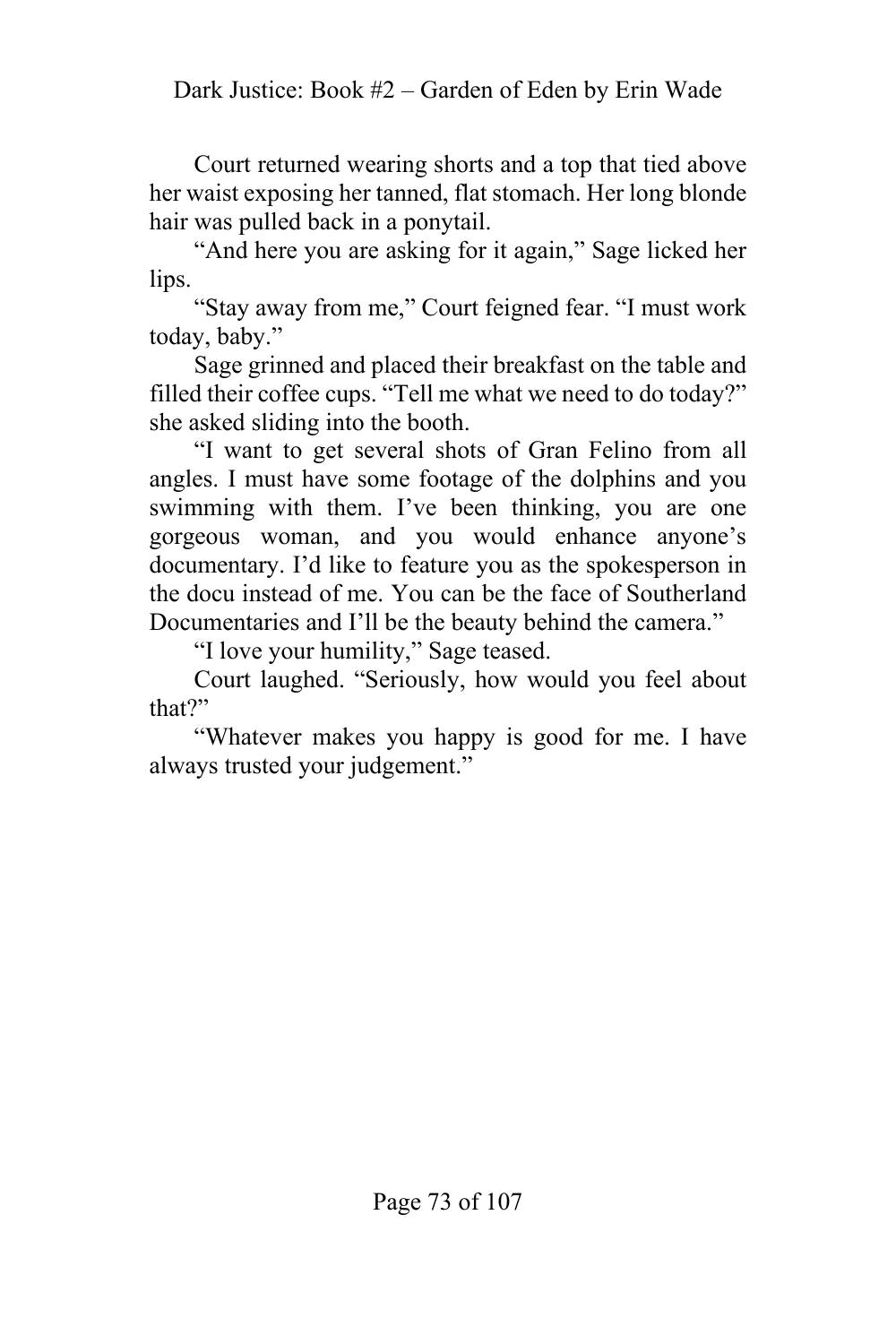# **Chapter 17 – The Money Shot**

"I going to start writing the script for the boat voyage while you set up the cameras four-square like we always do." Court directed Sage.

"All finished," Sage reported. "The sun is moving toward our back, so we won't be shooting into it."

"See what you think of this," Court pulled the sheet from the printer.

Sage read it smiling broadly as she finished. "You are truly a genius with words. "I love this. Everyone will think I'm so brilliant."

Court laughed. "We will start off together. I'll welcome our viewers than turn it over to you. You need to memorize your part then we will begin filming."

"Done," Sage chirped. "All memorized."

"Seriously, that quickly?"

Sage nodded. "I'm ready when you are."

"Put on this lapel mike and let's do it."

Using a remote control, Court started the camera they were facing and began talking. "Welcome, I'm Courtney Southerland and this is my lovely wife, Sage. We are on a catamaran Leopard P50 somewhere in the Bermuda Triangle or as alarmists like to call it The Devil's Triangle. Sage is going to take you on a tour of our boat, and I'll be behind the camera. Enjoy!"

Sage walked to the back of the boat. "The first thing I want to show you is a pod of dolphins that have adopted us. They joined us off the coast of Nassau and have been our constant companions."

She lowered the diving platform and dangled her feet into the water. The dolphins began chirping and chittering as they swam around her legs. Court moved in for a closeup of Sage stroking the mammal's beaks and talking to them.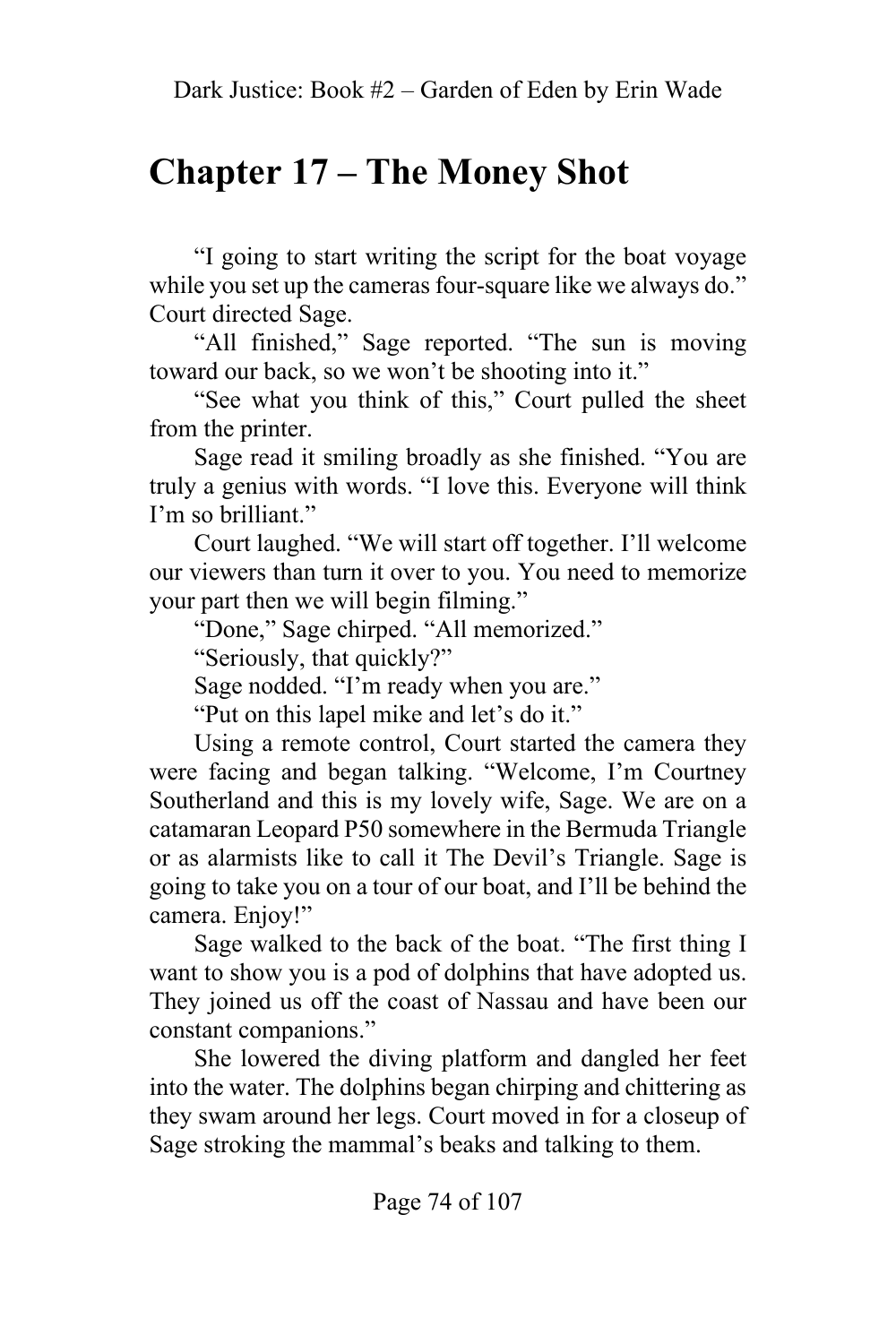"We swim with them every evening," Sage explained as the dolphins became more vocal because she was walking away from them. "We will have more footage of them later."

"The Leopard P50 was custom built for this documentary as we will be investigating an island that has no utilities at all. The boat is totally self-sufficient. Solar energy provides all the electricity we use on the boat and a water maker from Sea Water Pro converts sea water to fresh water, so it is drinkable. The system boils sea water then condenses it or chemically removes the salt creating fresh drinkable water."

Sage climbed up to the top deck. *I will shoot this from a different angle*, Court thought as she drooled over her wife's long legs and perfect backside going up the ladder. She tuned of her camera and joined Sage on the top deck where she filmed panoramic views of the boat deck, ocean, seagulls, and dolphins.

"I want you to do a voice over on this footage," she told Sage. A cruise ship passed in the distance and Court filmed it until it disappeared.

"We should go inside and return when the sun isn't so hot." Sage suggested. "And we need to cover ourselves in sunblock."

"Good idea," Court bent over and kissed her. "I'd like a nice tall glass of ice-cold lemonade."

"That does sound good."

"The sun really does drain one's energy," Sage noted. "It is much hotter here than in the canyon. I could run for miles in the sun there."

"We are much closer to the Equator, so it is much hotter here."

"The Equa—what!" Sage scrunched up her nose. "I don't know Equator."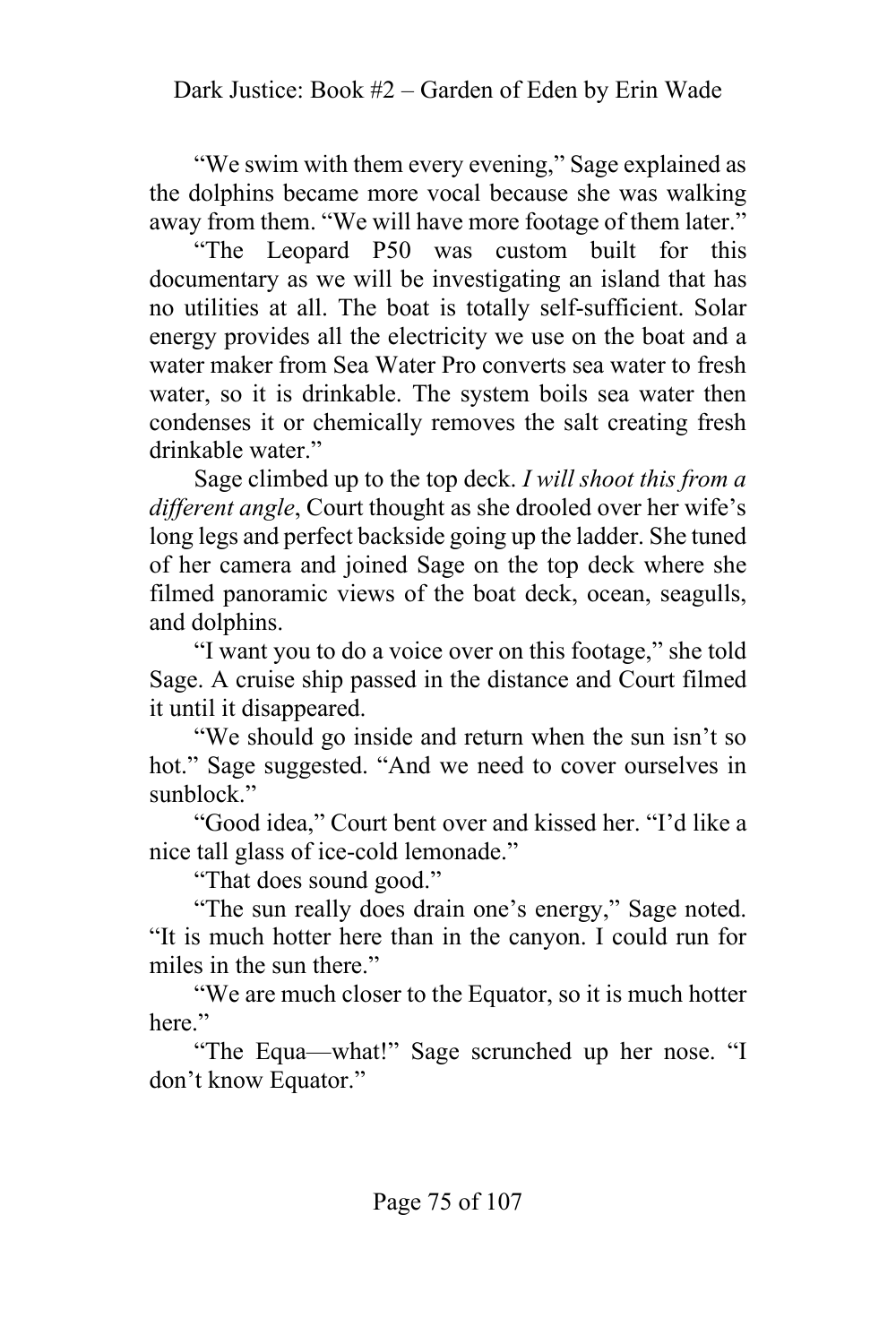"Come, I'll show you." Court led her to the computer turned it on and pushed a button. The seventy-two-inch monitor hanging on the wall across from their desk lit up.

"Starlink provides us with internet service," Court explained. "We can pull up a shot of the equator and you can see how close we are to it compared to Texas. The earth's atmosphere is thickest and deepest at the equator generating a lot of heat. Thick, deep air is more difficult to breathe which will drain your energy. You will probably have less stamina on Harrison's Island."

"I don't like the sound of that," Sage said as she contemplated the information.

Court checked their GPS coordinate then filled the screen with a map of the earth and zeroing in on the land masses bordering the Atlantic Ocean. "Here is the equator. It is eight thousand miles from Texas but only a little und a thousand eight hundred miles from Nassau. That is quite a difference in atmosphere."

"Hopefully we will adapt," Sage said.

"We are right on course for the island. I think we are safe to leave the boat on automatic and take a nap," Court suggested. "I'm exhausted. We will resume filming late in the afternoon."

"What will we shoot this afternoon?"

"While the light is good, we will film inside the catamaran then move outside and get footage of you swimming with the dolphins."

"I like swimming with the dolphins," Sage admitted. "They are gentle and loving like Kinga. I miss Kinga."

Court held out a glass of lemonade to her wife. "I know you do, hon. Would you like me to read from Elgin's diary while we rehydrate?"

"I would love that so much."

"Let's sit on the bed so you can fall over and go to sleep," Court teased her.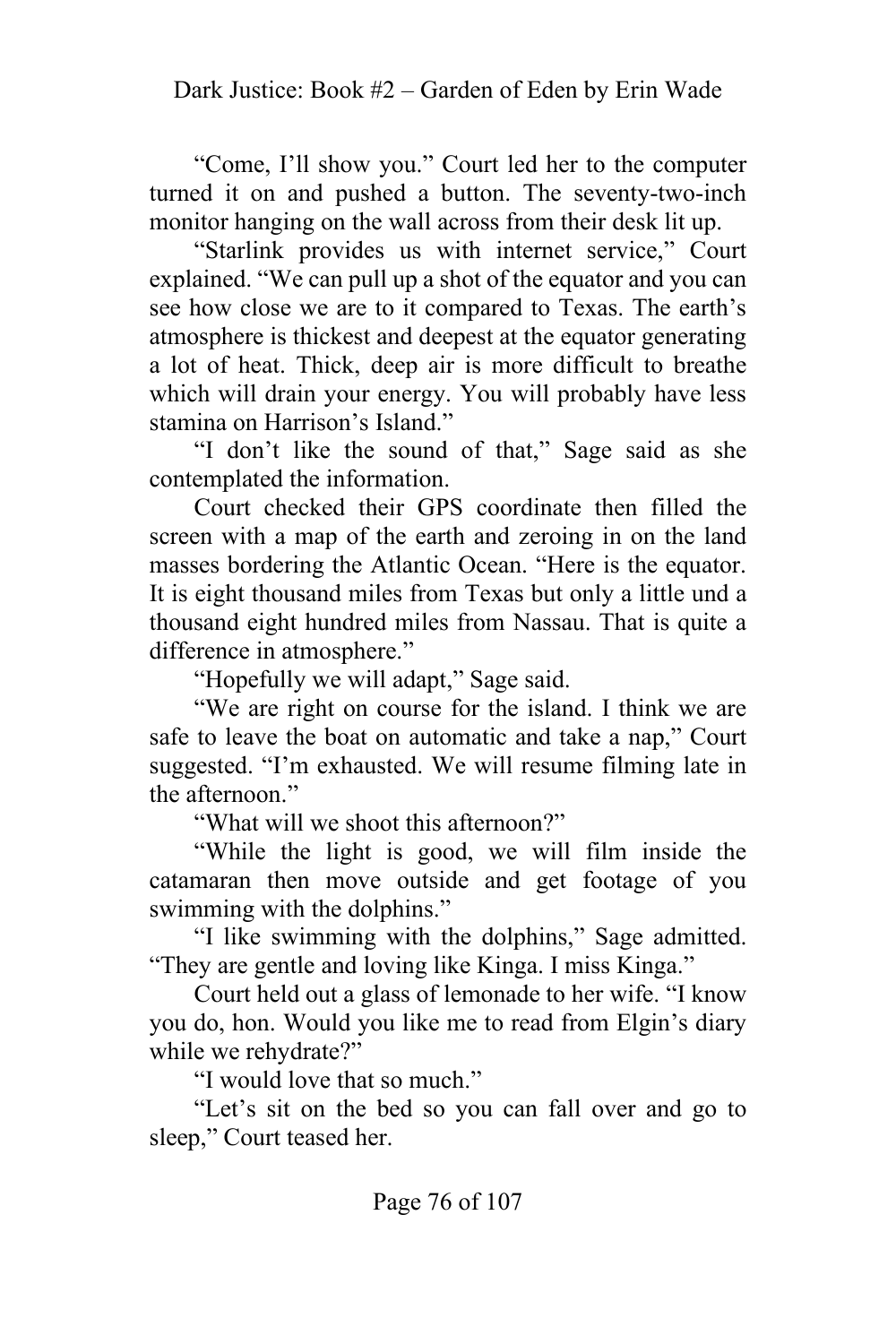Dark Justice: Book #2 – Garden of Eden by Erin Wade

Sage crawled onto the bed and lay on her back. "Read," she commanded.

**"December 1, 1655**. We will marry in just twenty more days. I pinch myself to make certain I'm not dreaming. I must find a way to tell Lisa that I am Gold Rob. I pray she will still love me."

The diary slipped from Court's hand as both women slipped into a deep sleep.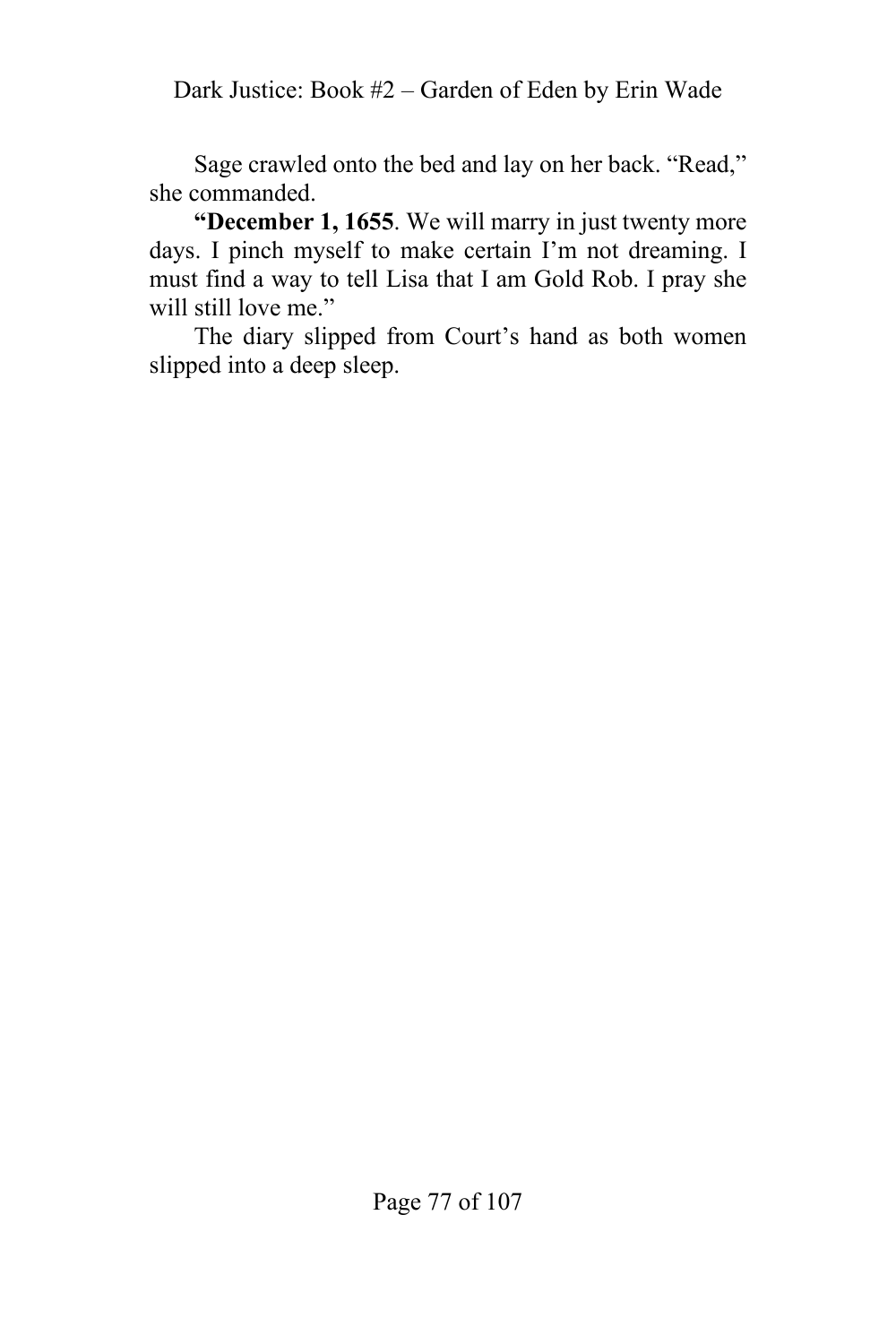## **Chapter 18 – The Storm**

Court awoke to the sound of the anchor raising. "Someone is on our boat," she whispered.

Violent shaking and spinning, slung Court against the bedroom wall. She grabbed blindly for something to hang onto. It was dark. Where was Sage? Had they hit something? Were they sinking?

"Sage!" she screamed feeling around the bed for her wife. "Sage!"

Strong hands grasped her as Sage clasped her fingers around Court's wrist. "What's happening?"

"I don't know. It's stopped for the moment. Put on a vest while I get a flashlight."

"Don't let go of my hand," Sage begged. "Please."

"I've got you, baby. Hang onto my blouse. I need my hands free to pull out our vests and lights."

Court pushed the flotation device into Sages hands. "Put this on." She waited patiently until she was certain her wife was secured in the life vest, then donned her own. She turned on a flashlight and handed Sage one. They flashed their beams around the room.

"At least no water is gushing in." Court counted their blessings as she hooked a line from her life jacket to Sage's. "So we won't get separated," she explained.

They could hear the wind howling and waves washing over the deck of the boat. "I must get to the helm. I don't know what is going on," Court cried. "It sounds like a monsoon."

The boat began to spin again as if were caught up in a whirling tornado funnel. Court slammed against the side of the galley and Sage landed hard against her. Wood splintered and metal scrapped across the deck.

Sage clung to Court. "Please, don't go out there."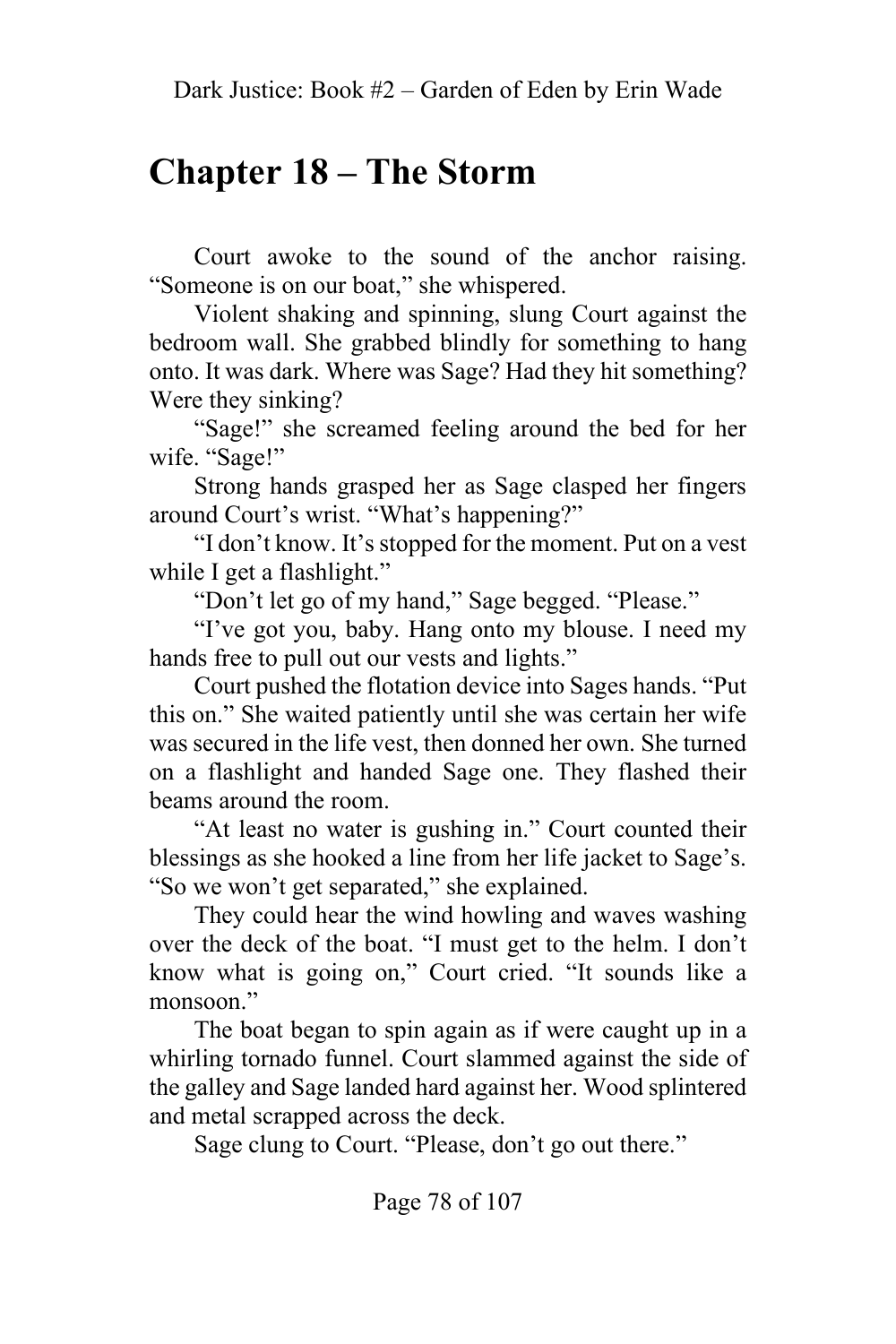"I must," Court screamed above the noise. "I must know what we are dealing with."

Sage clung to her arm as Court dragged them across the galley to the deck door. "Hang on tight, water may come flooding in when I open the door." She warned Sage.

Both took a deep breath as Court unlocked the door and pulled it open. "What the hell?"

The silence shocked them. The sun was shining on deck and the waves were calm. There was no storm or catastrophe. No scattered wood or ripped metal. There was nothing.

"Court," Sage whispered. "What is this?"

Court slowly advanced up the steps and looked around then pulled Sage up beside her. "This is the craziest thing I've ever encountered." She looked to see if her cameras were still intact. They were.

"Let's pull the cards from the cameras and see if they captured anything, but don't disconnect from me."

Together they walked to each camera and popped out its SD card. Undisturbed, the dolphins were cavorting in the water beside the boat making their usual happy chirping sounds.

"What time is it?" Sage asked.

"I don't know my watch has stopped. It looks like noon. The sun is directly above us."

"But it was behind us when we laid down for a nap," Sage reminded her.

"I know. Let's check our navigational systems and see what they show."

"Are we safe to remove these vests?" Sage asked. "They are very hot."

Court looked around at the glasslike surface of the ocean and felt the lack of a sea breeze. It was uncommonly still. "No, let's keep them on. Something isn't right."

They climbed the steps to the helm and Court scrutinized the GPS. "We are still on course," she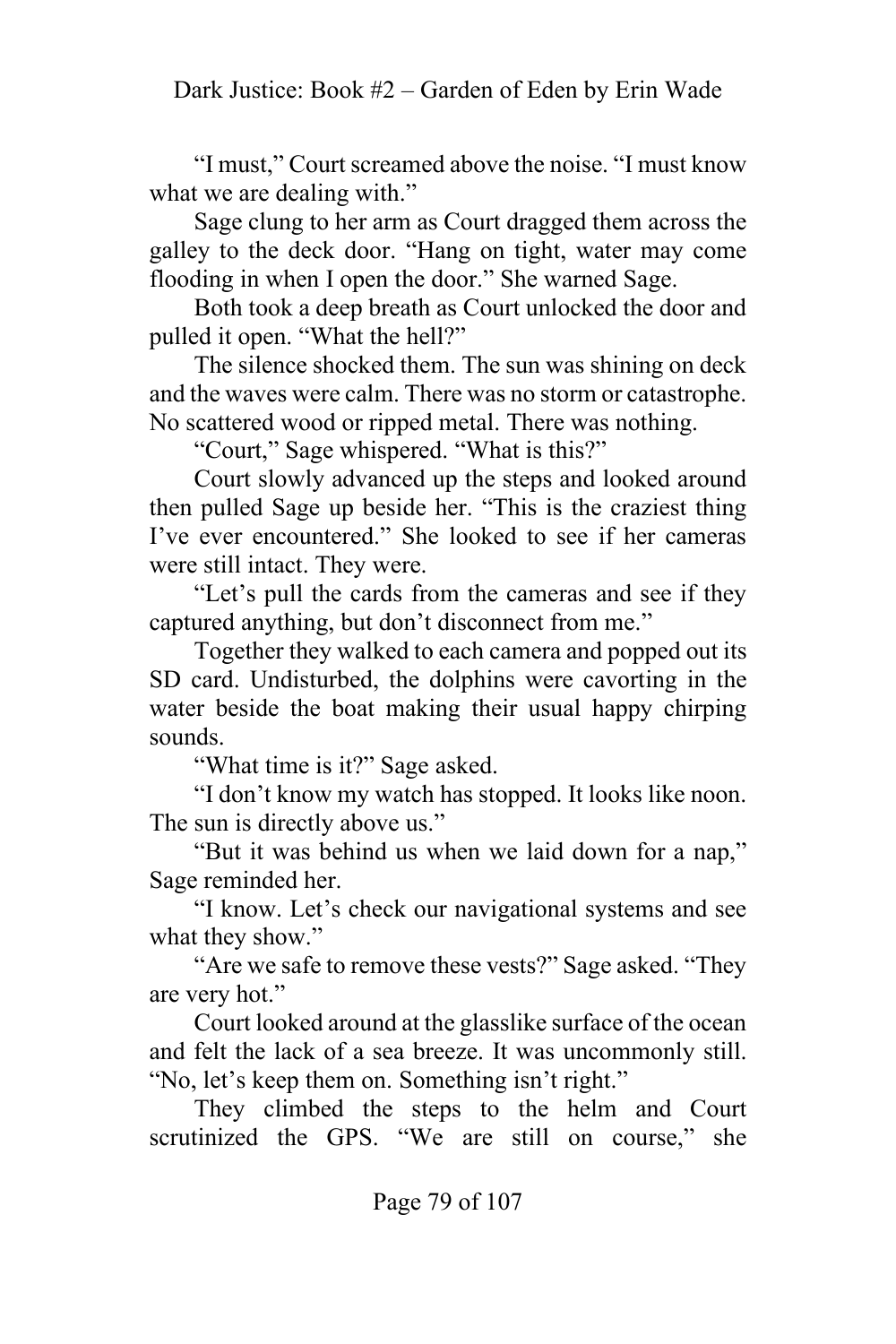announced, "but Sage, it's tomorrow and we are only a few hours from the island." Goosebumps popped out on her arms as she made her announcement.

"How is that possible?" Sage gulped looking around them.

"I don't know, but whatever transported us here also transported the dolphins."

"They are as happy as ever," Sage observed watching them frolic beside the boat.

Court pulled a pair of high-powered binoculars from the compartment of the helm and surveyed the horizon all around them She saw nothing that resembled an land.

"It's as if something picked us up yesterday and sat us down in today." Sage puzzled. "I won't lie, Court, I'm a little frightened."

"Maybe the GPS is out of whack," Court replied.

Sage giggled. "I've never heard you use that phrase before," She said. "I'm assuming it means it isn't working properly."

Court laughed out loud. "Look at you, teaching me proper English. Yes, that is a colloquial phrase meaning out of order."

Court took manual control of the craft, increased the speed, and noted the gas tank was still three fourths full.

"Should we raise the sails?" Sage asked.

"No, I want to be the only one in control of this vessel. I don't want any strange gales or rising tides to carry it somewhere I don't want to be."

Sage sat closely beside her wife. It was reassuring to know that Court had a plan and was preparing for any unexpected events.

Court opened the compartment that had held the binoculars and pulled out a pair of two-way radios. She paired them together then showed the screen to Sage. This is a combination compass, GPS, and communicator. Only you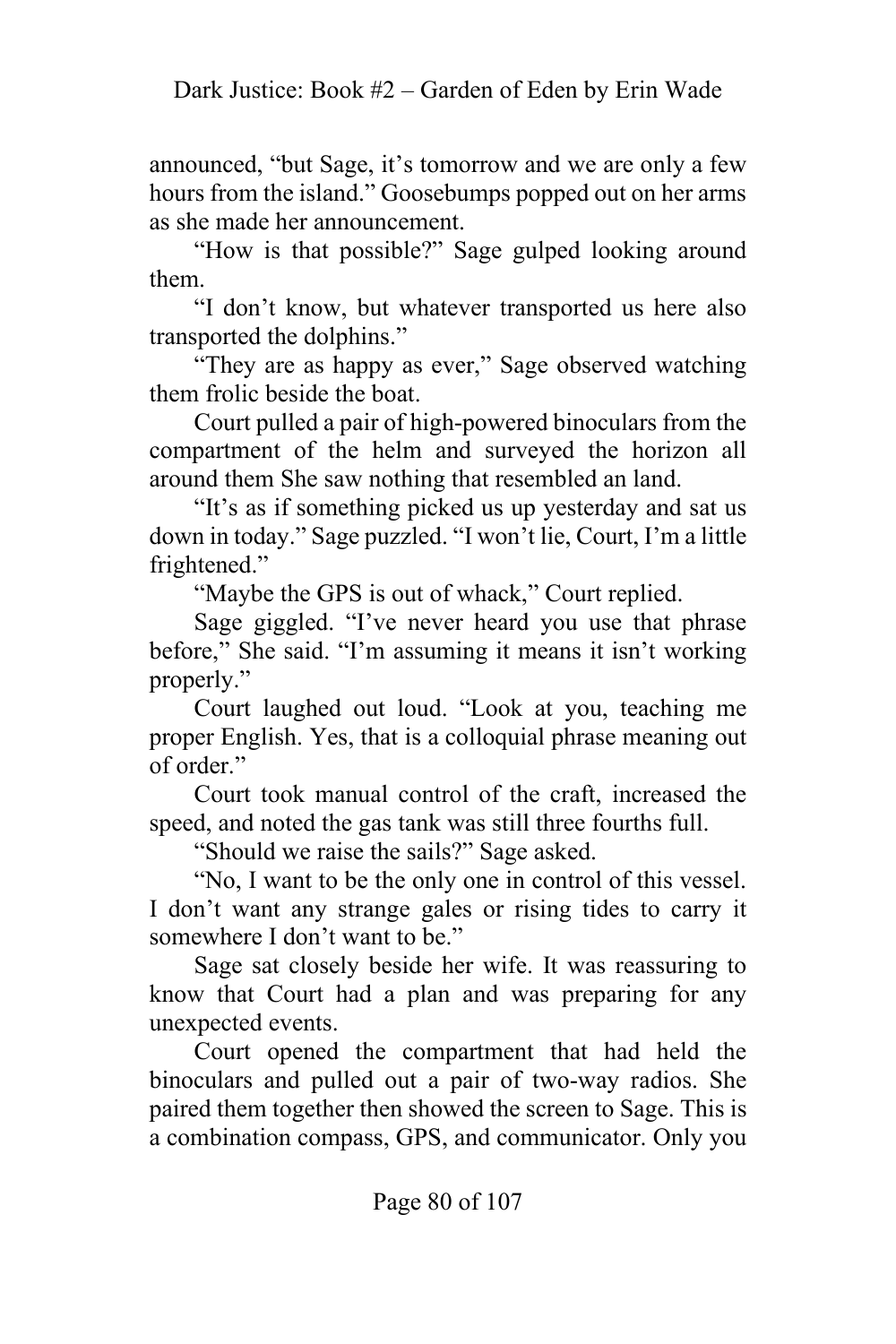and I can communicate with one another and the boat on these devices. They record everywhere we go and everything we say and send it back to the boat's computer. A monster hard drive onboard stores the information. Always keep it with you."

The dolphins began to raise a ruckus thrashing about, squealing, and bumping the boat. Sage scrutinized the horizon.

"There," she shouted excitedly. "I see land."

Court grabbed the binoculars and looked in the direction indicated by her wife. On the horizon, she could see a speck. "How can you see that?"

"I inherited all my mother's abilities," Sage responded. "Kinga," Court muttered

"We will be there in three hours," Sage informed her.

Court smiled and thought, *I don't need all these gadgets. I have her.*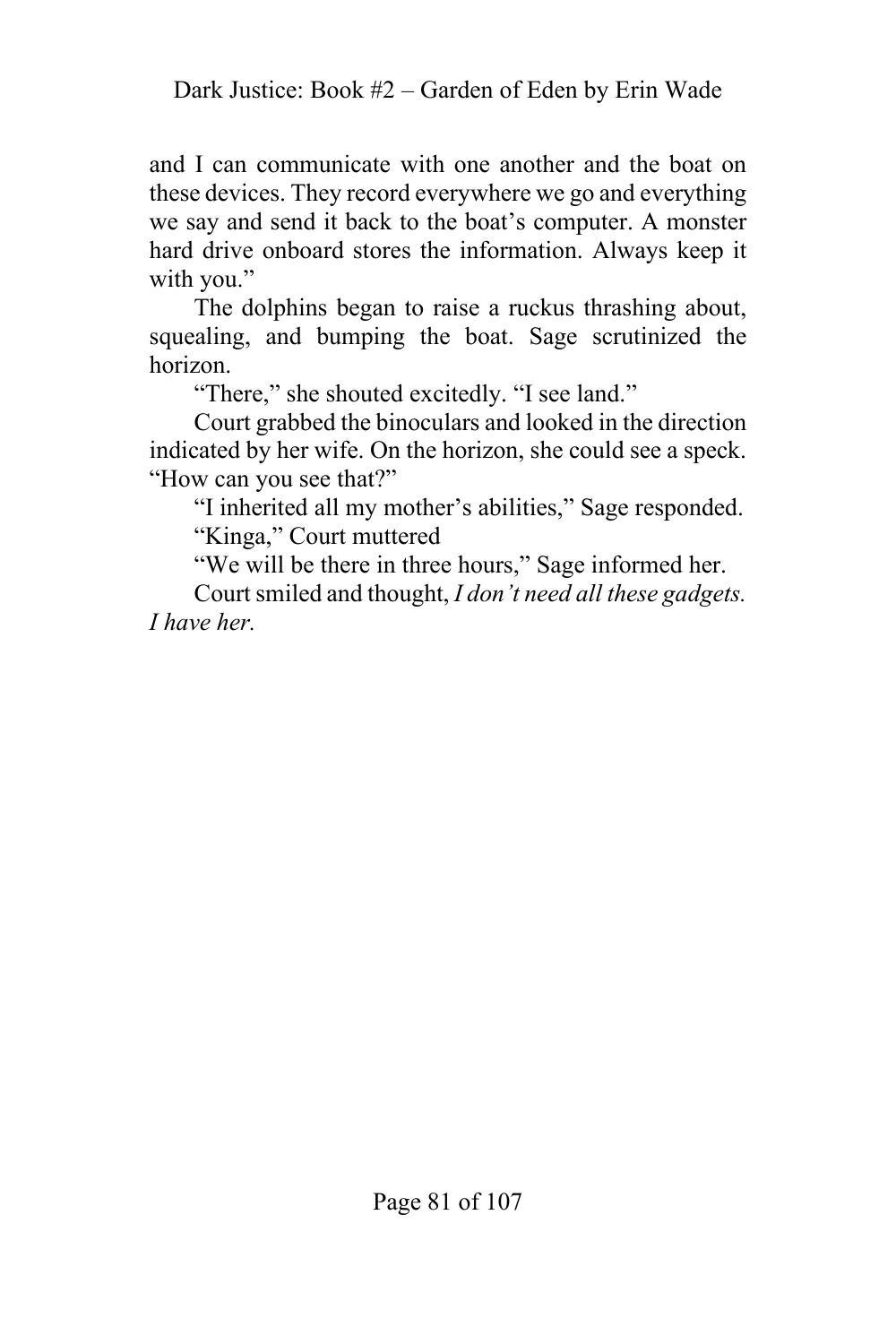## **Chapter 19 – Harrison's Island**

The catamaran's twin-hull design allowed it to float in shallow water getting within a quarter mile of the shore. They dropped anchor and stood at the rail watching the island for any sign of life.

"It is deserted," Sage declared sniffing the breeze. "Should we go ashore?"

"No. I want to review the GPS printouts and see where our boat has been for the last twenty-four hours. She looked at her digital watch and was surprised see it was working properly.

"I'll pop a couple of our pre-prepared meals into the microwave," Sage said. "You stay here and keep watch."

"I don't want you out of my sight," Court said. "I have an uneasy feeling about all of this."

"Then we can look at the SD cards while dinner cooks," Sage suggested. "But I've got to get out of this life jacket. It is smothering me."

They entered the galley and Court raised all the window shades giving them a panoramic view of their surroundings. Court locked the cabin door and unzipped her life vest as Sage did the same.

Sage pulled two bottles of cold water from the fridge and handed one to her wife. They drained their bottles and she retrieved two more. "I was parched," she said sipping the second bottle of water more slowly.

Court popped an SD drive into the computer and started watching it at noon the day before. As the pictures streamed across the screen, Sage opened the microwave dinners and placed them on their desks. She poured lemonade and sat beside Court.

"Nothing," Court said. "Just continuous shots of our boat deck." She began eating her meal.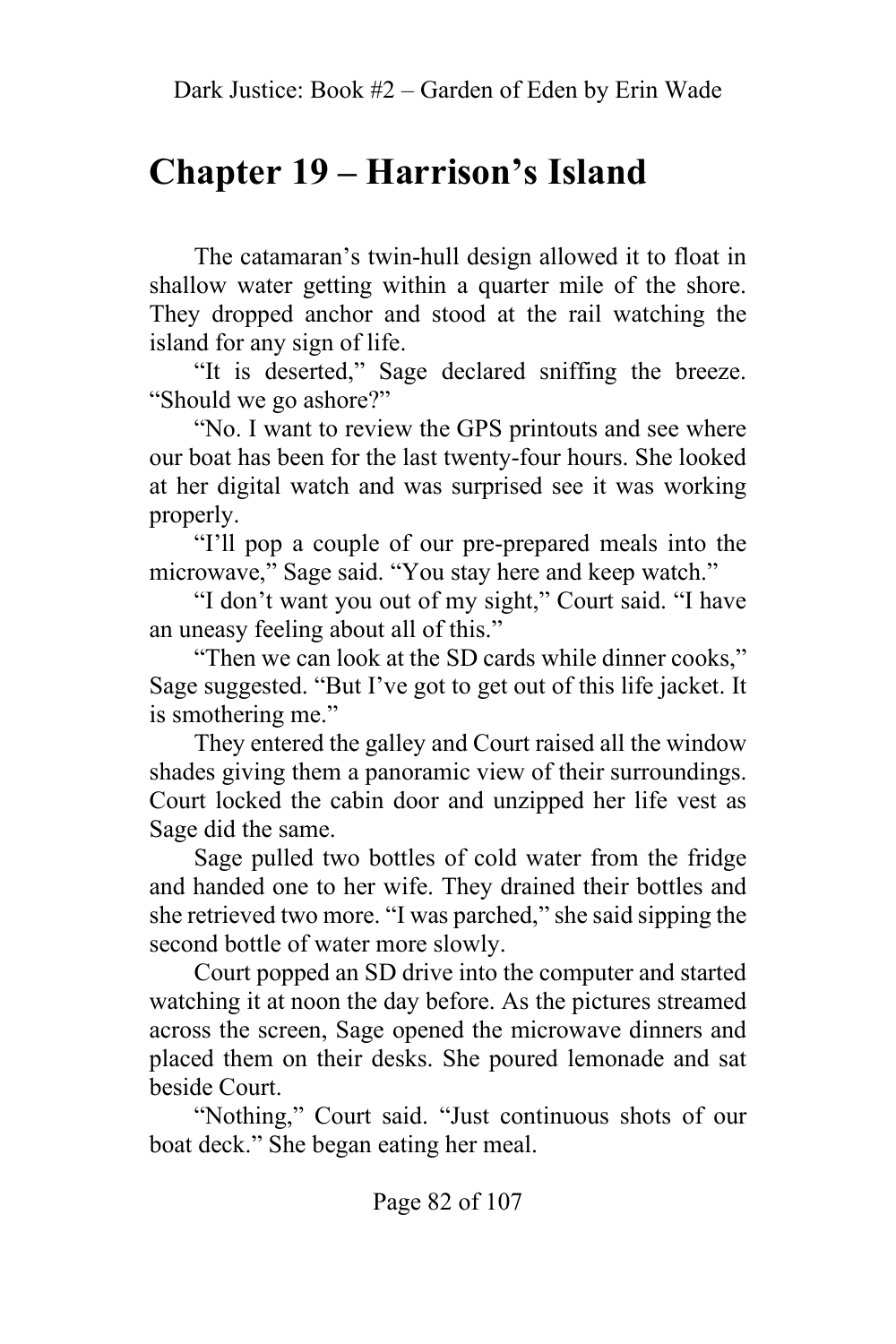"What is that?" Sage asked as a small black spot materialized on the horizon. They watched in silence while the spot grew larger as is moved closer to the cameras.

"A cloud," Court whispered. "It's a cloud."

The dark cloud advanced onto the deck of the Gran Felino and stopped. It seemed to pulsate like the beating of a heart. With every beat it grew larger and darker until it engulfed the ship. The cameras showed nothing but darkness as black as a moonless night. Suddenly the cloud evaporated as innocuously as it had appeared. Sunshine bounced off the metal boat fittings and sparkled in the ocean water.

The cameras recorded Court and Sage cautiously easing onto the deck, their faces filled with anguish. They recorded everything that happened until the women pulled the SD cards from them.

"We should put new cards in the cameras before nightfall," Court said.

"Yes," Sage hissed. Let's do it now."

They didn't talk as they put new SD cards into the camera slots. Both kept a wary eye on the island.

"Would you mind if we moved the boat deeper into the ocean?" Sage asked. "I don't want to be this close to the island while we are sleeping."

"I think that would be the smart thing to do," Court agreed. She climbed to the helm, pulled her binoculars from the compartment, and inspected the island again. "Nothing. It is completely deserted."

Court moved the boat five miles from land trying to clear the island's continental shelf before dropping anchor. Her sonar depth finder gave her a reading of twenty-five feet. "This should be safe," she told Sage. "I'm almost afraid to sleep, scared that cloud or whatever it was will return."

"We can take turns keeping watch," Sage suggested. "I could sit in the helm and see anything approaching."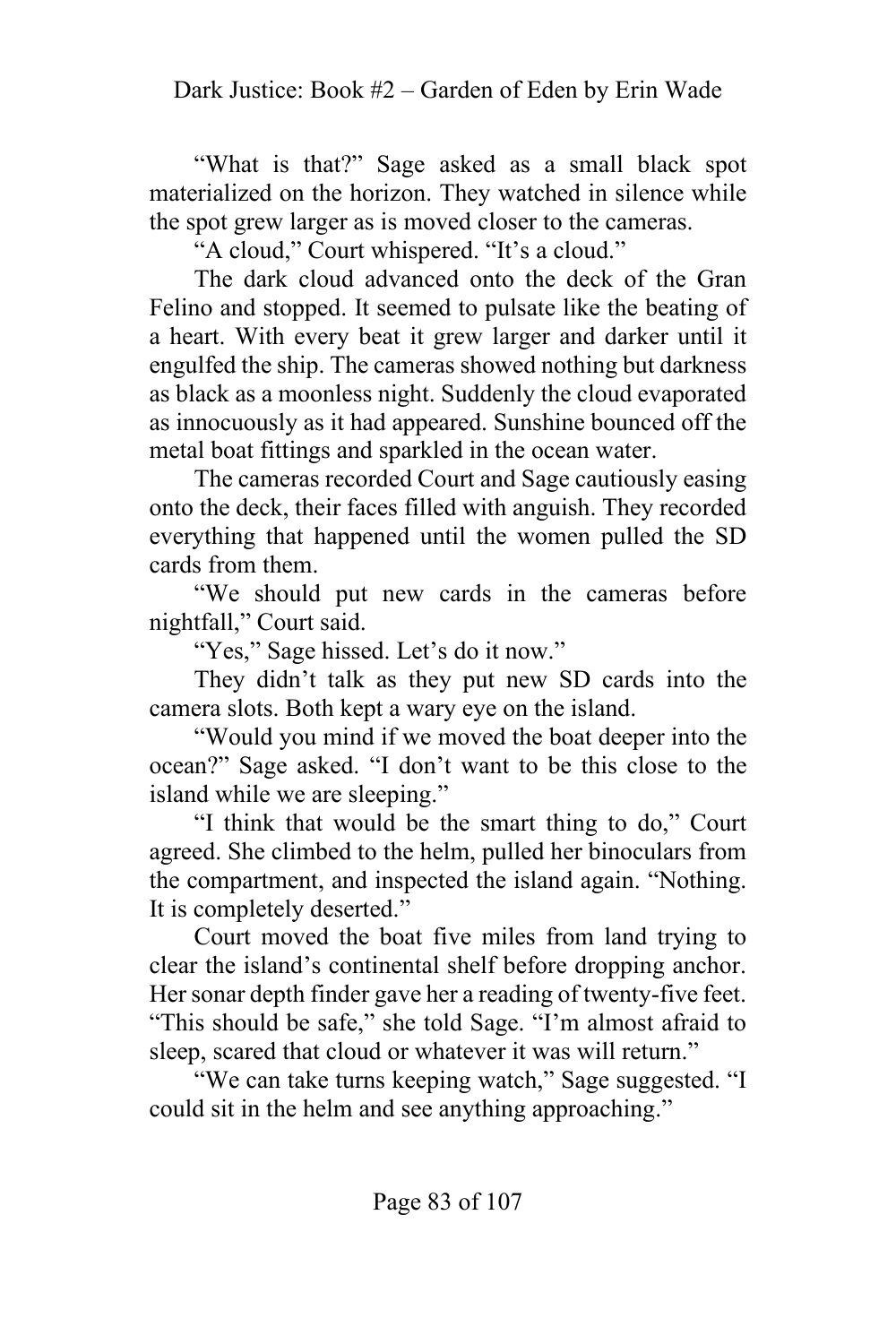"I'd feel safer if we stay with each other. Let's get into bed and I'll read to you. That will calm our nerves."

They showered and slipped into bed naked. Court opened the diary and began to read as Sage wrapped around her resting her head on the blonde's shoulder.

**"December 5, 1655**. I told my love that I must make a business trip. Munster has been watching Haywood's ships that have been rumored to carry fighters from the king's navy. He has put out the rumor that he will kill Gold Rob. One ship has only been loaded with gold from the king's coffers. I think the gold is to pay British troops being sent to America to gain control over the New England colonies who are becoming more independent and resistant to British rule. Rumor has it the troop build up will result in an attack to crush the dissidents and their leaders.

**"December 6, 1655**. Munster has reported that a ship was loaded with a platoon from the British navy and will set sale at midnight. A second ship is weighted down with gold and will sale an hour later. I have sent word to Lisa that I have left and will return in time for our wedding. Munster and I will join our men on our ship that is sailing to meet us. Soon the king's gold will be ours, the troops will land on foreign soil with no funding, and Haywood will be bankrupt. Justice will be served.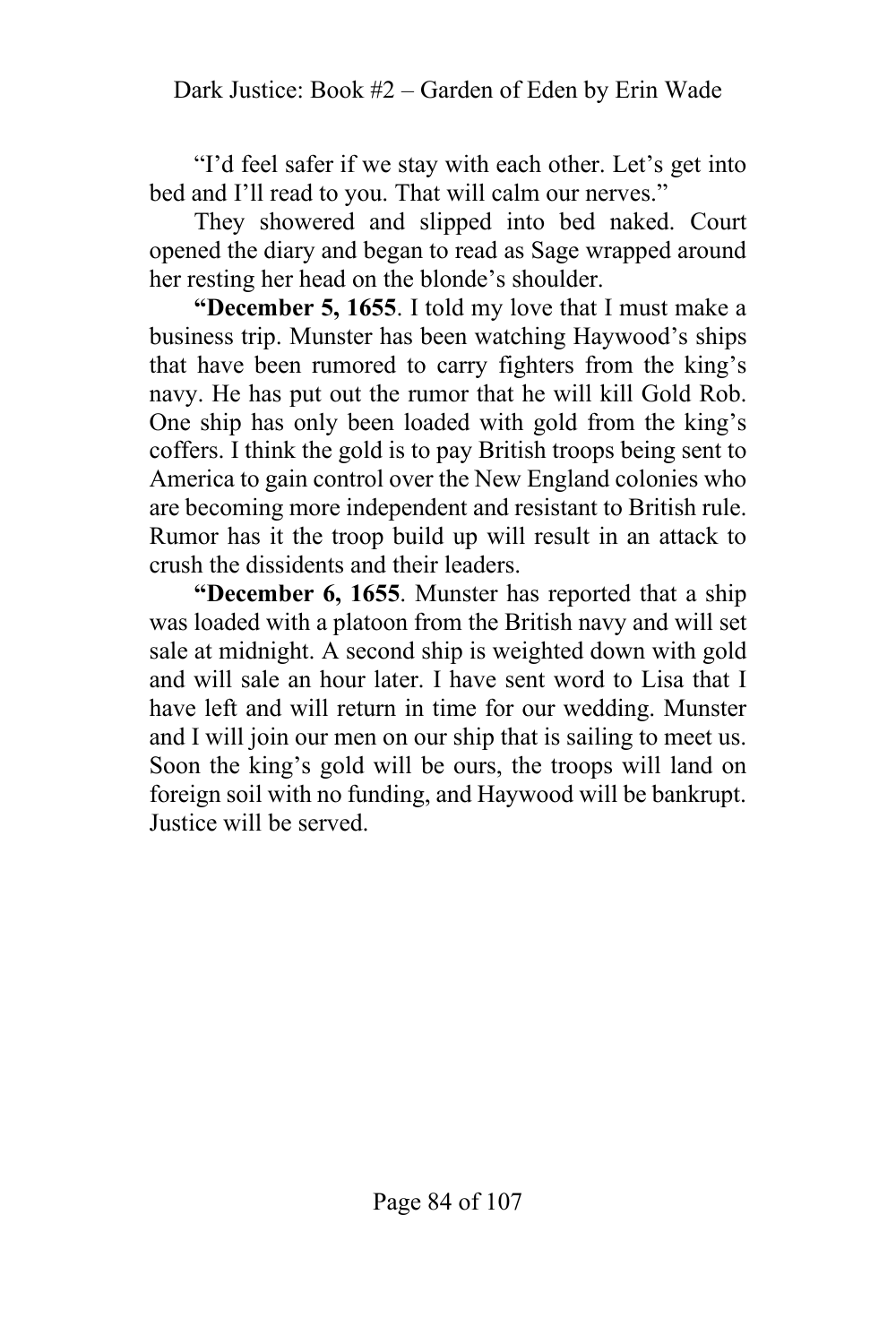## **Chapter 20**

Monday, Day 4

Luxuriating in the soft warmth of the woman wrapped around her Sage snuggled deeper into Court's arms. "Um, you're awake," Court murmured.

"Mm-hmm."

They drew strength from one another as neither voiced the question they were thinking. Finally, Court said, "I wonder what day it is and where we are."

"We should check," Sage suggested begrudgingly. "Although I'd rather stay here in your arms."

"We should guarantee our safety first. I'll make coffee while you dress." She pulled on a Henley and jeans then padded barefoot to the galley.

Court started the Keurig then walked onto the deck. It was a perfect day—calm and sunny. The ocean waves rippled against the side of the boat. She climbed to the helm and looked around. Everything was perfectly normal. The dolphins were playing beside the boat and the island was in the distance.

The coffee maker gasped its last gurgle as Sage entered the galley. She poured the coffee into two cups and joined her wife on deck.

"Join me," Court urged reaching down for the coffee cups so Sage could climb the ladder to the helm.

Sage searched the scene before her for any sign of danger. "Everything seems normal," she declared. "The dolphins are cavorting; the ocean is calm, and it is cooler than I expected."

"It is Monday, the day we were scheduled to arrive here," Court noted. "Only we arrived yesterday."

They drank their coffee in silence. "Is it possible we fell asleep and made it here? We did put the boat on automatic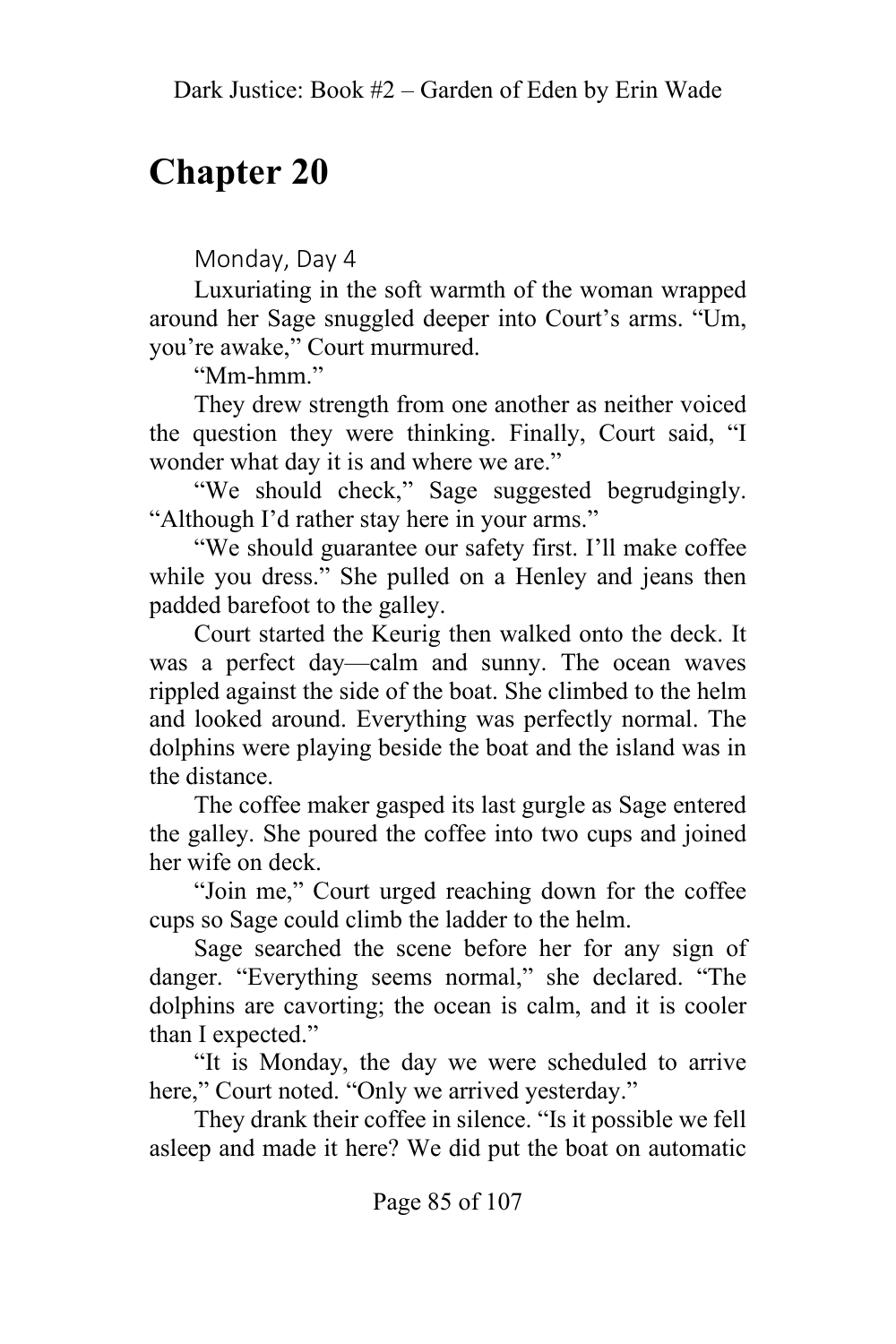so we could continue our journey while we took a nap. Perhaps we slept through the night and into the next day."

What about the cloud and the howling wind and all those other sounds? We didn't dream them; they are on the videos."

"True. Let's collect the new SD cards and you can scan through them while I cook breakfast."

"Good idea and I want to start keeping a captain's log," Court said.

##

"Not a sign of anything but us," Court declared as she viewed the videos from the night before. Let's pull the cat as close to shore as possible and anchor. We can take the life raft to the island. I want to set up cameras on the island and both of us need to wear a chest camera so we can record anything we encounter."

"I've packed snacks for us," Sage grinned. "A bag of Snickers and bottles of water."

Court laughed. "I love you."

They rowed the raft to the island. "I feel like I should plant a flag and claim it for the U.S." Court said preparing to step out of the boat. "Oh, the water is warm."

"Pleasantly warm," Sage agreed grabbing the raft's towline and pulling it out of the water."

They spent the morning placing cameras half a mile apart to the other side of the island.

"I'd assumed the island was formed by volcanic action," Court said as they rested beneath a large mango tree, "but it is almost entirely flat except for the mountain-like shape in the center. We should climb to the top of that."

"According to the maps Harrison gave us the island is five miles around. We should be able to walk that before the sun goes down. Even strolling along, we will cover a mile in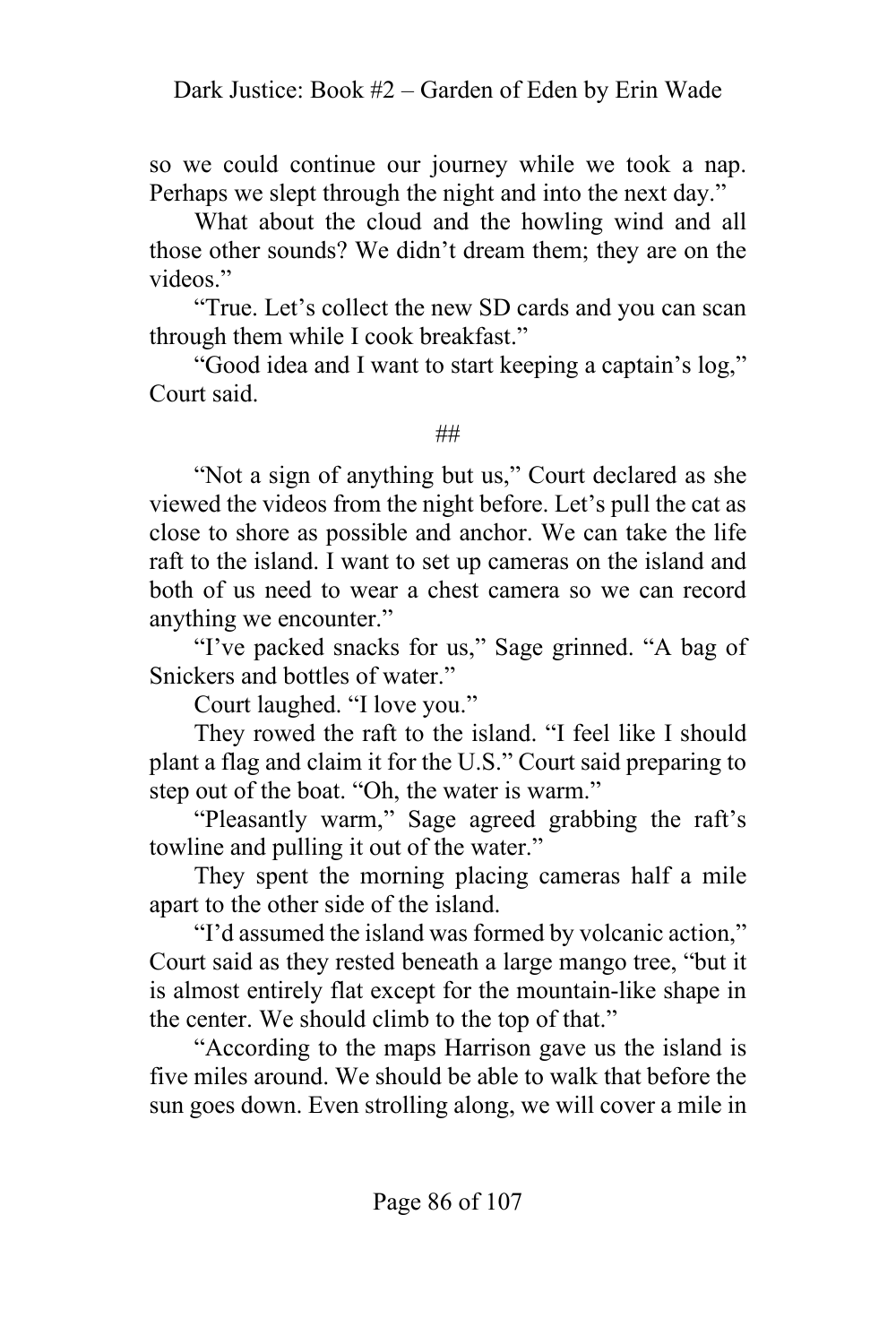twenty minutes so we should be able to circle the island in about two hours."

Sage opened two Snicker bars and handed one to her wife. "It is so quiet it is disconcerting," she noted.

"I wish I knew how long it has been above the water," Court puzzled. "It must be at least fifty years."

"Why would you say that?" Sage questioned. "Harrison said it had just materialized."

"All the botany is fully developed. The trees are older, and all the vegetation is mature. From Elgin's diary we already know the island doesn't appear and disappear every hundred years."

"I'm amazed by the variety of trees," Court noted as they strolled on the beach surrounding the island. "Pineapple, mango, coconut, banana, papaya, sugar apple, every tropical fruit tree imaginable."

"We should take some of the coconuts and other fruit to the boat with us," Sage suggested. Without hesitating she shimmied up a coconut tree and tossed down two of the large round balls.

She climbed down the tree. "I've never eaten raw cocoanut," she admitted. "I'm not certain I can get into the shell."

"Leave them here at the trunk of this tree and we will pick them up on the way back to the ship."

#### ##

They walked halfway around the island and stopped to drink the bottled water and eat another Snicker bar.

"Using Elgin's diary, we will try to locate some of his buried treasure tomorrow," Court said. "We will wear our chest cameras so we can record our search and discovery of the gold."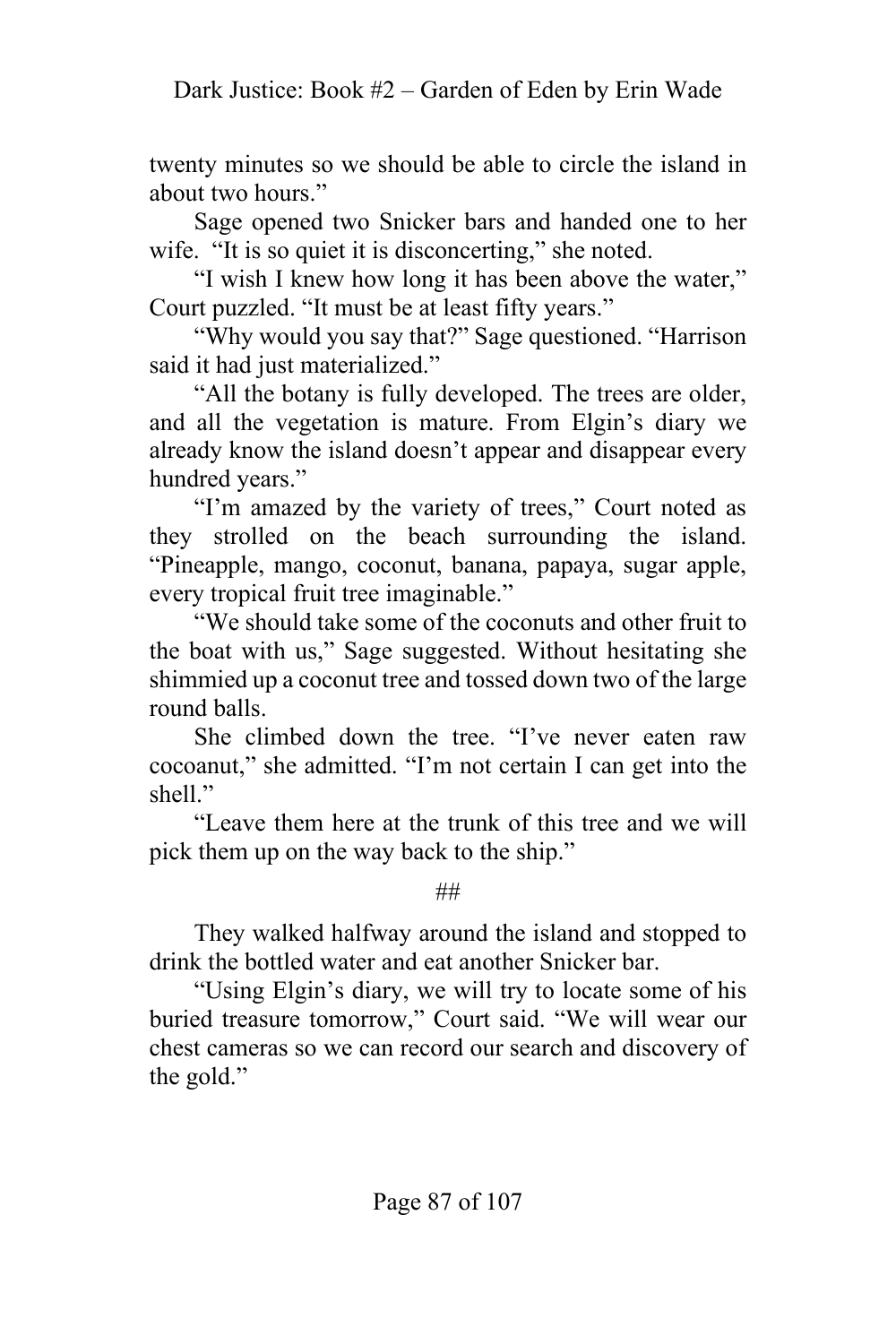"It is strange that no birds, insects or lizards live on the island." Sage pointed out. "Nothing alive inhabits this place."

"I've seen no source of fresh water," Court pointed out. "There are no rivers or streams. Not even a tiny lake or pond."

"In the morning we will climb to the top to the small mountain in the center of the island. I'm certain it isn't a volcano crater." Court said. "I'm betting that is where we will find the huge rocks where Elgin hid his treasure. I honestly believe we can complete the documentary in a month."

"Wow!" Sage exclaimed. "You spent four years producing the documentary for Palo Duro Canyon."

Court kissed her. "That is because I was trying to gain the trust of the woman of my dreams."

"I was wary of you at first," Sage admitted. "I had been watching you for a long time. You mystified me."

The earth shook beneath them. "What is that?" Sage cried.

"I don't know, maybe an earthquake or an underwater volcanic eruption. I want to don our diving gear and go far below the island if possible." Court said. "Right now. we should get back to the boat and try to contact Harrison and let him know we have visited the island."

##

"I must admit Harrison stocked our freezer with the most delicious food," Court noted. "That lobster tail was as fresh as if we'd just caught it."

"Yes, and I love the way you prepared it."

"Do you want to relax on deck, and I'll read more of Elgin's diary?" Court asked.

"I'd love that. You grab the diary, and I will make fresh lemonade<sup>"</sup>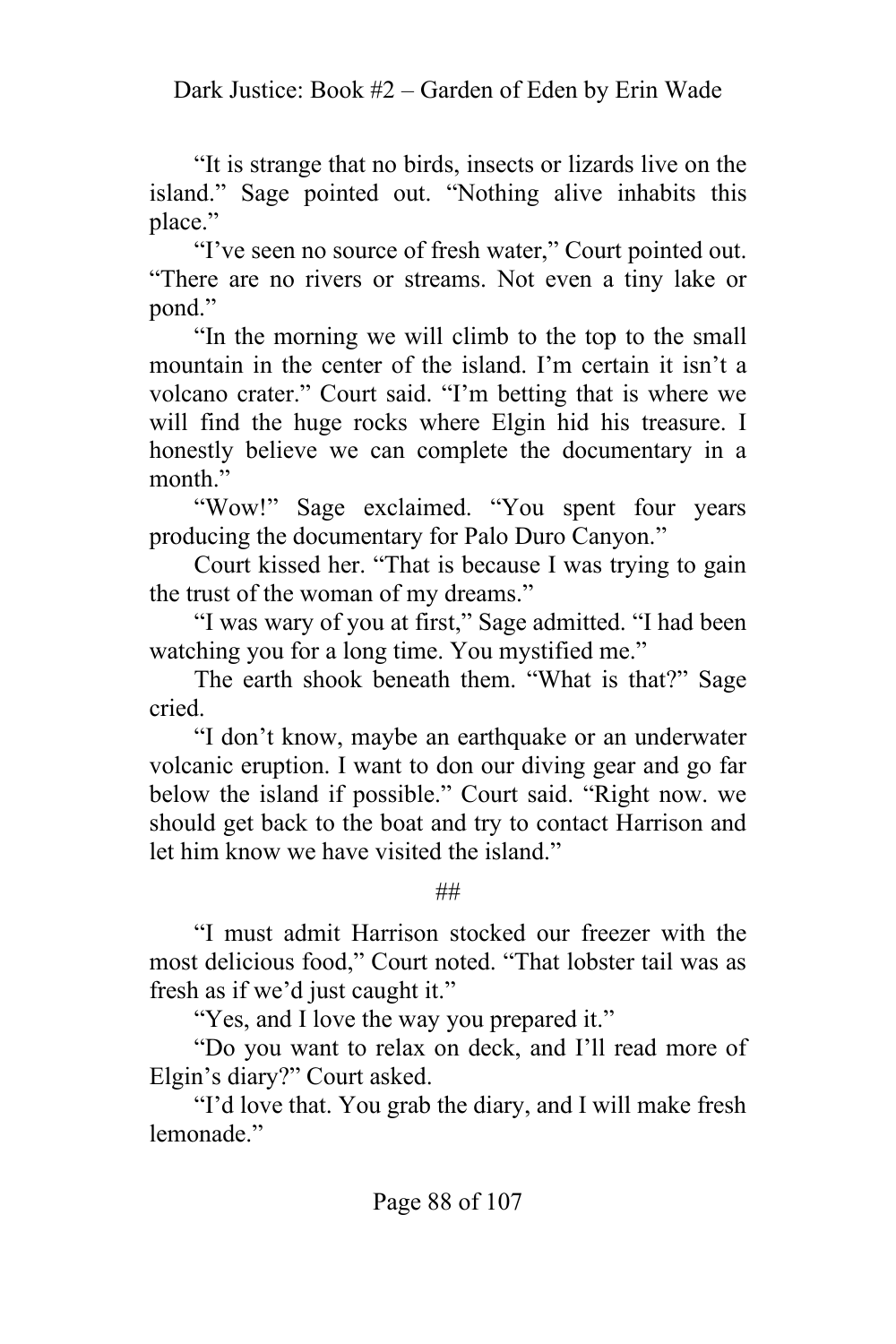**"December 8, 1655**. We attacked Haywood's ship right after midnight. My men held the captain and all the officers at gunpoint while we sailed close to land then threw them overboard with a couple of life rafts. As I shoved one sailor off the boat, he grabbed my mask and pulled it from my face. I should have killed him. He may be able to identify me but it happened so fast I'm praying he didn't get a good look at me. We confiscated Haywood's ship and will add it to our fleet of pirate ships. Ha! Our fleet of three.

"There is enough gold on the ship to support a kingdom. I will retire and turn the ships over to Munster. I have enough gold to last Lisa and me for eternity."

**"December 10, 1655**. We have dropped anchor at the island. Everyone has named it Devil's Island. They are afraid to set foot on it because of the accidents that have resulted in loss of lives. I've paid the men handsomely and they have taken Haywood's ship to a place called Pirate's Cove. Munster and I will unload the gold after dark and bury it. It will take us a week to transfer it. The entire cargo hold is filled with gold coins. Spanish doubloons and newly minted British Gold Sovereigns make up the bulk of the gold, but there are many gold coins from other countries—stolen, no doubt. I was shocked to find a large chest filled with newly minted English Broads issued by the Commonwealth of England. The Broads are worth 20 shillings and bear the image of Oliver Cromwell"

**"December 15, 1655**. Today, Earl Haywood presented me with a ransom demand for my darling Lisa. She was kidnapped during my absence. When I asked him what happened, he told me she had been abducted on her way home from Sunday mass. He was very evasive when I queried him about the reason Lisa was walking home alone from church. The authorities have been informed but have learned nothing of her disappearance. She has vanished.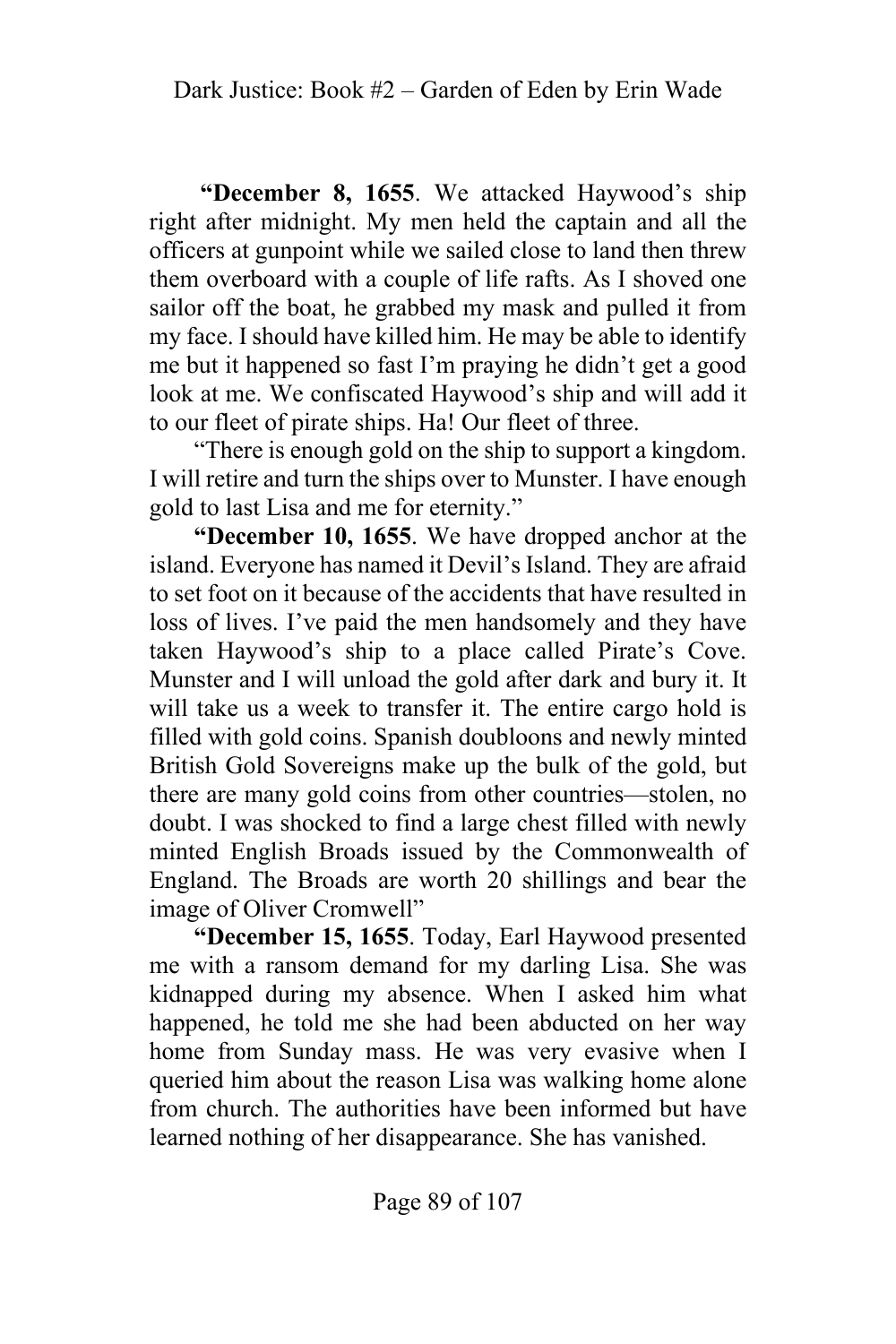"The ransom for Lisa is excessive. Although I appear to be well off, I have no idea why Haywood thinks I would have that kind of funds at my disposal. I'll have to sail back to the island for that much gold.

"I informed Haywood that it would take me at least a full week to arrange for the amount demanded. He placed a letter requesting seven days to raise the ransom in the place designated by the kidnapper.

**"December 16, 1655**. A courier delivered a message to the Haywood residence while I was visiting. It said, "You have until midnight of December 23<sup>rd</sup> to get the ransom." It was signed "Gold Rob."

"I reread the letter frowning when I saw my own alias as the signature. I asked Haywood if he had any idea how I might find Gold Rob. He informed me the man was a pirate who had a secret island in the Devil's Triangle.

"You don't seem to concerned that he has Lisa," I noted.

"I'm washing my hands of my daughter. She has always caused me trouble."

"You marred her beauty!" I was fighting to keep from slamming my fist into his face.

"Yes, because I caught her in the throes of passion with another woman. I horsewhipped the other woman. I heard she died from the beating."

"And you have no remorse, whatsoever?" I cried.

"Why should I? She was a travesty, an unnatural creature."

"I . . . I had no idea," I mumbled. "If she prefers women, why did Lisa agree to marry me?"

"No one else would have her," Haywood smirked. "The Buggery law calls for the death sentence when men are involved, but no such laws apply to women having sexual relations with other women. I should have whipped her to death too."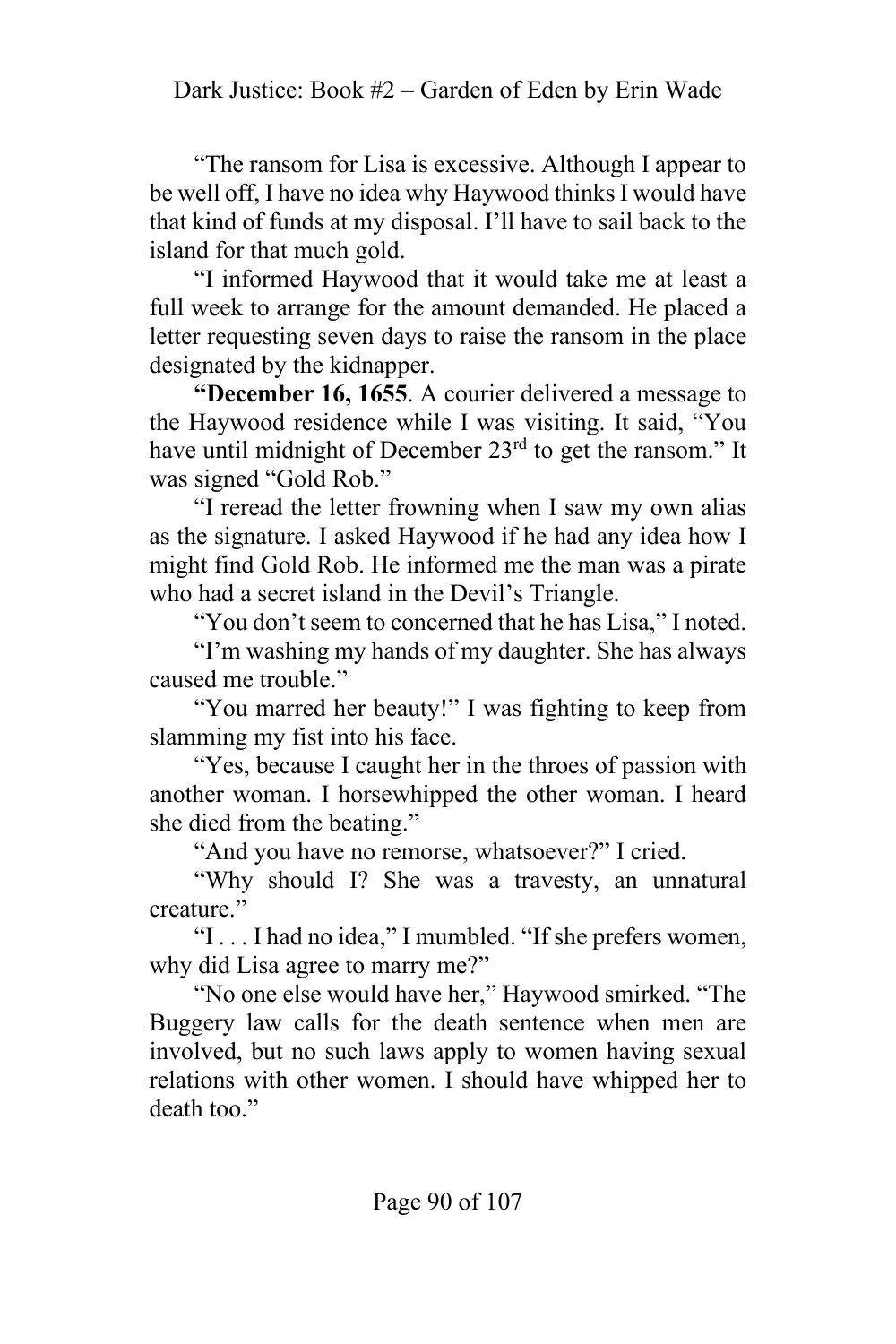Sage placed her hand over the diary to stop Court's reading, "What is buggery?" She asked.

Court bit her lower lip, trying to think of a way to explain buggery to her wife. *This can get tricky*, she thought.

"We haven't always been free to love whomever we wish. In the fifteen hundreds the Buggery Law called for the death penalty for men caught having anal sex with another man, woman, or animal. Historically, buggery or sodomy were words used to define a crime against nature, according to the law."

Sage tilted her head contemplating the information she had just received. "Haywood said Lisa was involved with another woman that was horsewhipped by him. That means Elgin is a woman masquerading as a man and she is the pirate, Gold Rob."

"Yes," Court said. "Apparently, Elgin recovered from the beating and lived life as a man so she could marry Lisa."

"This could get confusing," Sage muttered.

"Sage," Court breathed her name. "Laws like the Buggery Law were passed by men and governments and zealots for their own personal reasons. What goes on in one's private life is that person's business and no one else's if no one is harmed or forced to participate in anything against their will. We have free will."

"Why did the Buggery Law only apply to men and not women?" Sage inquired.

"Men made all the laws back then. I'm sure they couldn't fathom that a woman would choose another woman over a man, so they didn't bother with the idea. Just as the Bible only condemns relationships between two men. The Bible was written by men who couldn't imagine women preferring women.

"If they understood women at all, I doubt the Book of Ruth would have been included in the Bible as it is obvious that Ruth and Naomi were in a committed relationship. Older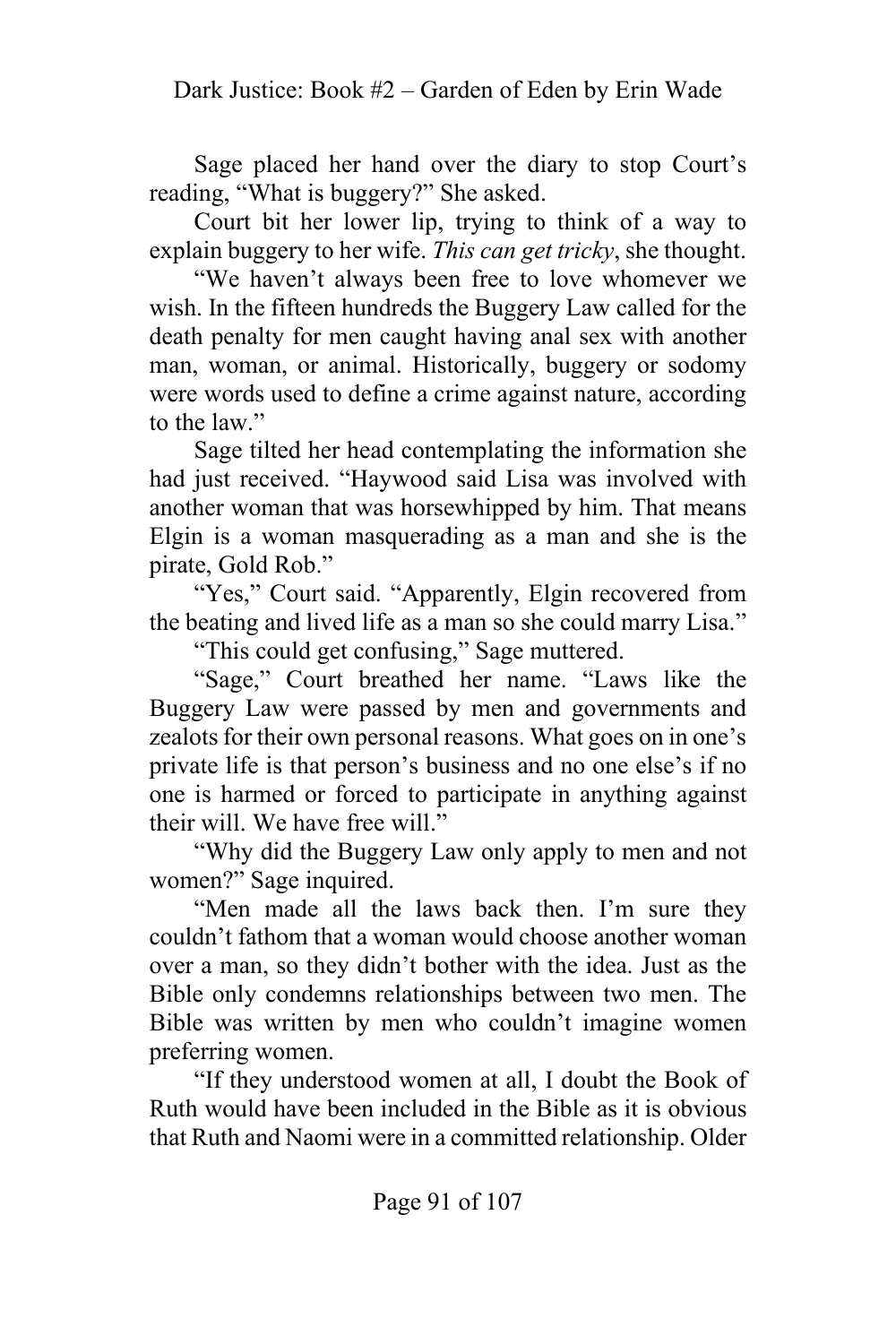Dark Justice: Book #2 – Garden of Eden by Erin Wade

wedding vows often included parts of Ruth's pledge to Naomi."

"What was Ruth's pledge?" Sage questioned.

"Give me a minute." Court pulled up the Book of Ruth on her laptop. "Ah, here it is."

Court began reading from the Book of Ruth,

"For wherever you go, I will go, and wherever you live, I will live. Your people will be my people, and your God will be my God. Where you die, I will die, and there I will be buried. May the LORD punish me, and ever so severely, if anything, but death separates you and me."

"Marriage vows throughout the ages have used bits and pieces of Ruth's vow to Naomi."

"It is beautiful," Sage said softly. "It is my vow to you." "It is also my commitment to you," Court reaffirmed her feelings for her red-haired wife."

"If God Rob doesn't have Lisa, who has kidnapped her?" Sage directed Court's attention back to the diary.

"Who do you think?"

"I think Haywood has her and is trying to get Elgin to pay the ransom because he is in desperate need of money.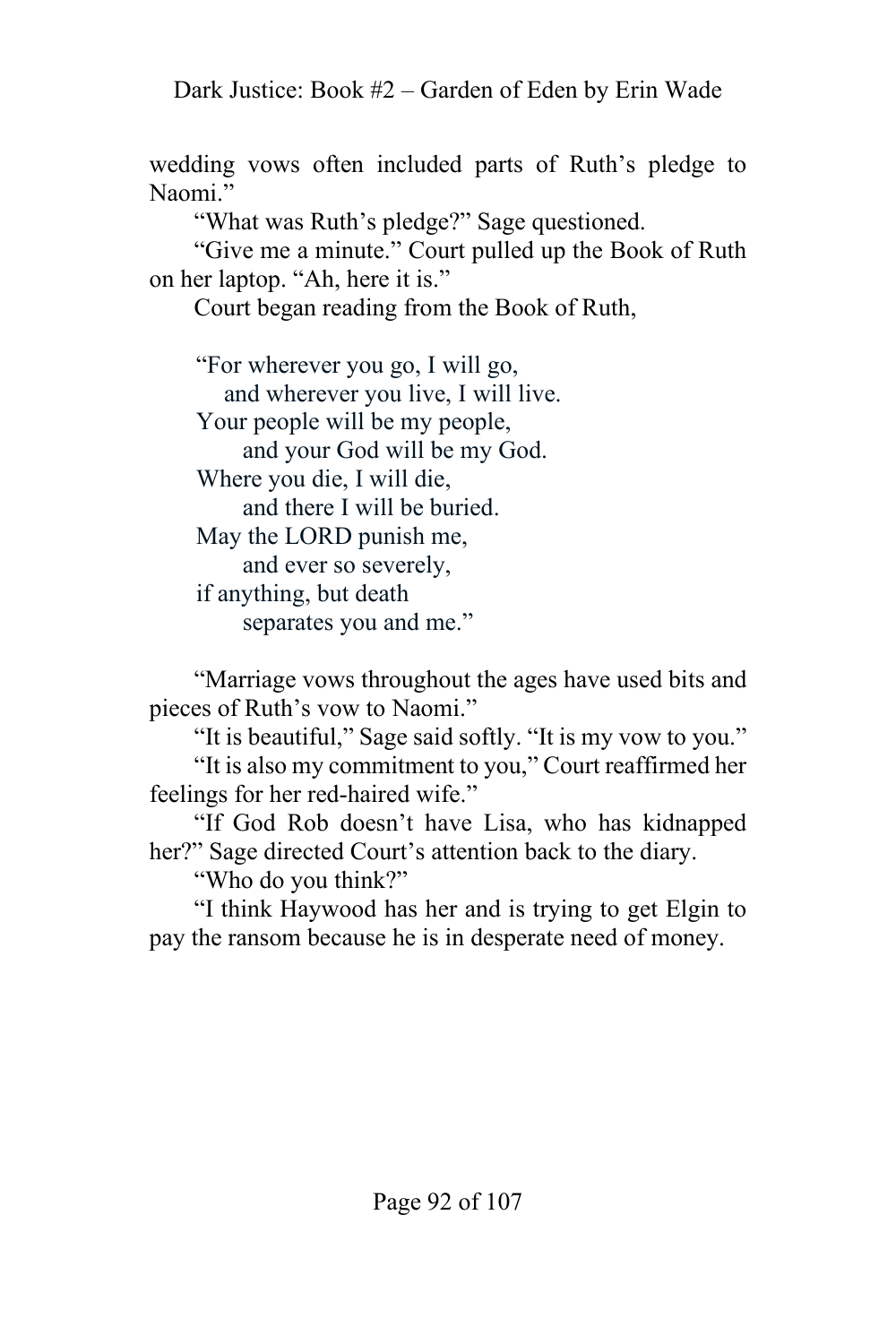# **Chapter 21**

Tuesday, Day 5

With Elgin's maps sealed in a watertight bag, they climbed into the raft and rowed to shore. Once again, they were astounded by the total silence of the island. They ran barefoot through the fine white sand of the beach and made bird calls hoping for an answer.

Court shouldered her backpack and Sage did the same. "Straight from here to the top of that mountain," she said.

"I thought we'd be able to see the huge stones from here" Sage mentioned.

"I haven't seen anything that looks like large boulders." Court huffed as the incline became steeper.

"Don't let me forget to place cameras on our way down and I want to position several on top of the mountain."

Sage giggled, "I'd hardly call this a mountain."

Two hours later, they were only halfway to the top. "This is very misleading," Court noted. "I would have bet money we would reach the top in an hour and we're only halfway up."

"I am beginning to believe this island is an optical illusion." Sage laughed. "Let's take a break and have lunch and a bottle of water."

"I was just thinking the same thing," Court agreed.

They sat in the grass and gazed back at the ocean. "It is an optical something," Court muttered. "The ship looks miles away and, I don't know—everything is out of proportion when viewed from here."

Sage yanked her head and squinted her eyes. "Do you hear that?"

Court listened. "I don't hear a thing."

"It's a high-pitched whine. Like those electrical gadgets you have on the deck to keep mosquitos away. Remember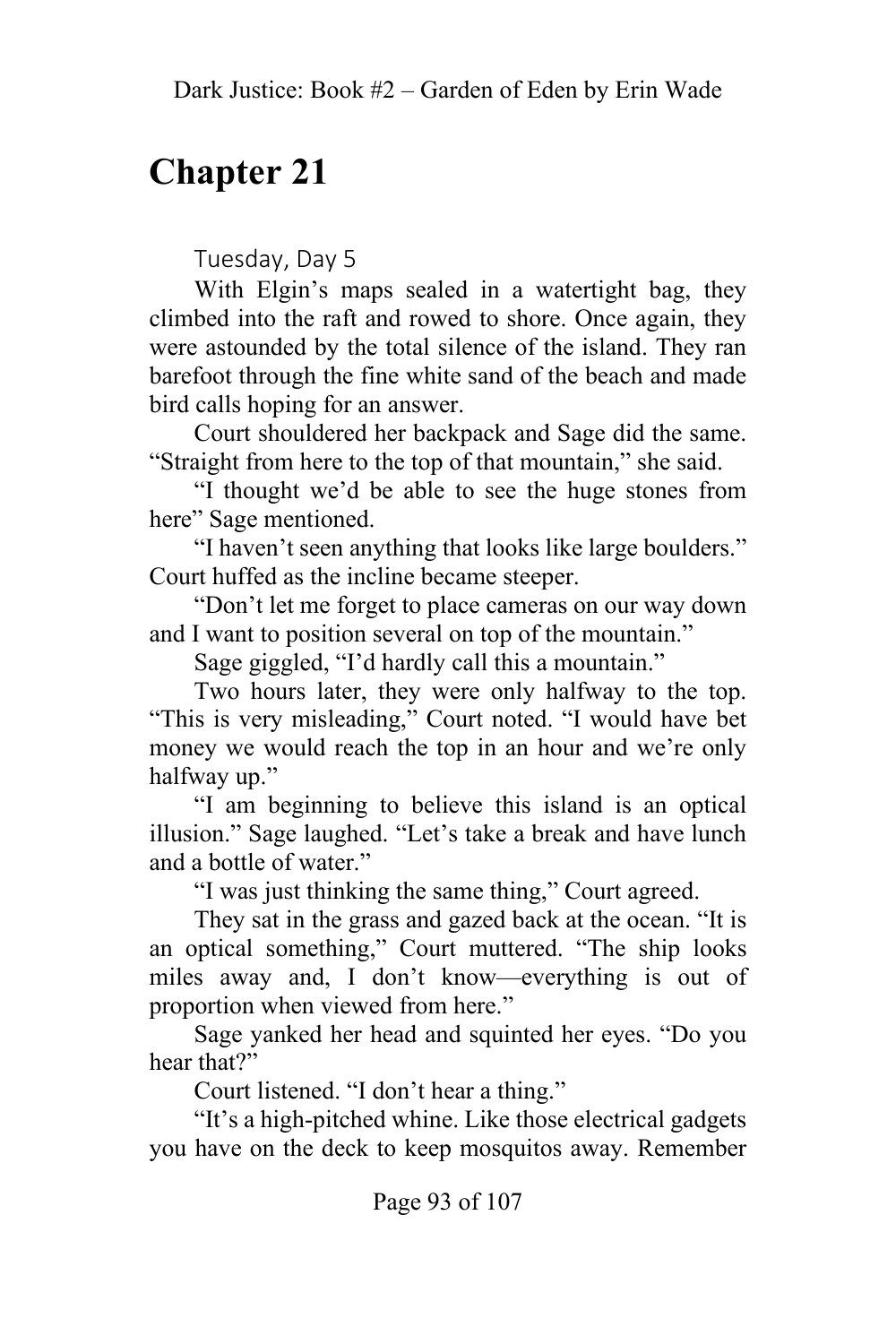how we had to adjust them way down low to keep from driving Kinga, Jake, and me crazy? It is piercing. I'm certain you can't hear it."

"When did you begin hearing it?"

"A few seconds ago." Sage walked higher up the incline. "The higher I go, the worse it gets. Court, I may not be able to make it to the top of the mountain."

"Let's turn back. We'll get some earplugs for you. I don't feel safe separated from you. We need to stick together."

Sage nodded and they began their decent. "It is going away," she said. "Something is on top of this mound that is meant to drive away—"

"Drive away what?" Court asked.

"Animals," Sage whispered. "That is why nothing lives on this island."

"Whatever it is it is manmade," Court exclaimed.

"Let's read the diary and see if Elgin writes anything about what we have encountered," Sage suggested as they walked to the water's edge.

They looked around the beach. "I keep expecting to see footprints in the sand," Court said a frown wrinkling her brow.

An uncontrollable shudder traversed Sage's body. This place gives me the winkies," Sage declared.

"Winkies?" Court chuckled. "What are winkies?'

"You know! You told me it meant an eerie feeling."

"Willies." Court smiled. "I love you. You make me so happy."

Sage scowled. "Am I your court jester?"

"You are my everything," Court declared. "Just being with you makes everything in my life a thousand times better."

Sage caught her hand as they waded to the raft. "That is how I feel about you too."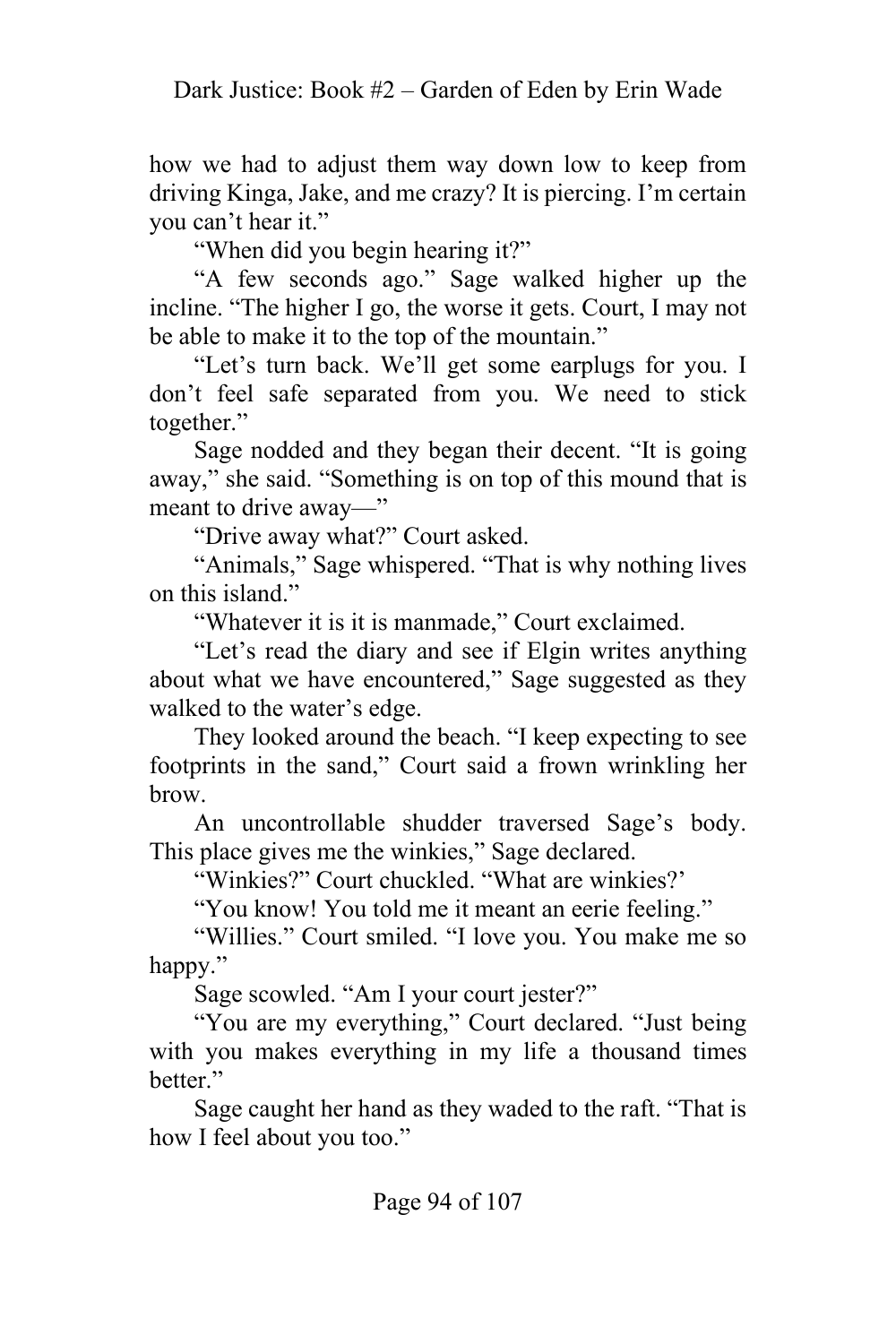They ate dinner then relaxed on the upper deck. "The breeze feels good," Sage said. "This is truly an idyllic place."

"It is okay, but I still prefer our canyon."

"As do I," Sage murmured. She took her place between Court's legs and leaned back against her chest as her wife held the diary where both could see it.

Court opened the book and began to read.

**"December 20, 1655**. This was to be my wedding day, instead I am lying in wait for Haywood's ship carrying Cromwell's gold. We have decided to put Haywood's sailors adrift in lifeboats and confiscate his ship. Tomorrow it will fly my colors—gold and black, the colors of Gold Rob.

"I shall keep my composure as I give Haywood the ransom payment from his own ship's cargo hold. As soon as I have my love, we will run away and get married in the new world. I will make her the queen of my island. We can live there with no interference from the outside world—our own paradise."

**"December 24, 1655**. It is Christmas Eve. Christmas has been banned by Oliver Cromwell, and his dreary band of Puritans have managed to kill Christmas. In June, 1647 parliament passed an ordinance declaring the celebration of Christmas illegal and a punishable offence. It is a dark time in the British empire. A time to flee to the new world where intelligent men with open minds are prevailing.

"I have sent word to Haywood that I have borrowed the gold needed to secure the return of my beloved Lisa. He wants me to give the treasure to him and he will arrange for her release. I don't trust him. I have asked him to have the kidnapper meet me in the center of Old London Bridge with Lisa where I will gladly exchange the gold for my betrothed. I am anxiously awaiting his answer."

Court closed the diary. "We should attempt to contact Harrison and inform him of our findings," she said.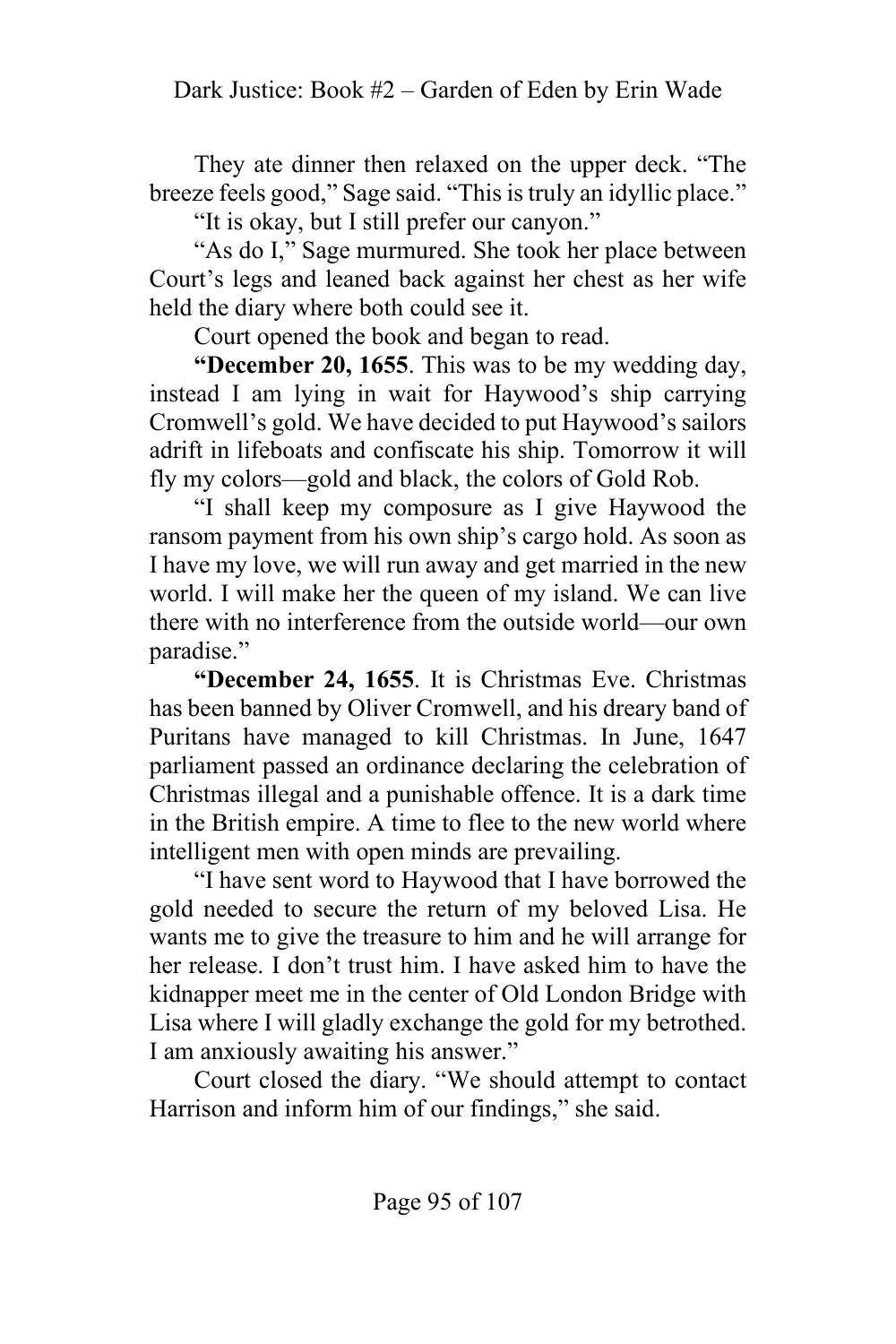"What findings?" Sage huffed eager to continue reading the diary. "No life on the island and a whining sound that only an animal can hear. How would we explain that I hear it?"

"Good point," Court agreed. "Still, I'll feel better when we have contacted him and Huntley. I want to be certain our communication system works properly. So far, we've gotten nothing but static."

Sage followed her wife to the galley and draped around Court's shoulders as the blonde tried to raise a response from Harrison using the HF-SSB transceivers.

"Hello," Harrison's voice was clear. "I'm so glad you called. I was beginning to worry about you."

"We are fine," Court replied. "We are anchored in a cove in shallow water. We can see the island clearly from here."

"What does it look like?" Harrison's enthusiasm was obvious.

"Paradise," Court said. "A very silent paradise."

"What do you mean?"

"The island is about five miles in circumference," Court explained. "We've explored most of it except for a small mountain right in the center of it. We plan to go to the top tomorrow. I suspect that is where the large rocks are, and the gold is hidden."

"Good! Good!" Harrison exclaimed. "Please contact me as soon as you discover the gold. Is everything functioning, okay? The catamaran working as it should."

"The catamaran is awesome," Court replied. "We've fallen in love with it. Harrison, have you read Elgin's diaries?"

"Yes."

"Then you know the island isn't truly on a hundred-year schedule?"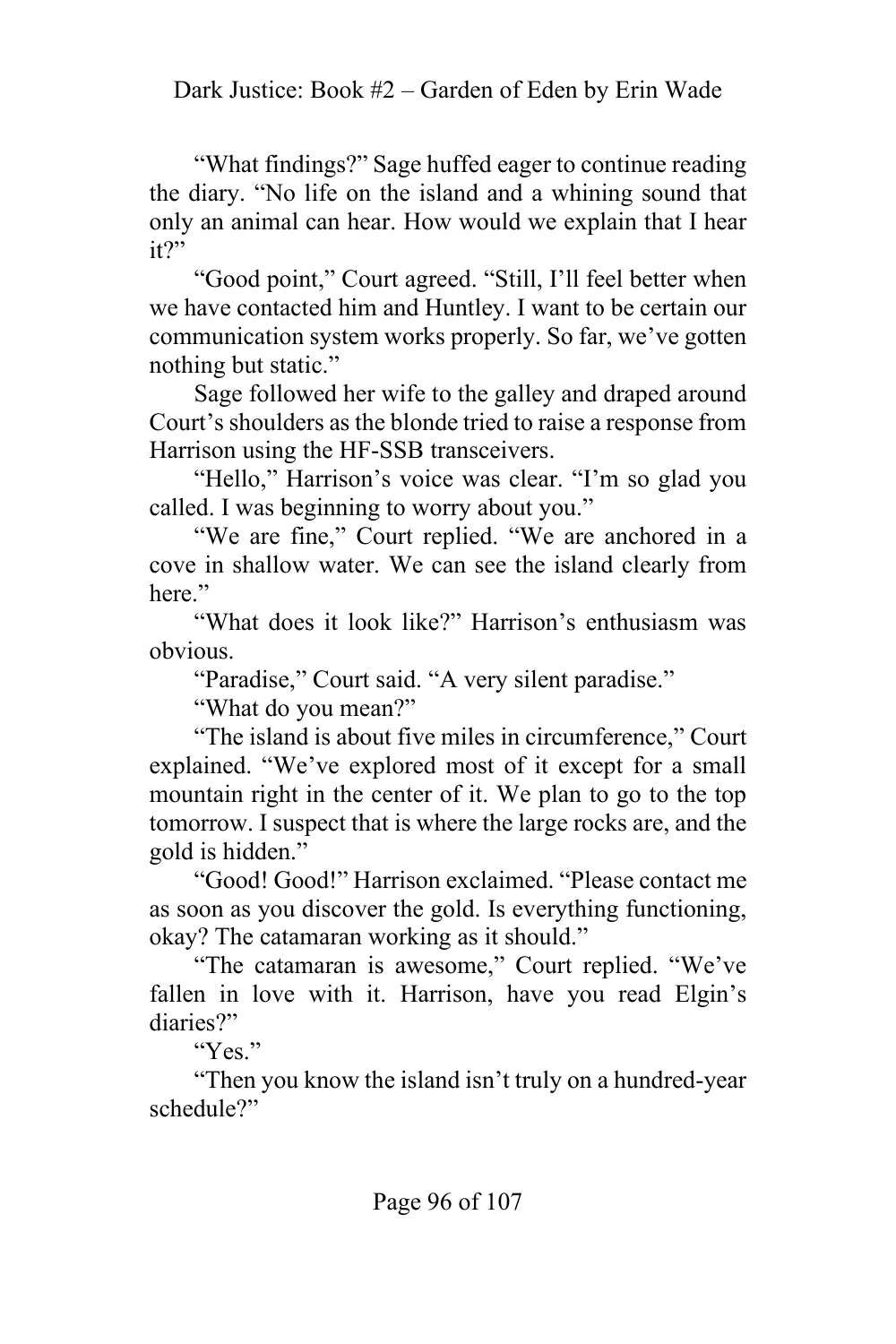"Yes," Harrison answered softly. "I did notice some anomalies in her diaries."

"And you know that Elgin and Lisa were female lovers?"

"Yes. Does that bother you?"

"Of course not," Court retorted. "We're climbing to the top of the mountain tomorrow. I'll let you know what we find."

"I can't wait to hear from you," Harrison replied. "You should call Huntley. She is anxious about you."

"We will call her as soon as we hang up from you."

"I'll bid you adieu," Harrison said jovially,

Court disconnected the transmission and contacted Huntley.

"It is about time you called," the agent exclaimed. "I've been worried sick about the two of you."

"We are fine," Court assured her. "We've done a quick walk around the island and tomorrow we plan to climb to the top of a small mountain in the center of the island. We think that is where the gold is buried since we can't locate any large rocks anywhere else."

"I'm happy to hear your voice and know you are safe. Is Sage nearby?"

"Hello, Huntley," Sage answered. "It is beautiful here, but we do miss our home and Jake. When we finish talking to you, we are going to call Debbie and check on Jake." It hurt Sage's heart that others couldn't know about Kinga, but she knew knowledge of her existence would endanger the black panther.

"Call me and let me know as soon as you find something," Huntly requested.

"You know we will," Court replied, "but no matter what, do not release anything to the public. I want no leaks prior to the release of our documentary. There is something wrong about this island and I won't be forced to back pedal.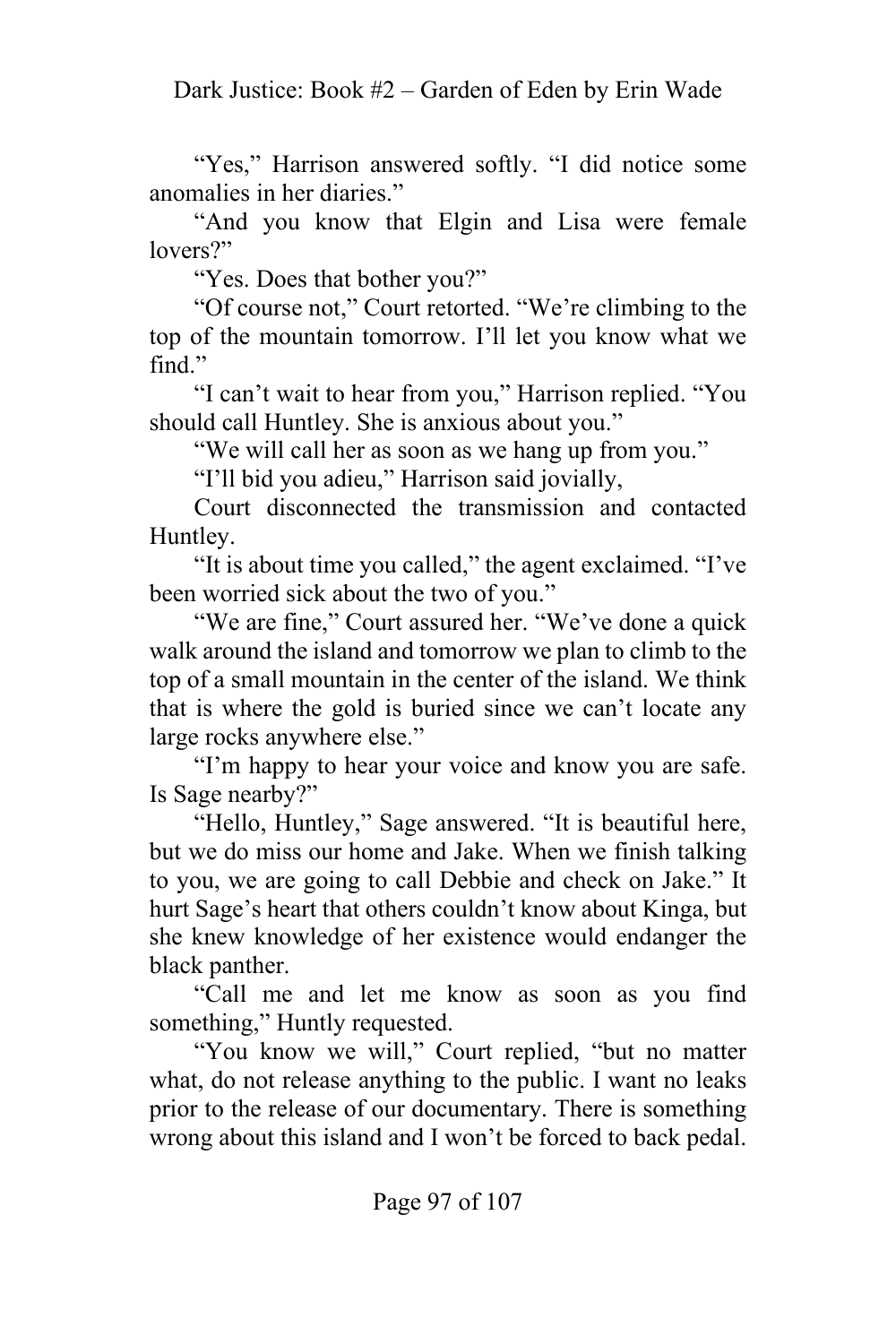When we release our information, I want it to be completely correct and verifiable. Mute is the word until Sage, and I finish our project."

"I've been your agent long enough to know the drill," Huntley reminded her.

They called Debbie and had her put them on the speaker so Jake could hear their voices. The black Belgian Malinois yelped gleefully back at them. "We will be home in a month for a brief visit," Court promised. She disconnected the call and glanced at her watch.

"It's past midnight," she exclaimed. "We should get some sleep. We have a long day ahead of us tomorrow.

Still draped around her wife's shoulders, Sage kissed the nape of her neck. "Sage has a request." The redhead giggled.

"Um, and what might that be?"

"Sage wants to know if Elgin saves Lisa."

Court laughed. "Of course, you do."

The settled into their usual reading position and Court began to read.

### **December 25, 1655**.

Haywood responded to my message informing me that the kidnappers will only deal with him. I agreed to deliver the gold at 11:00 a.m. Christmas Day.

Munster and I took turns watching Haywood's every movement. This morning just before dawn Haywood walked from his home to his business establishment about a mile away. We followed and watched as he unlocked a shed where he had imprisoned my Lisa.

"It is a shame, I'll have to kill you, daughter," he smirked. "Otherwise, you will out me to your fiancé."

Lisa squealed through the gag in her mouth and shook her head no.

"In a few hours, I will have a king's ransom in my possession and Elgin will find your body washed up against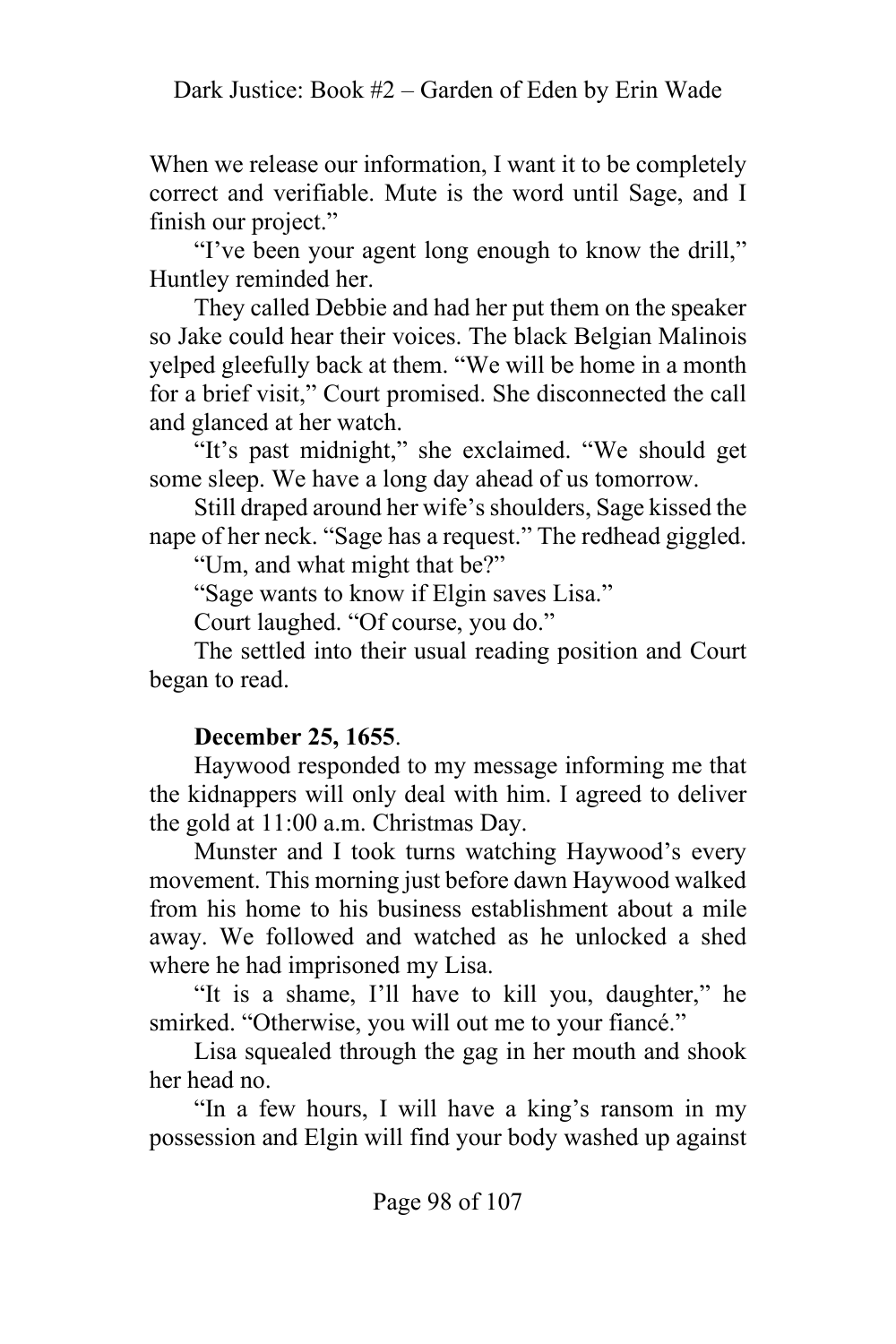the center arch of Old London Bridge. Don't worry dear, your pathetic life will soon be over." He didn't offer her food or drink. Instead, he closed the shack door and placed the bar through the lock."

Sage's body was relaxed against her wife and Court thought she was asleep, so she closed the diary.

"Court read more," Sage mumbled.

Court kissed the top of her head and placed the diary on the nightstand. "Go to sleep, honey. We will read more tomorrow."

Sage nodded and slid from Court's lap onto the bed. "Goodnight, my love," she whispered.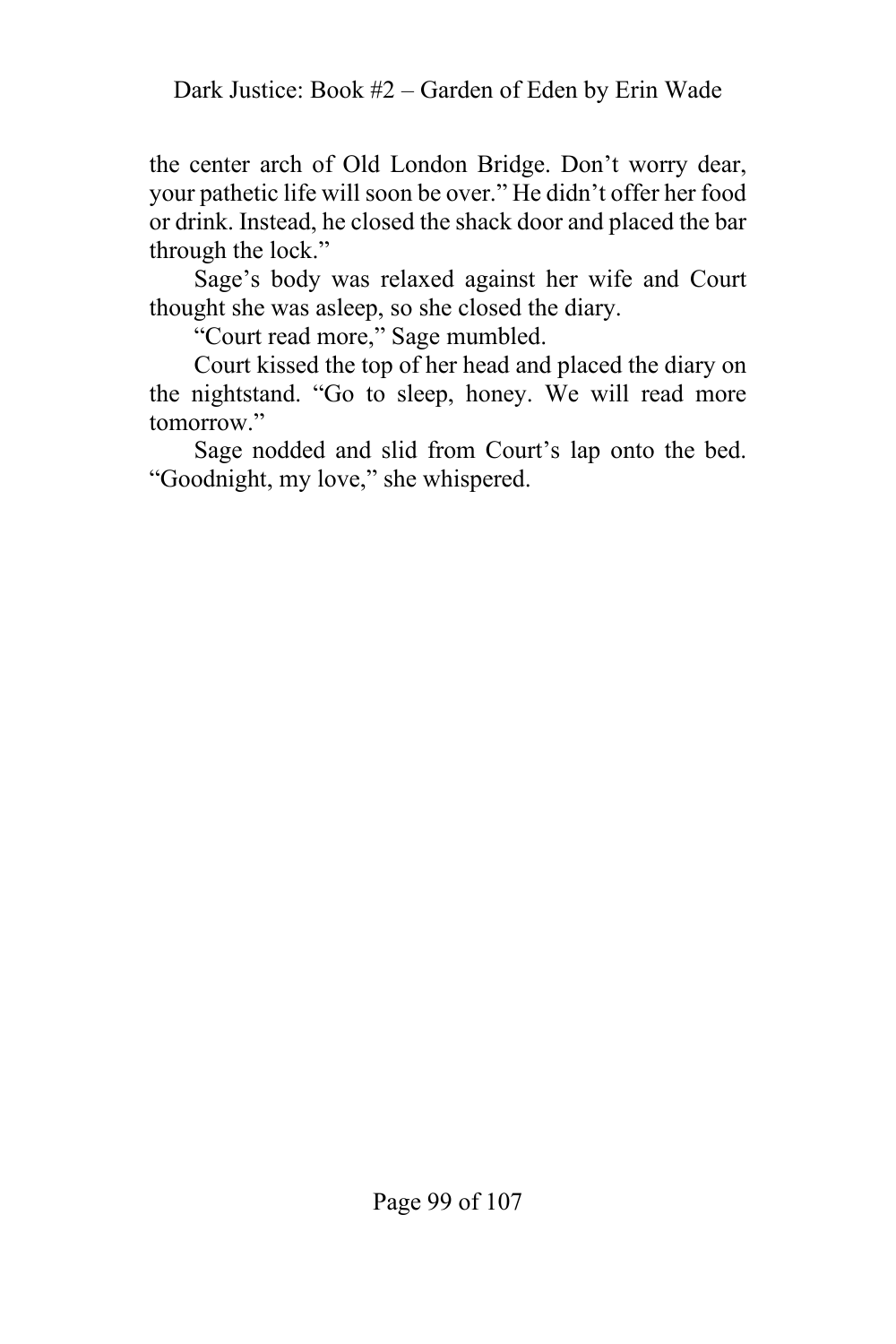# **Chapter 22**

Wednesday, Day 6

At the first light of day, Court eased out of bed and pulled on her jeans and Henley. Soft fingers curled around her wrist. "Don't go," Sage murmured.

"I'll be right back," Court promised. "I just want to check out everything."

Sage's eyes closed and she smiled sweetly.

Court collected the SD cards from the cameras on the deck and replaced them with new ones. The smell of freshly brewed coffee wafted up to her.

"Good morning, lovely lady. I was trying to let you sleep." Court said as she kissed Sage's bare shoulder.

Just as they did every morning, Court viewed the video from the deck cameras while Sage cooked breakfast. With their coffee and food before them, both watched as the video whizzed by.

"Nothing to see here," Sage noted carrying their plates to the sink. "I have my earplugs, hiking boots, and Go Camera in my water-tight case. Do we need to take the raft ashore? The water is crystal clear and shallow. We can swim then walk most of the way to the island.

"Good idea." Court agreed. "I'll get my things packed."

##

"Oh, this water is perfect." Sage slid of the diving platform into the coolness.

Court followed her amazed at the perfect temperature of the water. "It is perfect," she repeated.

The dolphins circled them chattering excitedly as the women touched them and stroked their stomachs. They splashed and played in the water like teenagers but sobered as they walked onto the beach and encountered the total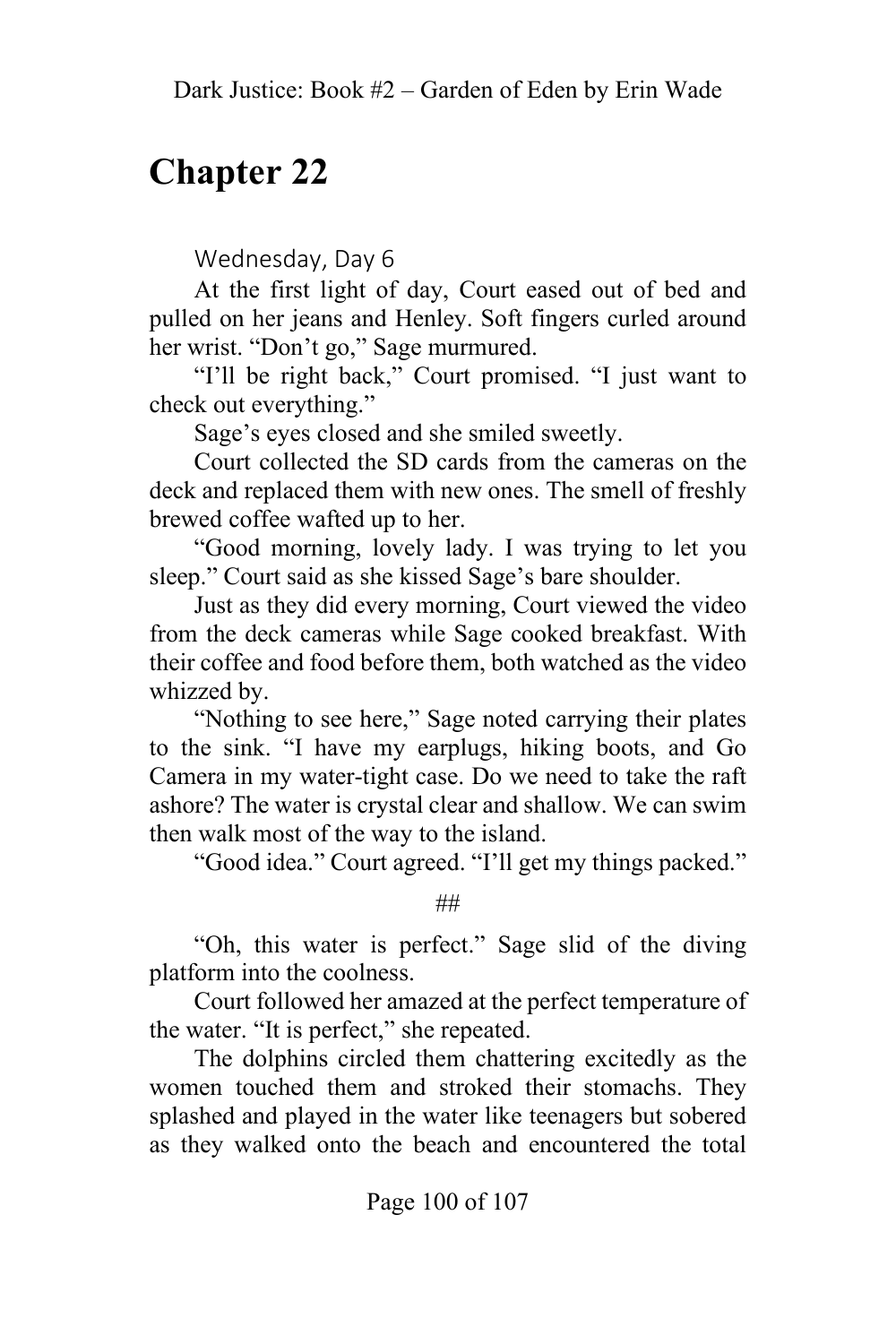silence of the island. The dolphins kept their distance staying in deeper water.

"This place is unnerving," Court mumbled sitting down to pull on her hiking boots.

"Even though there was a quietness about the canyon, one could still hear the signs of life there." Sage noted.

"Maybe it hasn't been above water long enough for birds to find it," Court theorized. "Do you hear the sound you heard yesterday?"

"No, but I don't expect to hear it until we are farther up the mountain. I have my earplugs ready. I'm determined to reach the top today."

They strapped on their Go Cameras and set off to find Elgin's gold. Halfway up the mountain Sage held up her hand to Court to stop. "I'm beginning to faintly hear it. I'm not going to put in the earplugs yet. I want to find the source of the sound."

As they climbed the mountain the sound reached a screeching whine that Sage couldn't tolerate. "Put in your earplugs," Court yelled. "Blood is running from your ear. It will burst your eardrum."

Sage quickly placed the earplugs into her ears as her wife wiped away the blood with a tissue. Court caught Sage's face between her hands and kissed her sweetly, letting her know she was with her all the way.

They continued their trek stopping to set up motion activated cameras along the way. Their conversation was one sided with Sage doing all the talking and Court resorting to charades to answer her wife's questions.

They crested the mountain, and both gasped at the sight in front of them. "This is beautiful," Sage whispered.

The top of the mountain was shaped like a shallow bowl. The center of the bowl was home to a magnificent lake filled with clear blue water like the water surrounding the island. Court wondered if the ocean water came through the bottom